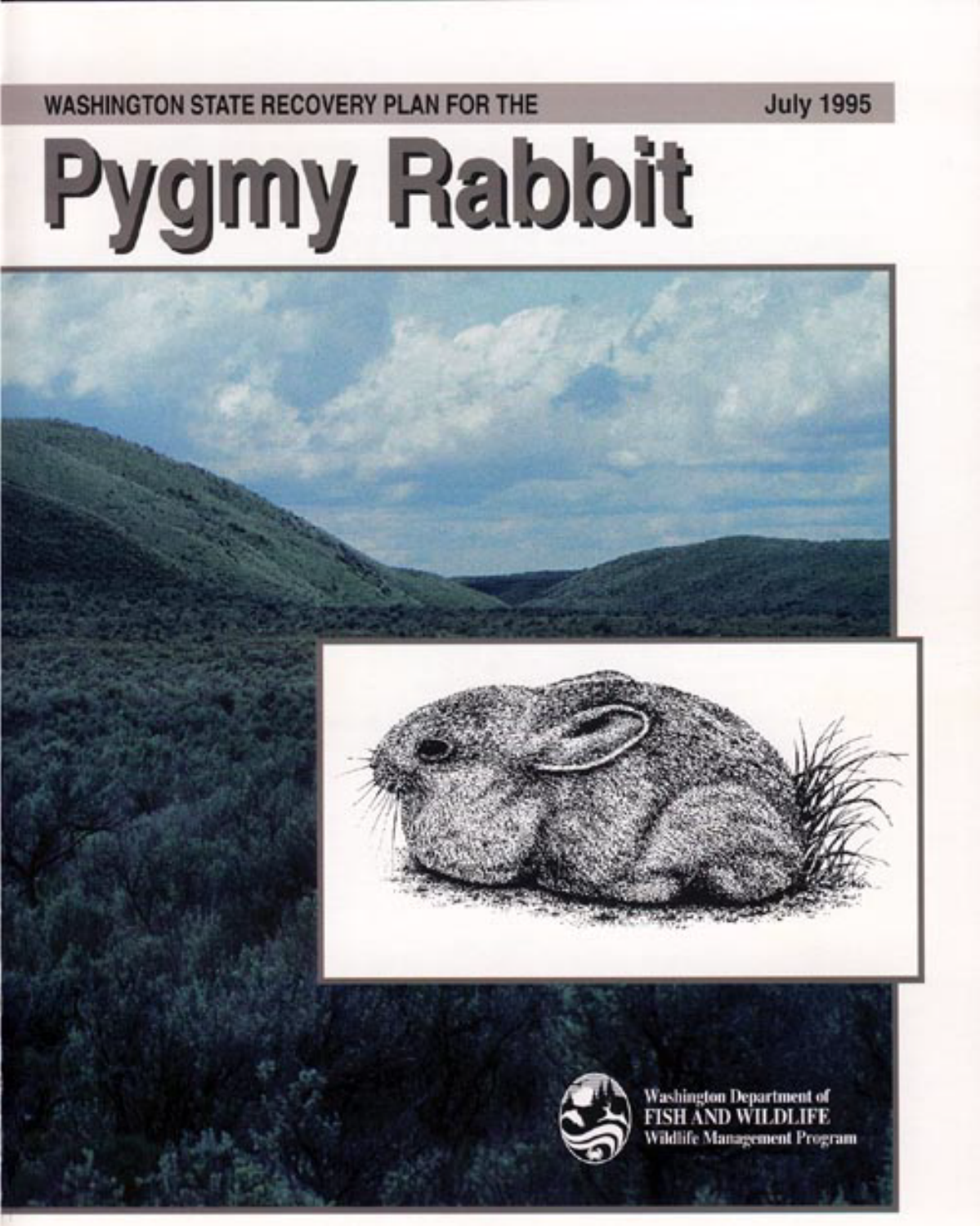The pygmy rabbit was classified by the Washington Wildlife Commission (now Fish and Wildlife Commission) as a State Threatened species in 1990 (Washington Administrative Code 232-12-011). The species was reclassified to State Endangered status in 1993 (Washington Administrative Code 232-12-014). In 1990, the Commission adopted procedures for listing and delisting species as endangered, threatened, or sensitive and for writing recovery and management plans for listed species (WAC 232-12-297, Appendix A). The procedures, developed by a group of citizens, interest groups, and state and federal agencies, require preparation of recovery plans for species listed as threatened or endangered.

Recovery, as defined by the U.S. Fish and Wildlife Service, is "the process by which the decline of an endangered or threatened species is arrested or reversed, and threats to its survival are neutralized, so that its long-term survival in nature can be ensured."

This document summarizes the historic and current distribution and abundance of the pygmy rabbit in Washington and describes factors affecting the species' populations and habitat. It prescribes strategies to recover the species, which include increasing the extent and quality of available habitat, protecting the population, and initiating research and education programs. Target population objectives and other criteria for reclassification are identified and an implemention schedule is presented.

The draft state recovery plan was reviewed by pygmy rabbit researchers and State and Federal agencies prior to being made available for a 90-day public review. All comments recieved were considered in preparation of this final recovery plan. Additional information on the pygmy rabbit is available from:

> Manager, Endangered Species Section Washington Department of Fish and Wildlife 600 Capitol Way N Olympia WA 98501-1091

This report should be cited as:

Washington Department of Fish and Wildlife. 1995. Washington state recovery plan for the pygmy rabbit. Wildlife Management Program, Wash. Dep. Fish and Wildl., Olympia. 73pp.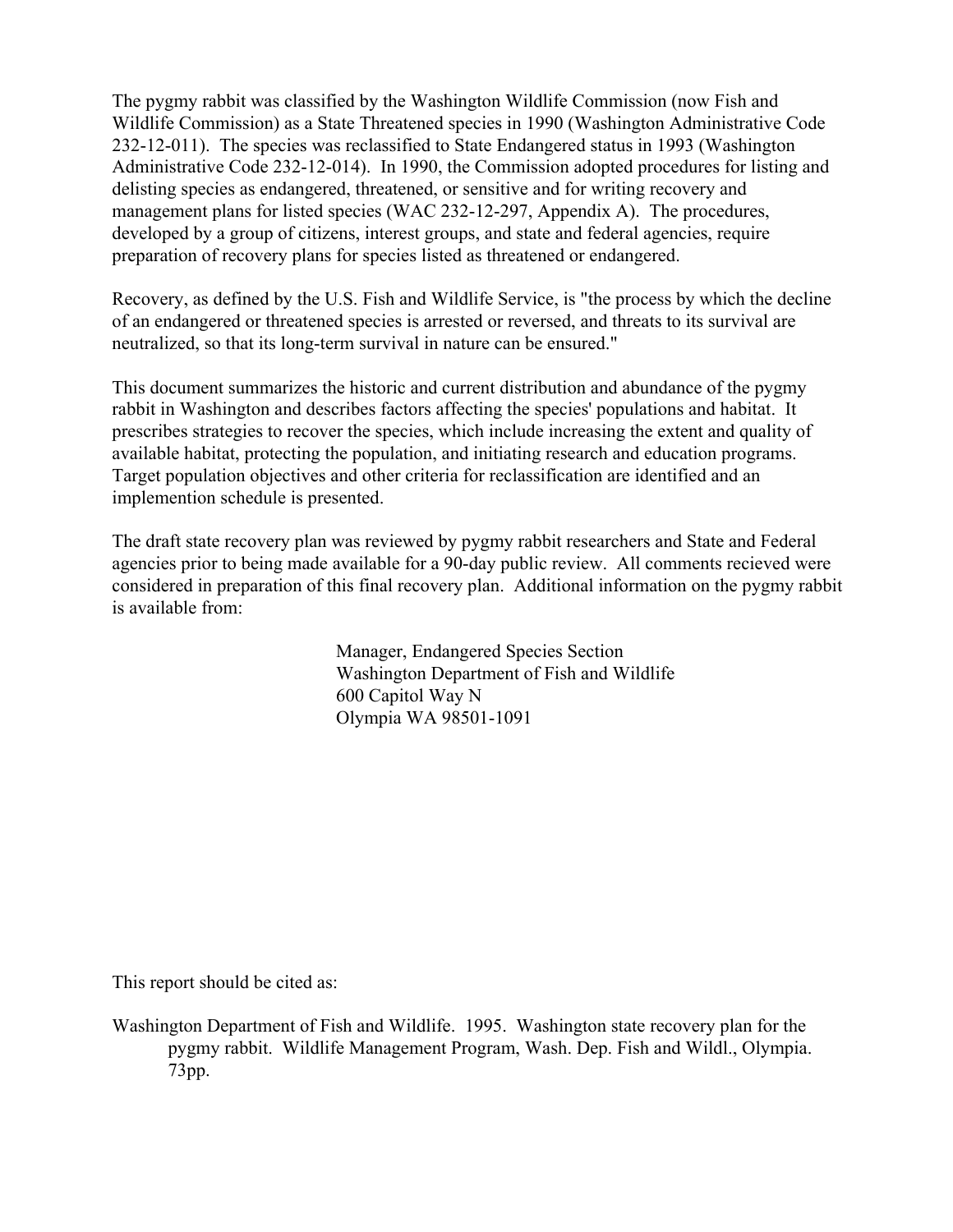# Washington State Recovery Plan

for the

Pygmy Rabbit

Washington Department of Fish and Wildlife Wildlife Management Program 600 Capitol Way N Olympia WA 98501-1091

Prepared by

Kelly R. McAllister

July 1995

Approved:

l

*Director, Washington Department of Fish and Wildlife Date*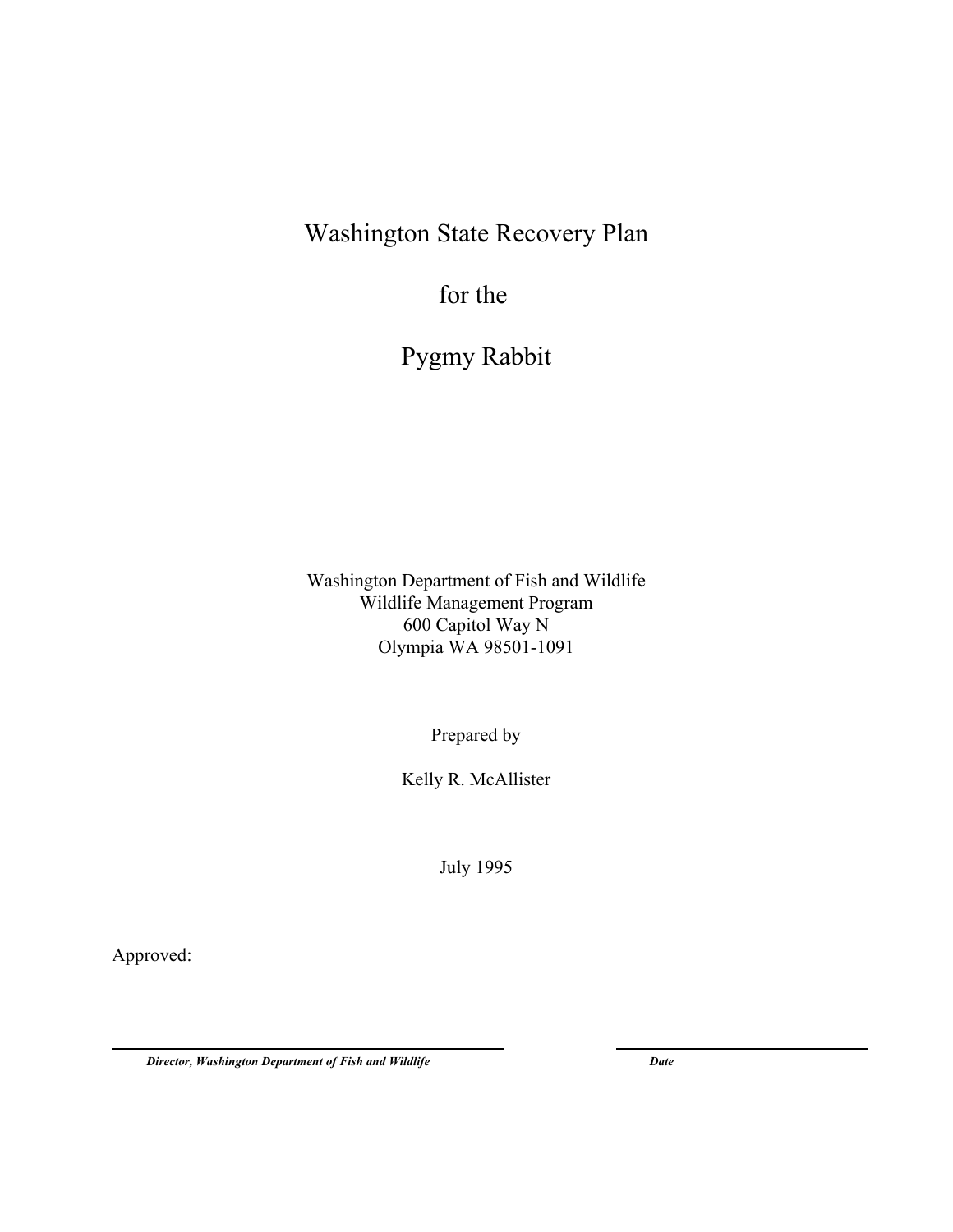## **TABLE OF CONTENTS**

| PART ONE: BACKGROUND |                              |
|----------------------|------------------------------|
|                      |                              |
|                      |                              |
|                      |                              |
|                      |                              |
| <b>Burrows</b>       | - 10<br>11<br>11<br>12<br>13 |
|                      | 13                           |
|                      | 14<br>14<br>14               |
|                      | 15<br>15<br>16               |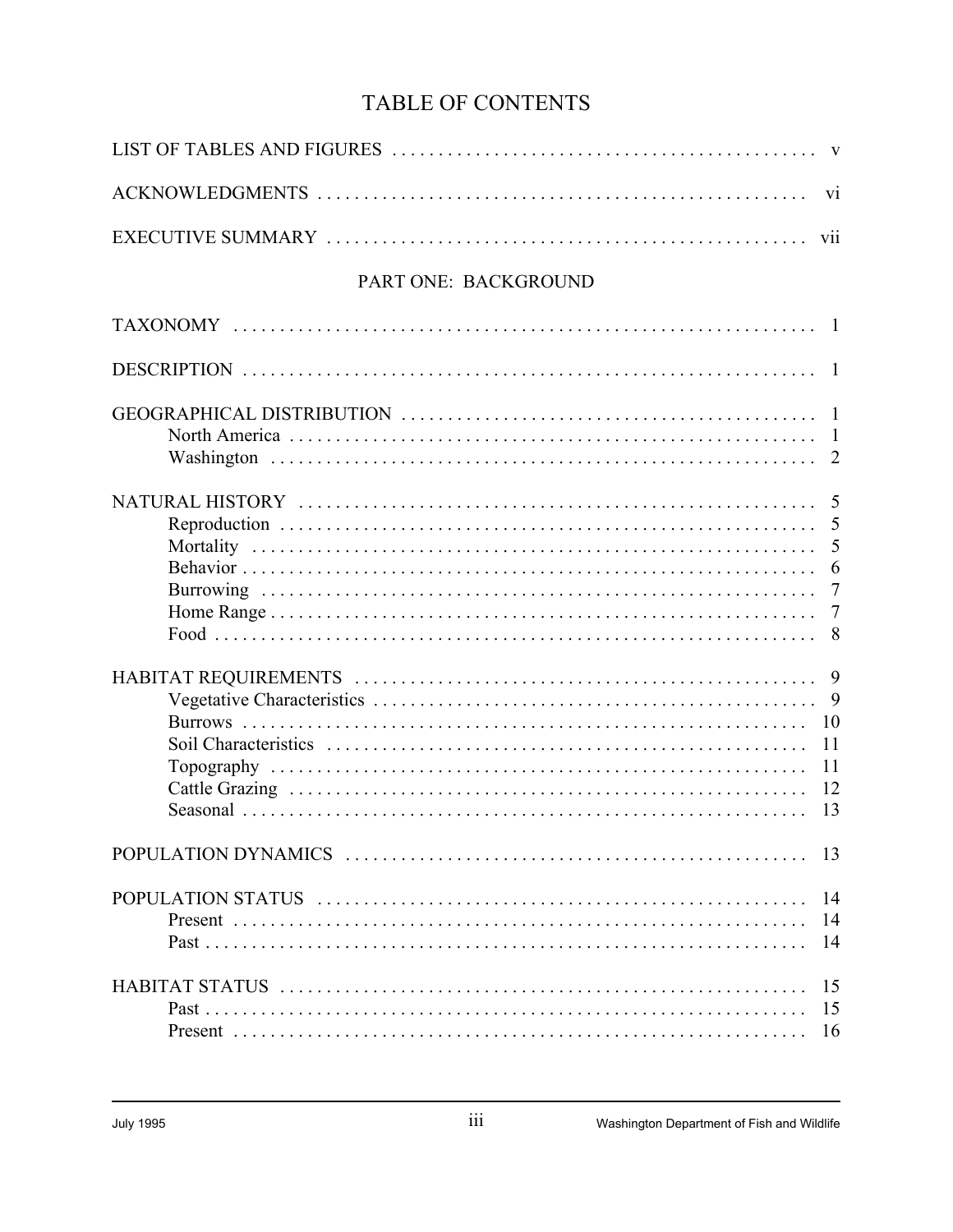| <b>PART TWO: RECOVERY</b> |  |
|---------------------------|--|

| Enforce restrictions designed to protect pygmy rabbits<br>Develop public information and education programs | 33<br>33<br>37 |
|-------------------------------------------------------------------------------------------------------------|----------------|
|                                                                                                             | 39             |
|                                                                                                             | 45             |
| PART THREE: IMPLEMENTATION                                                                                  |                |
|                                                                                                             |                |
| <b>APPENDICES</b>                                                                                           |                |
|                                                                                                             |                |
| Appendix B. Responses to written comments received during Recovery Plan review  56                          |                |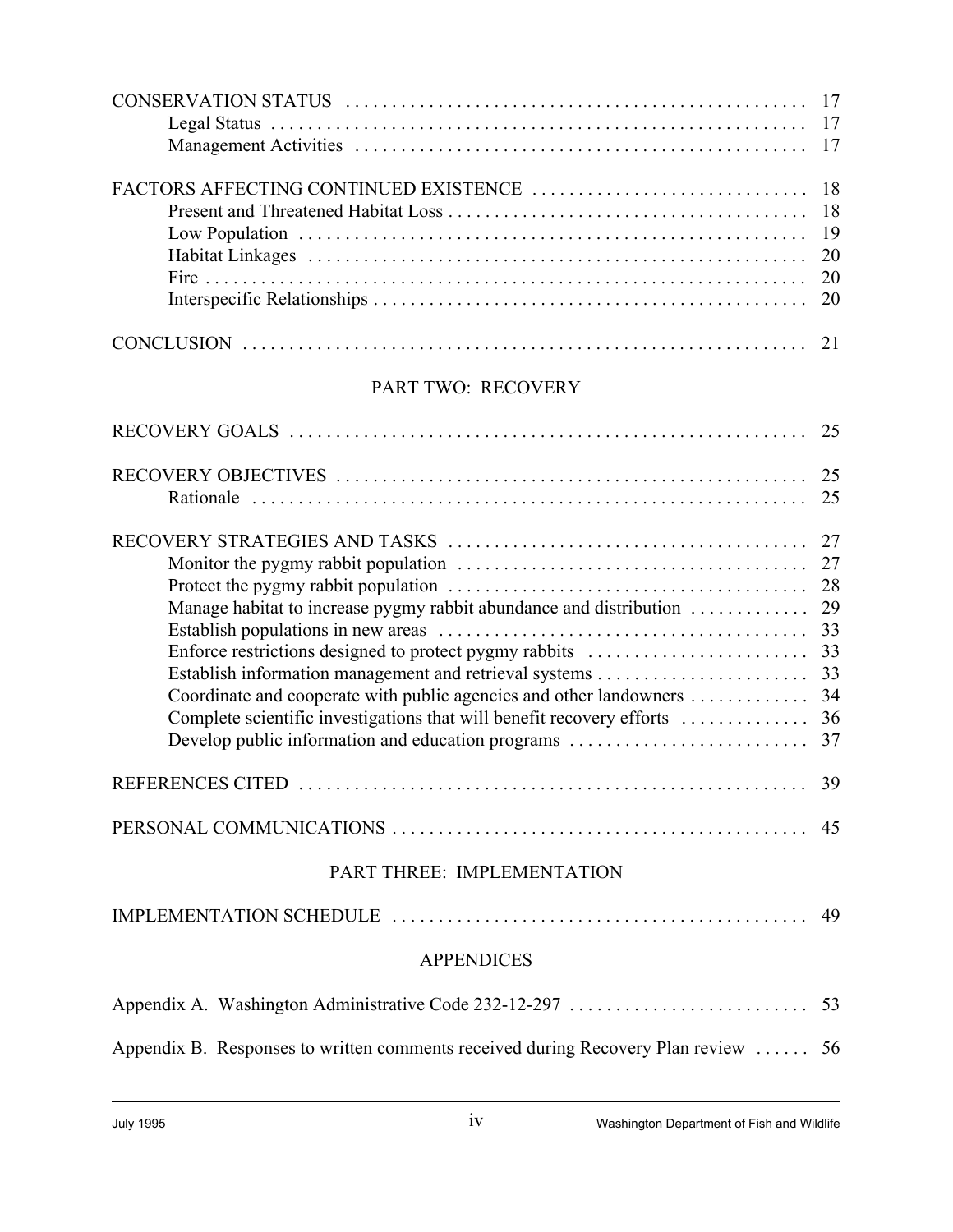## LIST OF TABLES AND FIGURES

| Table 1. Historic pygmy rabbit localities in Washington based on museum specimens     |  |
|---------------------------------------------------------------------------------------|--|
| Table 2. Comparisons of shrub cover and density between pygmy rabbit burrow sites and |  |
|                                                                                       |  |
|                                                                                       |  |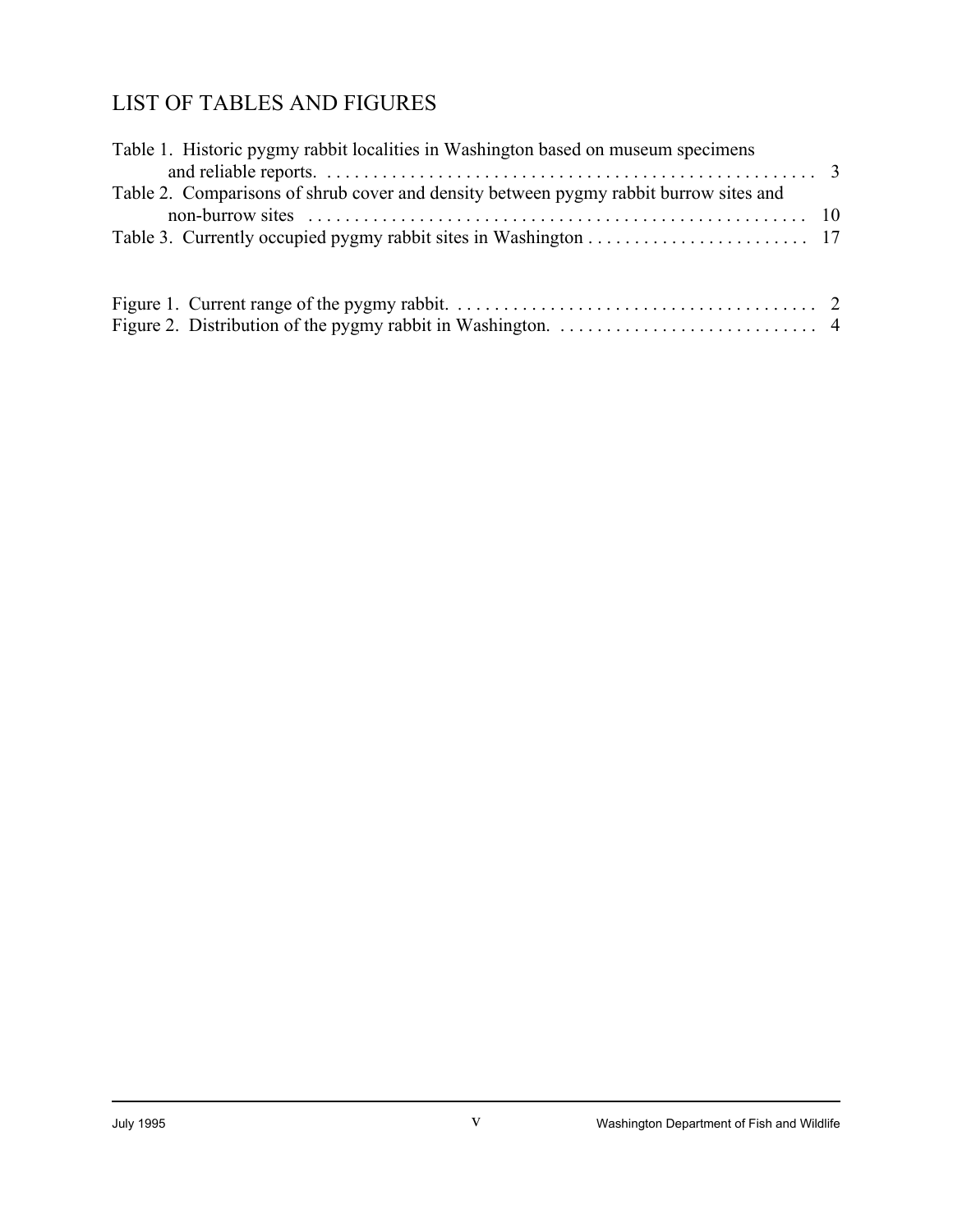## ACKNOWLEDGMENTS

Fred Dobler, Tom Owens, and Harriet Allen all contributed significantly to the writing of part one of this plan. Fred Dobler provided constructive criticism on several drafts of the overall plan. Harriet Allen and Scott Richardson provided guidance in developing format and content. Ron Friesz deserves special mention for his long-time interest in pygmy rabbits and his significant role in the collection of information used here. Harriet Allen, R. Lee Lyman, Jeff S. Green, Scott A. Richardson, Curt Leigh, Ron Fox, and John Pierce made comments on earlier versions which were useful in preparing this plan. Marisa McAllister provided assistance in choosing the cover photograph which was taken by Elizabeth Rodrick. Darrell Pruett and Kirk Lundquist provided graphics support for cover design.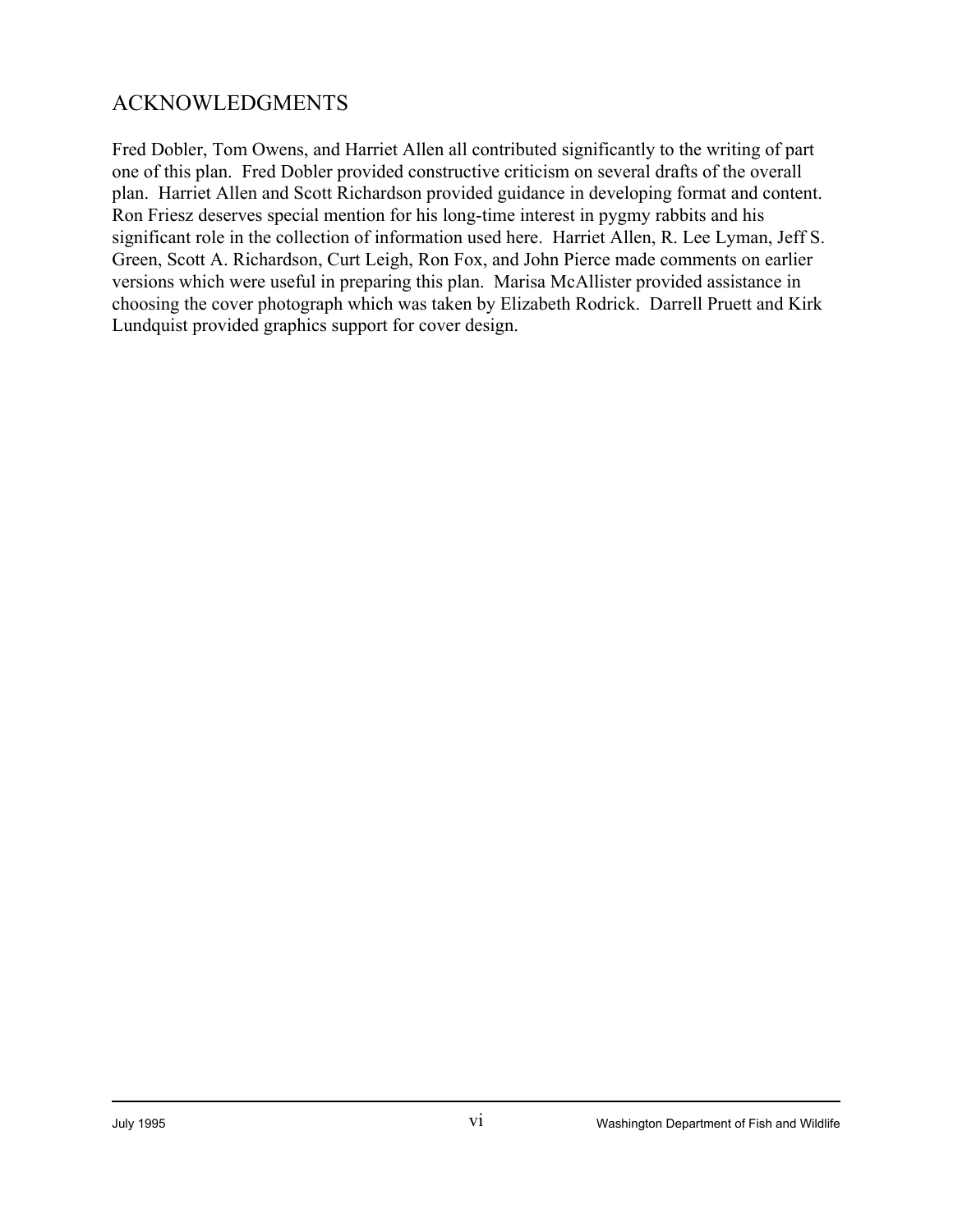## EXECUTIVE SUMMARY

The pygmy rabbit (*Brachylagus idahoensis*) is the smallest rabbit in North America. It is patchily distributed in the sagebrush-dominated areas of the Great Basin. This includes portions of Oregon, California, Nevada, Utah, Idaho, Montana, Wyoming, and Washington. Washington populations are disjunct from the core of the species' range, apparently separated for thousands of years. Paleontological evidence suggests that the species had a broader distribution in Washington thousands of years ago. Today, the known Washington range of the pygmy rabbit is greatly restricted. Museum specimen records and reliable sight records show that pygmy rabbits formerly occupied sagebrush habitat in five Washington counties: Benton, Adams, Grant, Lincoln, and Douglas. Currently, pygmy rabbits are known to survive in five isolated fragments of suitable habitat in Douglas County.

The current Washington population is estimated to be fewer than 250 rabbits. Of the five pygmy rabbit areas known to remain in Washington, the largest may be comprised of fewer than 150 rabbits. The other four populations are significantly smaller.

In 1990, the pygmy rabbit was listed as a threatened species by the Washington Wildlife Commission. The Commission reclassified the species to endangered in 1993. It is listed as a Candidate Category 2 species by the U.S. Fish and Wildlife Service.

The pygmy rabbit is the only rabbit native to North America that digs its own burrows. It is also uniquely dependent upon sagebrush, which comprises up to 99% of its winter diet. Dense sagebrush and relatively deep, loose soil are important characteristics of pygmy rabbit habitat. The primary factor contributing to the decline of the pygmy rabbit in Washington has been loss of habitat due to agricultural conversion.

Because of low numbers and limited distribution, pygmy rabbit populations in Washington are vulnerable to fire, disease, intense predation, and the random variation in birth and death rates, sex ratios, and combinations of demographic parameters that sometimes cause the collapse of small populations. Habitat degradation and loss are likely to continue without active prevention efforts. Before the pygmy rabbit can be considered at low risk of extirpation in Washington, numbers and distribution must be increased. In addition, adequate habitat must be managed for the long-term protection of features that support pygmy rabbits.

The recovery objectives for downlisting from State Endangered status are a minimum population of 1400 adult pygmy rabbits comprised of at least two areas supporting at least 500 adult pygmy rabbits and four additional areas that support at least 100 adult pygmy rabbits. All of the areas must be in secure habitat with long-term management plans in place which conserve pygmy rabbits and their habitat.

The recovery objectives for delisting from State Threatened status are a minimum population of 2800 adult pygmy rabbits comprised of at least four areas supporting at least 500 adult pygmy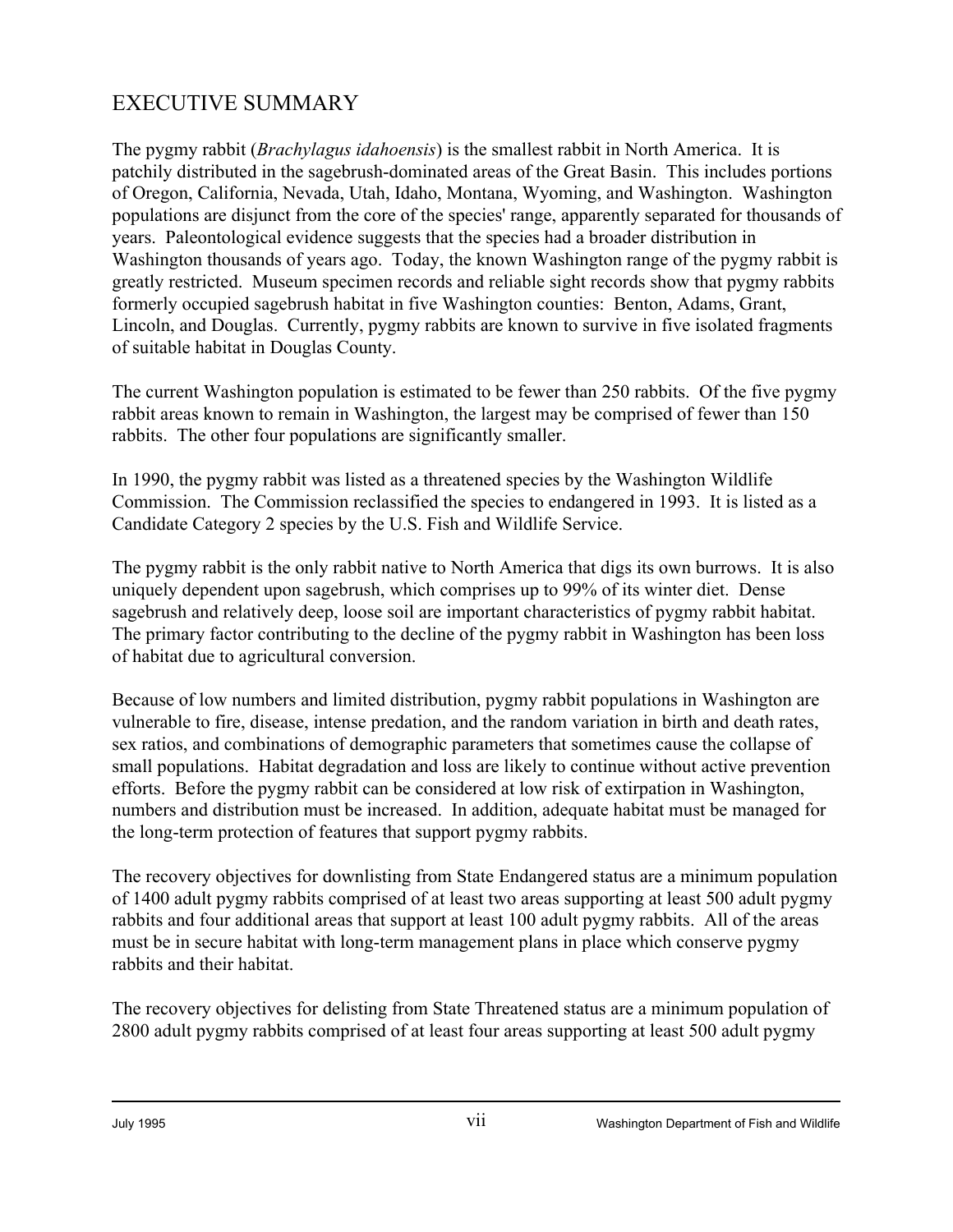rabbits and eight additional areas with at least 100 adult pygmy rabbits. All of these areas must be in secure habitat with long-term management plans in place.

Recovery strategies for this species include protection of existing habitat, identification and management of lands for creation of new habitat, monitoring of the pygmy rabbit population, and research to better understand the effects of management actions. Grazing, if it occurs in pygmy rabbit areas, should be managed to be compatible with pygmy rabbit habitat needs. In all pygmy rabbit areas, steps should be taken to reduce the risk of range fire. To increase the extent of pygmy rabbit habitat, efforts should be directed at identifying lands where soil conditions are suitable for pygmy rabbits. If necessary, lands with appropriate soil conditions should be restored or enhanced to provide pygmy rabbit habitat. Pygmy rabbits should be introduced to selected vacant habitat. Other strategies, including enforcement, data management, cooperative work with landowners and other agencies, research, and public information should all play a role in pygmy rabbit recovery efforts.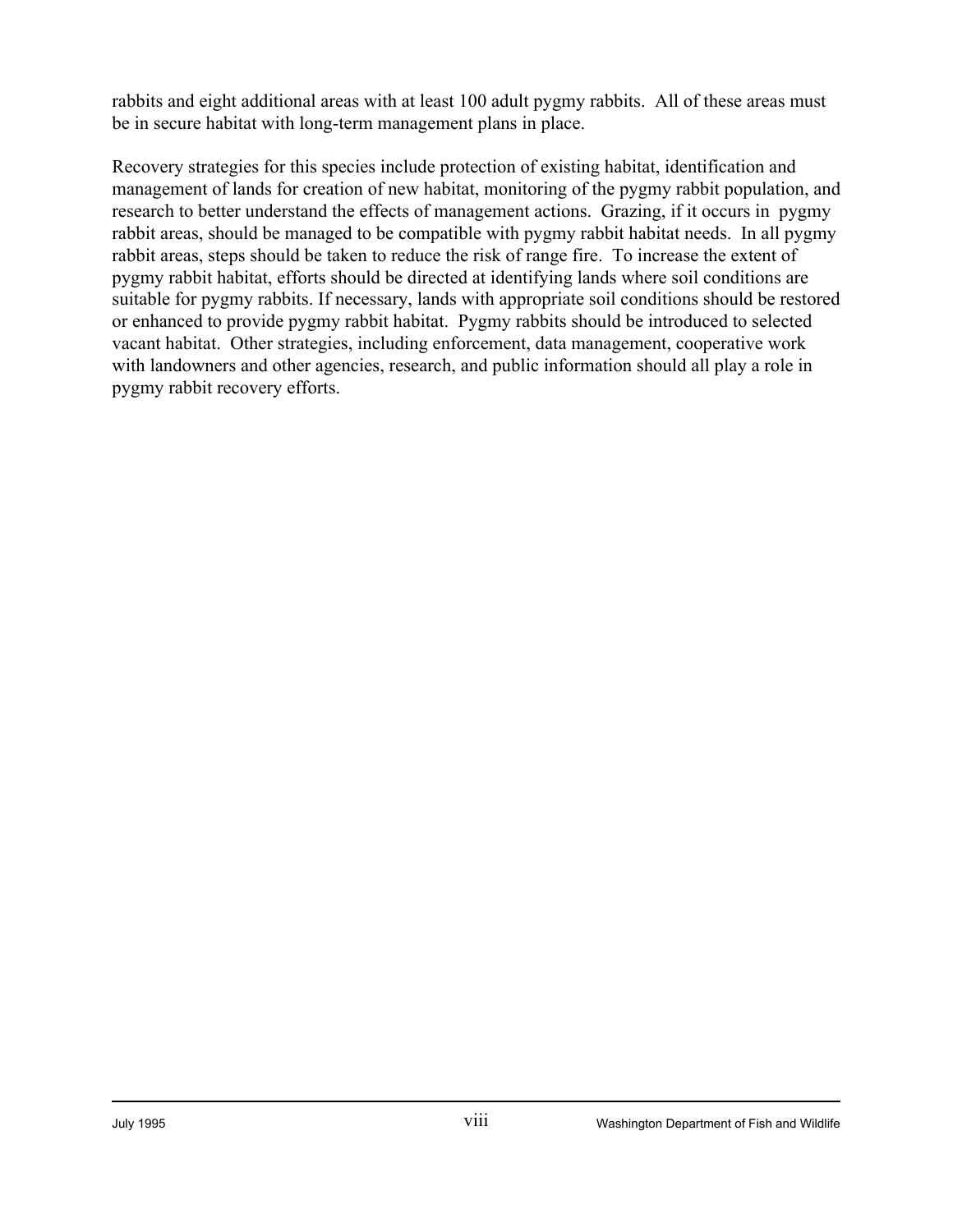PART ONE

BACKGROUND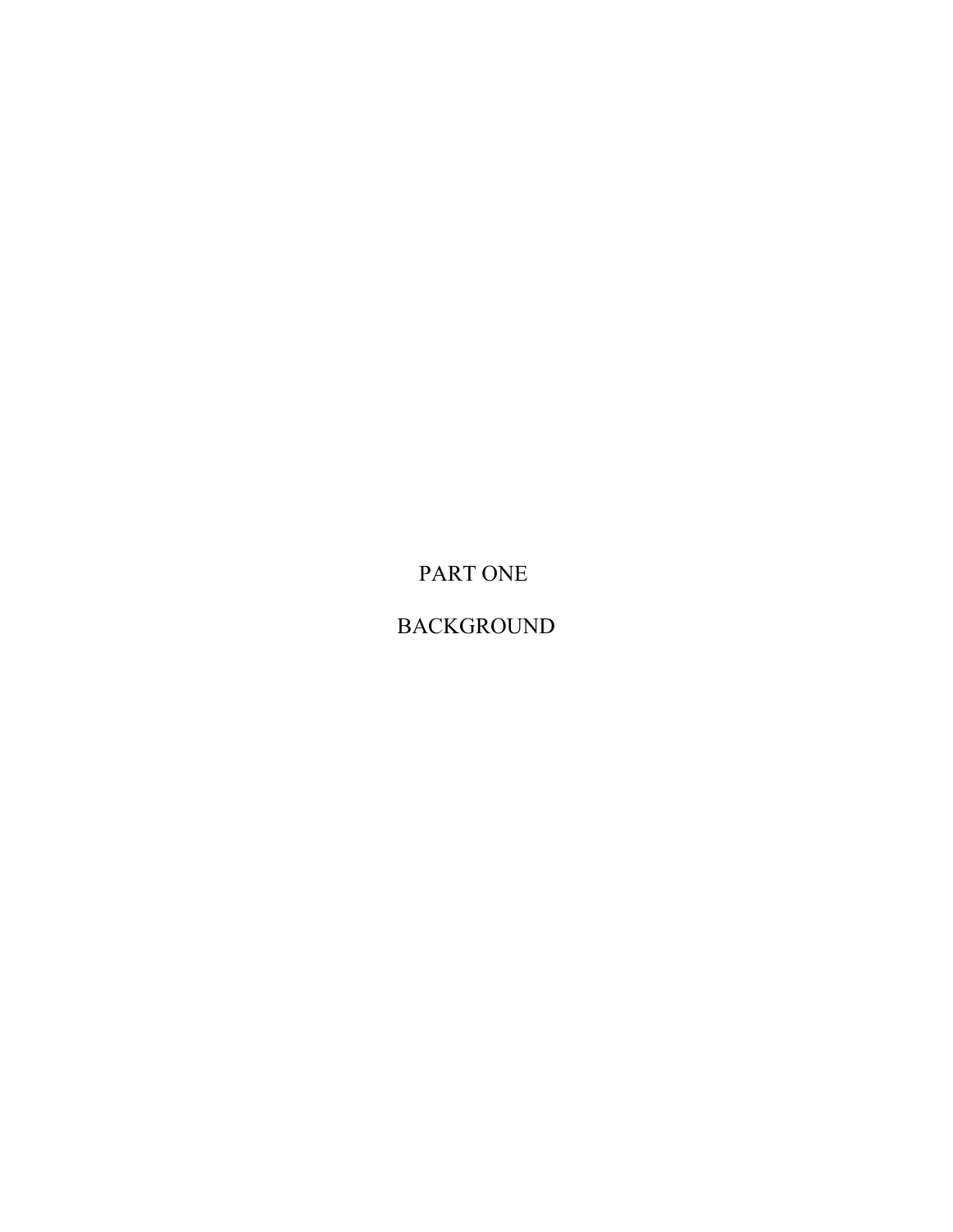## TAXONOMY

The type specimen of the pygmy rabbit was taxonomically classified as *Lepus idahoensis* (Merriam) in 1891. In 1904 this species was reclassified as *Brachylagus idahoensis* (Lyon). In 1930 Grinnell placed this species in the genus *Sylvilagus*. Examination of 2335 skulls from 9 extant and extinct leporid genera resulted in the conclusion, based on dentition, that the pygmy rabbit is more closely related to the Sumatran hare (*Nesolagus netscheri*) than to either *Lepus* or *Sylvilagus* (Hibbard 1963). Analysis of blood proteins also indicates that the pygmy rabbit is quite different from otherwise similar species of the genus *Sylvilagus* (Johnson 1968). Present information is once again causing a shift in the taxonomic classification of this species, with many zoologists now referring to the pygmy rabbit as *Brachylagus idahoensis* (Ingles 1973; Green and Flinders 1980a).

## DESCRIPTION

The pygmy rabbit is the smallest rabbit species in North America. Reported mean weights for adults range from 398-462 g (0.88-1.02 lb) (Orr 1940, Janson 1946, Wilde 1978). Adult females average larger than adult males. In Washington, the mean weight of 20 adult males was 391 g  $(0.86 \text{ lb})$ . The mean weight of 15 adult females was  $426 \text{ g} (0.94 \text{ lb})$  (Gahr 1993). Pygmy rabbits measure 23.5-29.5 cm (9.2-11.6 in) in length (Ingles 1973). The pygmy rabbit's pelage is primarily silky slate gray, tipped with brown; legs, chest and nape are a tawny cinnamon brown; ventral surface is whitish. The ears are distinctly short and rounded, thickly haired both inside and out and 3.5-5.2 cm (1.4-2 in) in length. The tail is small, 1.5-2.4 cm (0.6-0.9 in) (Orr 1940, Janson 1946), and virtually unnoticeable in animals viewed in the wild. In general, the pygmy rabbit is distinguished from the cottontail rabbit by its distinctively smaller size, pale gray pelage, short rounded ears, small legs, and lack of a large white ventral surface on the tail. Also diagnostic is the pale buff along the entire edge of the ear (Dalquest 1948; Burt and Grossenheider 1964; Larrison 1970, 1976; Bradfield 1974).

## GEOGRAPHICAL DISTRIBUTION

#### North America

The pygmy rabbit is found throughout much of the sagebrush area of the Great Basin as well as some of the adjacent intermountain areas (Fig. 1) (Green and Flinders 1980a). The eastern boundary extends to southwestern Montana and western Wyoming (Campbell et al. 1982). The southeastern boundary extends to southwestern Utah (Janson 1946, Pritchett et al. 1987) and includes the only occurrence of the species outside the limits of the Pleistocene Lake Bonneville (Columbia River) drainage. Central Nevada (Nelson 1909) and northeastern California (Orr 1940) form the southern and western limits. The northern boundary of the species' core range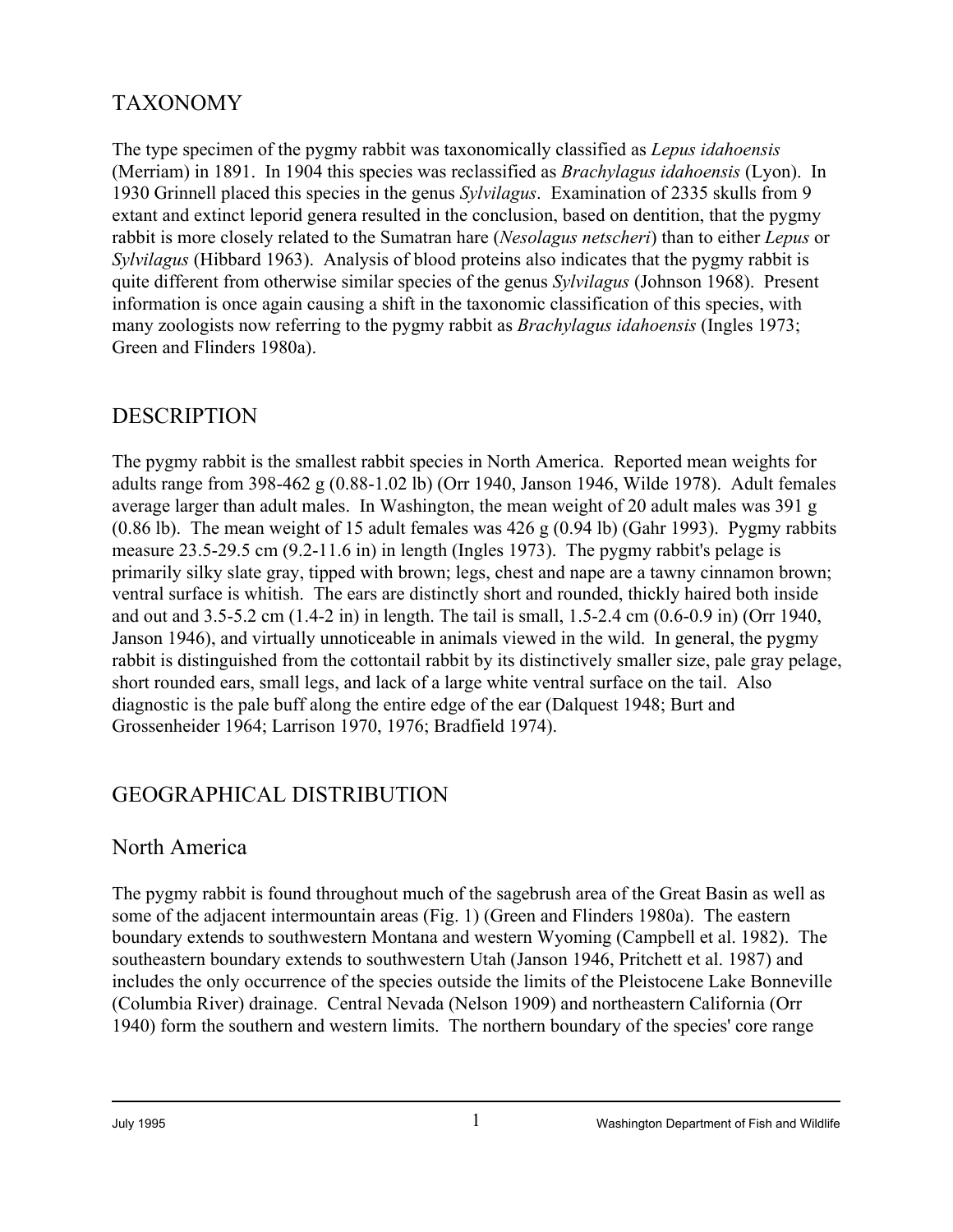historically reached to the southern foothills of the Blue Mountain Plateau in eastern Oregon (Bailey 1936). However, Washington populations are farther north, extending into Douglas County. Within its range, the pygmy rabbit's distribution is far from continuous. It is patchily distributed, being found only in areas where sagebrush is tall and dense, and the soil is relatively deep.

#### Washington

The pygmy rabbit's Washington range is disjunct from the core range of the species, and likely has been for some time (Lyman 1991, Grayson 1987).



Figure 1. Current range of the pygmy rabbit.

The pygmy rabbit's current range is thought to be smaller than during its post-glacial population high, which occurred more than 7,000 years ago (Butler 1972). In the Northwest, a discontinuity developed when the pygmy rabbit's core range shrunk southward toward the central part of eastern Oregon (Weiss and Verts 1984). This discontinuity has left Washington populations isolated in a portion of their prehistoric range (Lyman 1991). The paleontological record verifies pygmy rabbits in Washington over 100,000 years ago. Documented localities of prehistoric occurrence indicate a former range slightly larger than what is documented from historic times. These records do not establish the prehistoric link to populations in either Oregon or Idaho, a link which must have occurred (Lyman 1991). Habitat changes, which reflect climate change over thousands of years, likely account for the isolation of Washington populations.

Table 1 lists reliable historic pygmy rabbit locations in Washington. In most cases voucher specimens are available in museums. The basis for much of our understanding of the pygmy rabbit's historic range in Washington comes from a 1949-50 study of the occurrence of campestral plague in rodents (Dobler, pers. comm.). W. Clanton was the field investigator for this study. One of Clanton's collection localities, Sagebrush Flat, was also a collection site of G. Hudson of the Charles R. Conner museum at Washington State University and M. Johnson, a mammalogist with the University of Puget Sound. The museum records associated with these collections describe the location differently, resulting in the mistaken impression that several localities were involved. Conversations with M. Johnson, examination of Hudson's field notes and Clanton's field maps have resulted in a clear understanding that all specimens were collected at Sagebrush Flat (Dobler, pers. comm.).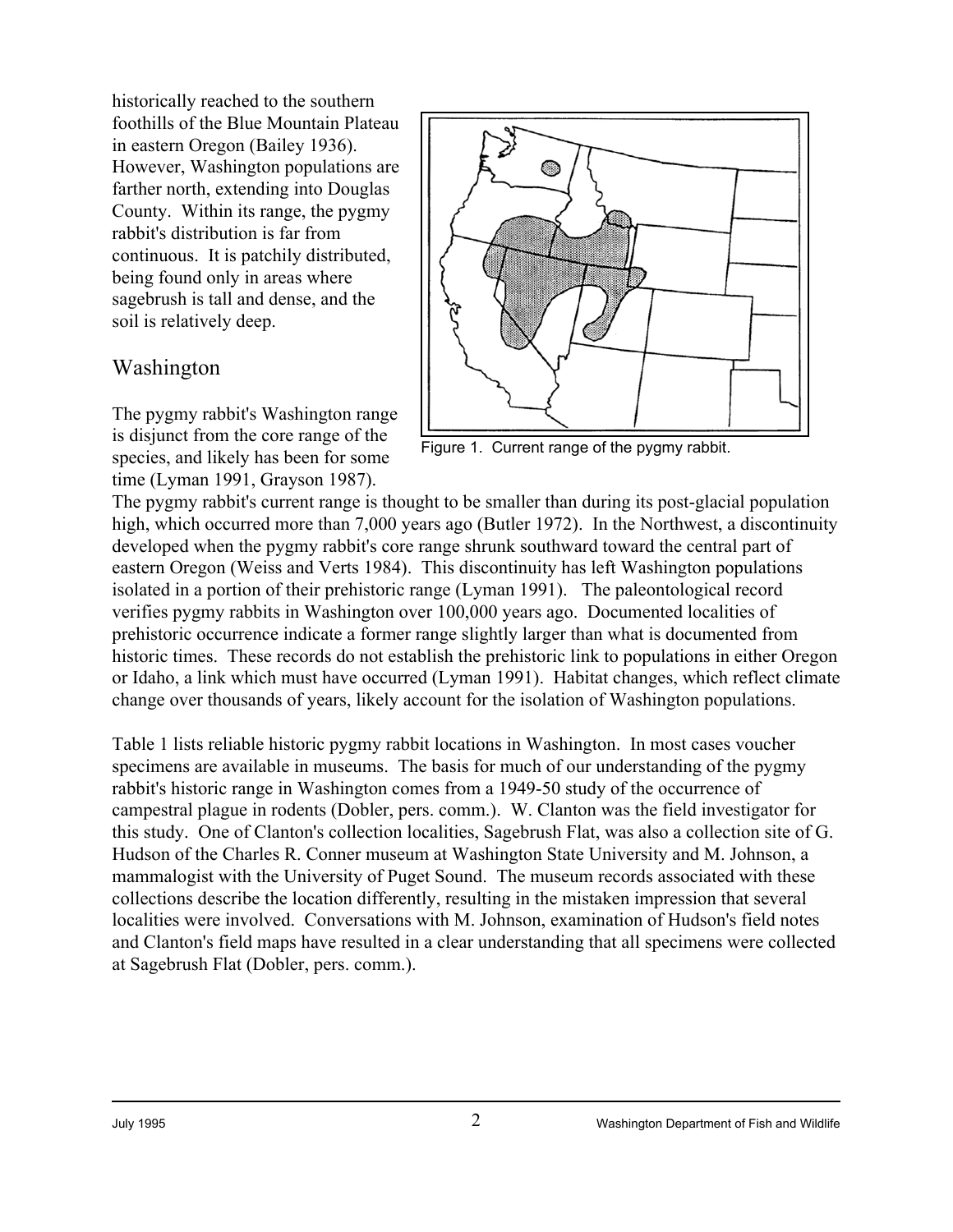| Location                                 | County  | Map $#$                 | Date(s) | Source <sup>a</sup>             |
|------------------------------------------|---------|-------------------------|---------|---------------------------------|
| Schrag                                   | Adams   | 7                       | 1956    | WSU 56-45 (Drake)               |
| Lind                                     | 11      | 8                       | 1923    | USNM 243294, 243344 (Finley)    |
| Lind                                     | 11      | 8                       | 1924    | CSUF $#643$ (Lane)              |
| Rattlesnake slope<br>Hanford Reservation | Benton  | 9                       | 1979    | R. Fitzner (pers. comm.)        |
| 10 km E of Mansfield                     | Douglas | 1                       | 1950    | PSM 2300 (Clanton)              |
| Sulphur Canyon                           | "       | $\overline{c}$          | 1979    | PSM 25856 (Lloyd)               |
| Sagebrush Flat                           | "       | $\overline{\mathbf{3}}$ | 1949    | PSM 1992-7 (Clanton)            |
| Sagebrush Flat                           | 11      | $\overline{\mathbf{3}}$ | 1949    | WSU 49-357-362, 49-375 (Hudson) |
| Sagebrush Flat                           | 11      | 3                       | 1952    | WSU 52-40, UBC 3058 (Hudson)    |
| Sagebrush Flat                           | 11      | $\overline{3}$          | 1962    | PSM 8955-6 (Johnson)            |
| Sagebrush Flat                           | 11      | 3                       | 1988    | F. Dobler (pers. comm.)         |
| <b>Burton Draw</b>                       | 11      | shaded                  | 1987    | R. Friesz (pers. comm.)         |
| Coyote Canyon                            | "       | shaded                  | 1988    | R. Friesz (pers. comm.)         |
| Whitehall                                | "       | shaded                  | 1988    | C. Garber (pers. comm.)         |
| Clay Site                                | 11      | shaded                  | 1988    | R. Friesz (pers. comm.)         |
| 4.8 km NW of Ephrata                     | Grant   | 4                       | 1949    | PSM 2229 (Clanton)              |
| Warden                                   | "       | 5                       | 1921    | Couch (1923)                    |
| 13 km W of Odessa                        | Lincoln | 6                       | 1949    | PSM 2230 (Clanton)              |

Table 1. Historic pygmy rabbit localities in Washington based on museum specimens and reliable reports. Map # refers to Figure 2.

<sup>a</sup>Museum abbreviations as follows: James R. Slater Museum of Natural History, University of Puget Sound, Tacoma, Washington (PSM); Conner Museum, Washington State University, Pullman, Washington (WSU); University of British Columbia, Vancouver, B.C. (UBC); U.S. National Museum, Washington D.C. (USNM); California State University, Fresno (CSUF). Specimen numbers are followed by collector's name in parentheses.

Written information has contributed to confusion about the pygmy rabbit's former distribution in Washington. Couch (1923) described J. Finley's collection of pygmy rabbits as "near Ritzville" in Adams County. Hall (1981) referenced a record at Lind, also in Adams County. Rather than two separate locales, both of these published sources refer to J. Finley's collection of two pygmy rabbits which is part of the U.S. National Museum collection in Washington D.C. (Table 1).

Booth (1947) reported collecting a pygmy rabbit from Crab Creek in Grant County. Recent examination of the specimen verifies that it is a Nuttall's cottontail (*Sylvilagus nuttallii*). Williams (1975) was likely mistaken in reporting contemporary occurrence of pygmy rabbits in the Juniper Forest of Franklin County. He identified remains found in great horned owl (*Bubo virginianus*) pellets as those of pygmy rabbits and attributed an abundance of tracks observed in the area to pygmy rabbits. He also described pygmy rabbit sub-fossils from wind eroded dunes in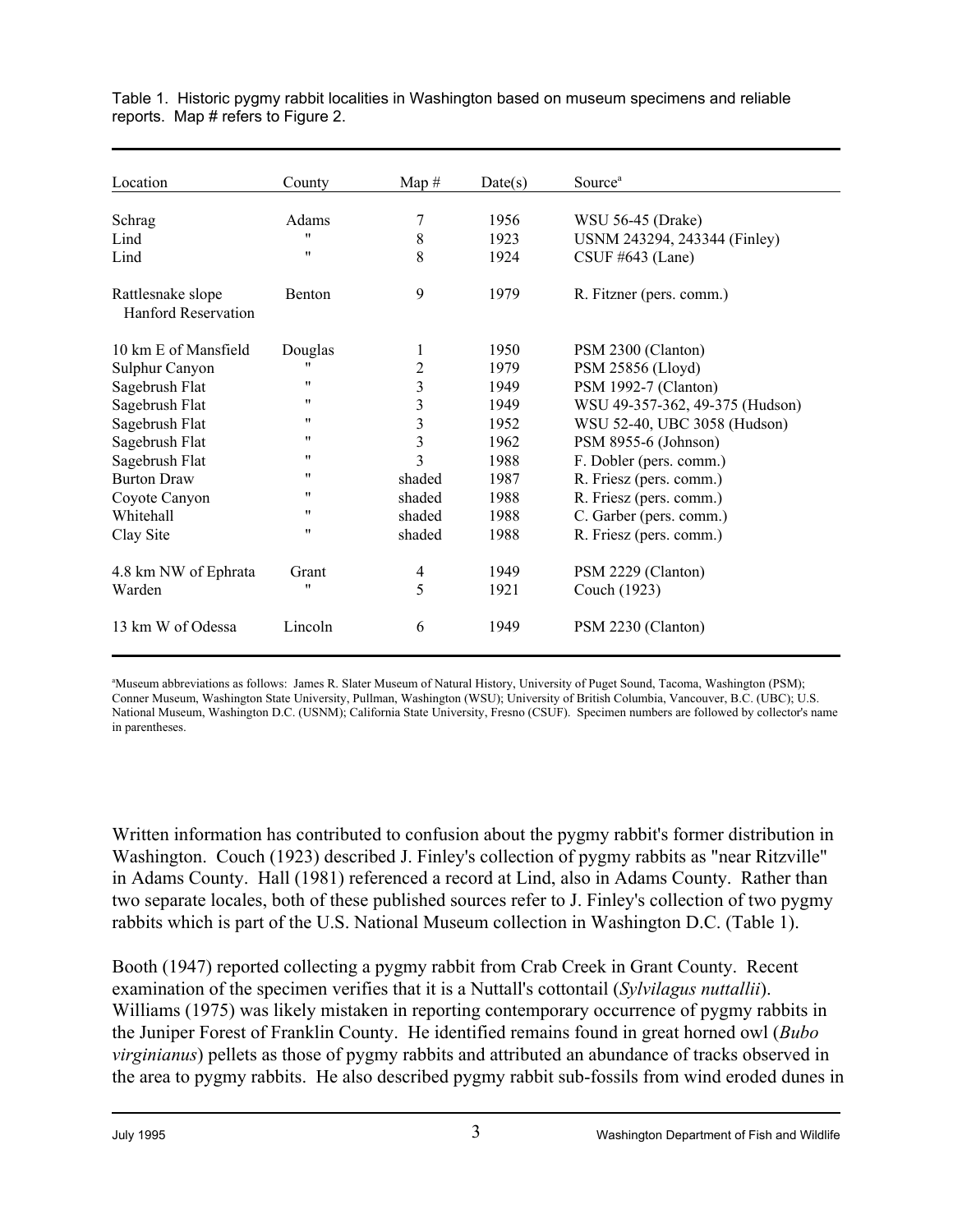the Juniper Forest. However, while Williams' work was an attempt at characterizing the complete bird and mammal fauna of the Juniper Forest, it did not recognize the presence of Nuttall's cottontails. Since there is considerable evidence that Nuttall's cottontails are the only abundant rabbit at the Juniper Forest (Miller 1977, Dobler pers. comm.), it is likely that Williams misidentified the remains from the owl pellets and the tracks he observed. The skeletal remains recovered from owl pellets could not be found in the University of Idaho's collection so they cannot be examined for verification of species (D. Johnson, pers. comm.).



Figure 2. Distribution of the pygmy rabbit in Washington. Numbers refer to entries in Table 1.

Miller (1977) examined bones from erosion sites similar to the sites where Williams recovered sub-fossils. The bones found in these sites, where the wind has scoured away the sand, were left by animals inhabiting the Juniper Forest prior to sand dune formation. Pygmy rabbit bones were not uncommon and their occurrence provided evidence that pygmy rabbits have inhabited the area during the late Holocene (between 3,000 years ago and present). Miller trapped small mammals in the Juniper Forest but did not catch pygmy rabbits. He caught Nuttall's cottontails and considered them locally common. State biologists have surveyed portions of the area and have not found suitable pygmy rabbit habitat in the areas examined (Dobler, pers. comm.).

Recent Department of Fish and Wildlife field inventories verify pygmy rabbits at five sites (all within the shaded area of Figure 2) within Douglas County, including the largest known Washington population at the Sagebrush Flat site where Clanton, Hudson, and Johnson collected. The range of extant populations in Washington is provided in Figure 2.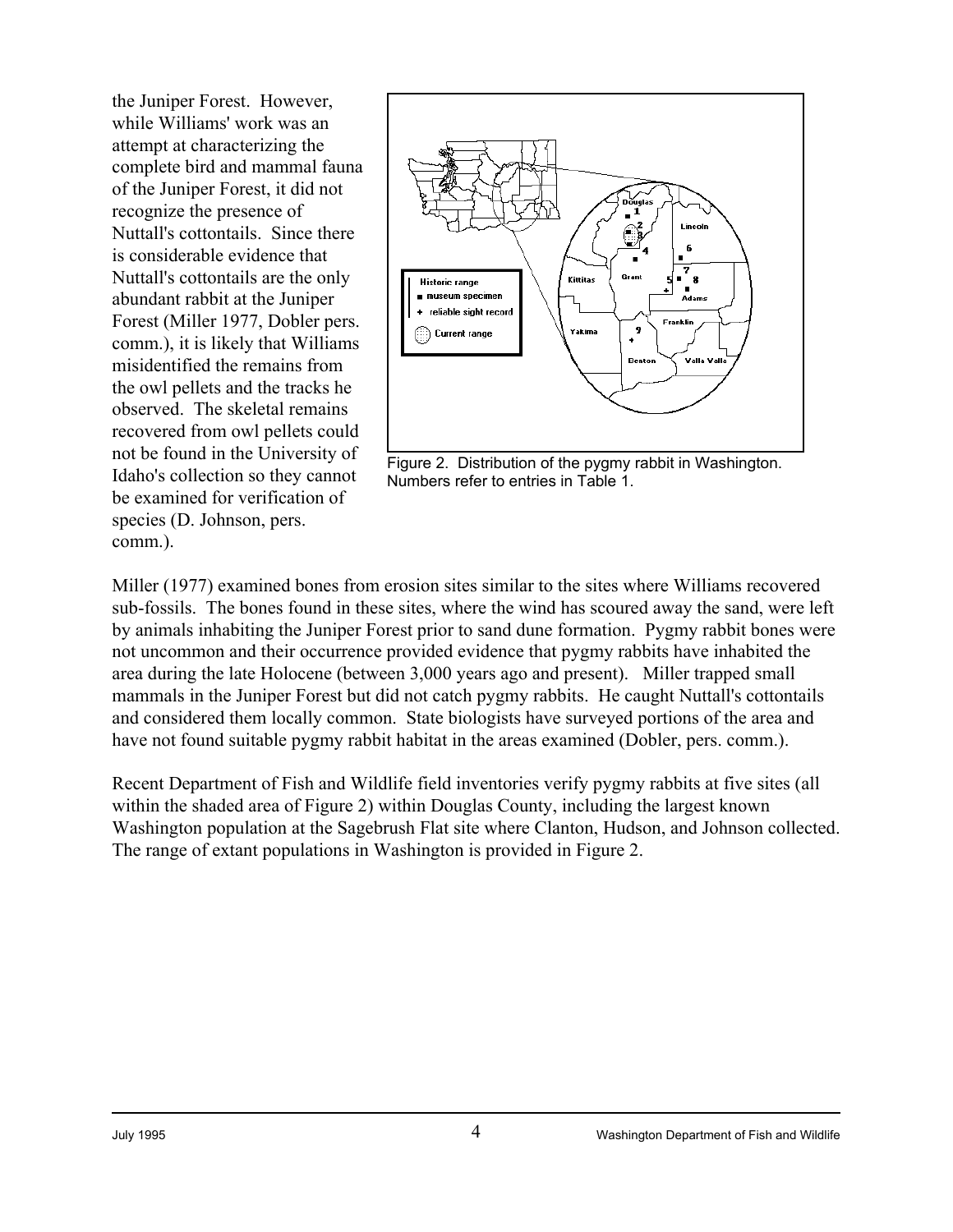## NATURAL HISTORY

## Reproduction

Sexual development in males begins in January, peaks in March and declines in June (Janson 1946, Wilde 1978). Females are fertile from late February through March in Utah (Janson 1946) and from late March through late May in Idaho (Wilde et al. 1976). In Washington, males are reproductively active from January through June, females can be pregnant from February through August, and some females are nursing young from March through September (Gahr 1993). Gestation has been estimated at 39 days (Fisher 1979). Pygmy rabbits are able to breed during their second spring or summer. They do not breed during the year of their birth (Wilde 1978, Fisher 1979).

Bradfield (1974) reports that young are born in the burrows. However, nests are unknown. Excavated burrows do not reveal chambers or nesting material and burrows excavated where lactating females are taken also reveal no young (Janson 1946, Bradfield 1975, Gahr 1993). Wilde (1978) found two small (90 g) juvenile pygmy rabbits underneath separate clumps of sagebrush, far removed from any burrows. He theorized that young are not raised in burrows but are individually hidden at the bases of separate and scattered shrubs.

Litter size ranges from four to eight and averages six (Davis 1939, Wilde et al. 1976, Wilde 1978, Fisher 1979). Females reportedly produce up to three litters per year (Green 1978, Wilde 1978), though Fisher (1979) found no histological evidence of three litters. Two litters had been produced by the five females examined. Based on the observed length of the breeding season and histological determination of conception dates, a maximum of 17 and 29% of the adult female population could have produced three litters in 1975 and 1976, respectively. Wilde (1978) described the existence of a third cohort during 1976 and 1977 in the same study area where Fisher did his work.

In Idaho, Fisher (1979) estimated that 13.0 and 13.7 young were produced per female during 1975 and 1976, respectively. Wilde (1978) reported that the number of young captured per adult female before September 1 was 3.6 in 1976 and 4.9 in 1976. Breeding appears to be highly synchronous within the population and juveniles belong to recognizable cohorts (Wilde 1978, Fisher 1979). In monitoring recaptures of juveniles from 1976 cohorts, Wilde found that 33% the first cohort survived for 20 weeks, reduced to 23% for the second cohort. In the third cohort, none were recaptured after 5 weeks.

### Mortality

The chief cause of mortality is predation (Green 1979). Wilde (1978) found that mean annual adult mortality could be as high as 88%. The period of greatest mortality begins in January and extends through March. The survival of juveniles is initially very low, with more than 50%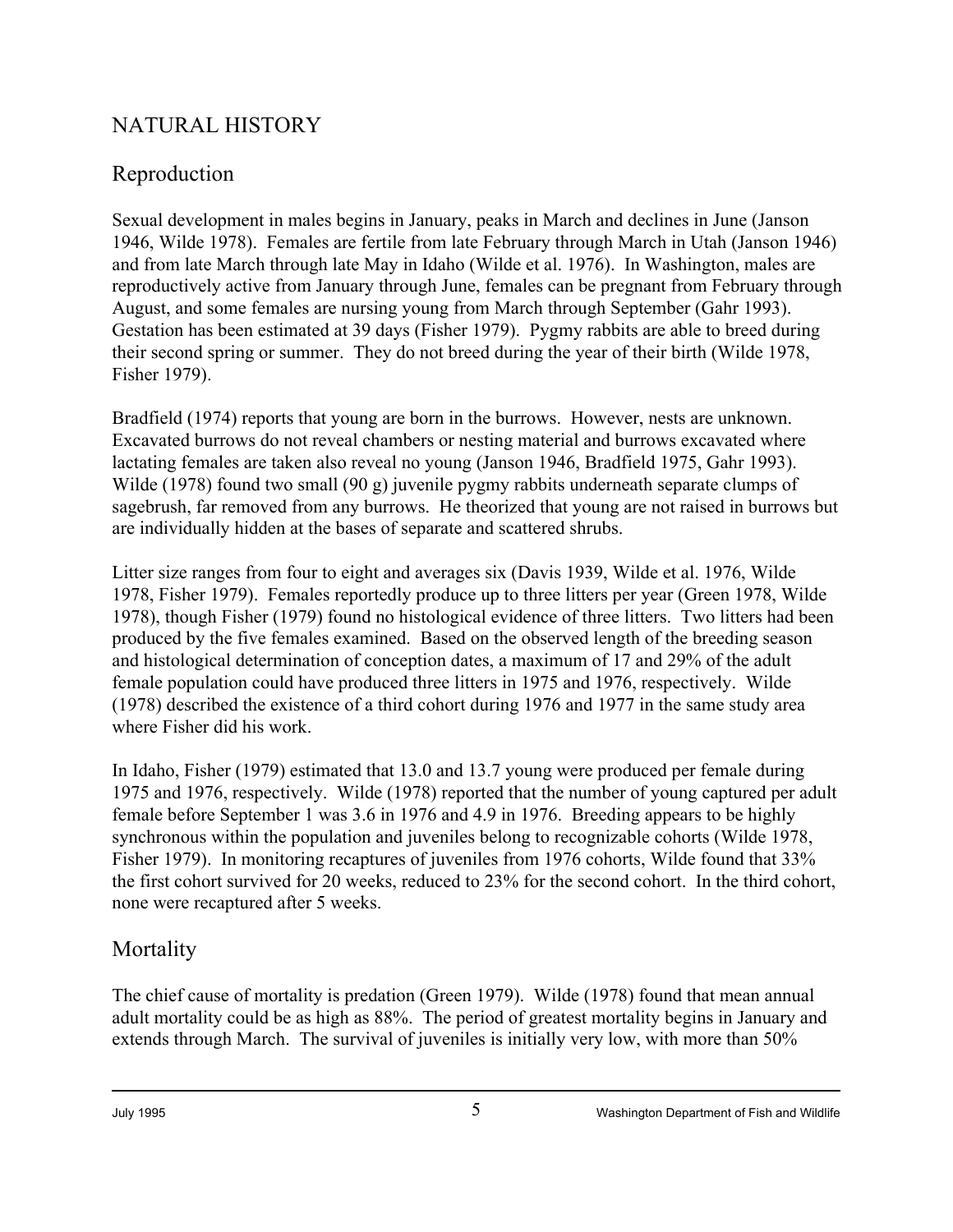disappearing within 5 weeks of emergence. Complete loss of a cohort is possible as Wilde reports during a year of his study. Starvation and environmental stress probably account for some loss.

Predators of pygmy rabbits include long-tailed weasel (*Mustela frenata*), coyote (*Canis latrans*), and badger (*Taxidea taxus*), which may enter or dig up pygmy rabbit burrows (Wilde 1978). Other predators, which will take pygmy rabbits encountered above ground, include bobcats (*Felis rufus*), great horned owls (*Bubo virginianus*), long-eared owls (*Asio otus*), ferruginous hawks (*Buteo regalis*), and northern harriers (*Circus cyaneus*) (Gashwiler et al. 1960, Borell and Ellis 1934, Hall 1946, Janson 1946, Ingles 1965, Green 1978, Wilde 1978, Olendorff 1993). In Washington, burrows frequently show signs of being dug out by badgers or coyotes (Dobler and Dixon 1990). Short-eared owls (*Asio flammeus*) and northern harriers frequently hunt over pygmy rabbit colonies (Friesz and Dobler, pers. comm.). Gahr (1993) concluded that at least two cases of pygmy rabbit mortality at Sagebrush Flat were due to predation by raptors. Potential predators seen in the area included great-horned owls, northern harriers, prairie falcons (*Falco mexicanus*), and golden eagles (*Aquila chrysaetos*).

Pygmy rabbits are protected by law and cannot be legally killed. However, discussions with hunters in the Columbia Basin indicate most hunters do not distinguish pygmy from cottontail rabbits. This suggests that pygmy rabbits could be accidentally taken by hunters. However, sites that are currently known to have pygmy rabbits are infrequently visited by hunters.

Disease is probably not a significant mortality factor (Green 1979).

### Behavior

Pygmy rabbits have been reported to be crepuscular, most active at dawn or dusk (Davis 1939, Janson 1946). A study in Idaho reports the peak of activity to be during mid-morning, 2 hours after sunrise (Bradfield 1974). On the Idaho Birds of Prey Area, pygmy rabbits are occasionally seen at night during spotlight transects to census black-tailed jack rabbits. They appear to be more easily detected at night than during the day (Doremus, pers. comm.). Gahr (1993) also noted that pygmy rabbits in Washington could be found active during any time, day or night.

Pygmy rabbits have a rather deliberate gait, staying low to the ground. To avoid predators they may depend more on their ability to maneuver through dense sagebrush than on speed (Merriam 1891, Davis 1939, Severaid 1950). Wilde (1978) described a pygmy rabbit with one foot caught in its radio collar. On three legs it eluded researchers trying to chase it down to provide aid. It passed burrows without attempting to enter, making use of its maneuverability through dense sagebrush to escape capture.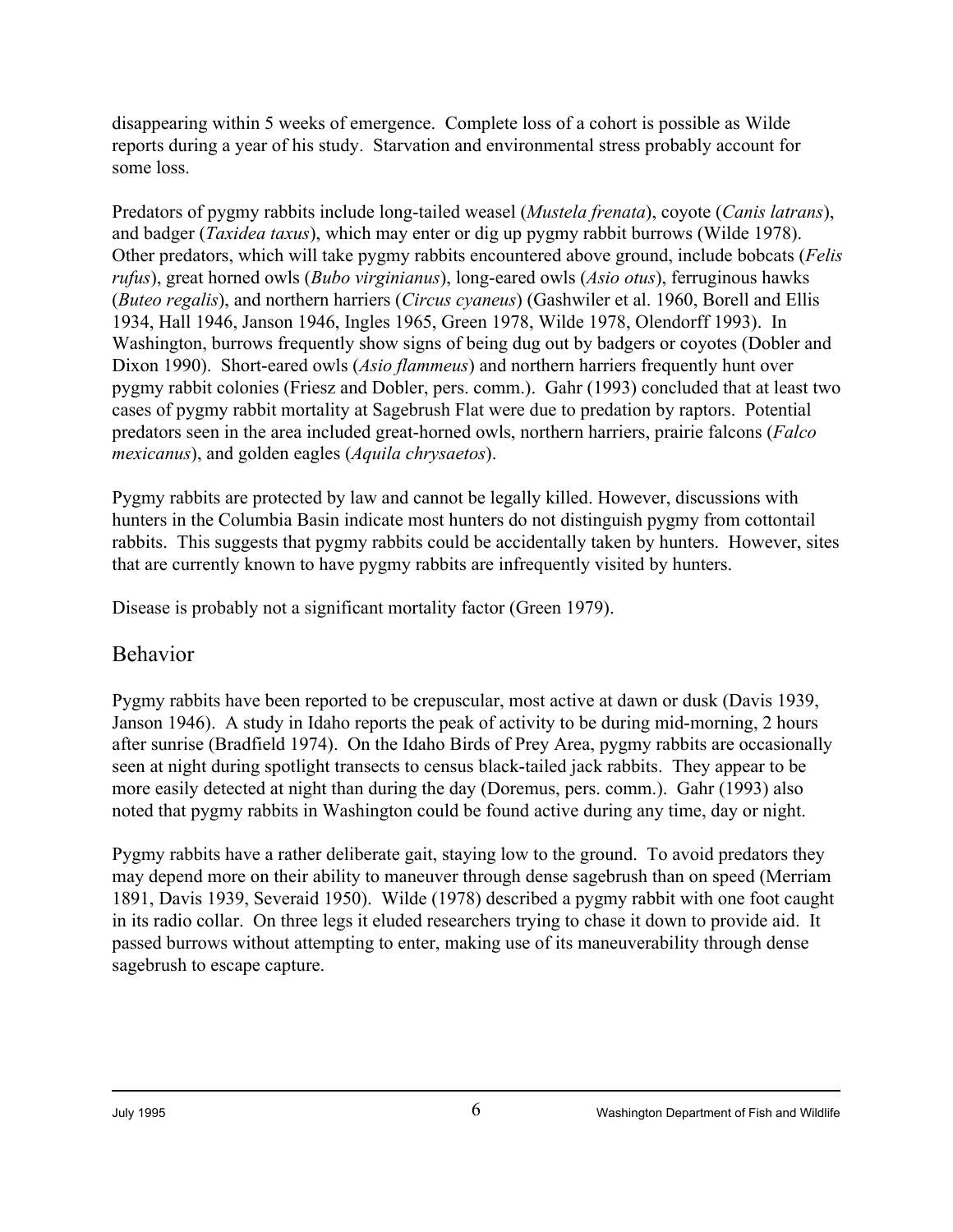# Burrowing

The pygmy rabbit is a burrowing species that digs relatively simple burrows in soil and often extensive burrows in snow (Bradfield 1974). Unlike other species of rabbits native to North America, this species usually digs its own burrows (Borell and Ellis 1934, Walker et al. 1964). Burrow systems usually consist of two to seven openings, with the main entrance concealed at the base of a sagebrush plant (Olterman 1972, Green 1979). Gahr (1993) found that Washington burrows contained an average of 2.7 entrances (range 1-10) and entrance diameter averaged 19 cm  $(8 \text{ in})$  with a range of 10-35 cm  $(4-14 \text{ in})$   $(n=82)$ . A small trench or terrace was present outside burrow entrances and no chambers or enlarged areas were found along the tunnels. Janson (1946) reports that in Utah four or five entrances are typical, but 10 are sometimes observed. In Idaho, two entrances are most often found (Wilde 1978). Tunnels usually extend to no more than 1 m (3 ft) in depth (Green and Flinders 1980a, Kehne 1991, Gahr 1993). Three burrows excavated in Idaho extended below the hardpan and never showed evidence of water (Wilde 1978).

During the winter months the rabbits burrow through the snow to forage. Snow burrows are constructed to lead from one sagebrush plant to another (Bradfield 1974).

### Home Range

Pygmy rabbits are generally found within a 30 m (98 ft) radius of their burrows during winter but expand their home range in spring and summer (Janson 1946, Green and Flinders 1979). These estimates imply a home range of 0.30 ha (.7 ac). In Washington, home range and movement data were obtained from 16 radio-equipped pygmy rabbits (seven adult males, seven adult females, and two juvenile females) that were relocated during daylight hours at least 20 times during the breeding season (January-June) (Gahr 1993). Gahr estimated that the core area, or area needed to keep an individual alive, was similar to home ranges implied by Janson (1946) and Green and Flinders (1979). However, infrequent movements away from the core area resulted in estimated average home range sizes up to sixy times greater than previously reported for the species. Estimated average home range size (95% harmonic mean estimation method) was 2.7 ha (6.7 ac) for adult females and 20.2 ha (49.9 ac) for adult males. Males made occasional long distance movements to areas occupied by adult females indicating that larger male home range size was the result of movements associated with breeding.

In Gahr's study, adult males and juveniles both averaged more than one home range center. A home range center is an area with a cluster of relocations at some distance from other clusters of relocations. For males, multiple home range centers corresponded with locations of adult females. For juveniles, home range centers corresponded with the natal area and an area of resettlement after dispersal away from the natal area. Estimated average home range size for juveniles was 7.1 ha (17.5 ac), which, for each of the two juveniles monitored, included a long distance movement during the first few weeks of life.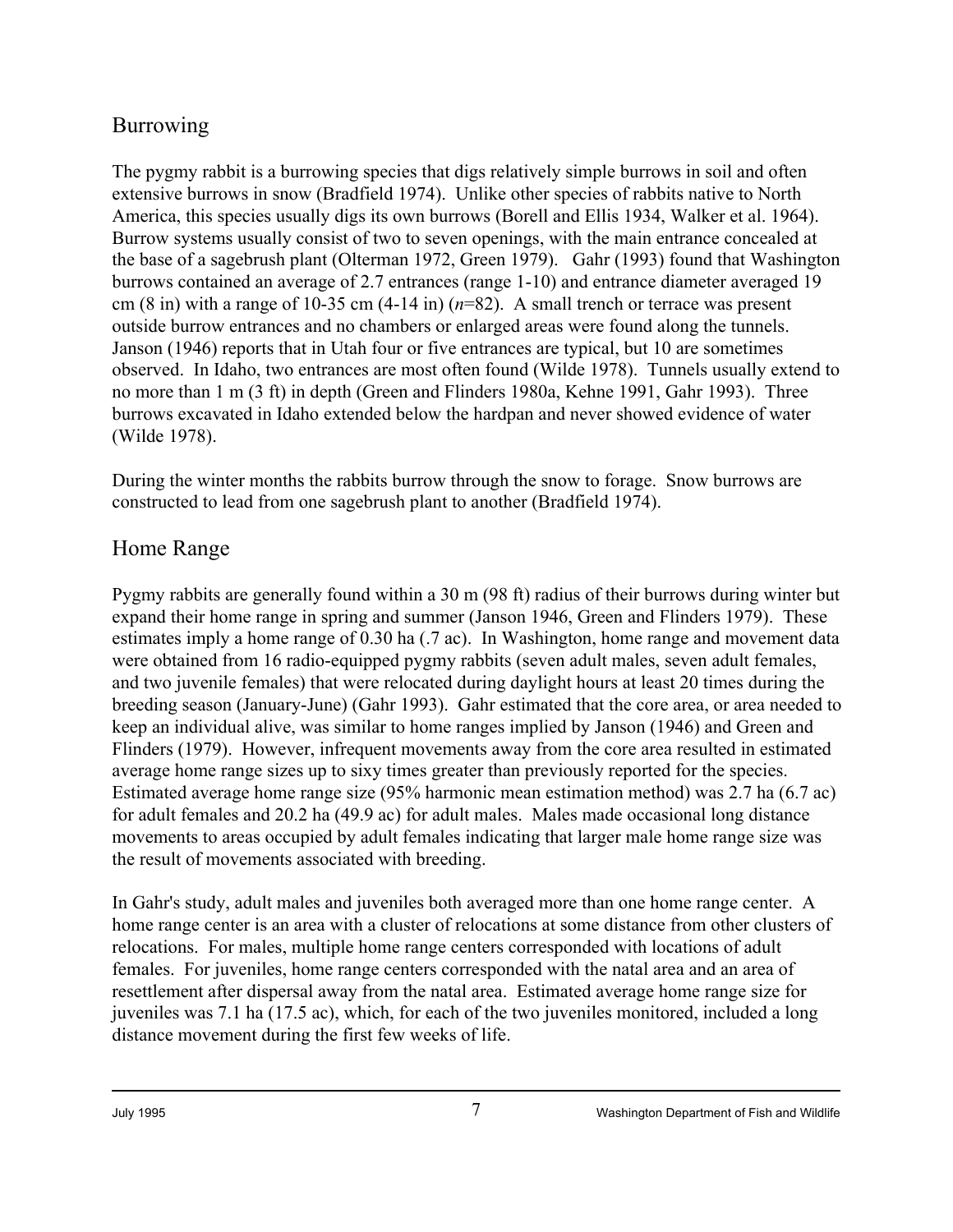Gahr (1993) found that, during the breeding season, males seek out different breeding females while females generally remain in one small area. Male movements averaged 155 m (513 ft) while females averaged 33 m (110 ft). Maximum distance between locations was greatest for adult males and ranged up to 1200 m (3960 ft). In the non-breeding season, males still had longer movements than females. However, this difference was not significant, probably due to low sample sizes  $(n, 5)$  (Gahr 1993).

Gahr (1993) partitioned home range data for rabbits in the grazed and not recently grazed portions of her study area. The grazed area had a long history of grazing by both cattle and horses. The area not recently grazed had not been grazed by domestic livestock since at least 1957. Male home range size (95% harmonic mean estimation method) was significantly larger in grazed areas, where it averaged 28.9 ha (71.4 ac), than in areas not recently grazed, where it averaged 13.7 ha (33.8 ac). Adult female home range size did not differ significantly between grazed areas [1.5 ha (3.7 ac)] and areas not recently grazed [3.7 ha (9.1 ac)]. The difference in male home range size between areas grazed and areas not recently grazed was not explained by a difference in the size of the core area. Males in the grazed area traveled longer distances associated with breeding. The average number of home range centers was equal between males in grazed and not recently grazed areas. These data indicate that females were likely more spread out in the grazed areas, resulting in longer distance movements for breeding males in the grazed area. There were no significant differences in comparisons of grazed areas and areas not recently grazed for distances moved between relocations for males or females in the breeding (January-June) or non-breeding season (July-September) (Gahr 1993).

#### Food

The diet of Idaho pygmy rabbits was studied by analysis of fecal pellets (Green and Flinders 1980b). Sagebrush (*Artemisia* spp.) comprised 99% of the winter diet. During spring and summer, sagebrush continued to be important in the diet (51% relative density), though grasses (39%) and forbs (10%) increased in importance. Preference indices (PI) indicated that pygmy rabbits ate sagebrush in the same proportion as found in their environment (PI=1). The highest preference indices, indicating food items eaten in greater proportion than their occurrence in the habitat, were obtained for wheatgrass (*Agropyron* spp.) (PI=37) and bluegrass (*Poa* spp.)  $(PI=14)$ .

Fecal pellets were collected adjacent to pygmy rabbit burrows at two sites in Washington (Burton Draw and Coyote Canyon) during November and December 1988 (Dobler pers. comm.). The Washington State University Wildlife Habitat Laboratory completed a diet analysis and provided a report (Davitt pers. comm.). Based on an analysis of plant cell proportions, shrubs were the most important food, comprising a mean 81.5% of the diet. Mean forb content was 13.1% and mean grass content was 4.4%. Big sagebrush was the most important shrub species (67.0% of diet) and rabbitbrush (*Chrysothamnus* spp.) was the next most important shrub, comprising a mean 12.8% of the diet.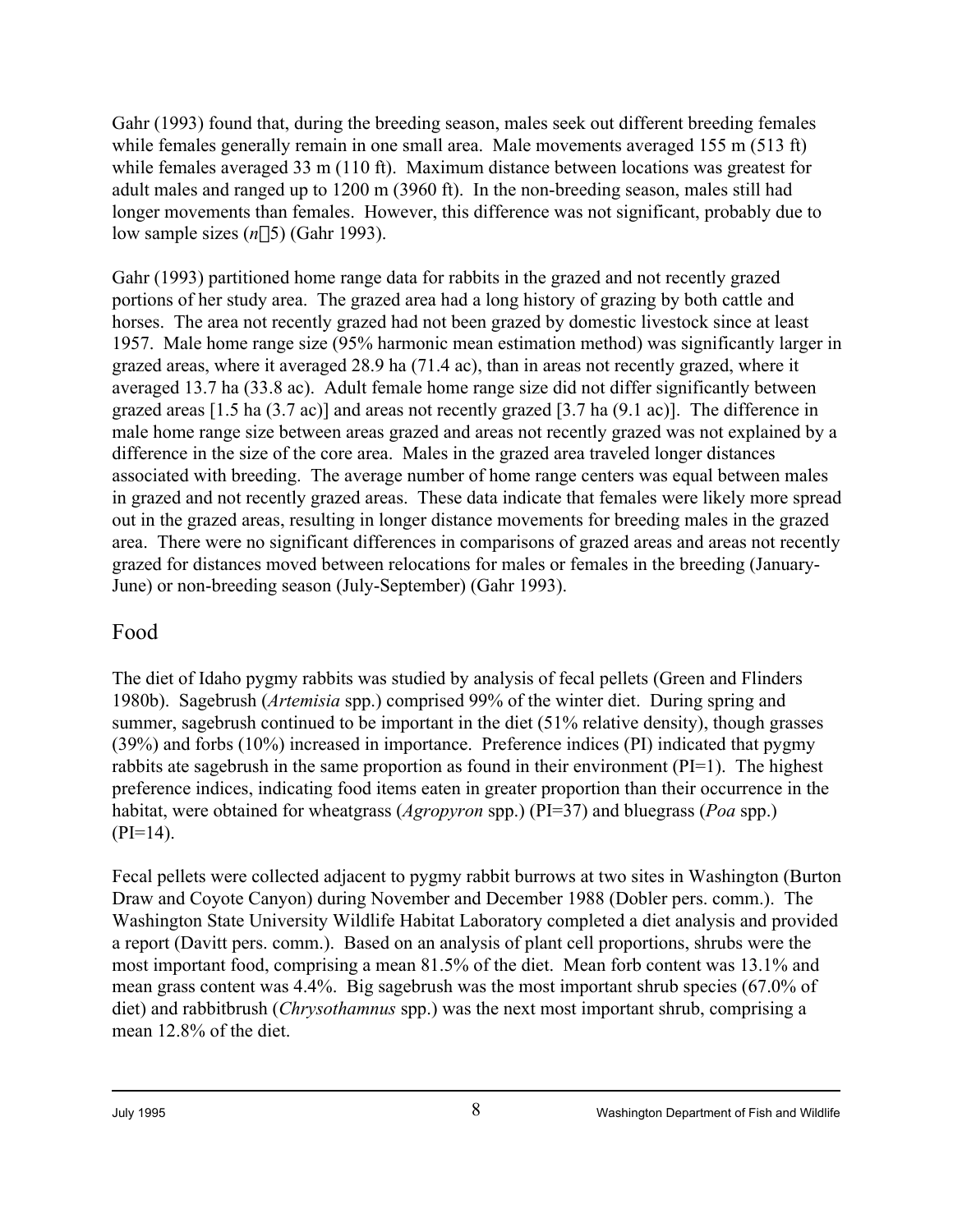At Sagebrush Flat, Gahr (1993) evaluated diet based on visual observations of feeding. Each observation of feeding on an identifiable plant species was given equal importance with an observation of feeding on another plant species. Therefore, the amount eaten was not taken into consideration. Rabbits were observed feeding 82 times and the food item was identified in 53 cases. The rabbits ate shrubs during each month except September, when only one observation of feeding was made. Grasses were the most frequently observed food and were eaten during each month, March through September. Forbs were only observed to be eaten from April through June. There was no difference in feeding activity by plant class between areas grazed and areas not currently grazed (grazed area: shrubs 32%, grasses 45%, forbs 23%; area not currently grazed: shrubs 39%, grasses 45%, forbs 16%).

## HABITAT REQUIREMENTS

## Vegetative Characteristics

The pygmy rabbit is dependent upon sagebrush, primarily big sagebrush (*Artemisia tridentata*), and is usually found in areas where big sagebrush grows in very dense stands. Tall, dense sagebrush clumps are essential (Orr 1940).

At Sagebrush Flat, Washington, big sagebrush is the dominant shrub species (Gahr 1993). In one pygmy rabbit area in Idaho, bitterbrush (*Purshia tridentata*) and big sagebrush are present in equal amounts (19% coverage of each) (Green and Flinders 1980b). In Oregon, sagebrush species account for 23.7% of the cover at pygmy rabbit sites. Overall shrub cover at pygmy rabbit sites averaged 28.8% with a range of 21.0-36.2%. When 10 habitat variables were submitted to discriminant analysis, shrub cover best distinguished sites occupied by pygmy rabbits from adjacent sites ( $r = 0.71$ ), followed by soil depth ( $r = 0.48$ ) and mean shrub height ( $r = 0.48$ )  $= 0.46$ ) (Weiss and Verts 1984).

Several studies have compared shrub cover and height between burrow locations and randomly selected locations (Table 2). While the values reported by these studies are not the same, partly a product of different techniques of measurement, all indicate that sagebrush cover is a major habitat feature selected by pygmy rabbits. Where measured, burrow sites always had greater shrub cover and taller shrubs than random sites.

Historically, conditions suitable for pygmy rabbits were probably uncommon, limited to areas with deep, moisture-retaining soil or areas where disturbance provided opportunities for sagebrush to invade and flourish, relieved from the competition of grasses. Daubenmire (1970) concluded that the pristine condition of the *Artemisia tridentata-Agropyron* association was characterized by 5-26% coverage in big sagebrush. Subsoil conditions probably account for much of the variation. On moist, sandy loams big sagebrush may exceed 2 m in height. Ellison (1960) and Tisdale and Hironaka (1981) indicated that disturbed conditions, grazed or abandoned cultivation, can also contribute to the development of heavy sagebrush cover. Most typically,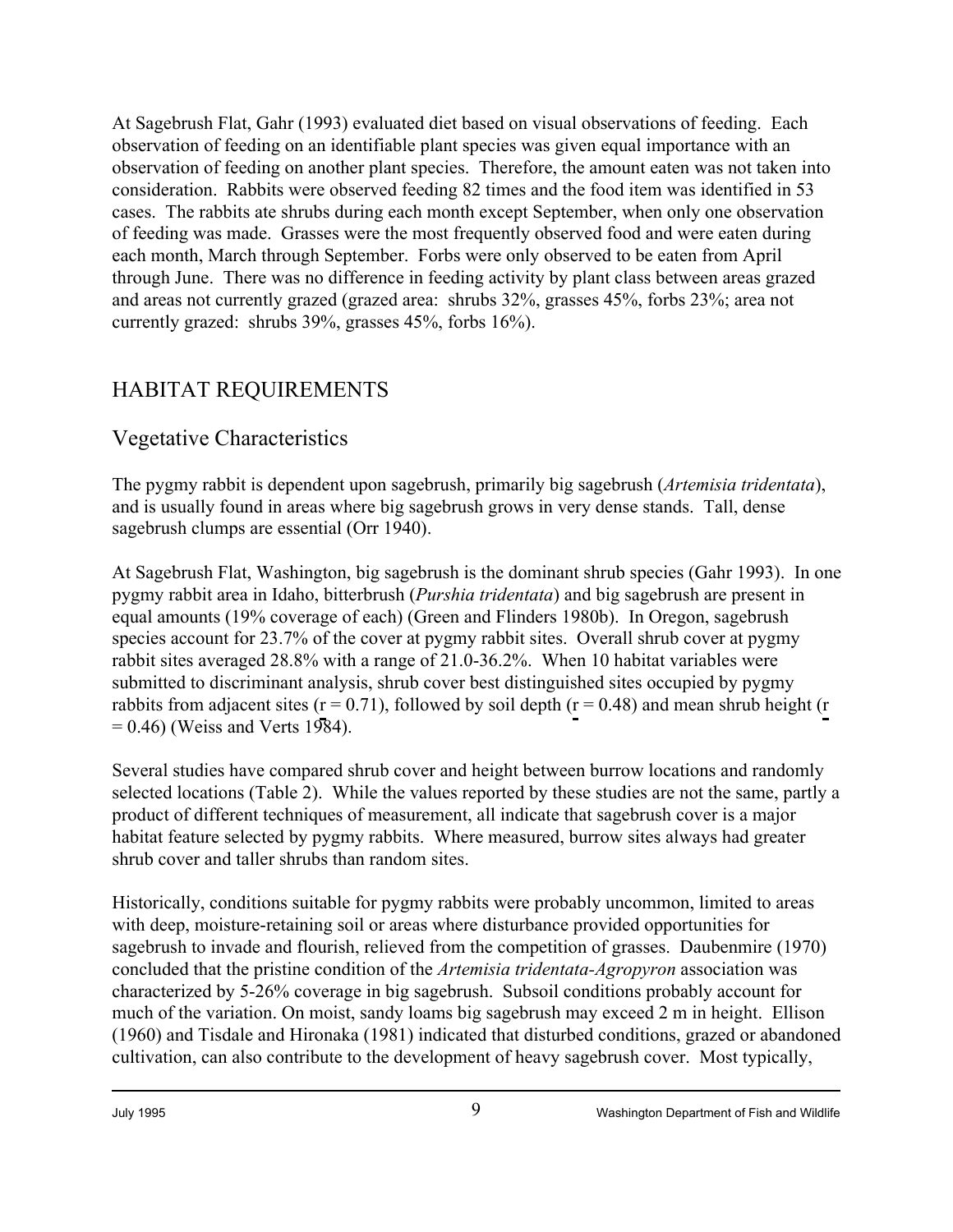heavy grazing increases the density of big sagebrush. Most of Washington's pygmy rabbit sites have a long history of grazing. One pygmy rabbit site in Washington (Burton Draw) has a history of cultivation. When cultivation ended years ago, big sagebrush invaded the fields and provided heavy shrub cover (Dobler and Dixon 1990).

The burrowing and grazing activity of pygmy rabbits may increase sagebrush cover. The area around active pygmy rabbit burrows is heavily grazed by the rabbits (Wilde 1978). In Wilde's words, "growth and reproduction of sagebrush at pygmy rabbit burrows may be increased (Janson 1946, Wilde in prep.). Whether this is due to burrowing activity, per se, or to browsing (Pearson 1965) is unknown." Gahr found that percent cover of bunchgrasses was less at burrow sites (3.2%) than at random sites around burrows (8.9%). The removal of grasses and the disturbance of the soil can create conditions suitable for colonization by sagebrush seedlings. In addition, sagebrush growth may increase with the increase in available moisture which occurs when competing grasses and forbs are removed. The extent to which seedling survival is effected by the browsing of pygmy rabbits is unknown.

| Location                    | Mean shrub<br>cover $(\% )$ | Mean shrub<br>height (cm) | Reference                  |  |
|-----------------------------|-----------------------------|---------------------------|----------------------------|--|
|                             |                             |                           |                            |  |
| Sagebrush Flat burrow sites | 32.7                        | 82                        | Gahr (1993)                |  |
| Sagebrush Flat random sites | 17                          | 53.4                      |                            |  |
| Idaho burrow sites          | 46                          | 56                        | Green and Flinders (1980b) |  |
| Idaho random sites          | unknown                     | 25                        |                            |  |
| Oregon burrow sites         | 28.8                        | 84                        | Weiss and Verts (1984)     |  |
| Oregon random sites         | 17.7                        | 53                        |                            |  |

Table 2. Comparisons of shrub cover and density between pygmy rabbit burrow sites and non-burrow sites.

### **Burrows**

Habitat suitable for pygmy rabbits must allow the animals to burrow. Burrows provide protection during periods of severe weather conditions, safety from predators, and may be used for raising young (Bradfield 1974). Burrows are usually under big sagebrush and only rarely are located in an opening in the vegetation (Green 1978, Wilde 1978). However, pygmy rabbits have been observed using abandoned badger and yellow-bellied marmot (*Marmota flaviventris*) burrows, as well as natural cavities, holes in volcanic rock, rock piles, and around abandoned buildings (Green 1979, 1980; Wilde 1978; Dobler, pers. comm.). These are used in association with typical burrows in deep soil amidst sagebrush. They probably do not represent a habitat alternative capable of totally replacing dense sagebrush and deep soils.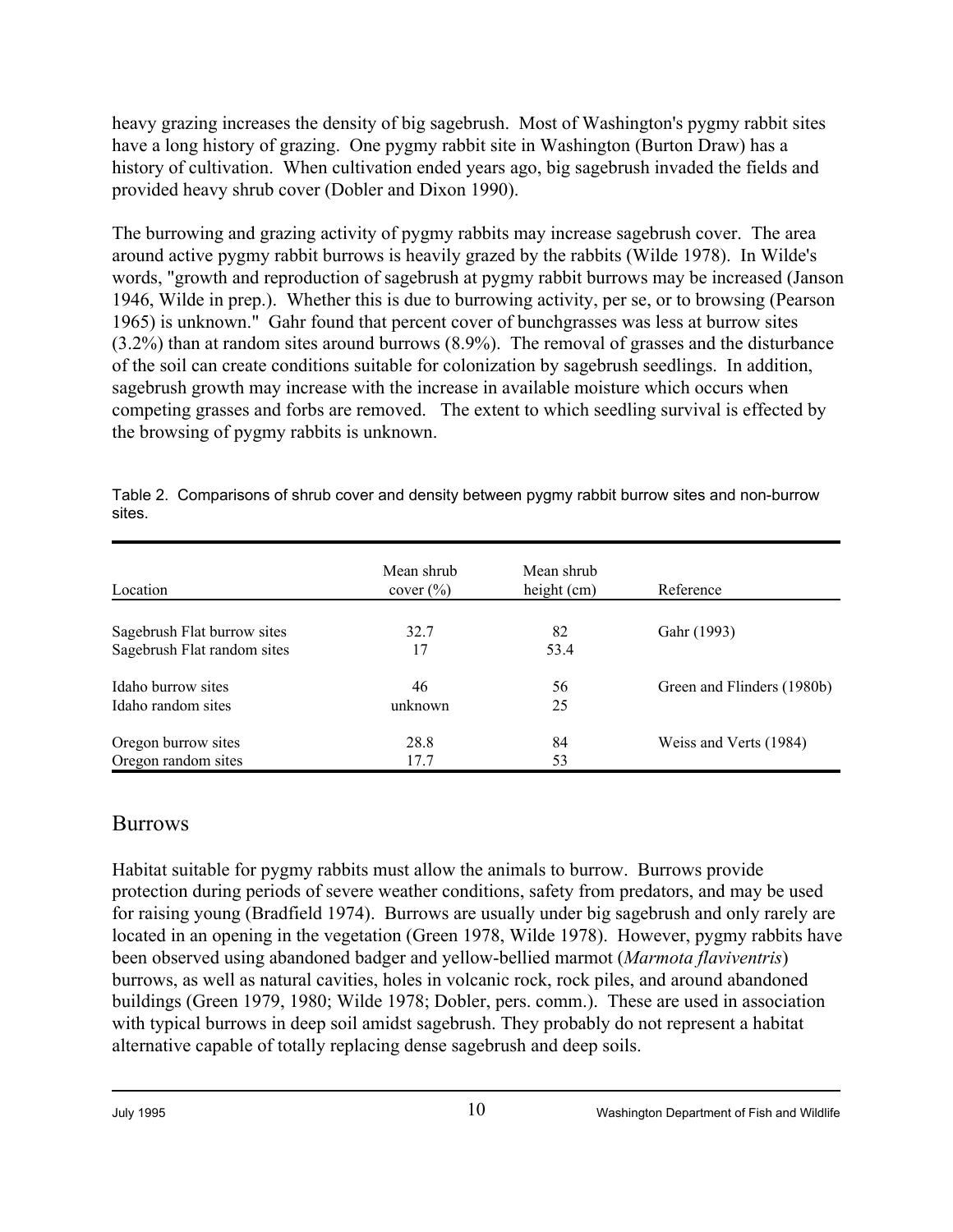## Soil Characteristics

Since pygmy rabbits excavate their own burrows, soil structure is a key habitat feature. Generally, soft, deep soils are required for burrowing. However, three burrows excavated by Wilde (1978) extended below the hardpan. Alluvial fans may provide the soil requirement in some cases (Orr 1940, Green and Flinders 1980b). Oregon burrow sites are located where soils are significantly deeper and looser than adjacent sites (Weiss and Verts 1984). Pygmy rabbits will select sites where wind-borne soil deposits are deeper (Wilde 1978).

A study in Oregon measured habitat variables at sites occupied by pygmy rabbits and adjacent unoccupied sites. When 10 habitat variables were submitted to discriminant analysis, soil depth was the second most important variable distinguishing sites occupied by pygmy rabbits from adjacent sites ( $r = 0.48$ ). Shrub cover was the only variable of greater importance ( $r = 0.71$ ) (Weiss and Verts 1984).

Kehne (1991) documented soil and other characteristics at 80 active burrow sites at Sagebrush Flat. The soils at Sagebrush Flat are derived from loess, or wind-borne parent materials. Carbonates, which make soils less compact, looser and generally easier to dig, were found at an average of 72 cm (28 in) deep. This depth is shallower than expected in this precipitation zone. Burrows at Sagebrush Flat tend to be in deep soils; 96% are in soils at least 51 cm (20 in) deep. A limiting layer of basalt, duripan, weak pan, or gravel often underlays the soil. A family control characterization of soil types indicates that burrows are found in coarse-silty (46%), fine-loamy  $(28\%)$ , ashy  $(17\%)$ , and coarse-loamy  $(9\%)$  soils.

# Topography

Landform, as well as soil characteristics, plays a part in burrow site selection. The rabbits use the contours of the soil, most often digging into a slope (Wilde 1978; Kehne 1991). At Sagebrush Flat, 77% of 80 active burrows were on mound/intermound or dissected topography (Kehne 1991). Although they do use level sites, even here they often utilize a small rise or change in contour for the burrow entrance. Gahr (1993) found that topography influenced the distribution and abundance of burrow sites at Sagebrush Flat. The study area was divided along 12 and 18 m contour intervals with drainage bottoms defining the base elevation. More burrows were found along four main drainage systems running northeast to southwest. There was almost a four-fold increase in burrow density in the 0-12 m (0-39 ft) interval compared to the  $\degree$  18 m (59 ft) interval. Kehne (1991) observed that the most common similarity between the known pygmy rabbit sites is mound/intermound topography with dissected hillslopes adjacent to narrowly dissected alluvial areas. Soils can be derived from loess, as is the case at Sagebrush Flat, or glacial parent materials.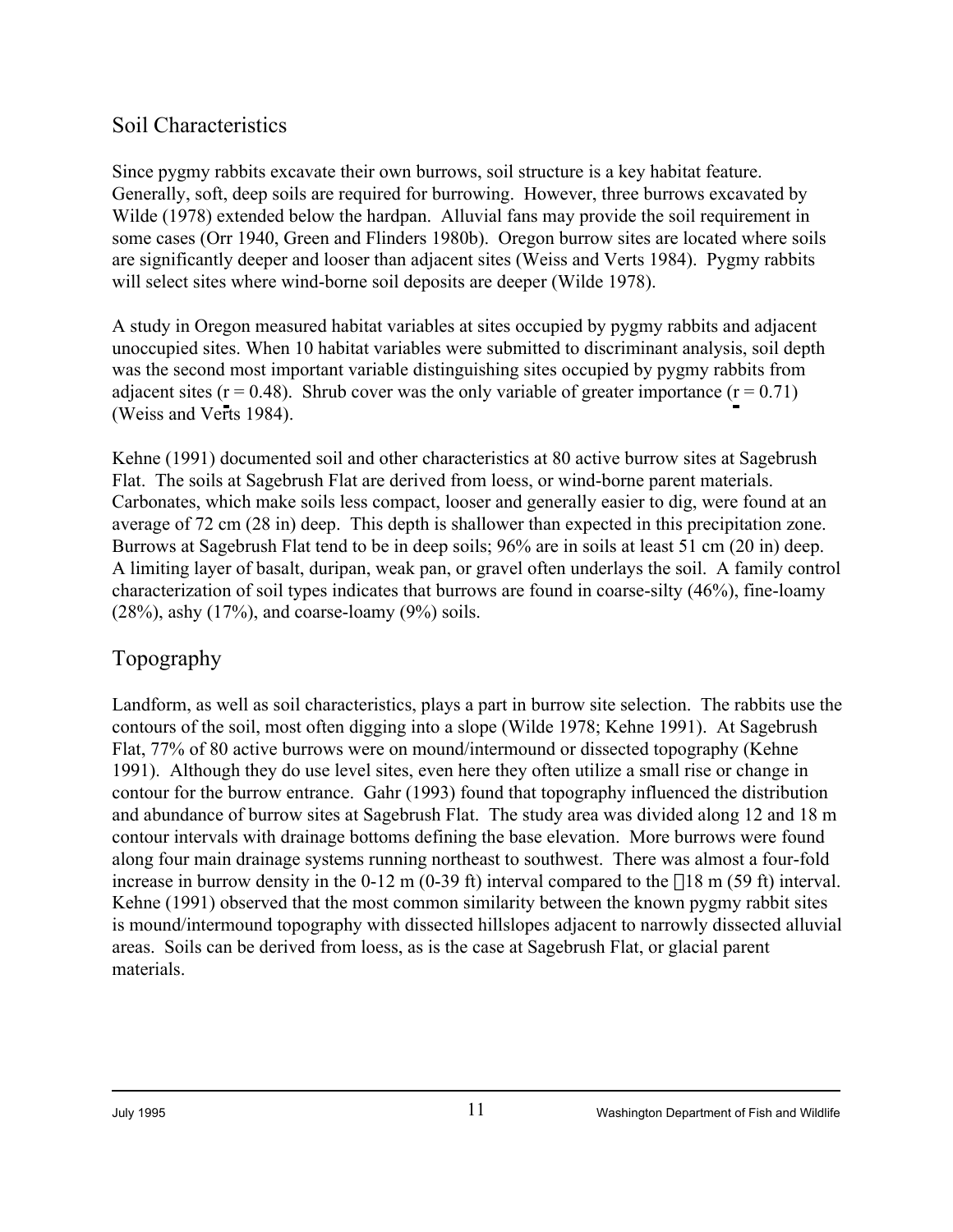# Cattle Grazing

The influence of cattle grazing on pygmy rabbit habitat is not well understood. There have been no studies specifically designed to determine the influences of grazing or grazing management strategies on pygmy rabbit habitat or population conditions. Green (1978) speculated that the preference of cattle for grasses might result in competition during the spring and summer when pygmy rabbits preferentially select grasses.

In general, grazing is known to affect the characteristics of sagebrush communities. The effects depend on a variety of factors including timing and intensity of grazing, stocking densities, locations of water or salt, and other factors that would concentrate cattle use. In some cases grazing can increase cover of sagebrush (Ellison 1960, Daubenmire 1970, Tisdale and Hironaka 1981, Stevens 1984). Tisdale and Hironaka (1981) found that grazing reduced the more palatable herbaceous species, allowing the shrubs to flourish. This resulted in a dense and vigorous stand of sagebrush with a relatively sparse understory of annuals and unpalatable perennials. Ellison (1960) found that grazing by either cattle or sheep reduced the production of perennial forbs and grasses and increased the volume of sagebrush. Annual grasses also increased. Daubenmire (1970) indicated that sagebrush population density becomes static at only 5-25% coverage when there is good cover of perennial grasses but increases when these grasses are removed. Daubenmire added that sagebrush suffers from breakage when the concentration of cattle or horses is high. Habitat can be rendered unsuitable for pygmy rabbits when broken shrubs result in open canopy conditions.

Pygmy rabbits have evolved in the presence of ungulate grazing. During the 100,000 plus years that pygmy rabbits have inhabited eastern Washington, mule deer, elk, bison, antelope, and bighorn sheep have shared portions of their range. Like the pygmy rabbit, bison and antelope have declined in this region over the past several thousand years (Buechner 1953, Daubenmire 1970). The abundance of grazing ungulates likely never approached the levels found in the grasslands east of the Rocky Mountains and this is evidenced by the lower resilience of eastern Washington plant communities to the effects of heavy grazing (Daubenmire 1970).

Gahr (1993) was able to partition some of the data collected in her study of pygmy rabbits at Sagebrush Flat. The occupied habitat at Sagebrush Flat has been divided by a fence for many years. The approximately 1,133 ha (2,800 ac) area north of the fence has been grazed by cattle and horses at varying intensities and duration for many decades. At the time of Gahr's study, the area was being grazed by cattle for 3 months each fall. The 272 ha (680 ac) area south of the fence has not been grazed since at least 1957 (Guinn 1993). Gahr found no differences in the densities of burrow systems and burrow sites between the grazed and not recently grazed areas at Sagebrush Flat. Both burrow systems and burrow sites were distributed proportional to the area available in each type. However, there are differences in proportions of the areas in different soil conditions. Guinn (1993) reported these differences in terms of "range sites" which have not been characterized for their value to pygmy rabbits. The northern unit of the grazed section was estimated to be about 80% loamy sites, the southern section about 60% loamy and 25% shallow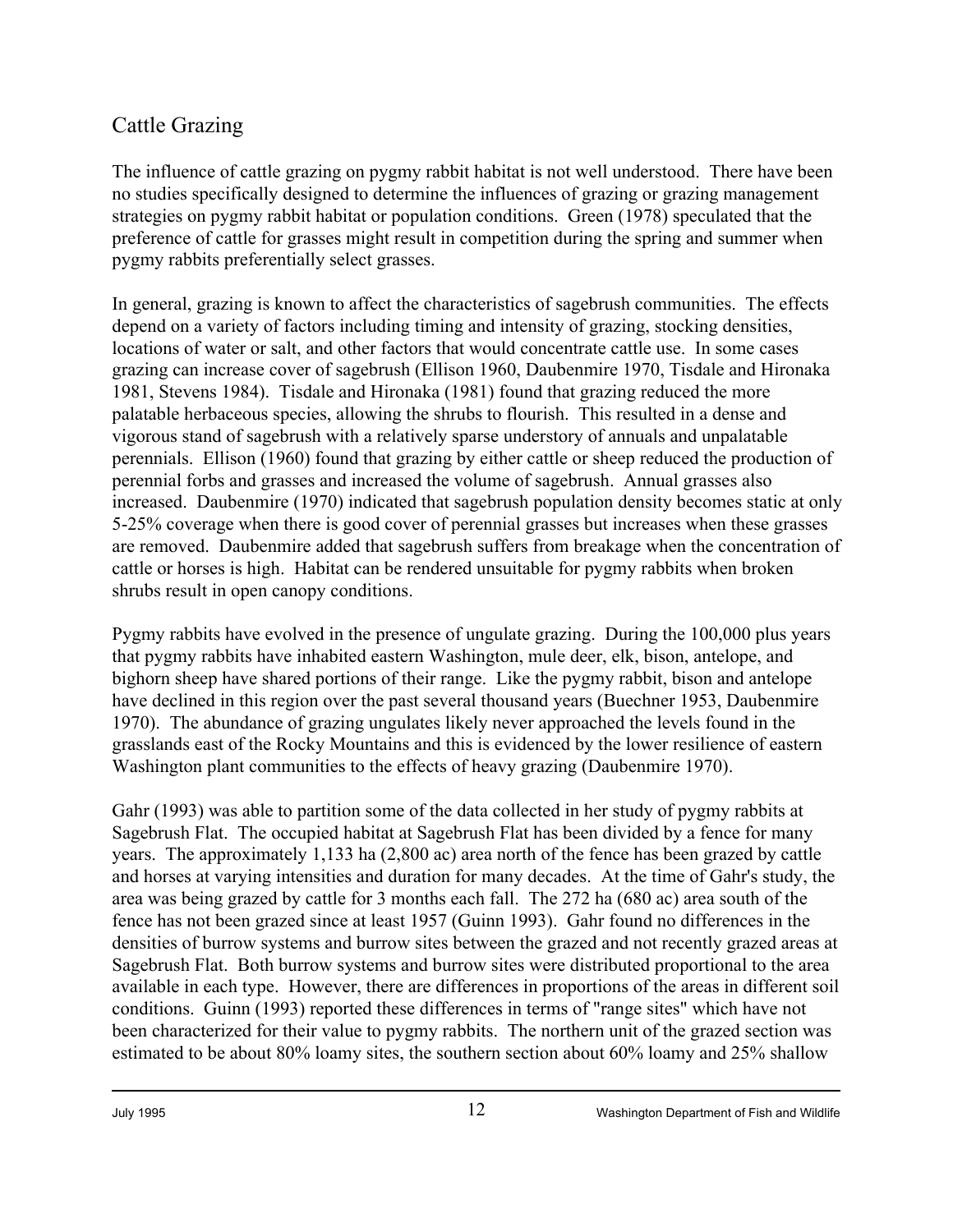sites. The area not recently grazed was estimated to be comprised of about one third each shallow and loamy sites.

Gahr also found that the average home range size of adult males in the grazed area was significantly larger than that of adult males in the area not recently grazed. Adult males in the grazed area made more frequent long distance movements to search out females for breeding. This suggested that the density of adult females may have been lower in the grazed area. The ratio of animals trapped in the grazed and not recently grazed areas was lower than expected based on land area. Trapping effort for the two areas was not standardized so this result is not conclusive.

### Seasonal

Pygmy rabbit diet changes somewhat with season. Sagebrush is eaten to the virtual exclusion of all other foods during winter. Grasses and forbs become more important in spring and summer (Bradfield 1974, Green 1979, Gahr 1993). Some characteristics of the pygmy rabbit's seasonal diet are summarized under Natural History - Food.

Pygmy rabbits are not known to move seasonally to exploit new or different habitats. During winter, pygmy rabbits excavate extensive snow burrows which are heavily utilized for foraging (Bradfield 1974).

## POPULATION DYNAMICS

Detectable population cycles have been documented for some lagomorphs, such as the snowshoe hare (*Lepus americanus*) (Green and Evans 1940). Such predictable cycles are not known for pygmy rabbit populations.

Wilde (1978) concluded that pygmy rabbits have a lower potential for rapid increase in numbers than other lagomorphs. Unlike many lagomorphs, pygmy rabbits do not appear to be able to produce extra litters in response to favorable environmental conditions. It is, perhaps, their dependence upon a long-lived, slow-recovering food source (sagebrush) which has produced this population inertia. There is, however, evidence of marked population fluctuations in some areas. Local population declines have been reported during studies in Idaho, Utah, Oregon, and Wyoming (Janson 1946, Bradfield 1975, Weiss and Verts 1984, Katzner pers. comm.).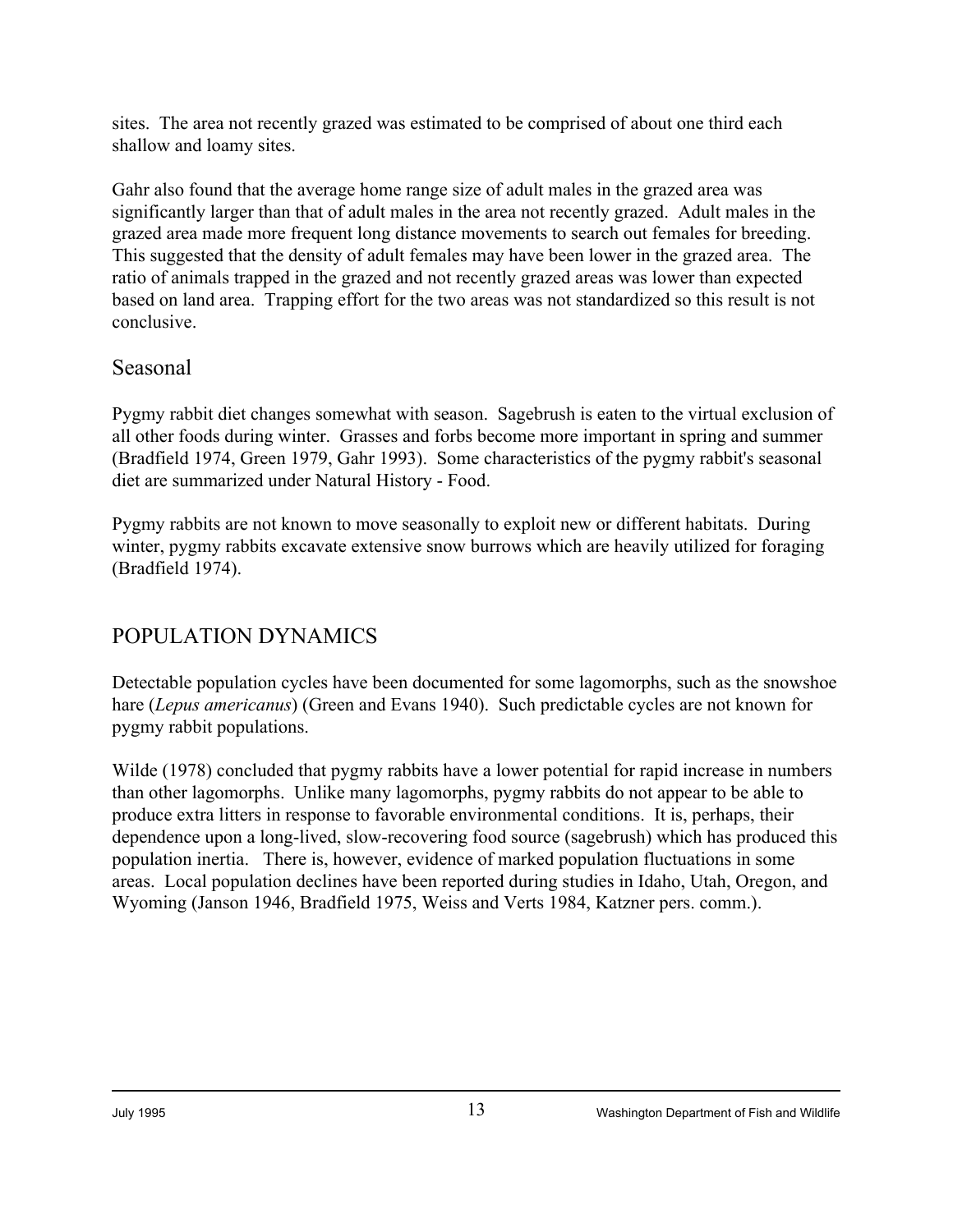# POPULATION STATUS

## Present

In Washington, five pygmy rabbit populations are known to exist in pockets of suitable habitat in Douglas County. These populations are probably isolated from one another since there is little to no sagebrush landscape connecting them. Gahr (1993) suggested that although maximum movement distances found at Sagebrush Flat may not represent the absolute maximum possible of pygmy rabbits, movement of rabbits between the occupied sites was unlikely.

Three of the populations are extremely small (estimated at fewer than 30 active burrows), and one is estimated to comprise from 70 to 80 active burrows. The Sagebrush Flat population is the largest known population in Washington, with an estimated 588 active burrows (Table 3). Since pygmy rabbits use multiple burrows and share some burrows, the number of rabbits is fewer than the number of active burrows. Gahr (1993) used two techniques to estimate rabbit numbers at Sagebrush Flat. Using data on shared and unshared burrows, she estimated the Sagebrush Flat population to be 78 pygmy rabbits, with a possible range of 55 to 142. Using a second, independent technique based on radio telemetry data, she estimated the population to be 107 pygmy rabbits.

#### Past

Paleontological investigations suggest shrinkage of the pygmy rabbit's Pacific Northwest range over the past 7,000 years. This shrinkage may be the result of changes in climatic conditions which affect sagebrush plant communities (Butler 1972, Lyman 1991).

Within the past 75 years, available evidence suggests a marked decline in the pygmy rabbit's Washington range, now believed to be restricted to Douglas County. Verified localities (Fig. 2) indicate a past distribution which included portions of five counties. Virtually nothing is known about the abundance of the pygmy rabbit at any of these localities or the extent of area they occupied.

Published information does little to clarify the situation. Taylor and Shaw (1929) reported the pygmy rabbit as fairly common in the coulees and slopes of Adams County. Booth (1947) reported them very scarce, occurring only in small, limited areas in the arid parts of Adams and Grant counties. Dalquest (1948) considered the species rare and of local occurrence, restricted to the central portion of the Columbia Plateau. Buechner (1953), in reviewing the dramatic agricultural changes occurring in eastern Washington, predicted that the pygmy rabbit would disappear entirely in Washington. Maughn and Poelker (1976) indicated that due to its specialized habitat requirements, the pygmy rabbit was suffering a decline in numbers from habitat destruction.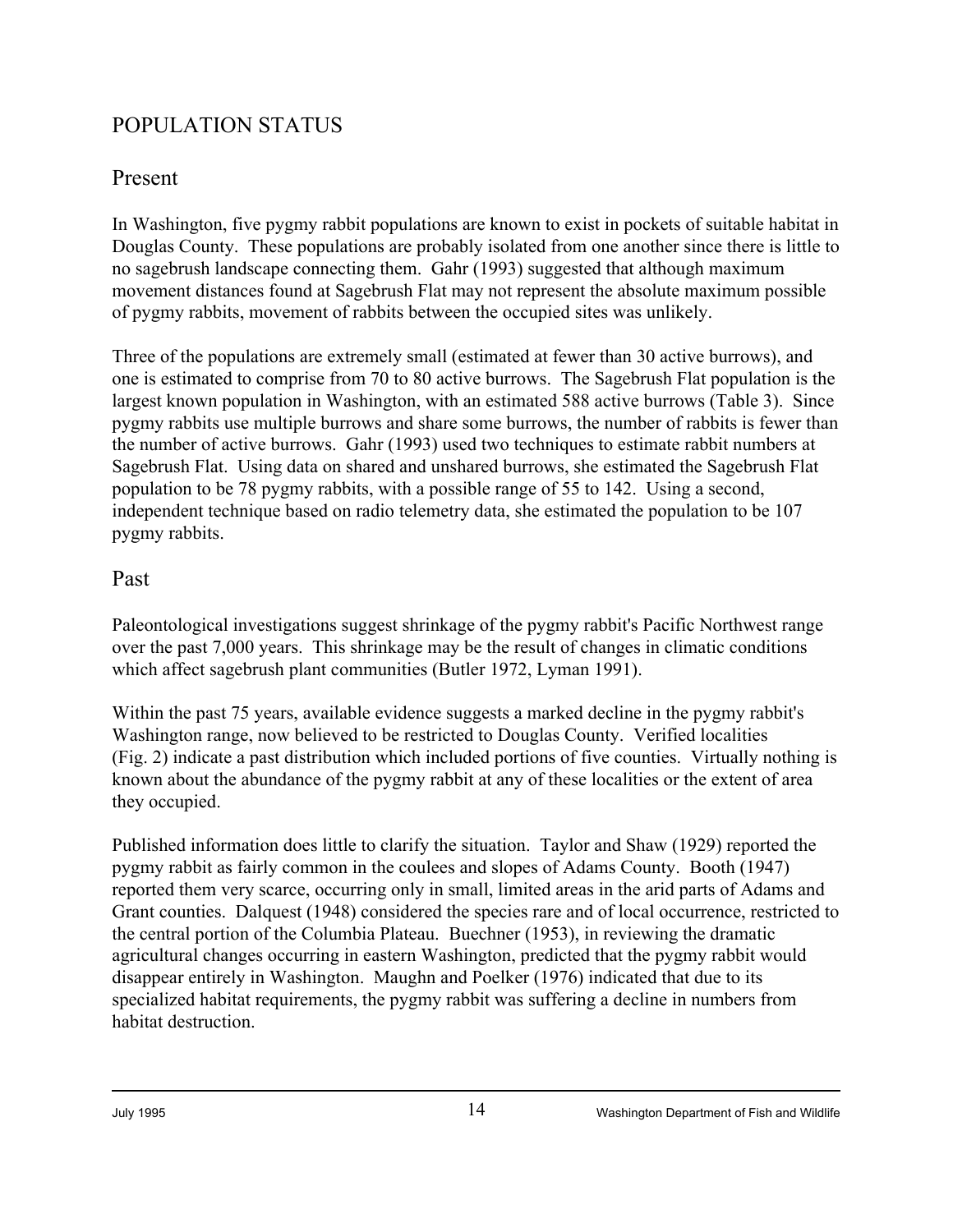There were no verified pygmy rabbit collections or reports between 1962 and 1979. In 1979, Washington Department of Fish and Wildlife biologists found pygmy rabbits at Sulphur Canyon in Douglas County (Lloyd 1979). Surveys of this area during 1985 found no signs of an extant colony (Poole 1985). It is likely that the Sagebrush Flat population identified in 1949-62 was still existing at this time, but the specific location for the historic records was not known when the surveys were conducted. Because the 1985 searches failed to find pygmy rabbits anywhere in Washington, there was speculation that the species may have been extirpated. In December 1987, Department biologists discovered a colony of pygmy rabbits at Burton Draw in Douglas County (Table 1). Intensive surveys conducted in 1988 found colonies at four additional sites (Sagebrush Flat, Coyote Canyon, Whitehall, and Clay Site).

## HABITAT STATUS

Past

Lyman (1991) provided an in depth discussion of evidence of changes in the pygmy rabbit's eastern Washington range over the past 13,000 years. His interpretations of the data indicate that pygmy rabbit range in eastern Washington expanded in response to climate changes affecting big sagebrush. The maximal extent of big sagebrush and pygmy rabbits probably occurred between 8,000 and 4,500 years ago. Over the past 4,000 years, climate changes have caused a decrease in the range of thick stands of big sagebrush and a corresponding shrinkage of the pygmy rabbit's range in eastern Washington.

Within the past 200 years, big sagebrush-dominated plant communities covered much of the landscape within the pygmy rabbit's former range. Prior to European settlement, there was an estimated 4.2 million ha (10.4 million ac) of shrub-steppe landscape in eastern Washington (Dobler 1992). Based on current knowledge of pygmy rabbit habitat requirements, it is likely that pygmy rabbits lived in areas where sagebrush cover was heavy, soils were relatively deep and loose enough to allow digging, and where there was mound-intermound and dissected topography. Pre-settlement big sagebrush cover is estimated at about 10% (Blaisdell 1953), perhaps varying from 5-26% (Daubenmire 1970). Therefore much of the eastern Washington landscape was unsuitable or marginal for pygmy rabbits, which select sagebrush densities of 28- 46%. However, localized areas of deep soil and correspondingly high soil moisture were known to support unusually tall, dense sagebrush cover (Daubenmire 1970).

In pre-settlement times, the pygmy rabbit probably inhabited disturbed or unusual sites in the sagebrush landscape, which had an increased density of sagebrush. Pygmy rabbits were probably patchily distributed over a vast area as a result of the scattered distribution of sites with appropriate habitat characteristics. Many areas of sagebrush-dominated landscape without these characteristics probably provided little more than temporary food and cover for animals dispersing out from population centers.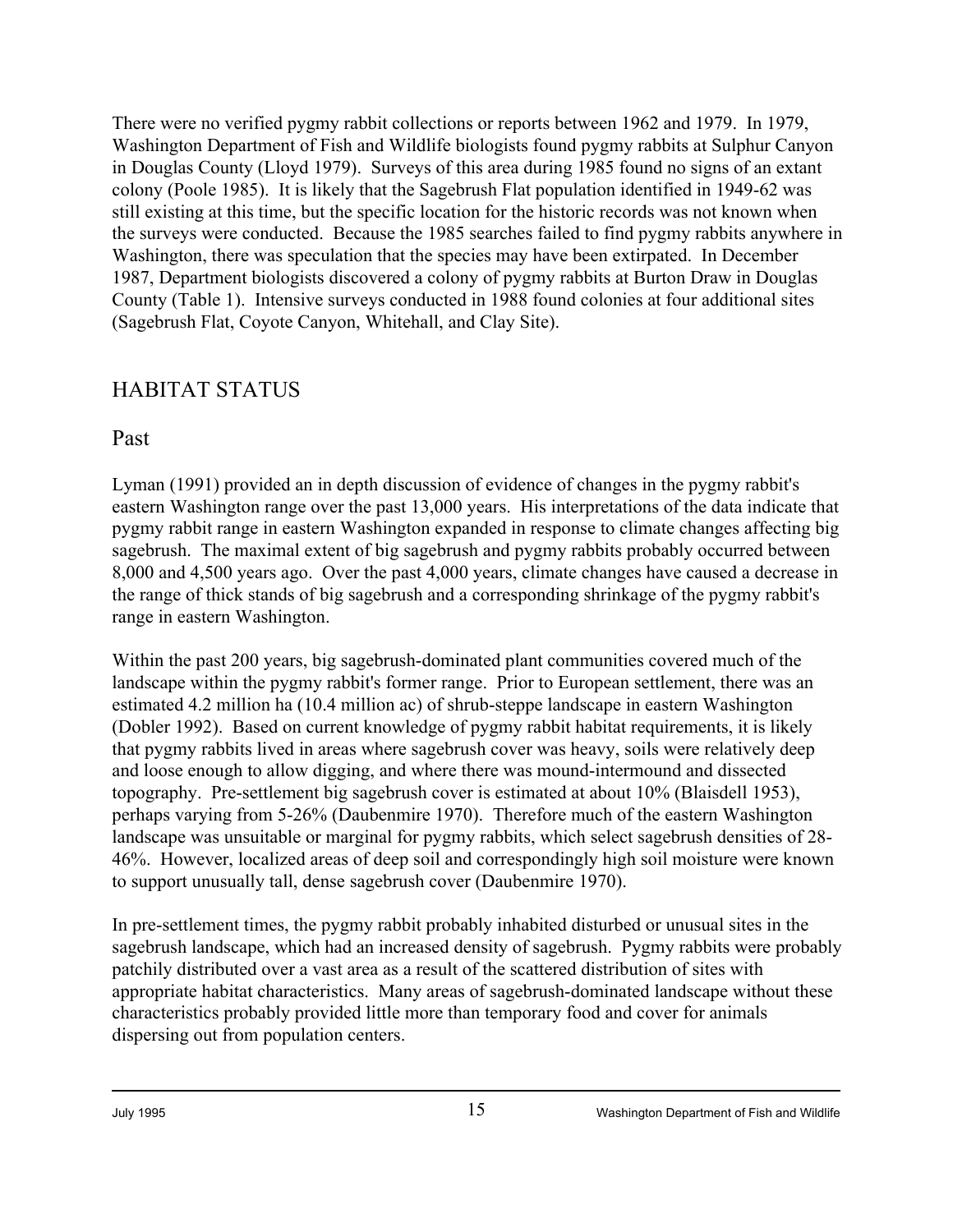Buechner (1953) discussed some of the historic habitat changes that have affected the biota of Washington. Most areas with deep soils were converted to croplands long ago. Roads and towns also replaced habitat or served to interrupt travel routes. Much of the remaining sagebrush area was used for grazing cattle. Past grazing practices sometimes over-grazed areas to the point that shrub cover was broken down and rendered unsuitable for pygmy rabbits. In addition, overgrazing usually led to invasions of annual species, particularly cheatgrass (*Bromus tectorum*), which brought about pronounced and essentially permanent changes to the shrub-steppe habitats. Sometimes this grazing resulted in dense stands of big sagebrush, which may have provided habitat for pygmy rabbits. In most instances, however, shortened fire cycles and loss of native grasses and forbs eventually rendered over-grazed areas unsuitable. Some pygmy rabbit was created when croplands were abandoned and allowed to return to the heavy sagebrush cover conditions used by pygmy rabbits.

#### Present

Approximately 40% of the original shrub-steppe now remains in Washington (Dobler 1992). A systematic inventory of sagebrush-dominated landscapes with the deep, loose soils characteristic of pygmy rabbit habitat has not been completed. However, general knowledge of land uses in the pygmy rabbit's range indicates that the appropriate habitat is currently just a small fraction of its former abundance. Much of the landscape within the pygmy rabbit's former range in Washington is now used to grow crops.

Three of the five known pygmy rabbit sites (Sagebrush Flat, Whitehall, and Clay Site) are on state land managed by the Department of Natural Resources and leased for grazing; two (Coyote Canyon and Burton Draw) are on private land (Table 3). In 1993, the Department of Natural Resources, Washington Department of Fish and Wildlife, Soil Conservation Service, and the grazing permittee developed a Coordinated Resource Management Plan to provide for better grazing management and monitoring of vegetation and the pygmy rabbit population at Sagebrush Flat. The completed plan will be evaluated and rewritten during 1995. Sagebrush Flat is also under consideration for Natural Area Preserve status or transfer to the Washington Department of Fish and Wildlife.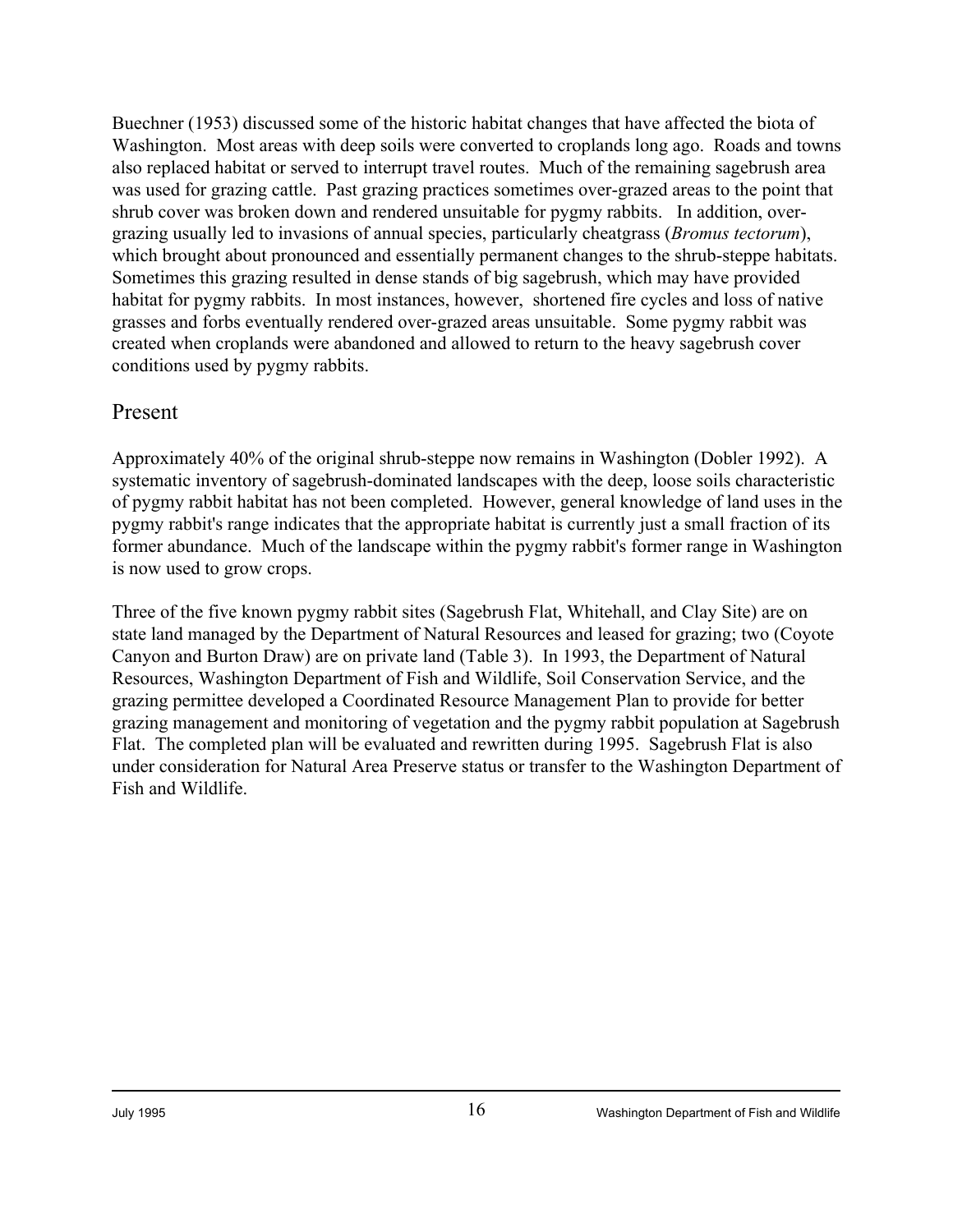| Site Name          | Landowner                              | Size (ha) | Est. $#$ of burrows | Est. Population |
|--------------------|----------------------------------------|-----------|---------------------|-----------------|
| Sagebrush Flat     | Dept. Nat. Resour./Dept. Fish & Wildl. | 1272/96   | 588                 | < 150           |
| Coyote Canyon      | Private                                | 184       | 70-80               |                 |
| <b>Burton Draw</b> | Private                                | 128       | 25                  |                 |
| Whitehall          | Wash. Dept. Nat. Resour.               | 16        | $25 - 30$           |                 |
| Clay Site          | Wash. Dept. Nat. Resour.               | $\leq 16$ | $7-10$              |                 |

Table 3. Currently occupied pygmy rabbit sites in Washington.

## CONSERVATION STATUS

#### Legal Status

During 1990, the pygmy rabbit was classified by the Washington Wildlife Commission as a threatened species under WAC 232-12-011. In 1993, the Wildlife Commission reclassified the species to State Endangered status under WAC 232-12-014. This classification makes it illegal to attempt to kill, injure, capture, harass, possess, or control pygmy rabbits.

The U.S. Fish and Wildlife Service retains the pygmy rabbit in its Candidate Category 2 list of species that may warrant listing under the Endangered Species Act. Therefore, the Service recommends protection of the species and its habitat. However, binding legal protection is not provided by listing as a Candidate Category 2 species.

#### Management Activities

The Washington Department of Fish and Wildlife has conducted surveys, research, and management activities intended to benefit pygmy rabbits since 1979. The Department conducted a 6-year study of the shrub-steppe ecosystem, including studies of pygmy rabbits. Studies included searches for pygmy rabbit populations, mapping of burrows, radio telemetry, and evaluations of the capability of Landsat technology to identify pygmy rabbit habitat. In 1991 the Department contributed funds to the University of Washington to support a graduate study of pygmy rabbits (Gahr 1993). The study determined burrow habitat and use, population densities, home range sizes, and food habits of pygmy rabbits, and compared parameters on grazed areas and areas not recently grazed.

Because of its endangered status in Washington, the pygmy rabbit is a Priority Species treated by the WDFW Priority Habitats and Species Division. The Priority Habitats and Species Division maintains a Geographic Information Systems database of important habitat areas. These data, along with management recommendations, are provided to landowners, government agencies, and others to enlist their assistance in proper management.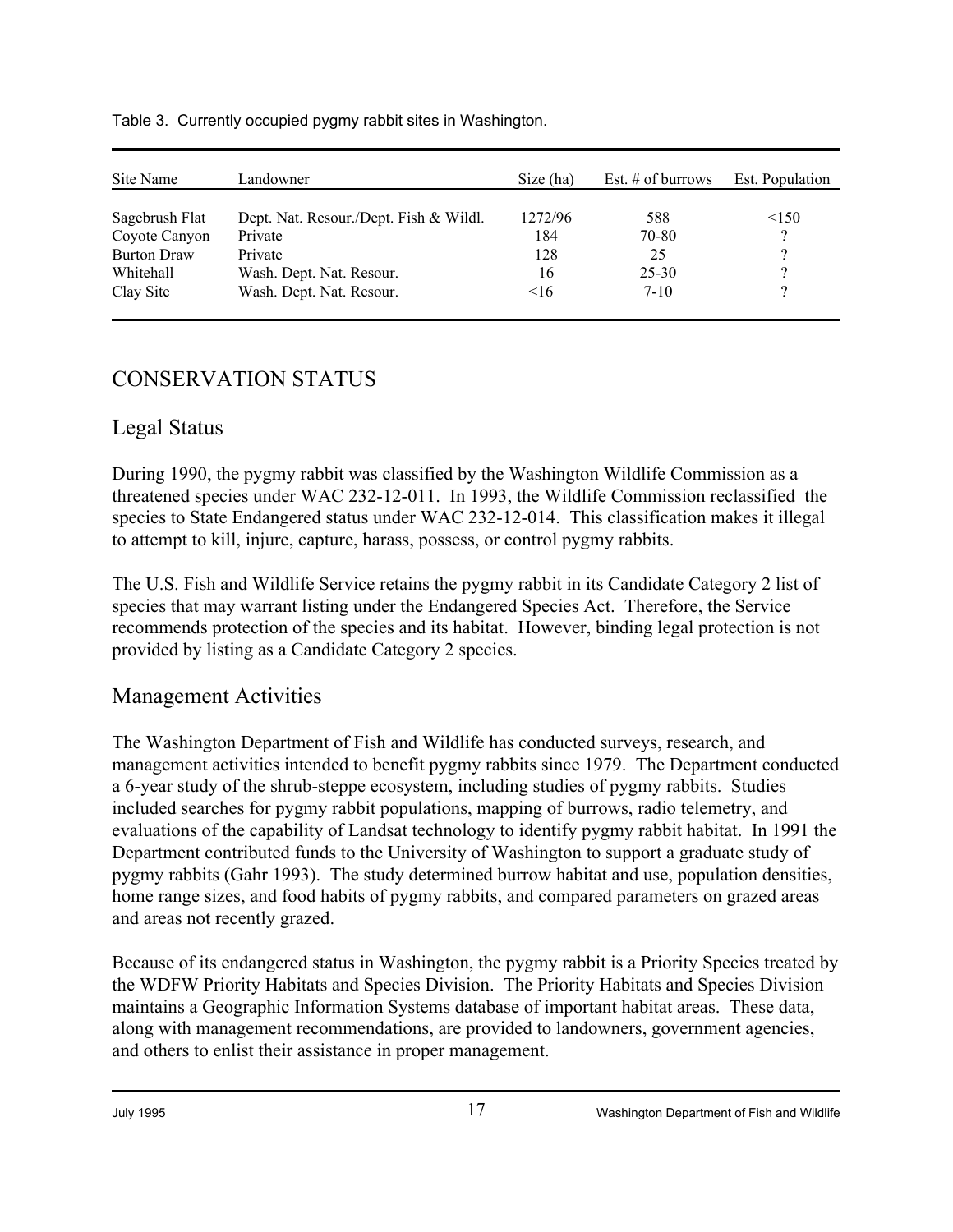The Department of Fish and Wildlife has acted in other ways to protect known pygmy rabbit sites and to acquire potential habitats. Grazing is the primary economic use for the lands that currently support pygmy rabbits and, in many cases, has been the predominant land use for many years. The effects of different grazing prescriptions on pygmy rabbits and their habitat are largely unknown. However, sagebrush removal to benefit grass production is a common management practice on rangelands and, undoubtedly, renders habitat unsuitable for pygmy rabbits. On the Burton Draw site, pygmy rabbits were first discovered during a WDFW field review of the landowner's proposed sagebrush control project. To avoid the destruction of occupied habitat, arrangements were made to transfer cows to a Department of Fish and Wildlife owned parcel to compensate the landowner for losses due to postponement of sagebrush control. Bonneville Power Administration (BPA) funds later provided for fee title purchase of this property to be managed by WDFW as pygmy rabbit habitat.

A variety of actions have been taken to protect pygmy rabbits and their habitat at the 1368 ha (3380 ac) Sagebrush Flat site. The WDFW purchased grazing sub-leases for a 272 ha (680 ac) portion of the site which has not been grazed since at least 1957. This area made possible research on pygmy rabbit populations in adjacent areas that differ in grazing history (Gahr 1993) and will likely provide for additional future research. The majority of the Sagebrush Flat site, approximately 1000 ha (2471 ac) of shrub-steppe habitat, was the subject of a 1993 agreement between the WDFW, Soil Conservation Service, Department of Natural Resources, and grazing permittee. This agreement, called a Coordinated Resource Management Plan, outlines grazing management prescriptions and monitoring plans designed to improve range condition and track the conditions of the vegetative community and the pygmy rabbit population. An adjacent 96 ha (240 ac) parcel was purchased by WDFW for inclusion in the pygmy rabbit habitat area. This parcel included a 36 ha (90 ac) portion that was cultivated in wheat. During 1994, using funds provided by the BPA, the soil on this former wheat land was back-bladed to create microtopography similar to what pygmy rabbits select for burrow construction. It was then planted to sagebrush, grasses, and forbs (Dobler, pers. comm.).

The BPA may, in the future, provide additional funding to the state for pygmy rabbit recovery actions. These funds are allocated to protect, mitigate, and enhance fish and wildlife affected by the development and operation of hydroelectric facilities on the Columbia River and its tributaries (Ashley 1992, U.S. Dept. Energy 1992a,b, Whalen pers. comm.).

# FACTORS AFFECTING CONTINUED EXISTENCE

## Present and Threatened Habitat Loss

Most of the former pygmy rabbit habitat in Washington has been altered to the point that it can no longer support pygmy rabbits. Additional losses may occur in the future through conversion of shrub-steppe to cropland, sagebrush removal for cattle grazing, or wildfire. This is especially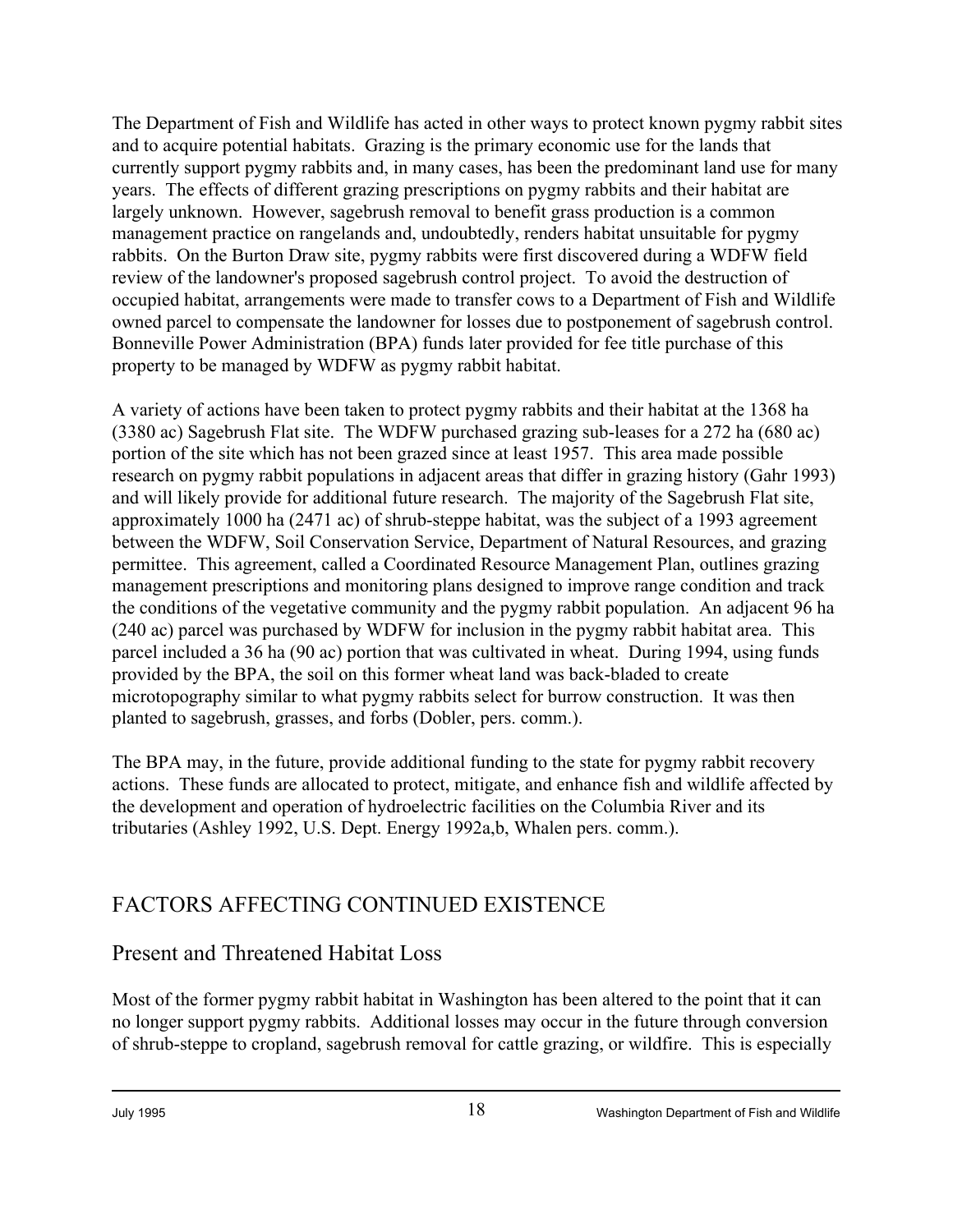likely in areas where pygmy rabbits occur but have not yet been discovered. It is expected that there will be consideration of pygmy rabbit habitat needs in decisions about land uses on the three known sites in public ownership (Table 3). The Department of Natural Resources has been supportive of efforts to maintain habitat conditions suitable for pygmy rabbits and has rejected proposals for sagebrush removal in areas where pygmy rabbits occur. However, portions of the three publicly-owned sites are State Trust lands where there is a legal requirement that they be managed for the benefit of the various Trusts. The DNR is currently considering transferring the Sagebrush Flat site out of Trust status. Options being explored are transfer to WDFW or Natural Area Preserve status. As a Natural Area Preserve, Sagebrush Flat would be managed by the Natural Area Preserves Program within the DNR.

On the Clay site, a mineral lease for the purpose of mining bentonite is being negotiated. WDFW biologists are involved in evaluation of the proposed mining activities and are providing recommendations to minimize effects on pygmy rabbits.

On the sites in private ownership, habitat loss or degradation may be prevented through cooperative agreements. Some opportunities may exist to develop coordinated management agreements to conserve pygmy rabbit habitat conditions. Implementation of sound habitat management prescriptions in the future will be enhanced as knowledge of pygmy rabbit habitat needs and grazing relationships is gained.

### Low Population

Even if the five existing pygmy rabbit habitats are maintained in their current condition, populations will remain vulnerable to extirpation. The historic pressures of habitat loss appear to be less important today, mainly due to recognition of the pygmy rabbit's endangered status. However, existing populations are believed to be below the level necessary for long-term viability. Populations comprised of few individuals are vulnerable to extirpation from a variety of factors, often acting in concert. Shaffer (1981) grouped threats to small populations into four categories: demographic stochasticity, environmental stochasticity, natural catastrophies, and genetic stochasticity. Demographic stochasticity is the natural random variation in survival and reproductive success of individuals in a population. Environmental stochasticity is variation in environmental factors such as food sources, disease vectors, predator and parasite populations, climate, and so forth. Natural catastrophes include fire, volcano eruptions, floods, landslides, and other devastating events. Genetic stochasticity results from changes in gene frequencies due to founder effect, random fixation, or inbreeding. Many of these factors vary naturally over time and do not pose a threat to large populations. However, small populations can be extinguished by unfavorable extremes of one or a combination of these factors.

Comparisons of initial population sizes for extant and extinct rabbit populations suggest that populations for this group need to be much larger than those of many other mammals to be secure (Soulé 1987). The wide fluctuations that have been evident in pygmy rabbit populations (Janson 1946, Bradfield 1975, Weiss and Verts 1984, Katzner, pers. comm.) suggest that it is a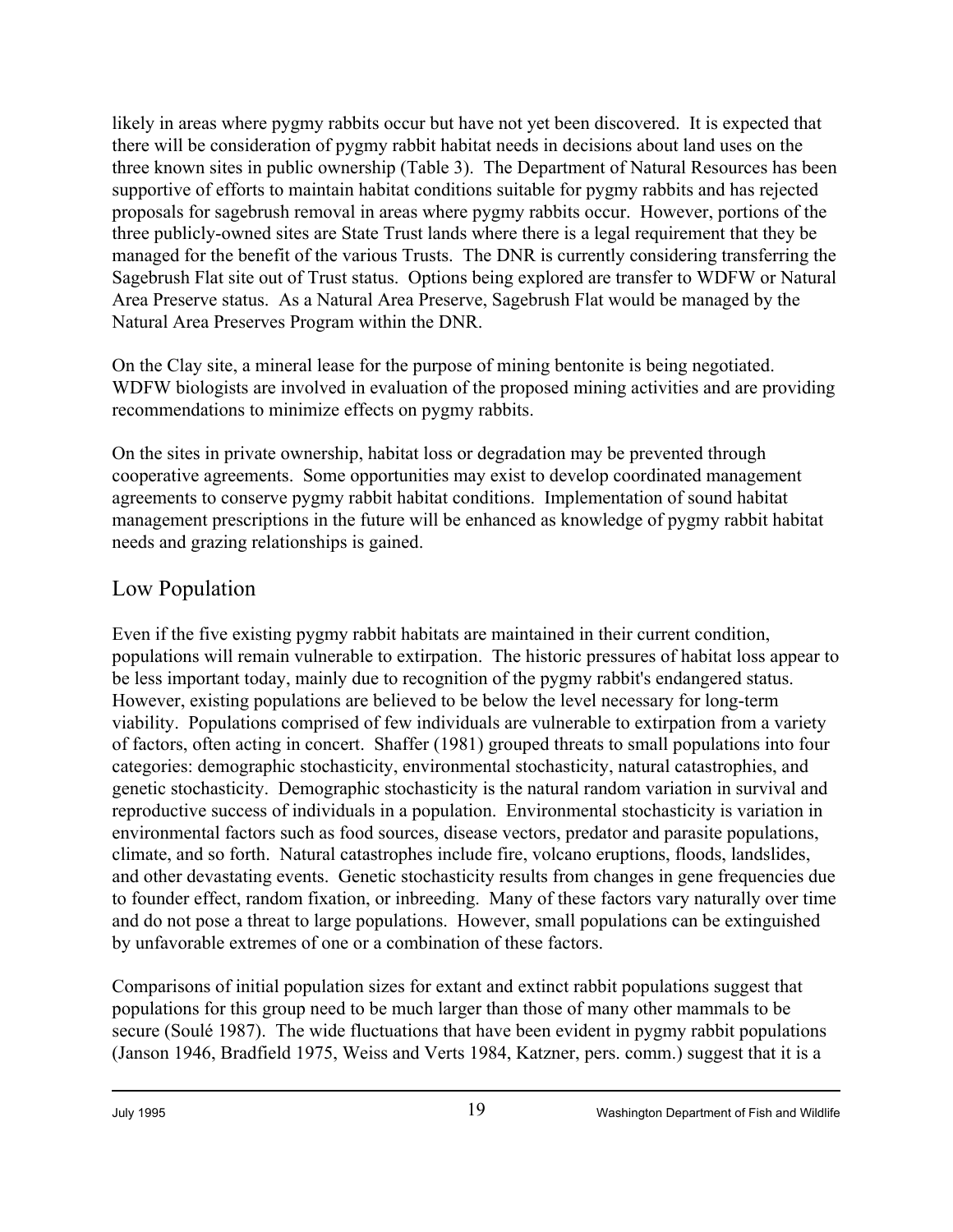species, like other lagomorphs, that needs to be maintained at higher population levels than many other vertebrates to be considered secure.

# Habitat Linkages

Green and Flinders (1980b) noted the importance of habitat connectivity and travel corridors. The ability of pygmy rabbits to rebound after periods of unfavorable conditions depends, in part, on landscape features that allow animals to disperse and recolonize suitable habitats. Long-term population maintenance, without human intervention, will likely depend upon establishment of habitat corridors linking the existing small, isolated populations. Such habitat linkages would increase the probability that the habitat which now supports a population would continue to be occupied by pygmy rabbits in the future.

### Fire

Range fires can eliminate sagebrush from large areas and are a potential threat to existing pygmy rabbit populations. Sagebrush is slow to re-establish after a range fire. A Benton County pygmy rabbit habitat discovered by R. Fitzner in 1979 was destroyed by fire soon after its discovery. Sagebrush Flat, which contains Washington's largest known pygmy rabbit population, is an area penetrated by open, poor quality roads that are used for night-time parties and other social activities where fires are sometimes built.

## Interspecific Relationships

Because existing pygmy rabbit colonies are mostly small in size and found in isolated patches of habitat, predators may be a significant factor in reducing or limiting populations.

Davis (1939) states that pygmy rabbits are infested with endoparasites as well as ectoparasites. Ticks, fleas, and lice may be found on every animal examined (Davis 1939). Fleas are abundant on some specimens. Gahr (1993) observed fleas on pygmy rabbits at Sagebrush Flat year-round, with the greatest infestations occurring from February to May. Ticks were seen on rabbits from March to September with the highest infestation in the spring. Bot fly larvae (*Cuterebra maculata*) were found on two pygmy rabbits in grazed portions of Sagebrush Flat during September. Bot fly larvae were also found on three cottontail rabbits in the grazed area. Although Gahr cautioned that the sample size was too small to draw conclusions, she suggested that cows may act as a vector for spreading the parasites or that the bot flies might be attracted to the grazed area by cow manure. At the Idaho National Engineering Laboratory site, 19% of pygmy rabbits trapped during a 1975-1977 study had bot fly larvae. The study area had been closed to grazing since 1953 (Wilde 1978). Bot fly larvae develop under a rabbit's skin, dropping out through a hole in the skin during late summer or fall. In general, bot fly larvae do not result in serious injury or death (Hall, pers. comm.)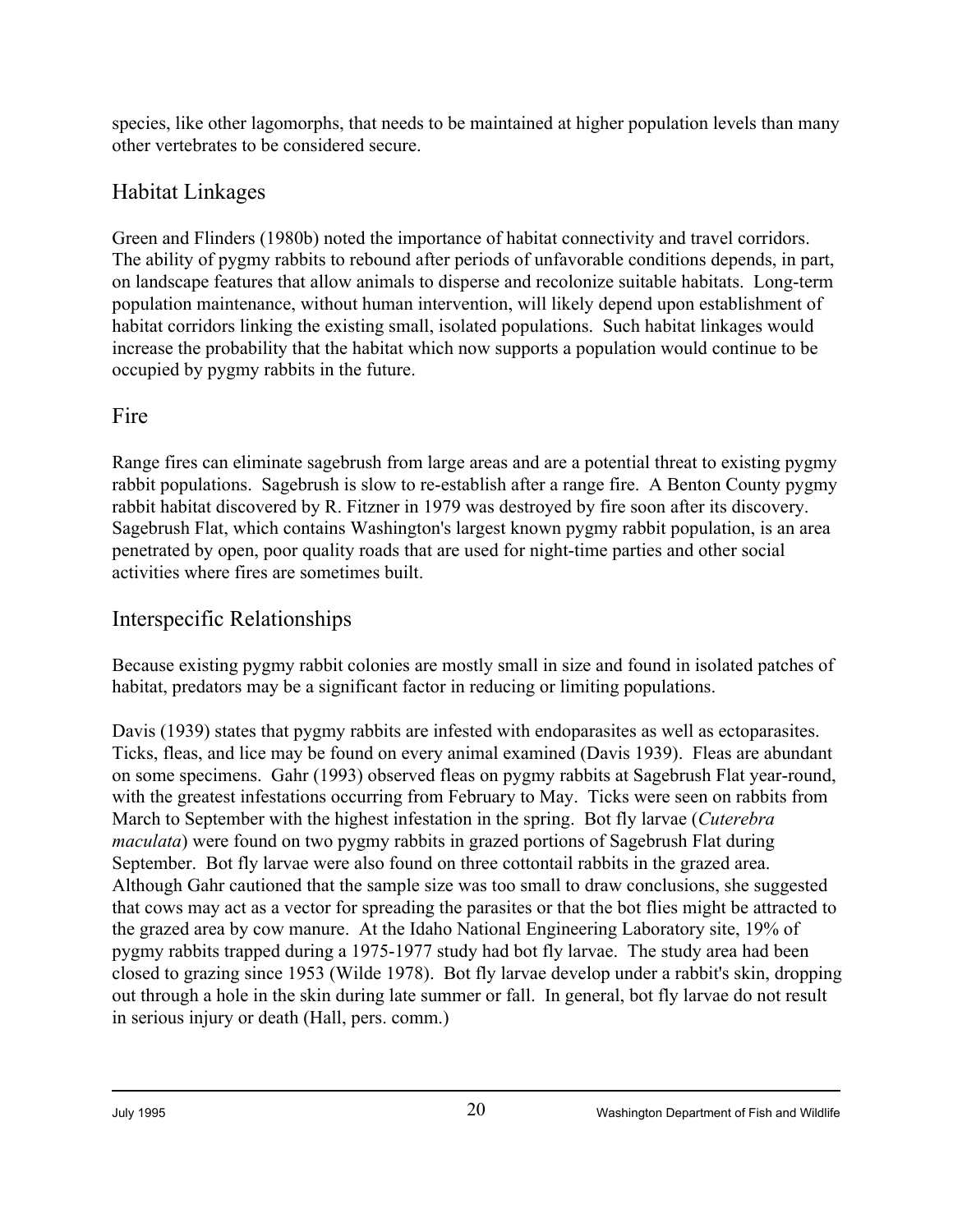## **CONCLUSION**

The pygmy rabbit's range in Washington has declined significantly. Populations were once established in at least five counties of the shrub-steppe dominated region of eastern Washington. Relatively recent investigations of the pygmy rabbit's habitat requirements have demonstrated the importance of both heavy sagebrush cover and deep, loose soil. In the Columbia Basin of eastern Washington, the majority of lands with deep soils are now cultivated which precludes use by pygmy rabbits.

Biologists working in the shrub-steppe zone have surveyed or looked for indications of pygmy rabbit populations since at least 1979. Despite these efforts, the only known extant populations are in Douglas County. These populations, conceptually treated as five distinct pygmy rabbit sites, are subject to a variety of events that could eliminate pygmy rabbits or their habitat. Each of the relatively small populations is vulnerable to intense predation, disease, and habitat destruction due to fire or other natural phenomena such as drought.

Grazing, if not properly managed and monitored, has the potential to damage pygmy rabbit habitat. Sagebrush removal or conversion of pygmy rabbit habitat to cropland would adversely affect currently suitable habitat. Mining of bentonite may impact pygmy rabbits at one site. The few small pygmy rabbit populations that remain in Washington are vulnerable to extirpation from a wide variety of causes.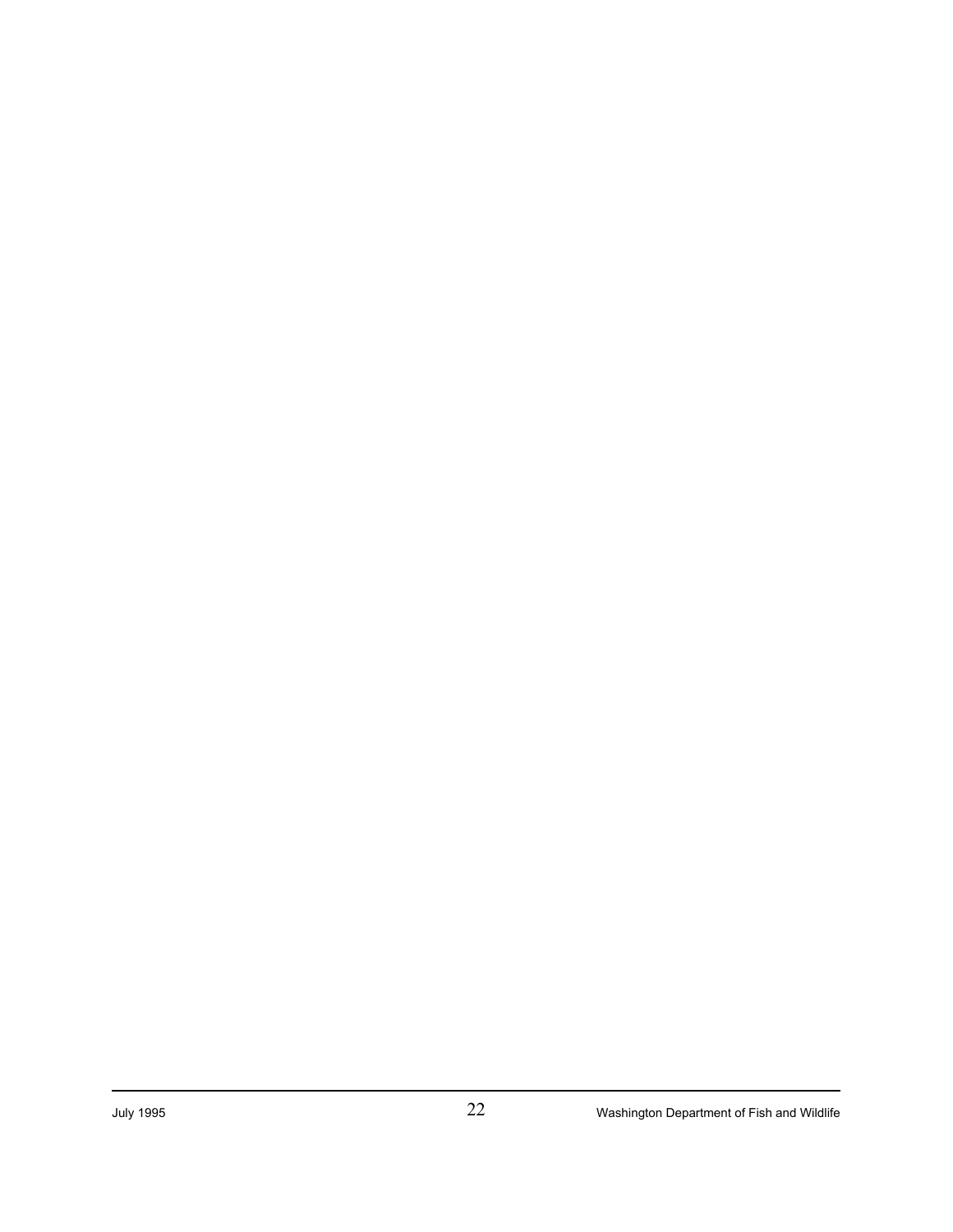PART TWO

RECOVERY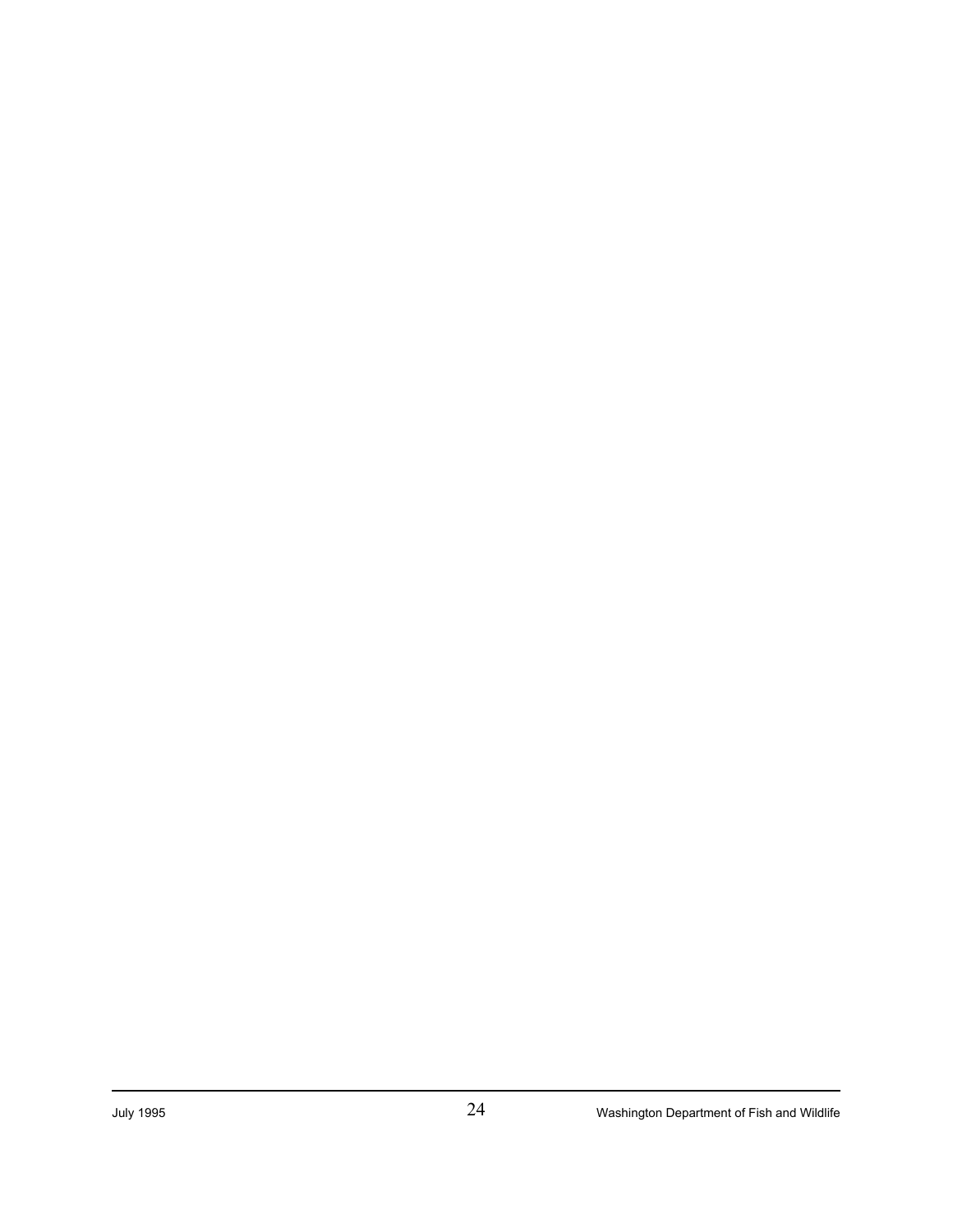# RECOVERY GOALS

The goal of the pygmy rabbit recovery program is to outline strategies which, when implemented, will enhance pygmy rabbit habitat and numbers to a level where there is a high probability of population viability through the foreseeable future.

## RECOVERY OBJECTIVES

The pygmy rabbit will be considered for downlisting from State Endangered status when the following criteria have been met:

- 1. The state supports a minimum 5-year average of at least 1400 adult pygmy rabbits in six populations; two populations with at least 500 adults each and four populations with at least 100 adult rabbits each.
- 2. Habitat security for the six populations has been established.

The pygmy rabbit will be considered for delisting from State Threatened status when the following criteria have been met:

- 1. The state supports a minimum 5-year average of at least 2800 adult pygmy rabbits in at least 12 populations; four populations with at least 500 adults each and eight populations with at least 100 adult rabbits each.
- 2. Habitat security for the 12 populations has been established.

### Rationale

Reclassification criteria are based on the following general assumptions about risks of extirpation:

- a. The larger a species' population, the lower the risk of extirpation.
- b. The more sub-populations a species has, the lower the risk of extirpation.

Pygmy rabbits in Washington are isolated. Viability for this isolated population, barring human intervention, will be dependent upon maintaining adequate numbers and interaction between sub-populations within Washington. A wide range of considerations are useful to establishing population objectives for isolated populations. Many of the concepts used to establish the pygmy rabbit recovery objectives are presented in Salwasser et al. (1984) and briefly summarized below.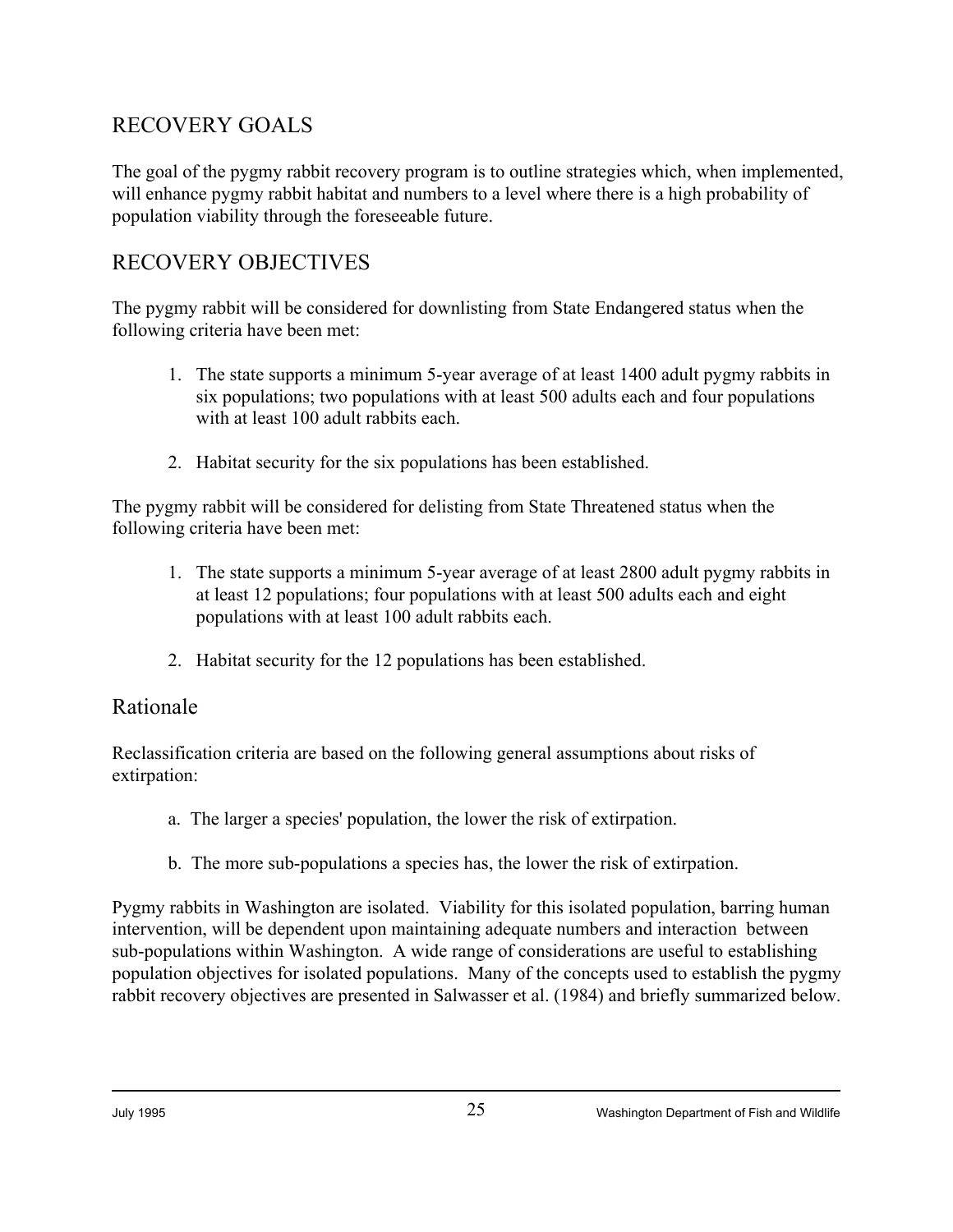The delisting goal, which calls for a minimum of 2800 adult pygmy rabbits, is consistent with current theory concerning minimum population size needed to maintain genetic variability to allow for adaptation to long-term (centuries) environmental change. The objective which calls for geographically separated habitat areas provides greater security from devastating effects of epidemics, fire, and other disasters. However, long-term viability and adaptation to environmental change may depend upon infrequent (perhaps one to a few instances of emigration per decade) genetic exchange between sub-populations. This might be accomplished through the creation of habitat linkages between pygmy rabbit areas or through human intervention to move rabbits.

Relatively small sub-populations of 100 or more adult rabbits are considered large enough to be resilient over the short-term (decades). Resilience refers to the short-term ability of a population to survive in the face of normal, random birth and death events (demographic stochasticity). Populations of this size should also be able to retain sufficient genetic variation to maintain normal fecundity and viability. Including these smaller populations in the recovery objective provides additional security against extirpation and facilitates a realistic strategy for establishing pygmy rabbits over much of their former range in the state. These smaller populations will take advantage of opportunities to establish pygmy rabbits in smaller habitat areas. These populations will be relatively secure in the short term (decades) and provide additional source populations should disease, fire or other factors eliminate other Washington populations.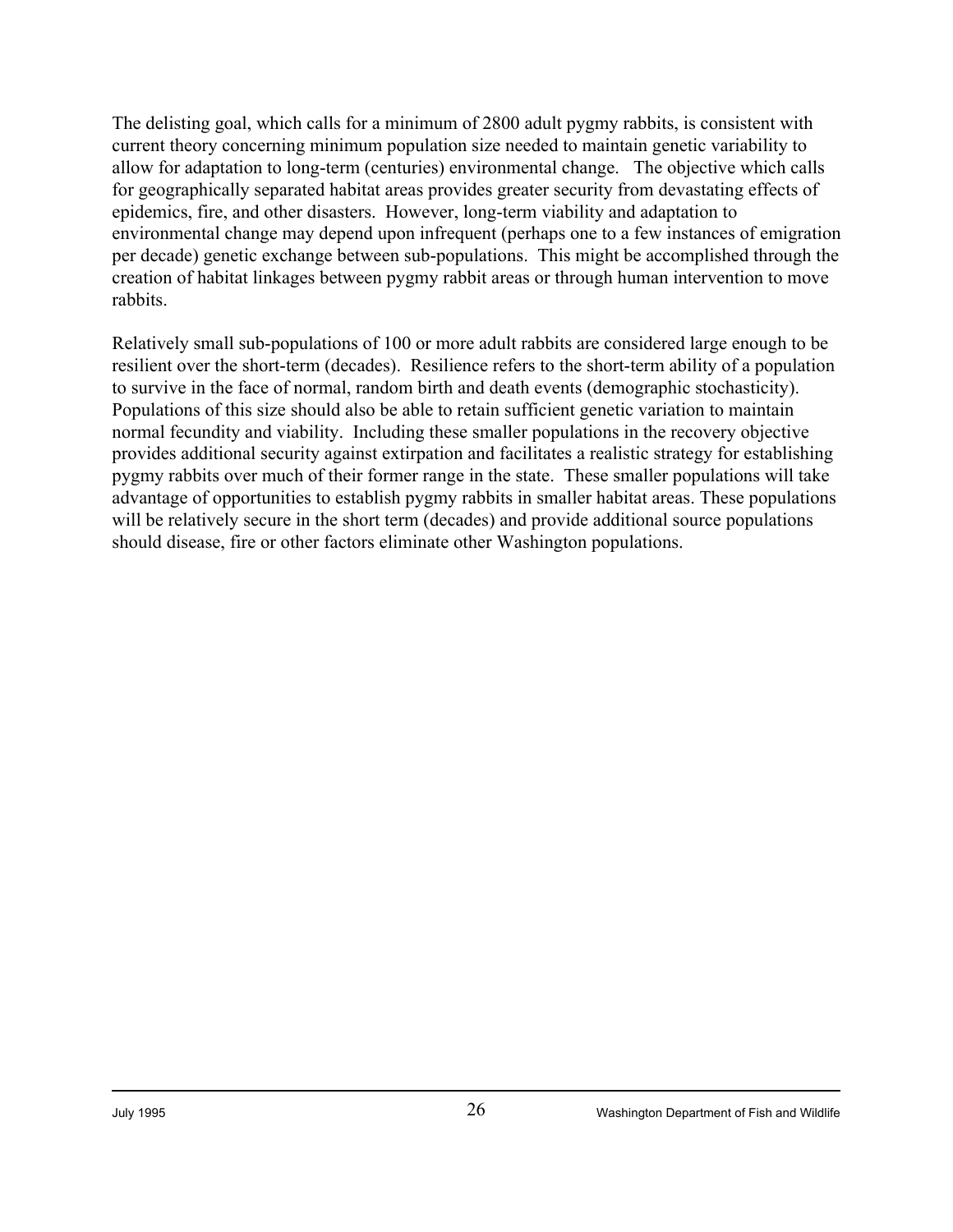# RECOVERY STRATEGIES AND TASKS

# **1. Monitor the pygmy rabbit population.**

Knowing the distribution and abundance of pygmy rabbits is essential to making informed management decisions. Efforts to determine population trends at existing sites must be continued. In other areas, sighting reports should be evaluated and follow-up surveys conducted to attempt to verify pygmy rabbit presence.

### **1.1 Determine population trends through fall/winter burrow surveys**.

Monitoring of pygmy rabbit populations is needed to provide baseline data from which to discern population trends, changes in distribution, and other population parameters. To avoid trapping and handling pygmy rabbits, trend data should be obtained through survey and classification of burrows. Burrow surveys should be conducted between late fall and early spring, the seasons when pygmy rabbits are most closely associated with burrows. Estimates of active burrows over an entire habitat area are best obtained from randomly selected, circular plots that allow for 100% detection of active burrows. Pins driven into the ground mark plot centers at Sagebrush Flat and these should be used in surveys conducted annually. Burrow activity classification should be based on whether or not passages are open and recent tracks or fecal pellets are present. This technique will provide an indication of population trend.

# **1.2. Develop techniques for estimating pygmy rabbit numbers.**

Techniques suitable for estimating numbers of pygmy rabbits need to be developed. Chosen techniques should minimize mortality. Mark recapture techniques that have been used to estimate rabbit populations should not be used if significant mortality would occur. Marking, in combination with spotlight transects or camera sets are among the techniques that should be considered. Randomly sited circular plots may prove valuable for population estimation, perhaps in combination with counts of active burrows or fecal pellets. These techniques should be considered and, if warranted, refined and tested for their applicability to pygmy rabbits. A population assessment provided by burrow counts will provide needed information in the near term. However, eventually, estimates of pygmy rabbit population sizes should be obtained. A wide variety of techniques should be considered so that one or two of the most promising methods can be tested, refined, and implemented.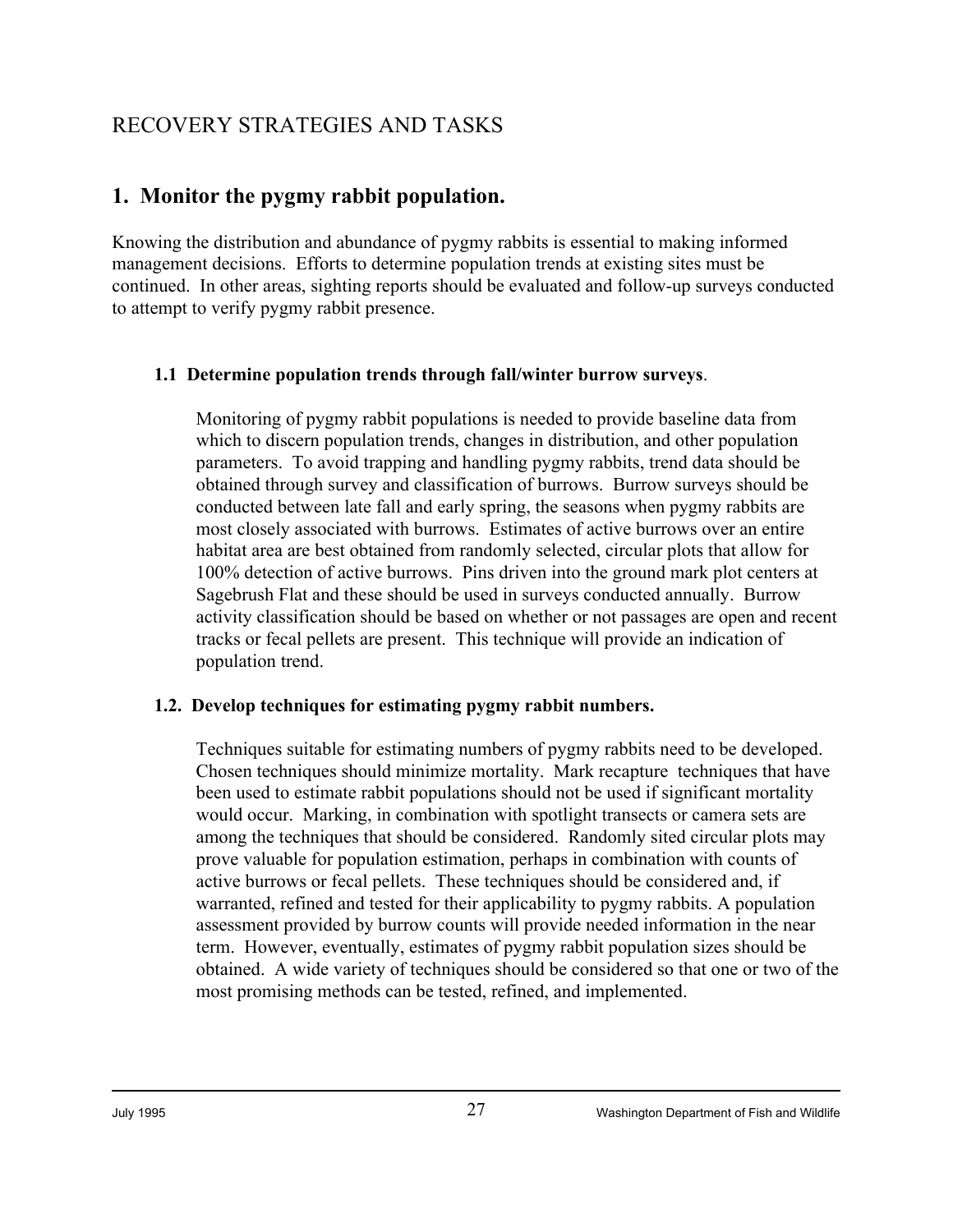# **1.3. Survey areas of potential pygmy rabbit occurrence.**

Areas determined to have good potential to support pygmy rabbits (based on examination of soil type maps, aerial photos, or other sources) should be surveyed on the ground. Similarly, reported pygmy rabbit sightings should be evaluated and, if deemed to be likely, the area of the sighting should be surveyed on the ground.

# **2. Protect the pygmy rabbit population.**

Management actions designed to protect the existing population and increase population size should be initiated. At this time, occupied pygmy rabbit habitat in Douglas County is the highest priority for recovery actions.

# **2.1. Reduce the potential for destructive fires.**

Reducing the risk of devastating fire will involve regulating access, requiring outdoor fire permits, and planning for quick control or suppression of fires that get started.

2.1.1. Limit vehicular access in the vicinity of pygmy rabbit areas.

Reducing accessibility for vehicles can reduce the potential for range fires. Methods for controlling access need to be devised and implemented.

2.1.2. Develop green strips to protect pygmy rabbit habitat areas from fire.

Green strips are comprised of planted perennial grasses that remain green through spring and early summer when lightning-caused fires are most likely to occur. The presence of perennial grasses tends to exclude cheatgrass (a fire risk increaser) and provide a fire resistant strip that will often stop the spread of a range fire. Mowing of the green strip during mid to late summer would provide additional security.

2.1.3. Establish districts surrounding pygmy rabbit areas where outdoor burning permits are used to enforce standards that prevent range fires.

> Fire permit requirements should be developed and applied to areas in and adjacent to pygmy rabbit habitat. Local fire districts should be enlisted and contracted, if necessary, to administer permits and enforcement.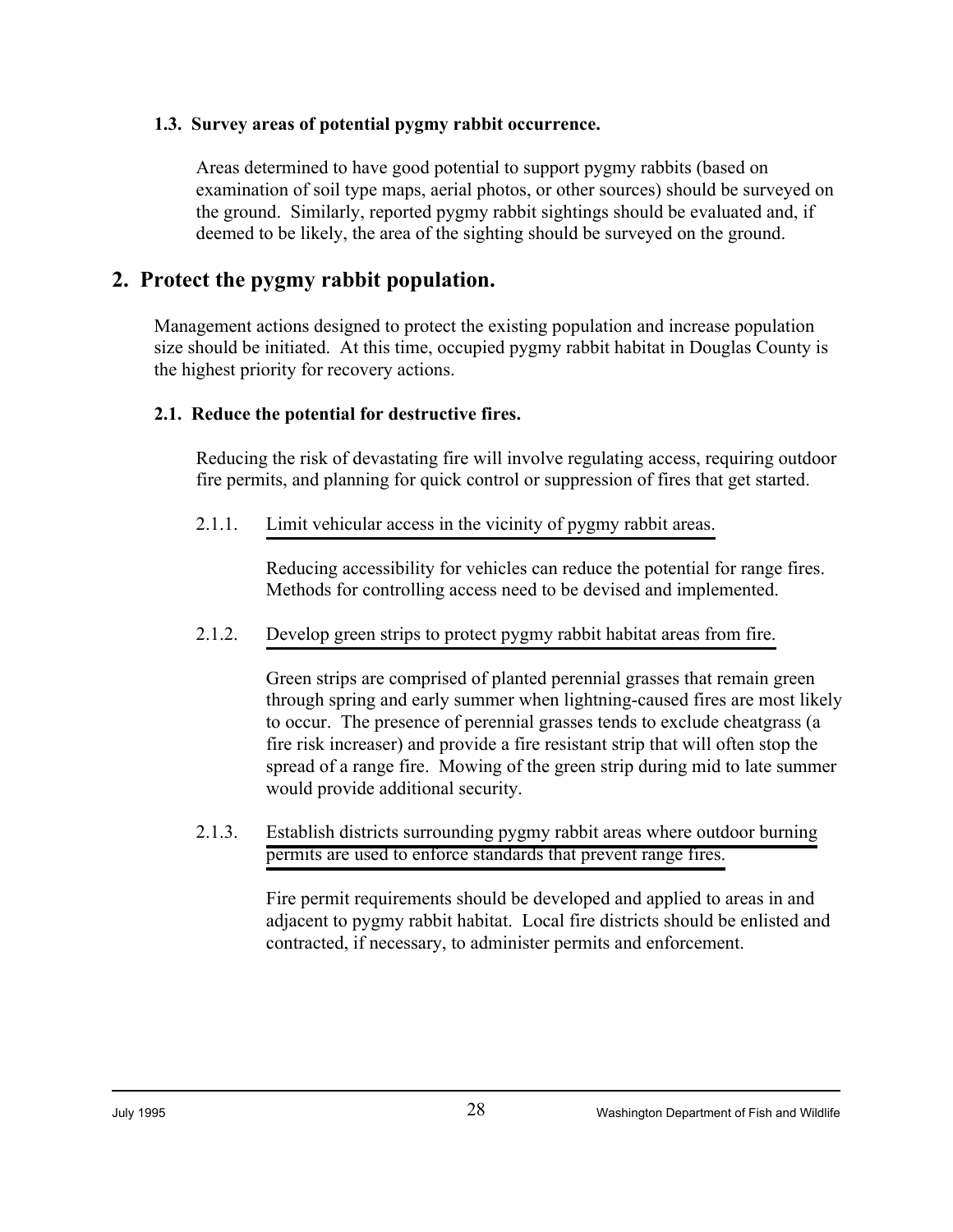# 2.1.4 Develop strategies and partnerships for fire response readiness.

Equipment and responsible staff need to be identified for response to fires in or adjacent to pygmy rabbit habitat. Local fire districts, State Strike Teams, and others may be incorporated into a fire response plan.

# **2.2. Keep records on the relative abundance of predators and all evidence of predation. If warranted, take steps to reduce predation.**

Mammalian and avian predators may be a threat to pygmy rabbit populations because of the small number of rabbits and the small extent of area they occupy. During pygmy rabbit population monitoring, notes should be taken on predator species observed (including sign) and evidence of predation on pygmy rabbits. If there are indications of regular and widespread predation on pygmy rabbits, steps should be taken to discourage predators from frequenting pygmy rabbit habitat areas. In the long-term it is expected that increasing pygmy rabbit numbers and distribution, as well as maintaining adequate vegetative cover conditions, will make predation unimportant.

# **2.3. Reduce the potential for mistaken identity killing of pygmy rabbits.**

At this time, there is little hunting of any kind in areas known to have pygmy rabbits. If, in the future, pygmy rabbits are found in areas where rabbit hunting occurs, signs should be posted alerting hunters to the presence of protected pygmy rabbits. Areas could also be closed to rabbit hunting if the risks to pygmy rabbits are determined to be significant.

# **3. Manage habitat to increase pygmy rabbit abundance and distribution.**

To establish populations large enough to sustain themselves into the distant future, existing habitat should be enhanced and additional habitat created and managed. The amount of habitat and space required for the achievement of the recovery objective must be determined and sites chosen for management as pygmy rabbit habitat.

# **3.1. Improve the suitability of existing pygmy rabbit habitat.**

Existing pygmy rabbit areas, if enhanced, should be capable of supporting larger numbers of pygmy rabbits. It may be possible to enhance the suitability of existing habitat areas by increasing sagebrush cover or by increasing the availability of favored grasses and forbs. If grazing occurs on a site, it should be managed for compatibility with pygmy rabbits. Grazing management should be responsive to the results of research into the effects of grazing on pygmy rabbits and their habitat. Increasing soil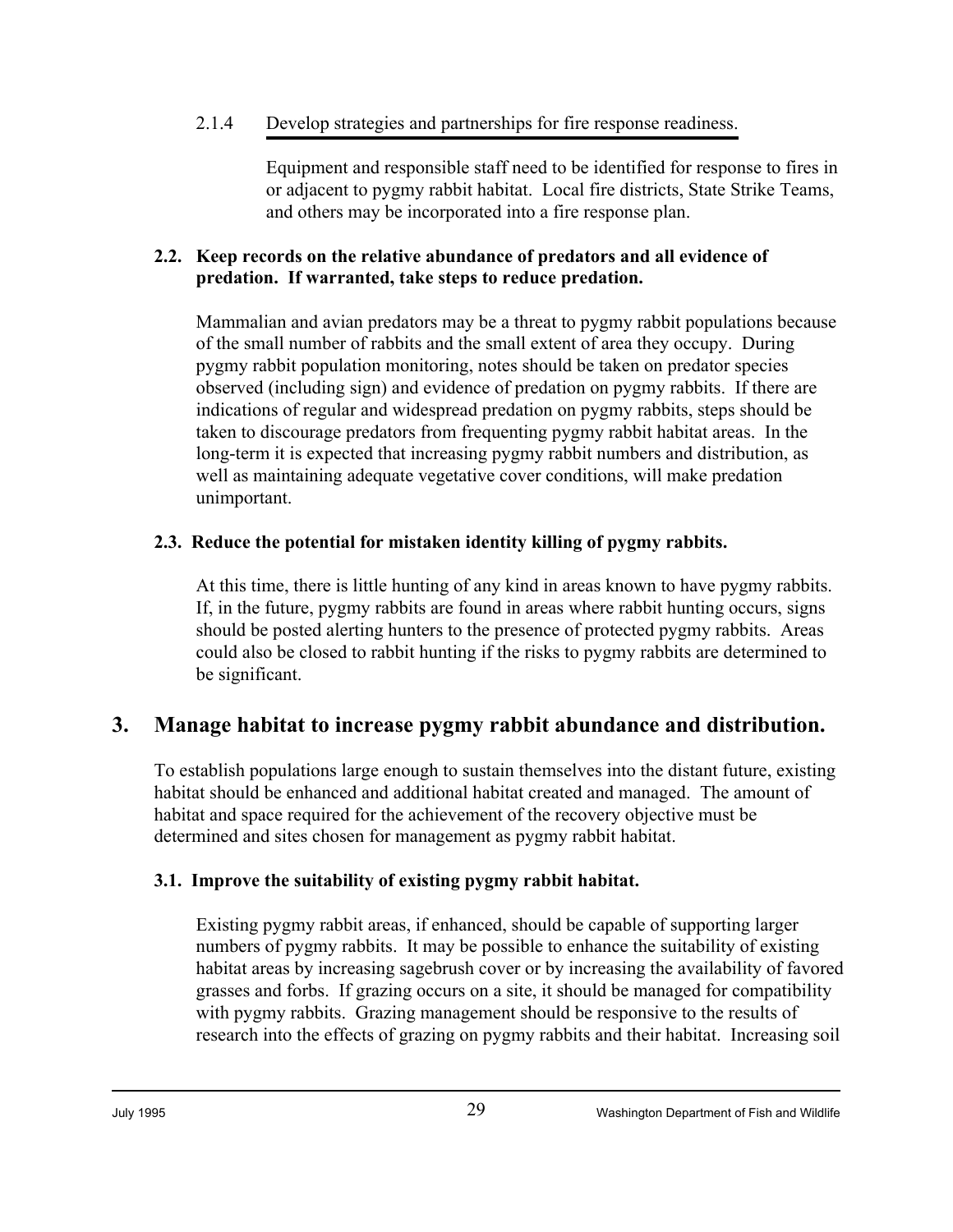depth or microtopography may prove to be legitimate enhancements and should be tested. Other enhancements may be developed as an outgrowth of research findings.

# **3.2. Determine the amount of habitat needed to support a recovered population.**

A method for estimating the amount of habitat needed for a recovered population should be developed and applied. The method should reflect the influences of soil types, soil depth, topography, and climate on carrying capacity.

# **3.3. Identify areas that should be managed as pygmy rabbit habitat.**

Using information derived from task 3.2., identify areas that could be managed for pygmy rabbit recovery.

# 3.3.1. Use Geographic Information Systems technology to identify areas suitable for field survey.

Conduct a broad analysis of landscapes within the historic range of the species in Washington (Douglas, Lincoln, Grant, Kittitas, Yakima, Benton, Franklin, Adams, and Walla Walla counties) to determine the locations of the best areas to be enhanced or restored to a condition attractive to, and capable of supporting, pygmy rabbits. Information on soils, topography, current land uses, ownership, and vegetation should be used to identify areas that could be pursued for inclusion in a management program designed to increase pygmy rabbit numbers and distribution. Initial efforts should be directed toward identification of lands with appropriate soils, topography, and a big sagebrush plant community. Lands in public ownership or those owned by supportive private landowners should be given priority consideration.

# 3.3.2. Survey identified areas to evaluate their habitat potential.

Conduct surveys designed to characterize habitat conditions and habitat potential. Since pygmy rabbit habitat requirements are fairly well known, measurement of specific characteristics will provide a useful indication of habitat suitability or the potential for developing suitable habitat characteristics.

Priority for surveys should be given to public lands. Private lands should be surveyed when they provide an important link between parcels of public land or when their habitat values are potentially superior to anything available on public land. In some instances croplands with the appropriate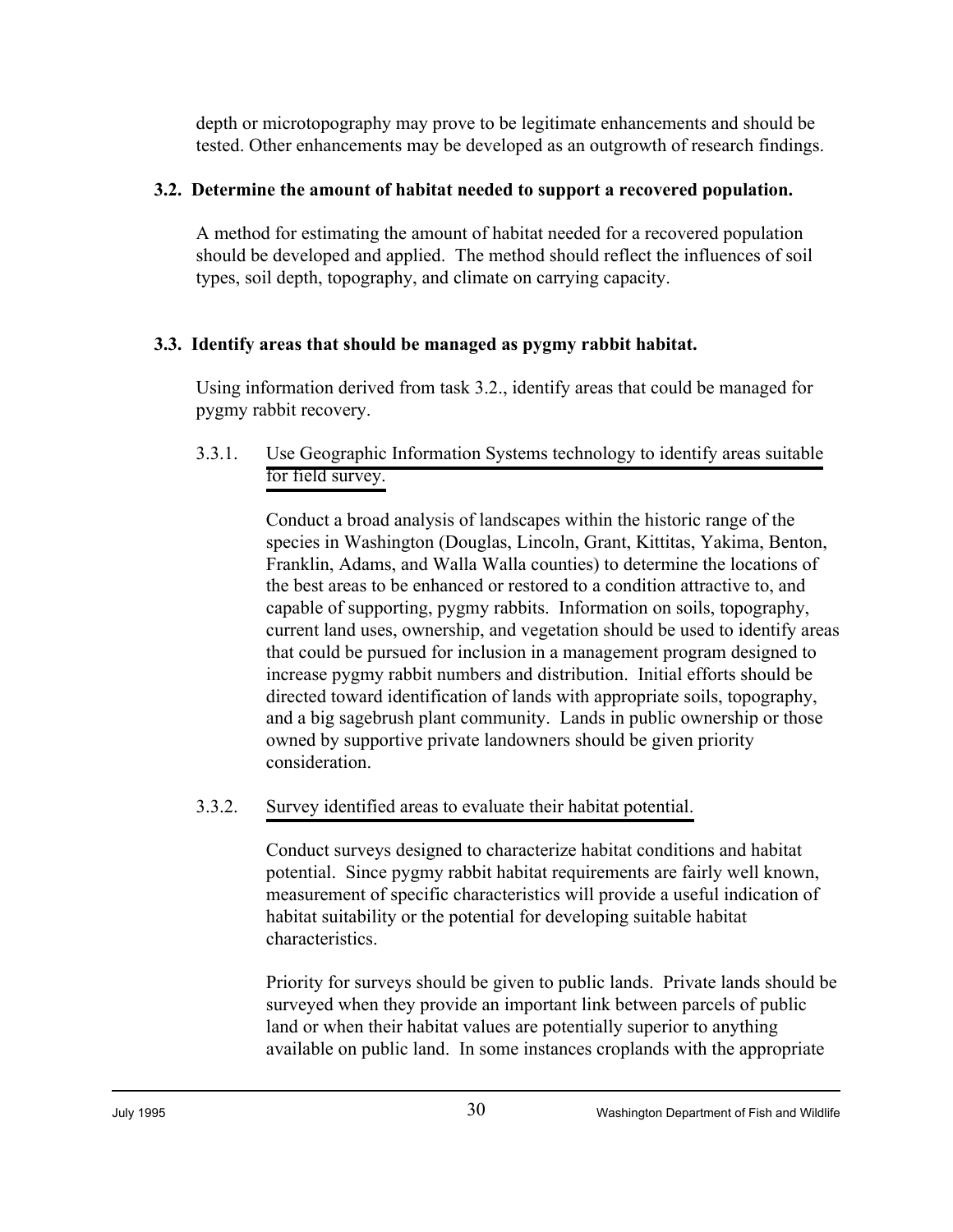soil and topographic characteristics could benefit pygmy rabbit recovery if returned to a sagebrush-dominated plant community.

After the results of these surveys have been evaluated, potential pygmy rabbit habitat areas should be selected. A discussion of management or enhancement needs and estimated costs should be developed for each habitat area.

# **3.4. Pursue management of selected areas by natural resource agencies.**

Areas selected as candidates for providing pygmy rabbit habitat areas may be best managed by natural resource agencies. However, a variety of options for managing the land to benefit pygmy rabbits should be pursued.

3.4.1. Support or facilitate fee acquisition of existing or potential habitat through purchase, land exchange, or charitable donation.

> The Department should facilitate or support acquisition of pygmy rabbit habitat by agencies, persons, or groups that intend to conserve pygmy rabbits and their habitat. Acquisition should be pursued where there are willing sellers and it is determined to be the best means for securing needed habitat for pygmy rabbits.

# 3.4.2. Support or facilitate the application of less-than-fee mechanisms to provide habitat for pygmy rabbits.

Conservation easements and tax incentives such as open space designation may be used to encourage private landowners to protect pygmy rabbit habitat. Within landscapes of importance to pygmy rabbit recovery, Coordinated Resource Management Plans, access regulation, fire risk reduction, and other management actions should be pursued where fee acquisition is not possible or not warranted.

# 3.4.3. Develop and apply site-specific management plans.

Site-specific management plans provide guidance for dealing with the needs of a specific pygmy rabbit habitat area. The management considerations or activities required to conserve pygmy rabbit habitat differ from one parcel to another and are influenced by land uses on the parcel as well as land uses on adjacent parcels. A site-specific management plan is important in establishing the habitat and population monitoring and management needs of the site.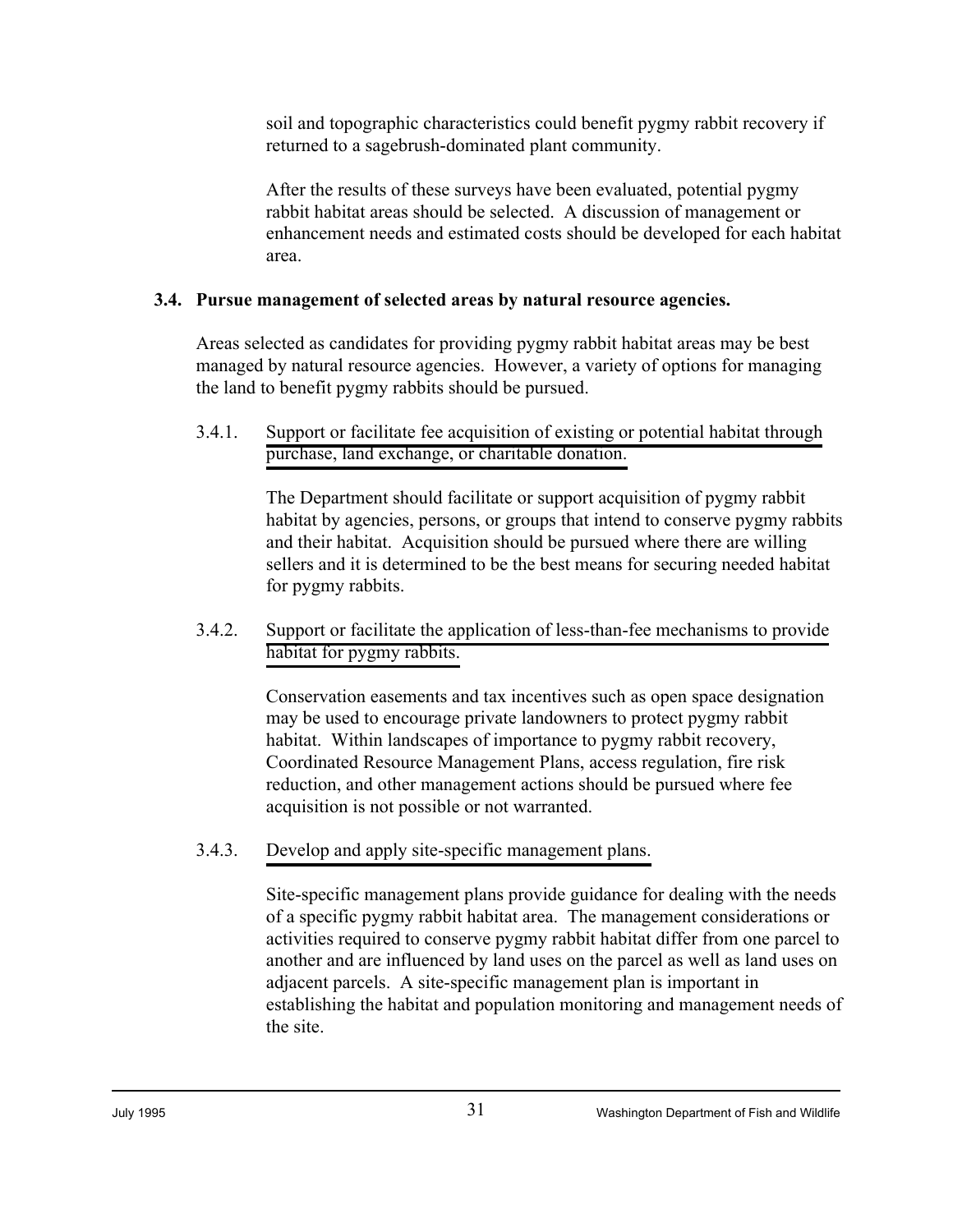Detailed site-specific management plans, agreed to and implemented by WDFW and other involved parties, can be considered the means for achieving habitat security to meet pygmy rabbit recovery objectives.

# **3.5. Create suitable habitat in areas selected for management as pygmy rabbit habitat.**

Develop techniques to create or enhance pygmy rabbit habitat, taking full advantage of expertise in soils, range, and other sciences to attain the desired results. Apply these techniques in areas being managed for pygmy rabbits.

To provide for an increased pygmy rabbit population in Washington, increases in both the suitability of existing habitat and the quantity of habitat overall need to be achieved. The techniques for accomplishing these objectives have not been refined. Vegetative cover and soil characteristics are important to pygmy rabbits and may need to be managed for optimal conditions. This includes control of invading exotics that could degrade habitat conditions. To expand the habitat area available to pygmy rabbits, croplands in some areas should be restored to a predominantly sagebrush cover. These areas will provide an opportunity to experiment with artificially created habitat, such as soil mounds similar to those that are often chosen for burrow construction.

3.5.1. Identify and apply land uses and techniques suitable for enhancing, creating, and sustaining habitat characteristics which benefit pygmy rabbits.

> A variety of habitat enhancement techniques should be attempted and evaluated. These could include methods to establish sagebrush, increase sagebrush cover, or create desirable microtopography and soil conditions. For areas currently without a sagebrush plant community, these and other techniques should be tested to learn which techniques produce the best results.

# **3.6. Monitor habitat conditions in pygmy rabbit habitat areas.**

The characteristics of vegetative communities are important to pygmy rabbits. Vegetative cover conditions at sites being managed for pygmy rabbits should be assessed periodically. Descriptive information on the height, density, and species composition of vegetative cover should be collected from sample plots.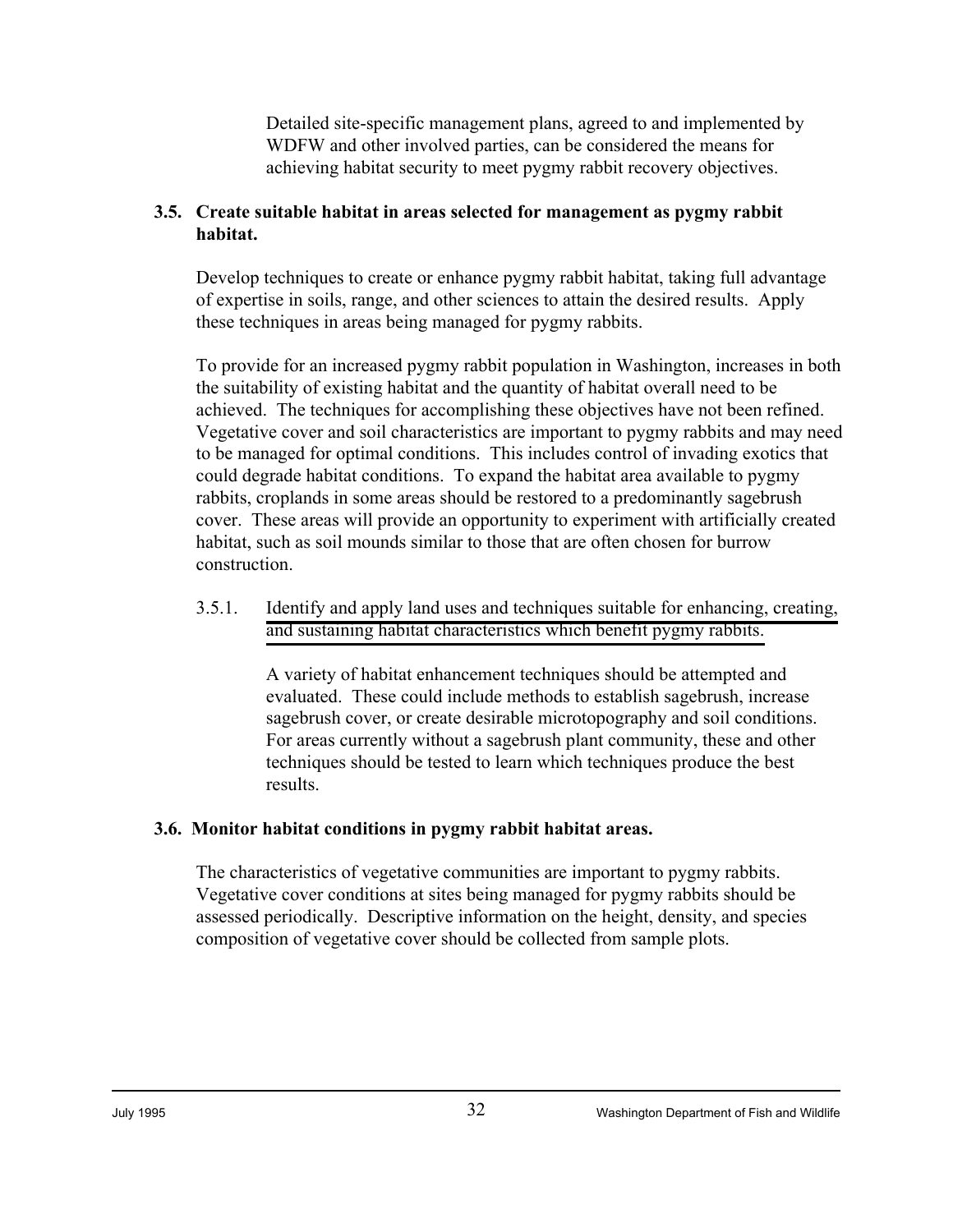# **4. Establish populations in new areas.**

When suitable habitat is secured or created, reintroductions will likely be necessary to restore the species to portions of its former range.

# **4.1. Investigate techniques for introduction of rabbits to unoccupied habitat.**

A wide variety of considerations (e.g., costs, survival advantages, transplant success rates) must be evaluated to determine how to establish new populations in unoccupied habitat. Evaluate and test reintroduction techniques, including use of captive-reared versus wild-caught pygmy rabbits for introduction to unoccupied habitat.

# **4.2. Conduct genetic comparisons of rabbits from potential transplant source populations.**

Genetic comparisons between Washington populations and potential transplant source populations should be conducted and evaluated. This information should be used to help guide decisions about sources of rabbits for transplants.

# **4.3. Implement introduction of captive-reared or wild-caught juvenile rabbits to unoccupied suitable habitat.**

As an outcome of the evaluations described above, a reintroduction method should be selected. Reintroduction should proceed contingent upon adequate habitat provision as described under sections 3.2 and 3.4.

# **5. Enforce restrictions designed to protect pygmy rabbits.**

Under the Wildlife Code of Washington, killing pygmy rabbits is the primary activity prohibited by law and enforcement of this law may be necessary. However, the Department should seek assistance in establishing and enforcing access restrictions, outdoor burning permit requirements, and other rules that serve to protect pygmy rabbits and their habitat.

# **6. Establish information management and retrieval systems.**

Ready access to information gathered during surveys and investigations will be critical for management decision makers. A centralized information system, Wildlife Survey Data Management, exists at the Department of Fish and Wildlife. Summaries of data should be prepared annually and distributed to interested persons and agencies.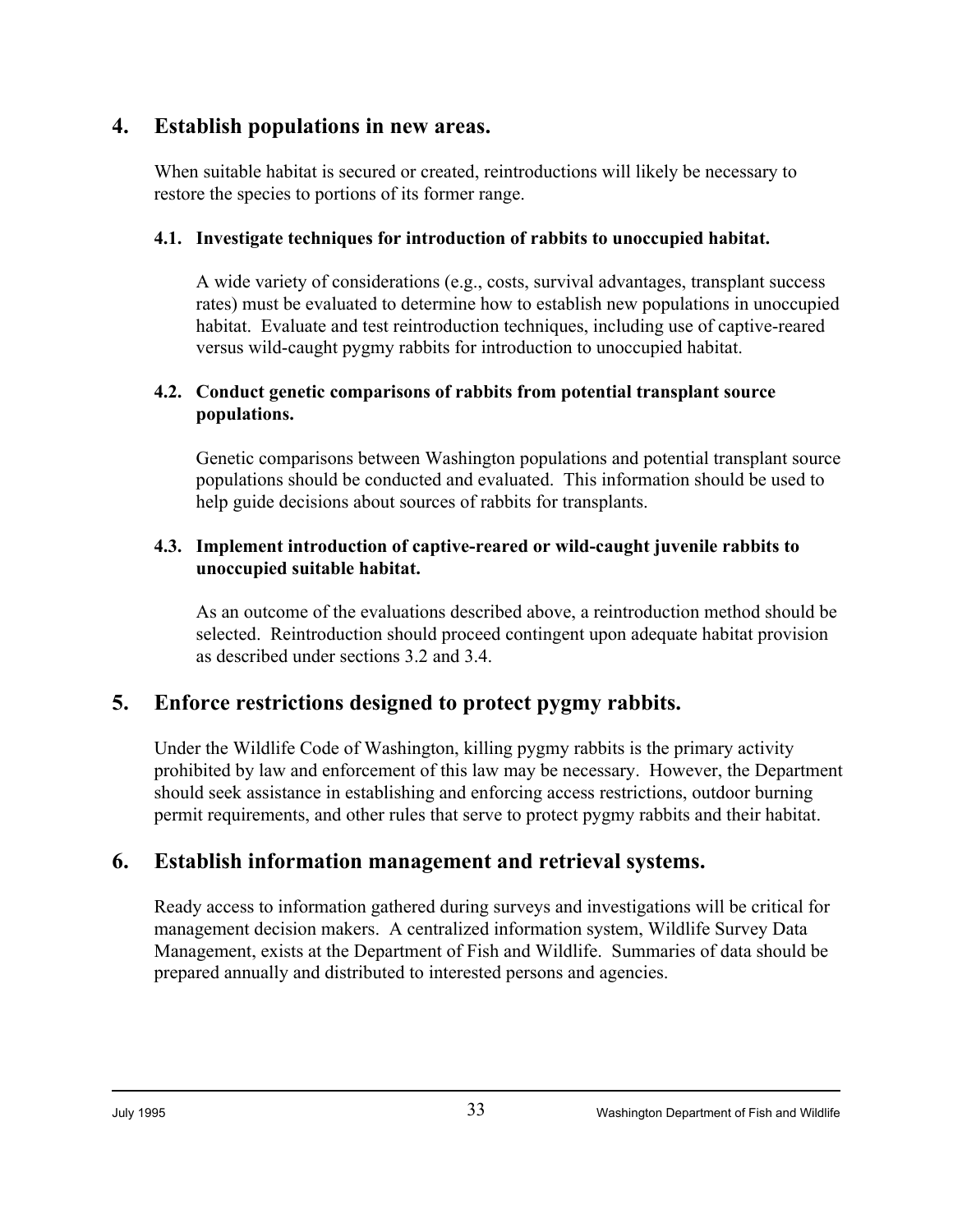## **6.1. Maintain repository for pygmy rabbit records.**

New pygmy rabbit habitat area locations should be submitted to Wildlife Survey Data Management at the earliest opportunity following discovery. Data entry, manual storage, and incorporation into a Geographic Information System should be done as appropriate.

# **6.2. Produce an annual pygmy rabbit status review.**

A report describing the status of the pygmy rabbit population, as well as management activities and their effects, should be prepared and distributed each year. An annual threatened and endangered species status report, combining information for all listed species, is one way to make this information readily available.

# **7. Coordinate and cooperate with public agencies and other landowners.**

Working in concert with other entities will enhance the potential success of WDFW recovery activities.

## **7.1. Review and recommend revisions to State regulations to protect pygmy rabbit populations and habitat.**

State lands are often leased for the purposes of grazing, growing crops, extracting minerals, and other uses. Existing regulations on leasing of state lands may not provide adequate provisions for conserving habitat for endangered species. A comprehensive review of the rules which govern the leasing process needs to be conducted and recommendations developed for improving protection afforded to endangered species.

# **7.2. Develop management plans which protect pygmy rabbit populations and habitat.**

For pygmy rabbit areas on public lands, protection of pygmy rabbits and pygmy rabbit habitat should be a primary goal of Coordinated Resource Management Plans, lease agreements, and other land use plans. For State Trust Lands there may be Trust compensation required. The existing Coordinated Resource Management Plan for Sagebrush Flat should be revised at the earliest opportunity to incorporate additional information on pygmy rabbit monitoring and habitat needs. For pygmy rabbits on private lands, the Department should encourage landowners to follow mutually agreeable land use management plans which protect pygmy rabbits and their habitat. Soil Conservation Service personnel should continue to be involved in management of pygmy rabbits because of their expertise in soils and vegetation and because of their frequent interactions with landowners in the range of the pygmy rabbit.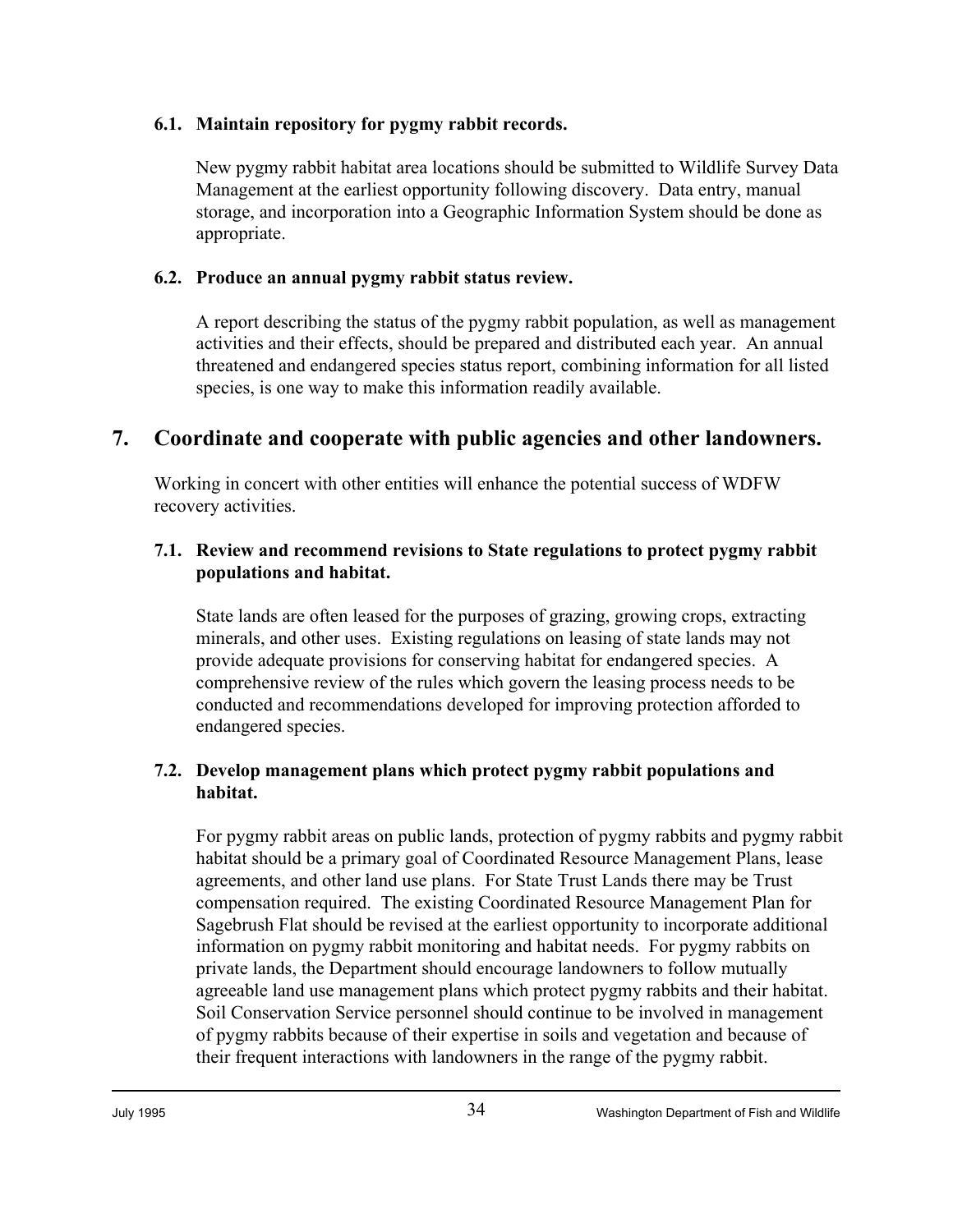### **7.3. Provide management recommendations to landowners.**

Pygmy rabbit management recommendations which address grazing management, access control, strategies to reduce the risk of range fires, and other strategies to benefit pygmy rabbits should be developed. Agency staff should provide these recommendations to public and private landowners and encourage implementation of the management recommendations to protect existing populations and enhance or create habitat to allow for new or larger populations. Pygmy rabbit recovery will benefit from landowner cooperation. The Department should initiate discussions with landowners to determine current land use practices and to find ways to improve conditions for pygmy rabbits.

When unoccupied habitats that are suitable for enhancement or restoration are identified, Department staff should work with landowners to encourage them to initiate activities that create or enhance habitat conditions for pygmy rabbits. Adjacent landowners should also be encouraged to implement management recommendations which benefit pygmy rabbits.

7.3.1. Work with public landowners to manage grazing and other activities to the benefit of pygmy rabbits.

> On public lands, particularly, leases for grazing and other land uses should be contingent upon compatibility with pygmy rabbits. This necessitates cooperation and communication between wildlife professionals and landowners so that biological information can be used to adjust and refine land use practices to meet pygmy rabbit habitat requirements.

7.3.2. Work with private landowners to manage grazing and other activities to the benefit of pygmy rabbits.

> Private landowners should be encouraged to manage grazing and other land uses for compatibility with pygmy rabbits. This necessitates cooperation and communication between wildlife professionals and landowners so that biological information can be used to adjust and refine land use practices to meet pygmy rabbit habitat requirements.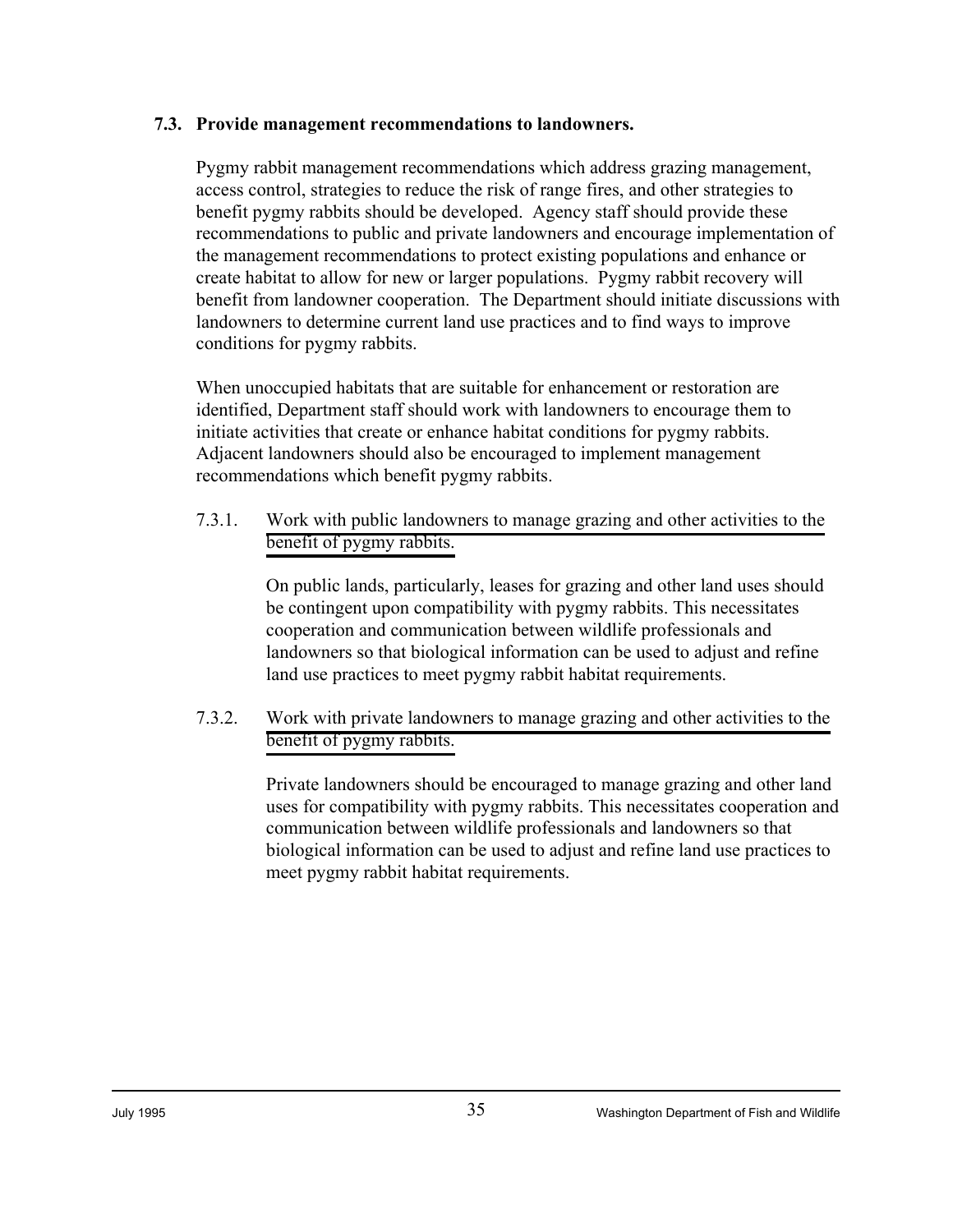# **7.4. Secure cooperative funding to support recovery activities.**

Pygmy rabbit recovery will not be accomplished without the participation of many organizations and individuals. Additional funds will be necessary. Success at completing the recovery tasks outlined in this plan will be contingent upon securing funding for habitat acquisition and restoration and reintroductions of rabbits.

# 7.4.1. Pursue funding to implement recovery strategies.

Pursue cost or resource-sharing arrangements, federal challenge grants, private foundation grants, Washington Wildlife Recreation Coalition funds, and other sources of funds to implement recovery strategies.

# **7.5. Create information exchange network between agencies.**

State and federal agencies involved in pygmy rabbit management should exchange information so that the management activities of each can benefit from the other's efforts.

7.5.1. Provide locations of critical pygmy rabbit habitat areas to local governments and other agencies for use in land management decisions.

> Subdivisions, commercial development, and conversion to cropland destroy vegetative cover conditions that are needed to support pygmy rabbits. The Department should help local governments conserve habitat for threatened and endangered species by identifying locations of critical habitats. Department biologists should make themselves available to local governments and other agencies to assist with assessing the effects of proposed developments and mitigating measures that might be implemented.

# **8. Complete scientific investigations that will benefit recovery efforts.**

Much remains to be learned in Washington and throughout the range of the pygmy rabbit about the species' reproduction, dispersal, response to habitat change and other processes. Washington biologists should develop survey methods to monitor pygmy rabbit abundance. They should also remain abreast of research and management activities elsewhere in the pygmy rabbit's range.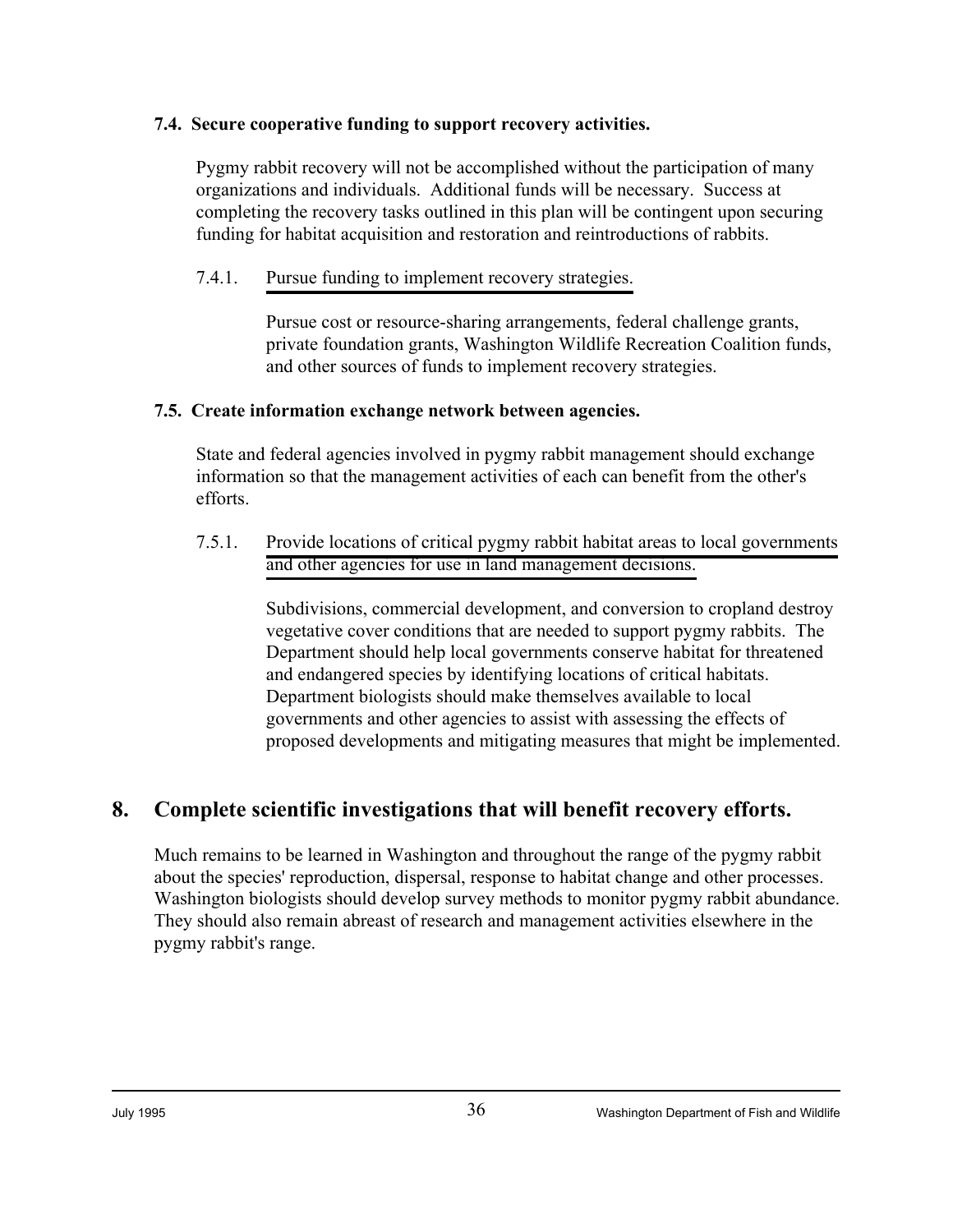# **8.1. Investigate the influence of different grazing strategies on pygmy rabbit population density and health.**

Knowledge of the effects of variable intensities and durations of cattle grazing is important to achieving pygmy rabbit recovery goals. The potentially large extent of lands necessary to achieve recovery goals make it necessary that options for continued economic uses of the lands be considered. Research should be directed at understanding the effects of grazing on pygmy rabbits and identifying grazing strategies that have the potential to coexist with a healthy, viable pygmy rabbit population.

# **8.2. Investigate pygmy rabbit dispersal capabilities and the influence of vegetative cover conditions on dispersal.**

Knowledge of pygmy rabbit dispersal capability is important for establishing whether or how quickly the species will be able to colonize vacant or newly created habitat at varying distances from existing populations. It is also a key to understanding the degree of isolation of pygmy rabbits in one area from those in another area. This knowledge is important for genetic considerations and for understanding a population's vulnerability to extirpation.

# **8.3. Determine population dynamics, including survivorship and recruitment patterns at breeding areas.**

Pygmy rabbit population dynamics are not well-known. Population estimation techniques, which minimize handling and mortality, should be developed. The reasons for considerable population fluctuation in pygmy rabbits are not known. This aspect of their population dynamics has a bearing on population vulnerability to extirpation and should be investigated so that recovery objectives can confidently reflect a low risk of extirpation.

# **9. Develop public information and education programs.**

Restoring endangered and threatened species to healthy, self-sustaining populations is a tremendous challenge. Successes in endangered species recovery require public funds and resource protection policies that are established as a result of broad public support. Information and education programs provide the means for the public to gain an understanding of recovery programs and needs. These are vital to both recovery of endangered species and long-term viability of wildlife populations.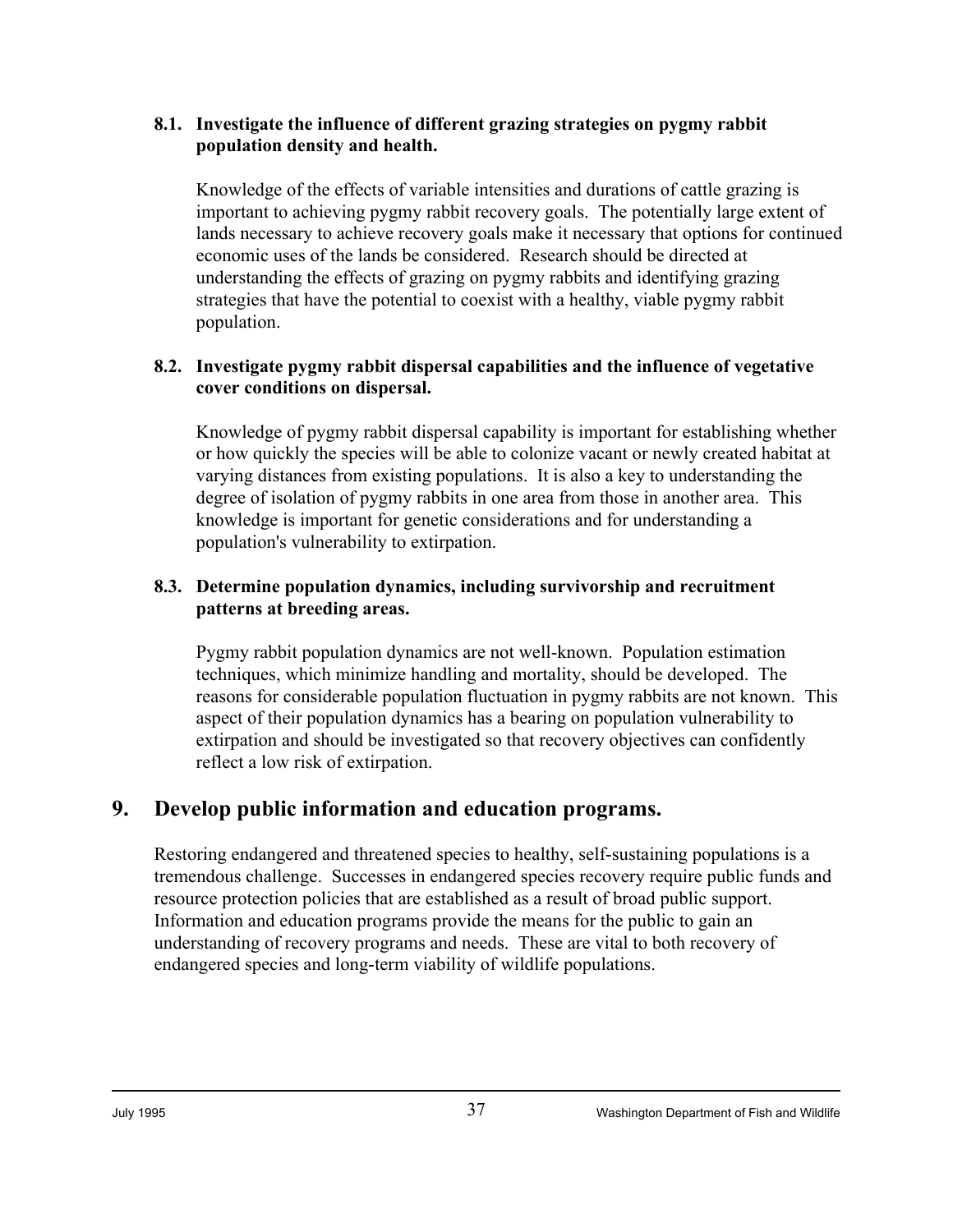### **9.1. Develop educational materials.**

Local support for efforts to recover pygmy rabbit populations may be gained through development of quality educational materials. A fact sheet or poster could be designed to communicate information on the pygmy rabbit's special needs. A video and/or slide show describing the pygmy rabbit, its habitat, and recovery efforts could be produced.

## **9.2. Promote media contact.**

Encourage the production of news releases, public service announcements, and articles in newspapers and magazines.

### **9.3. Conduct workshops and involve the public in recovery efforts, where possible.**

Providing information to people who own or lease pygmy rabbit habitat should be the highest priority because these individuals have the greatest capability to affect pygmy rabbits and their habitat. Solicit and coordinate volunteer participation in habitat restoration and other recovery actions.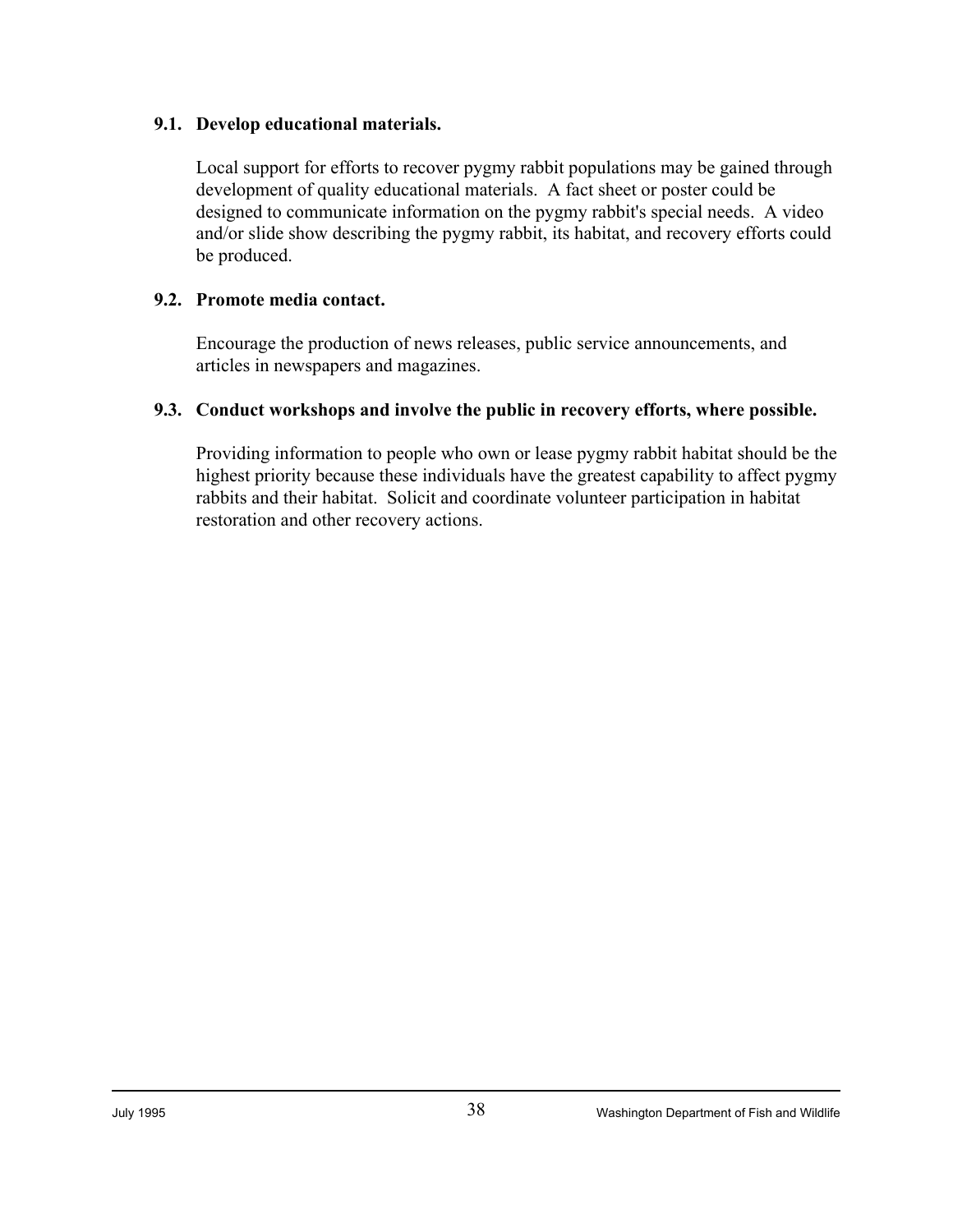# REFERENCES CITED

- Ashley, P. 1992. Grand Coulee Dam wildlife mitigation program pygmy rabbit programmatic management plan, Douglas County, Washington. Bonneville Power Admin. Portland, Oreg. 87pp.
- Bailey, V. 1936. The mammals and life zones of Oregon. North Am. Fauna 55:1-416.
- Baird, C. R. 1972. Development of *Cuterebra ruficrus* (Diptera: Cuterebridae) in six species of rabbits and rodents with a morphological comparison of *C. ruficrus* and *C. jellisoni* third instars. J. Med. Entomol. 9:81-85.
- Blackburn, D. F. 1968. Behavior of white-tailed and black-tailed jackrabbits of mideastern Oregon, M.S. Thesis, Univ. Idaho, Moscow. 47pp.
- Blaisdell, J. P. 1953. Ecological effects of planned burning of sagebrush-grass range on the Upper Snake River Plains. U.S. Dept. Agr. Tech. Bull. 1075. 39pp.
- Booth, E. S. 1947. Systematic review of the land mammals of Washington. Ph.D. Thesis, State Coll. Wash., Pullman. 646pp.
- Borell, A. E., and R. Ellis. 1934. Mammals of the Ruby Mountains region of northeastern Nevada. J. Wildl. Manage. 15:12-44.
- Bradfield, T. D. 1974. On the behavior and ecology of the pygmy rabbit *Sylvilagus idahoensis.*  M.S. Thesis, Idaho State Univ., Pocatello. 43pp.
- Buechner, H. K. 1953. Some biotic changes in the state of Washington, particularly during the century 1853-1953. Res. Stud. State Coll. Wash. 21:154-192.
- Butler, B. R. 1972. The Holocene or postglacial ecological crises on the eastern Snake River plain. Tebiwa 15:49-63.
- Burt, W. H., and R. P. Grossenheider. 1964. A field guide to mammals. Houghton- Mifflin Co., Boston, Mass. 282pp.
- Campbell, T. M., III, T. W. Clark, and C. R. Groves. 1982. First record of pygmy rabbits (*Brachylagus idahoensis*) in Wyoming. Great Basin Nat. 42(1):100.
- Caras, R. A. 1967. North American mammals. Meredith Press, New York. 578pp.

Couch, L. K. 1923. Pygmy rabbit in eastern Washington. Murrelet 4(2):16.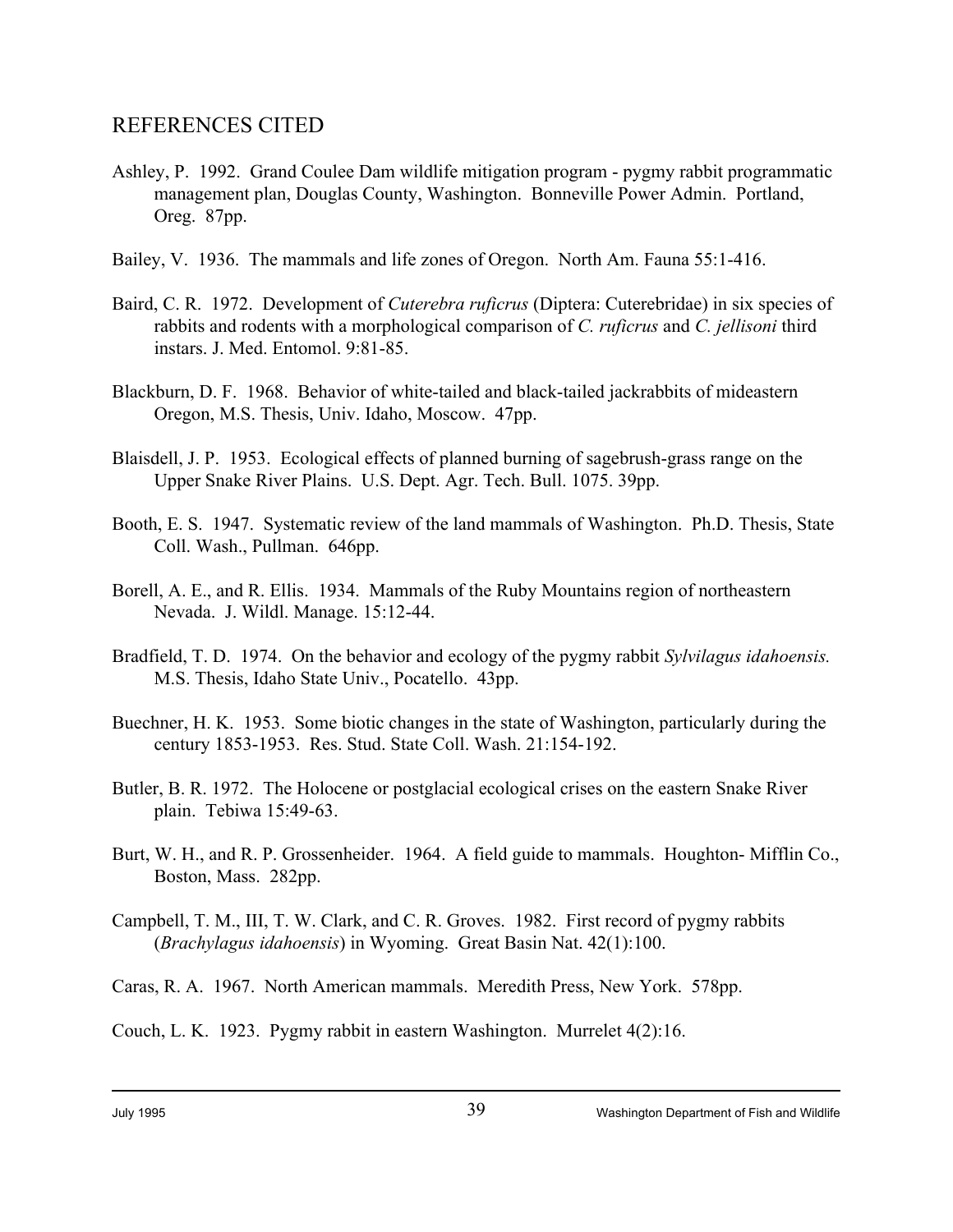Dalquest, W. W. 1948. Mammals of Washington, Univ. Kans., Lawrence. 444pp.

- Daubenmire, R. 1970. Steppe vegetation of Washington. Wash. Agric. Exp. Stn., Tech. Bull. 62. 131pp.
- Davis, W. B. 1939. The recent mammals of Idaho. Cayton Printers, Ltd., Caldwell, Idaho. 400pp.
- Dobler, F. C. 1992. The shrub-steppe ecosystem of Washington: a brief summary of knowledge and nongame wildlife conservation needs. Unpubl. Rep. Wash. Dept. Wildl., Olympia. 17pp.
- , and K. R. Dixon. 1990. The pygmy rabbit *Brachylagus idahoensis*. Pages 111-115 *in* J. A. Chapman and J. E. C. Flux, eds. Rabbits, hares and pikas--Status survey and conservation action plan. IUCN/SSC Lagomorph Specialist Group.
- Ellison, L. 1960. Influence of grazing on plant succession of rangelands. Botan. Rev. 26:1-76.
- Fisher, J. S. 1979. Reproduction in the pygmy rabbit in southeastern Idaho. M. S. Thesis. Idaho State Univ. Pocatello. 33pp.
- Gahr, M. L. 1993. Natural history, burrow habitat and use, and home range of the pygmy rabbit (*Brachylagus idahoensis*) of Sagebrush Flat, Washington. M.S. Thesis., Univ. Wash., Seattle. 125pp.
- Gashwiler, J. S., W. L. Robinette, and O. W. Morris. 1960. Food of bobcats in Utah and eastern Nevada. J. Wildl. Manage. 24:226-229.
- Grayson, D. K. 1987. The biogeographic history of small mammals in the Great Basin: observations on the last 20,000 years. J. Mammal. 68:359-375.
- Green, J. S. 1978. Pygmy rabbit and coyote investigations in southeastern Idaho. Ph.D. Diss., Brigham Young Univ., Provo, Utah.
- . 1979. Seen any *Lepus idahoensis* lately? Idaho Wildl. 1:24-25.
- , and J. T. Flinders. 1979a. Homing by a pygmy rabbit. Great Basin Nat. 39:88.
- , and . 1979b. Techniques for capturing pygmy rabbits. Murrelet 60:112-113.
- , and . 1980a. *Brachylagus idahoensis.* Amer. Soc. Mammal. Mammalian Species No. 125:1-4.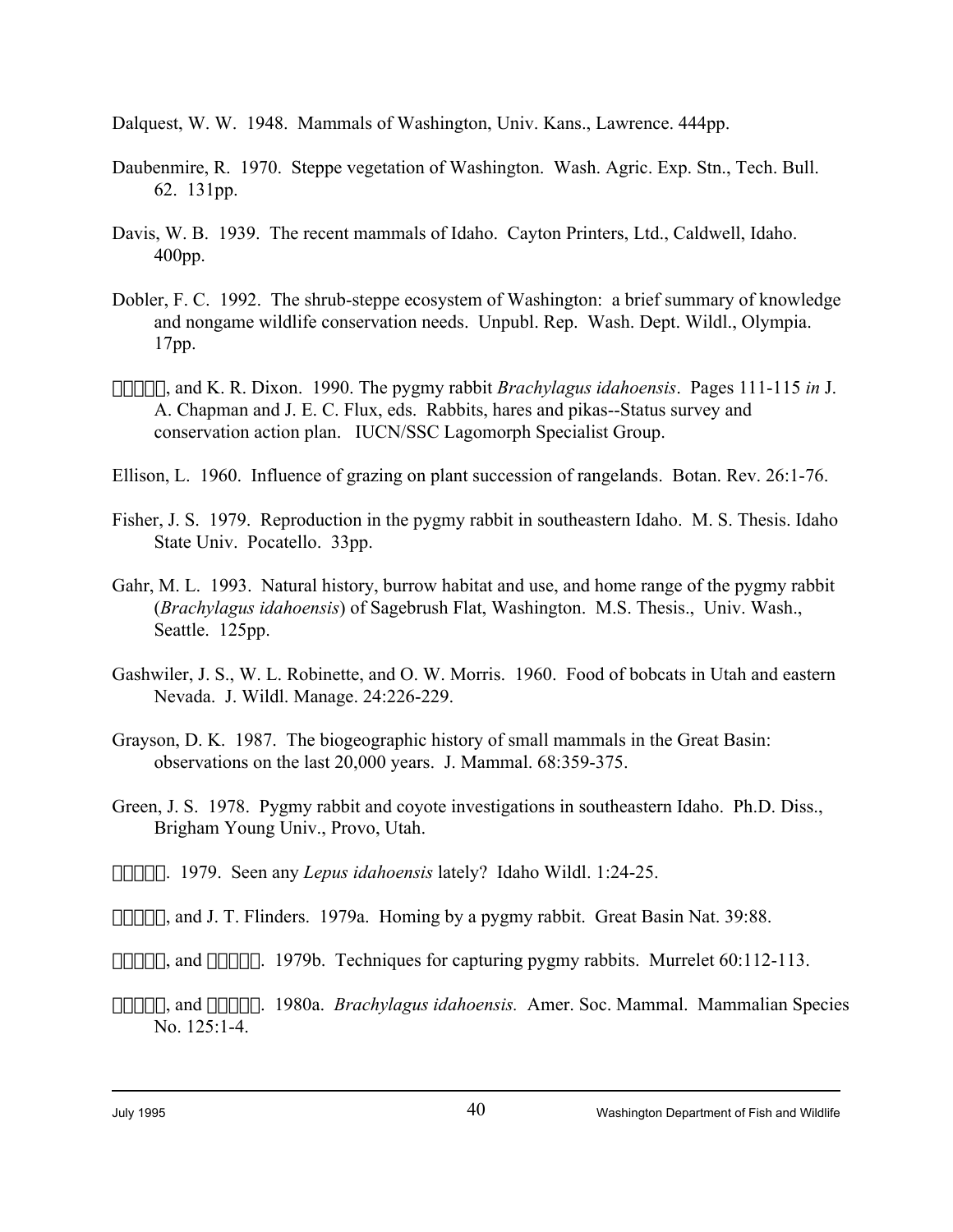- , and  1980b. Habitat and dietary relationships of the pygmy rabbit. J. Range Manage. 33(2):136-142.
- Green, R. G., and C. A. Evans. 1940. Studies on a population cycle of snowshoe hares on the Lake Alexander area. II. Mortality according to age groups and seasons. J. Wildl. Manage. 4: 267-278.
- Guinn, K. 1993. Pygmy rabbit livestock coordinated resource management plan for Sagebrush Flat. Unpubl. Rept. Wash. Dept. Nat. Res., Wash. Dept. Fish and Wildl., Soil Conserv. Serv., Ephrata. 59pp.
- Hall, E. R. 1946. Mammals of Nevada. Univ. Calif. Press, Berkeley. 710pp.
- . 1951. A symposium of the North American Lagomorpha. Univ. Kans., Lawrence. 202pp.
- . 1981. Mammals of North America. Vol. 1 & 2. Ronald Press Co., New York, New York. 1162pp.
- , and K. R. Kelson. 1959. Mammals of North America. Ronald Press Co., New York, N.Y. 1083pp.
- Hibbard, C. W. 1963. The origin of the P3 pattern of *Sylvilagus*, *Caprolagus*, *Oryctolagus* and *Lepus*. J. Mammal. 44:1-15.
- Ingles, L. G. 1965. Mammals of the Pacific states. Stanford Univ. Press, Stanford, Calif. 506pp.
- Janson, R. G. 1946. A survey of the native rabbits of Utah with reference to their classification, distribution, life histories and ecology. M.S. Thesis., Utah State Univ., Logan.
- Johnson, M. J. 1968. Application of blood protein electrophoretic studies to problems in mammalian taxonomy. Syst. Zool. 17:23-30.
- , P. W. Cheney, and T. H. Scheffer. 1950. Mammals of the Grand Coulee, Washington. Murrelet 31:39-42.
- Jones, F. L. 1957. Southern extension of the range of the pygmy rabbit in California. J. Mammal. 38:274.
- Kehne, J. 1991. Sagebrush Flat pygmy rabbit project--soils report. Unpubl. Rep. Wash. Dept. Wildl., Olympia. 119pp.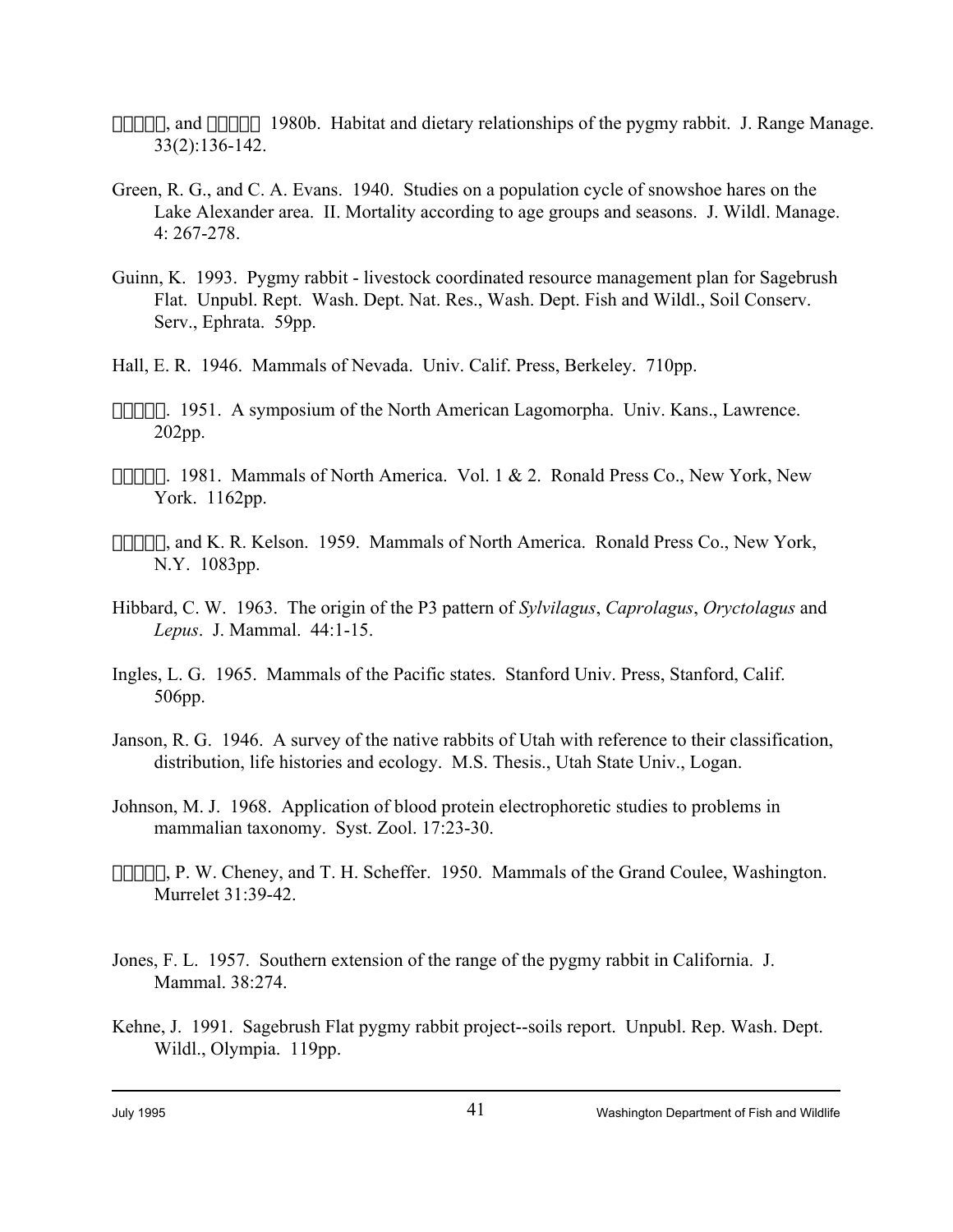- Kritzman, E. B. 1977. Little mammals of the Pacific Northwest. Pacific Search Press, Seattle. 120pp.
- Larrison, E. J. 1970. Washington mammals. Seattle Audubon Soc. 243pp.
- . 1976. Mammals of the northwest. Seattle Audubon Soc. 256pp.
- Lloyd, T. 1979. Pygmy rabbit. Unpubl. Rep. Wash. Dept. Wildl., Olympia. 14pp.
- Lyman, R. L. 1991. Late quaternary biogeography of the pygmy rabbit (*Brachylagus idahoensis*) in eastern Washington. J. Mammal. 72(1):110-117.
- Maughn, E., and R. J. Poelker. 1976. A contribution towards a list of species requiring special environmental consideration in Washington. Unpubl. Rep. Wash. Dept. Game, Olympia.
- Merriam, C. H. 1891. Results of a biological reconnaissance of south-central Idaho. USDA Biol. Surv. North Am. Fauna 5:1-416.
- Miller, S.M. 1977. Mammalian remains from the Juniper Forest Preserve, Franklin County, Washington. M.S. Thesis., Univ. Idaho, Moscow. 40pp.
- Nagy, J. G., H. W. Steinhoff, and C. M. Ward. 1964. Effects of essential oils of sagebrush on deer rumen microbial function. J. Wildl. Manage. 28:785-790.
- Nelson, E. W. 1909. The rabbits of North America. North Am. Fauna 29:11-314.
- Olendorff, R. R. 1993. Status, biology, and management of ferruginous hawks: a review. Raptor Res. and Tech. Asst. Cen., Spec. Rep. U. S. Dep. Interior, Bur. Land Manage., Boise, Id. 84pp.
- Olterman, J. H. 1972. Rare, endangered, and recently extirpated mammals in Oregon. M.S. Thesis., Oreg. State Univ., Corvallis.
- Orr, R. T. 1940. The rabbits of California. Occas. Pap. Calif. Acad. Sci. 19:1-227.
- Poole, L. 1985. Pygmy rabbit investigation--Region 2. Unpubl. Rep. Wash. Dept. Wildl., Olympia. 15pp.
- Pritchett, C. L., J. A. Nilsen, M. P. Coffeen, and H. D. Smith. 1987. Pygmy rabbits in the Colorado River drainage. Great Basin Nat. 47:231-233.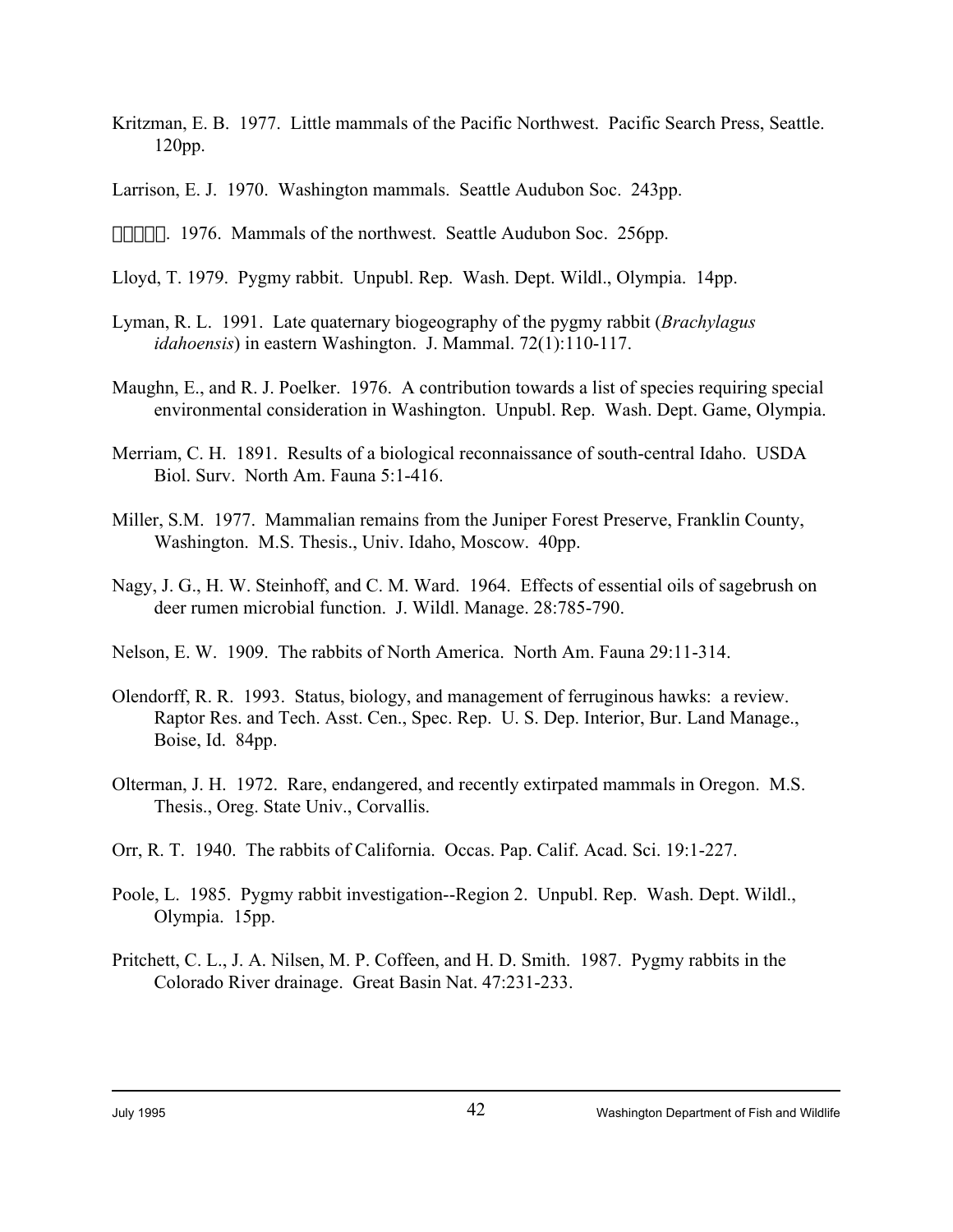- Regnery, D. C., and I. D. Marshall. 1971. The susceptibility of six leporid species to California *myxoma* virus and the relative infectivity of their tumors for mosquitoes. Am. J. Epidemiol. 94(5):508-513.
- Salwasser, H., S. P. Mealey, and K. Johnson. 1984. Wildlife population viability a question of risk. Trans. North Am. Wildl. and Natural Resour. Conf. 49:421-439.
- Shaffer, M. L. 1981. Minimum population sizes for species conservation. BioScience 31(2):131-134.
- Schantz, V. S. 1947. Extension of the range of *Brachylagus idahoensis*. J. Mammal. 28:187-188.
- Severaid, J. H. 1950. The pygmy rabbit (*Sylvilagus idahoensis*) in Mono County, California. J. Mammal. 31:1-4.
- Soulé, M. E. 1987. Where do we go from here? Pages 175-183 *in* M. E. Soulé, ed. Viable Populations for Conservation. Cambridge Univ. Press, Cambridge.
- Stevens, R. 1984. Population dynamics of two sagebrush species and rubber rabbitbrush over 22 years of grazing use by three animal classes. Paper presented at the symposium: Biology of *Artemisia* and *Chrysthamnus*. Provo, Utah. July 9-13, 1984.
- Taylor, W. P., and W. T. Shaw. 1929. Provisional list of land mammals of the state of Washington. Occas. Pap. No. 2. Charles R. Conner Museum, Wash. State Univ., Pullman.
- Tisdale, E. W. and M. Hironaka. 1981. The sagebrush-grass region: A review of the ecological literature. Bull. 33. Coll. For., Wildl. and Range Sci. Univ. of Idaho, Moscow. 31pp.
- U.S. Department of Energy. 1992a. Sharp-tailed grouse and pygmy rabbit wildlife mitigation project. Draft environmental assessment. Bonneville Power Admin., Portland, Oregon. 32pp.
- . 1992b. Sharp-tailed grouse and pygmy rabbit wildlife mitigation project. Environmental assessment. Bonneville Power Admin., Portland, Oregon. 39pp.
- Walker, E. P., F. Warnick, K. I. Lange, H. E. Uible, S. E. Hamlet, M. A. Davis, and P. F. Wright. 1964. Mammals of the world. Johns Hopkins Press, Baltimore, Md.
- Weiss, N. T., and B. J. Verts. 1984. Habitat and distribution of pygmy rabbits (*Sylvilagus idahoensis*) in Oregon. Great Basin Nat. 44(4):563-571.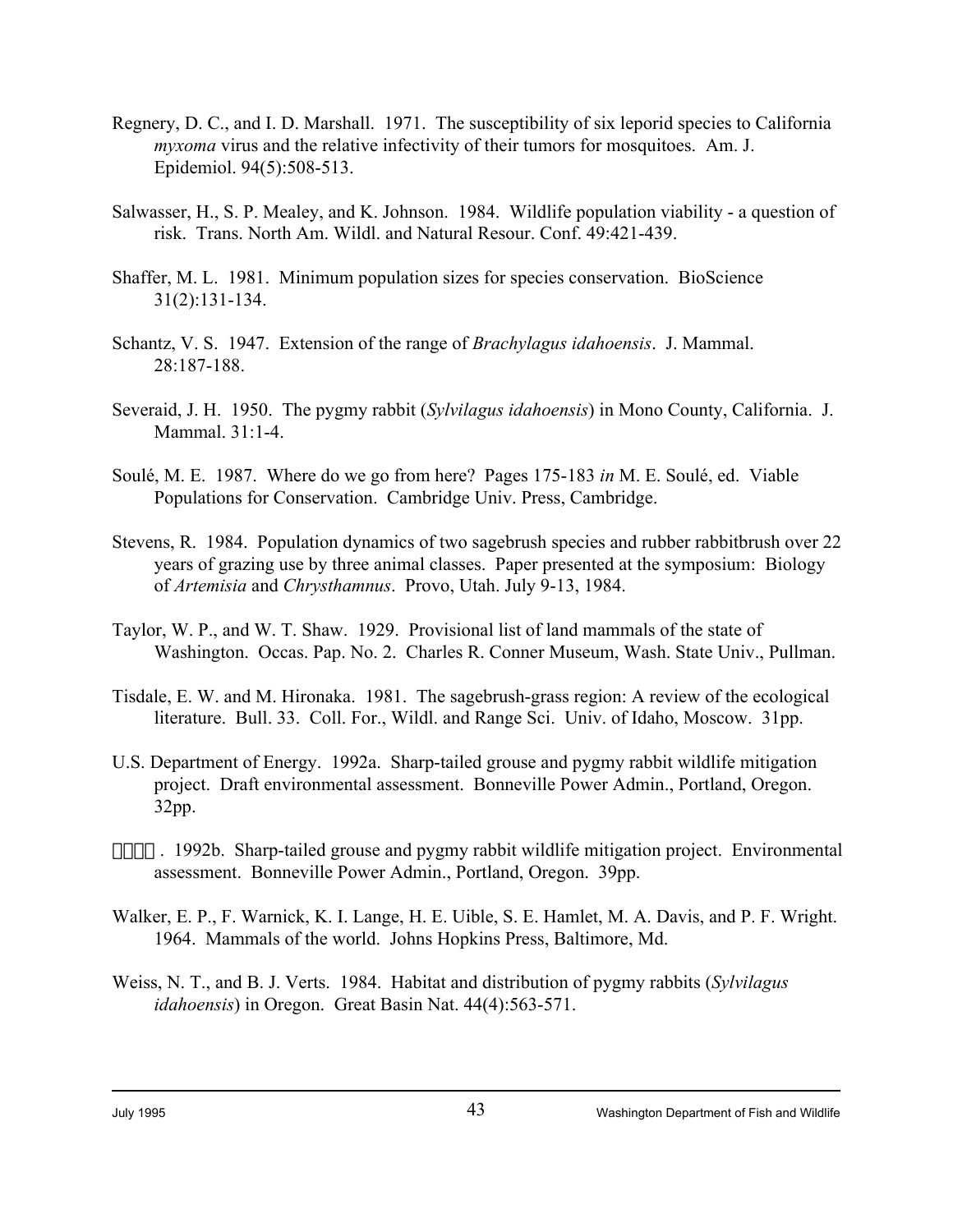- White, S. M., B. L. Welch, and J. T. Flinders. 1982. Monoterpenoid content of pygmy rabbit stomach ingesta. J. Range Manage. 35(1):107-109.
- Wilde, D. B. 1978. A population analysis of the pygmy rabbit (*Sylvilagus idahoensis*) on the INEL site. Ph.D. Diss., Idaho State Univ., Pocatello.
- , J. S. Fisher, and B. L. Keller. 1976. A demographic analysis of the pygmy rabbit, *Sylvilagus idahoensis*. Pages 88-105 *in* 1975 Progress Report, Idaho National Engineering Laboratory Site Radioecology-ecology Programs, IDO-12080. Natl. Tech. Info. Serv., Springfield, Virg.
- Williams, E. C. 1975. The birds and mammals of the Juniper Forest--A study of their ecology and distribution. M.S. Thesis., Univ. Idaho., Moscow. 73pp.
- Yahner, R. H. 1982. Microhabitat use by small mammals in farmstead shelter-belts. J. Mammal. 63:440-445.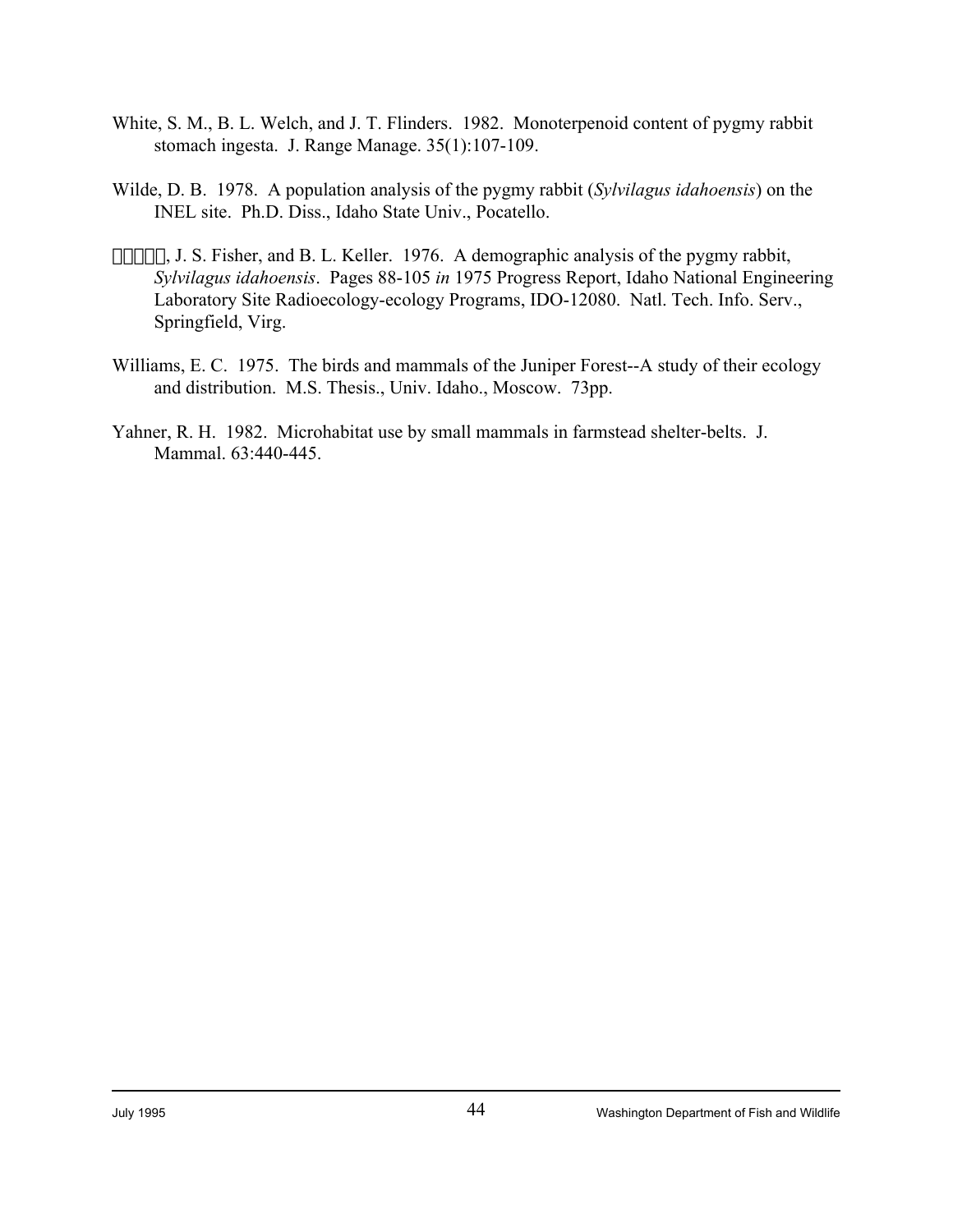# PERSONAL COMMUNICATIONS

Dr. Bruce B. Davitt Todd E. Katzner Wash. State Univ. Univ. of Wyoming Nat. Res. Sci., Wildl. Habitat Lab. Dept. of Zoology and Physiology Pullman, Washington Laramie WY

Fred C. Dobler, Area Wildlife Biologist Morie Whalen, Wildlife Biologist Wash. Dept. of Fish and Wildl. Wash. Dept. of Fish and Wildl.

John Doremus, Wildlife Management Biologist Bureau of Land Management Boise, Idaho

Dr. Richard Fitzner, Research Ecologist Battelle Pacific Northwest Laboratories Richland, Washington

Ron Friesz, Area Habitat Biologist Wash. Dept. of Fish and Wildl. Ephrata, Washington

Chris Garber, Wildlife Biologist Wash. Dept. of Fish and Wildl. Ephrata, Washington

Dr. Briggs Hall, D. V. M. Wash. Dept. of Fish and Wildl. Olympia, Washington

Dr. Donald R. Johnson, Professor of Zoology Department of Biological Sciences University of Idaho Moscow, Idaho

Dr. M. L. Johnson, Curator of Mammals Thomas Burke Memorial Washington State Museum University of Washington Seattle, Washington

Ephrata, Washington Olympia, Washington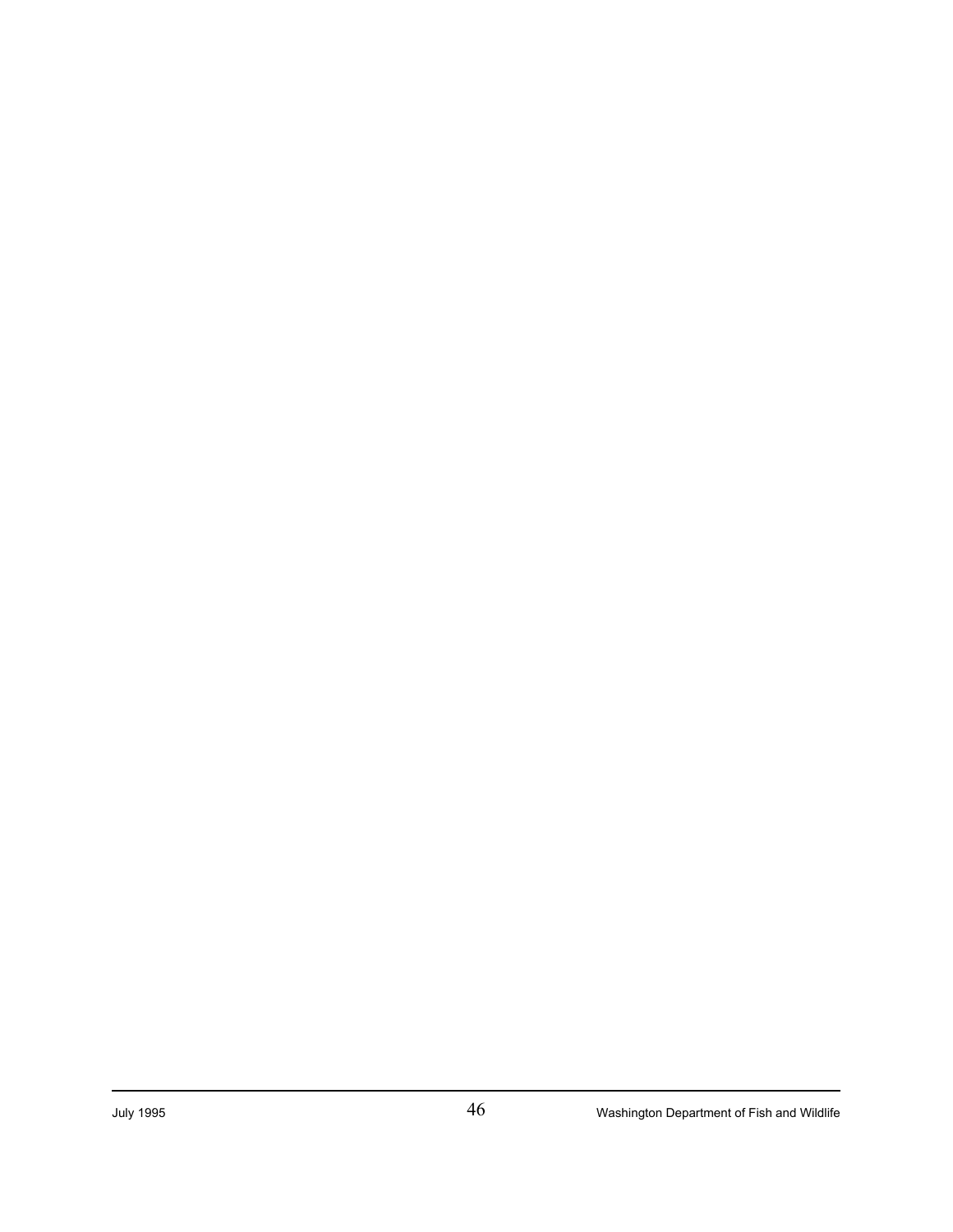# PART THREE

# IMPLEMENTATION SCHEDULE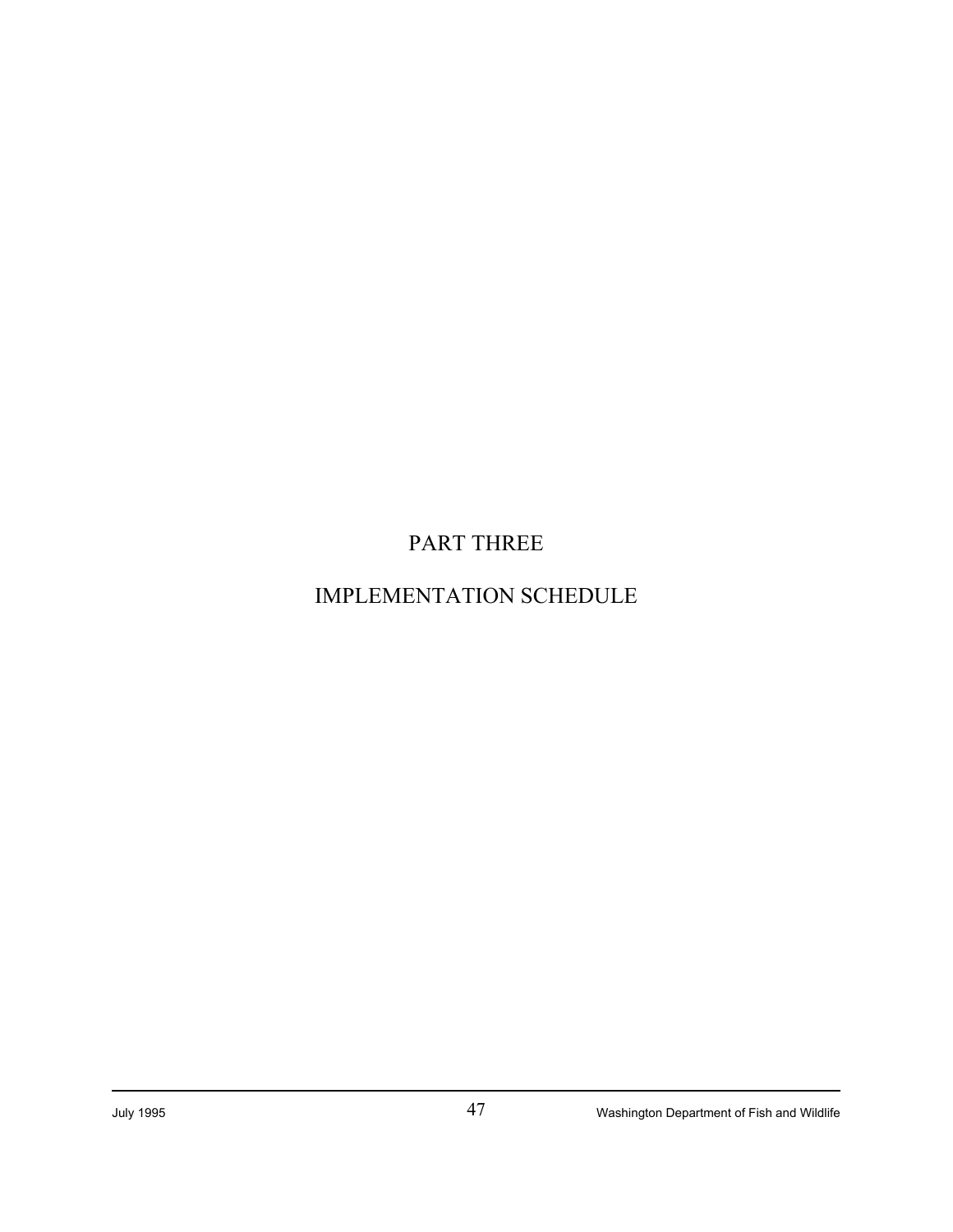# IMPLEMENTATION SCHEDULE

The outline of strategies and tasks on the following pages identifies Washington Department of Fish and Wildlife responsibilities, provides estimates of annual expenditures, and assigns priority to recovery tasks, as follows.

| <b>Priority 1</b> | Actions necessary to halt the decline and prevent the extirpation of the species in<br>Washington and to monitor the population.            |
|-------------------|---------------------------------------------------------------------------------------------------------------------------------------------|
| <b>Priority 2</b> | Actions meant to maintain the benefits of Priority 1 tasks and to enhance recovery<br>efforts by stabilizing and rebuilding the population. |
| <b>Priority 3</b> | Actions that provide direction for future conservation needs.                                                                               |

Acronyms and symbols used to indicate WDFW responsibilities are:

| <b>WLM</b>  | Wildlife Management                    |
|-------------|----------------------------------------|
| <b>CTRL</b> | Problem Wildlife                       |
| <b>RES</b>  | Research                               |
| <b>WSDM</b> | Wildlife Survey Data Management        |
| <b>HAB</b>  | Habitat                                |
| <b>LAND</b> | <b>Land Resources</b>                  |
| <b>ENF</b>  | Enforcement                            |
| <b>IMR</b>  | <b>Information and Media Relations</b> |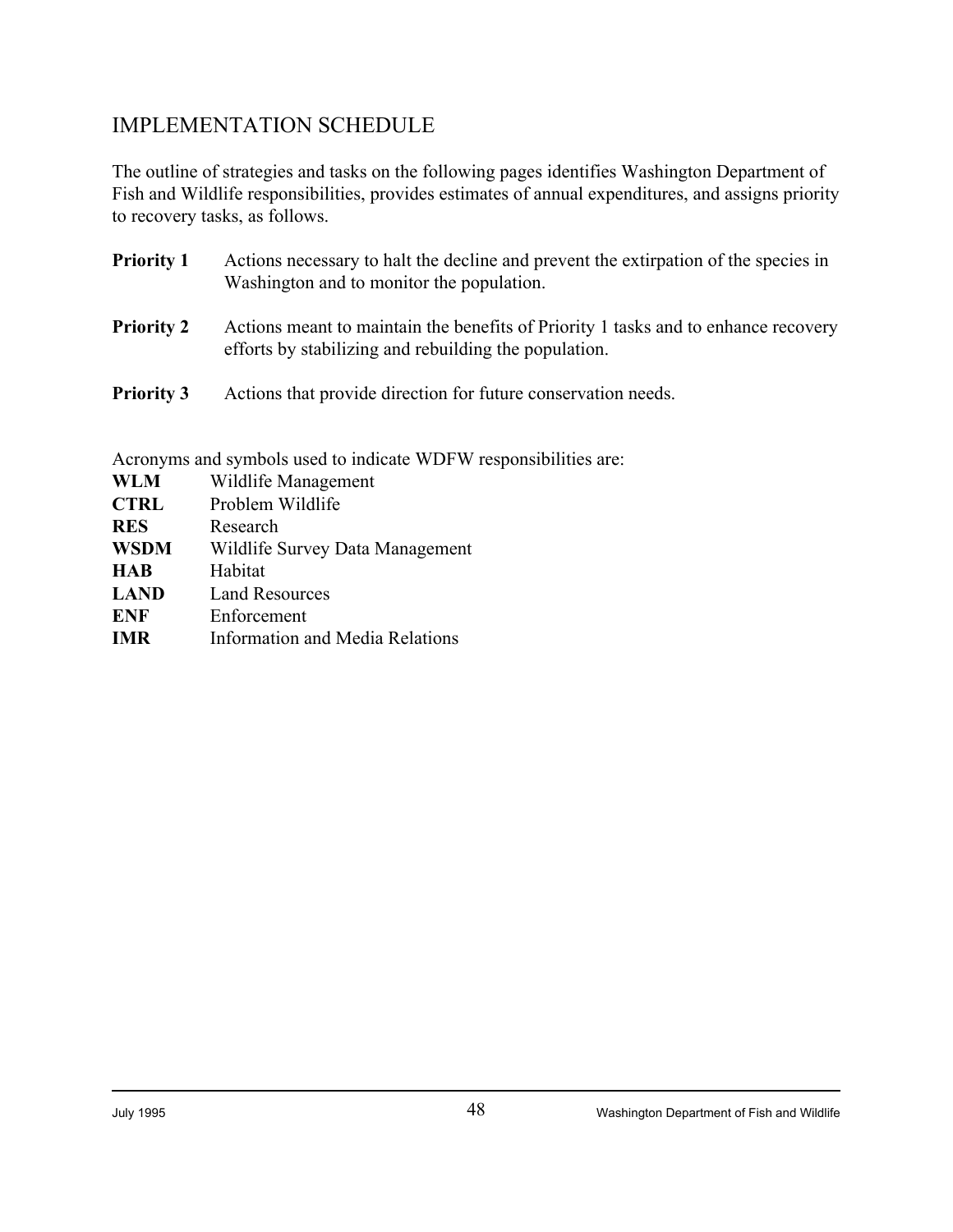# IMPLEMENTATION SCHEDULE

Step-down Outline and Implementation Schedule for Washington State Recovery Plan for the Pygmy Rabbit, including Objectives, Strategies, and Tasks.

|                                                                                                  |            |                 | Annual cost in thousands of \$ |                |                |                |                  |
|--------------------------------------------------------------------------------------------------|------------|-----------------|--------------------------------|----------------|----------------|----------------|------------------|
| Priority                                                                                         | Duration   | Responsibility  | 96                             | 97             | 98             | 99             | $00\,$           |
| Monitor the pygmy rabbit population                                                              |            |                 |                                |                |                |                |                  |
|                                                                                                  | continuing | <b>WLM</b>      | 10                             |                | 4              |                | 10               |
|                                                                                                  | 3 years    | <b>WLM</b>      |                                |                | 6              | 6              | 6                |
|                                                                                                  | ongoing    | <b>WLM</b>      |                                |                |                |                |                  |
| <b>Totals</b>                                                                                    |            |                 | 11                             | 5              | 11             | 11             | 17               |
| Protect the pygmy rabbit population                                                              |            |                 |                                |                |                |                |                  |
| 2.1. Reduce the potential for destructive fires                                                  |            |                 |                                |                |                |                |                  |
| 2.1.1.                                                                                           | as needed  | <b>WLM</b>      | 5                              |                |                | 5              |                  |
| 2.1.2.                                                                                           | ongoing    | <b>WLM</b>      | $\mathfrak{Z}$                 | $\mathfrak{Z}$ | $\mathfrak{Z}$ | 3              | 3                |
| 2.1.3.<br>Establish districts around pygmy rabbit sites where outdoor burning is regulated 1     | as needed  | <b>WLM</b>      | 3                              | 3              | $\overline{3}$ | $\mathfrak{Z}$ | $\overline{3}$   |
| 2.1.4.                                                                                           | as needed  | <b>WLM</b>      | $\overline{2}$                 |                | $\overline{2}$ |                | $\overline{2}$   |
|                                                                                                  | ongoing    | <b>WLM</b>      |                                |                |                |                |                  |
|                                                                                                  | as needed  | <b>WLM/LAND</b> |                                |                |                |                |                  |
| <b>Totals</b>                                                                                    |            |                 | 13                             | $\overline{7}$ | 9              | 11             | $\boldsymbol{9}$ |
| Manage habitat to increase pygmy rabbit abundance and distribution                               |            |                 |                                |                |                |                |                  |
|                                                                                                  | as needed  | <b>WLM</b>      |                                |                |                |                |                  |
|                                                                                                  | 1 year     | <b>WLM</b>      | 5                              |                |                |                |                  |
| 3.3. Identify areas that should be managed as pygmy rabbit habitat                               |            |                 |                                |                |                |                |                  |
| Use Geographic Information Systems technology to identify areas for field survey 1<br>3.3.1.     | 1 year     | <b>WLM</b>      | 6                              |                |                |                |                  |
| 3.3.2.                                                                                           | 1 year     | <b>WLM</b>      |                                | 10             |                |                |                  |
| 3.4. Pursue management of selected areas by wildlife agencies                                    |            |                 |                                |                |                |                |                  |
| 3.4.1.                                                                                           | as needed  | <b>LAND</b>     |                                |                |                |                |                  |
| 3.4.2.                                                                                           | as needed  | <b>WLM</b>      | 20                             | 20             | 20             | 20             | 20               |
| 3.4.3.                                                                                           | ongoing    | <b>WLM</b>      | 6                              |                | 3              |                | 6                |
| 3.5. Create suitable habitat in areas selected for management as pygmy rabbit habitat 1          |            |                 |                                |                |                |                |                  |
| Identify and apply land uses and techniques to enhance, create, and sustain habitat  1<br>3.5.1. | ongoing    | <b>WLM</b>      | 3                              | 3              | 3              | 3              | 3                |
|                                                                                                  | ongoing    | <b>WLM</b>      | 6                              | 6              | 6              | 6              | 6                |
| <b>Totals</b>                                                                                    |            |                 | 47                             | 40             | 33             | 30             | 36               |
| Establish populations in new areas                                                               |            |                 |                                |                |                |                |                  |
|                                                                                                  | 5 years    | <b>WLM</b>      | 5.                             | 10             | 10             |                |                  |

Step-down Outline and Implementation Schedule for Washington State Recovery Plan for the Pygmy Rabbit, including Objectives, Strategies, and Tasks.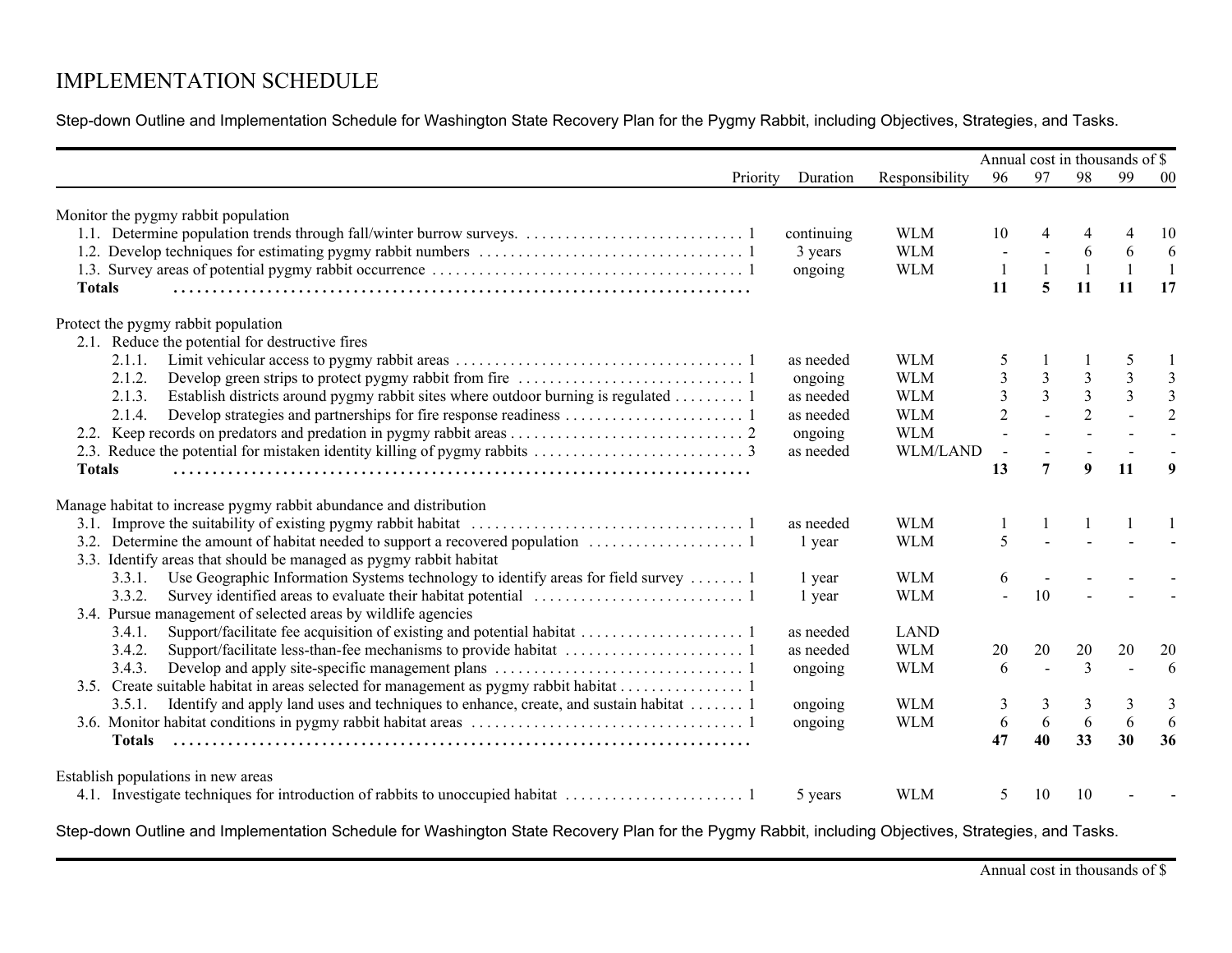|              | Priority                                                                          | Duration             | Responsibility            | 96                           | 97                           | 98                           | 99             | $00\,$                       |
|--------------|-----------------------------------------------------------------------------------|----------------------|---------------------------|------------------------------|------------------------------|------------------------------|----------------|------------------------------|
| 4.2.<br>4.3. |                                                                                   | 2 years<br>as needed | <b>WLM</b><br><b>WLM</b>  | 20<br>$\overline{a}$<br>25   | 20<br>30                     | $\overline{2}$<br>12         | 6<br>6         | 6<br>6                       |
|              |                                                                                   | ongoing              | <b>ENF</b>                | 3<br>$\overline{\mathbf{3}}$ | 3<br>$\overline{\mathbf{3}}$ | 3<br>$\overline{\mathbf{3}}$ | 3<br>3         | 3<br>$\overline{\mathbf{3}}$ |
|              | Establish information management and retrieval systems                            |                      |                           |                              |                              |                              |                |                              |
| 6.1.<br>6.2. |                                                                                   | ongoing<br>annually  | <b>WSDM</b><br><b>WLM</b> | $\overline{2}$               | $\overline{2}$               | 1<br>$\overline{2}$          | $\mathbf{2}$   | $\overline{2}$               |
|              | Coordinate and cooperate with public agencies and other landowners                |                      |                           |                              |                              |                              |                |                              |
| 7.1.         |                                                                                   | as needed            | <b>WLM</b>                |                              |                              |                              |                |                              |
| 7.2.         |                                                                                   | as needed            | <b>WLM</b>                | 6                            | 6                            | 6                            | 6              | 6                            |
| 7.3.         |                                                                                   | ongoing              | <b>WLM</b>                | 3                            | 3                            | 3                            | 3              | 3                            |
|              |                                                                                   | ongoing              | <b>WLM</b>                |                              |                              |                              |                | $\mathbf{1}$                 |
|              |                                                                                   | ongoing              | <b>WLM</b>                |                              |                              |                              |                | $\mathbf{1}$                 |
| 7.4.         |                                                                                   | ongoing              | <b>WLM</b>                | $\overline{2}$               | $\overline{c}$               | $\overline{2}$               | $\overline{c}$ | $\sqrt{2}$                   |
|              |                                                                                   | ongoing              | <b>WLM</b>                | $\mathbf{1}$                 |                              | $\mathbf{1}$                 | $\mathbf{1}$   | $\mathbf{1}$                 |
| 7.5.         |                                                                                   | 2 years              | <b>WSDM</b>               | 3                            | $\overline{3}$               |                              |                |                              |
|              |                                                                                   | as needed            | <b>HAB</b>                | 1                            | $\sim$                       |                              |                |                              |
|              |                                                                                   |                      |                           | 19                           | 18                           | 15                           | 16             | 15                           |
|              | Complete scientific investigations that will benefit recovery efforts             |                      |                           |                              |                              |                              |                |                              |
| 8.1.         |                                                                                   | 5 years              | <b>RES</b>                | 20                           | 20                           | 20                           | 20             | 20                           |
| 8.1.         |                                                                                   | 5 years              | <b>RES</b>                | 20                           | 20                           | 20                           | 20             | 20                           |
| 8.2.         | Determine population dynamics, including survivorship and recruitment patterns. 1 | 5 years              | <b>RES</b>                | 20                           | 20                           | 20                           | 20             | 20                           |
|              |                                                                                   |                      |                           | 60                           | 60                           | 60                           | 60             | 60                           |
|              | Develop public information and education programs                                 |                      |                           |                              |                              |                              |                |                              |
| 9.1.         |                                                                                   | 1 year               | IMR                       |                              |                              |                              | 5              |                              |
| 9.2.         |                                                                                   | ongoing              | <b>IMR</b>                |                              |                              | $\mathbf{1}$                 | $\mathbf{1}$   |                              |
| 9.3.         |                                                                                   | as needed            | WLM/IMR                   | 3                            | $\blacksquare$               | $\mathbf{1}$                 |                | 3                            |
|              |                                                                                   |                      |                           | $\overline{\mathbf{4}}$      | 6                            | $\overline{2}$               | 6              |                              |
|              |                                                                                   |                      |                           | 184                          | 171                          | 147                          | 145            | 152                          |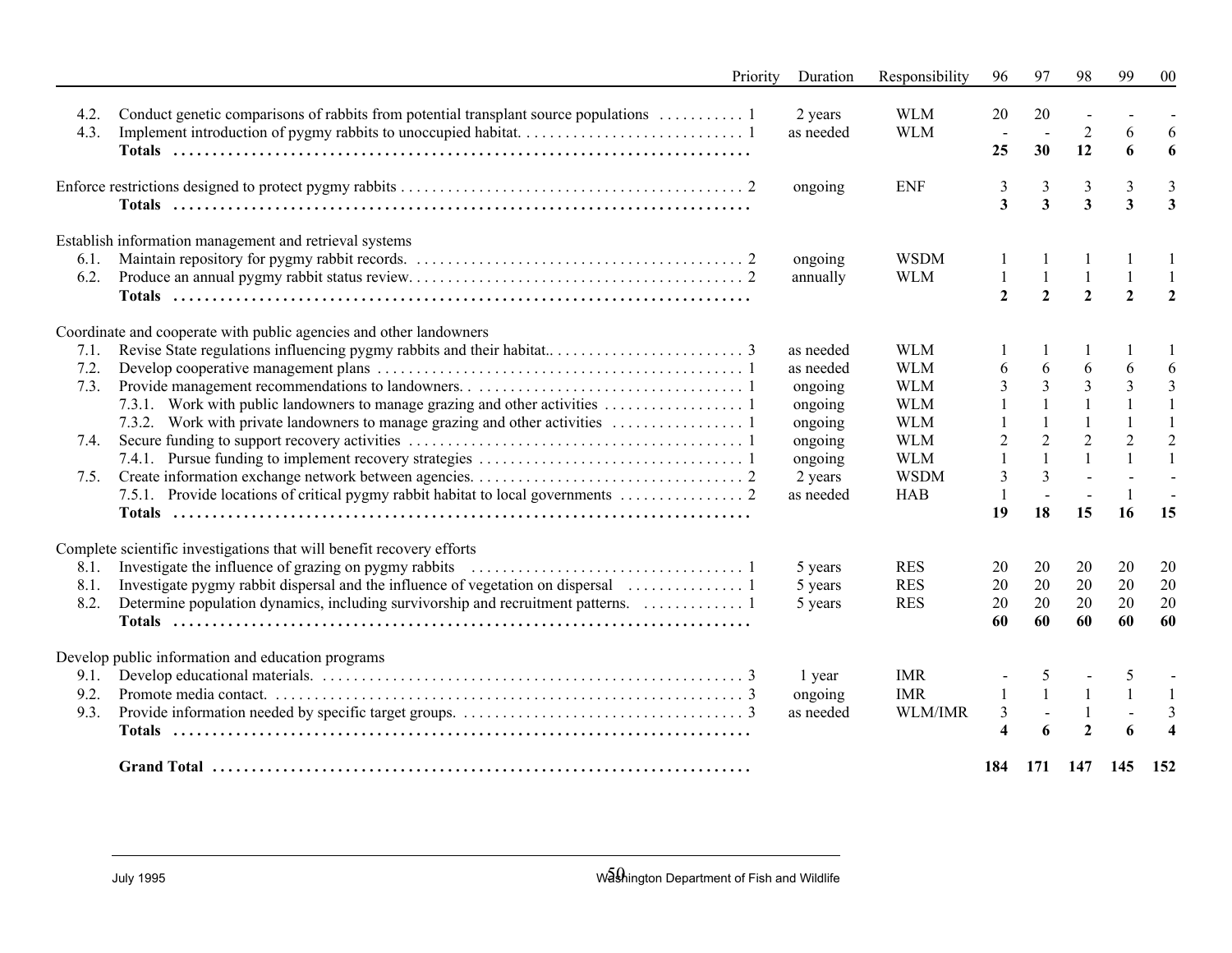# APPENDICES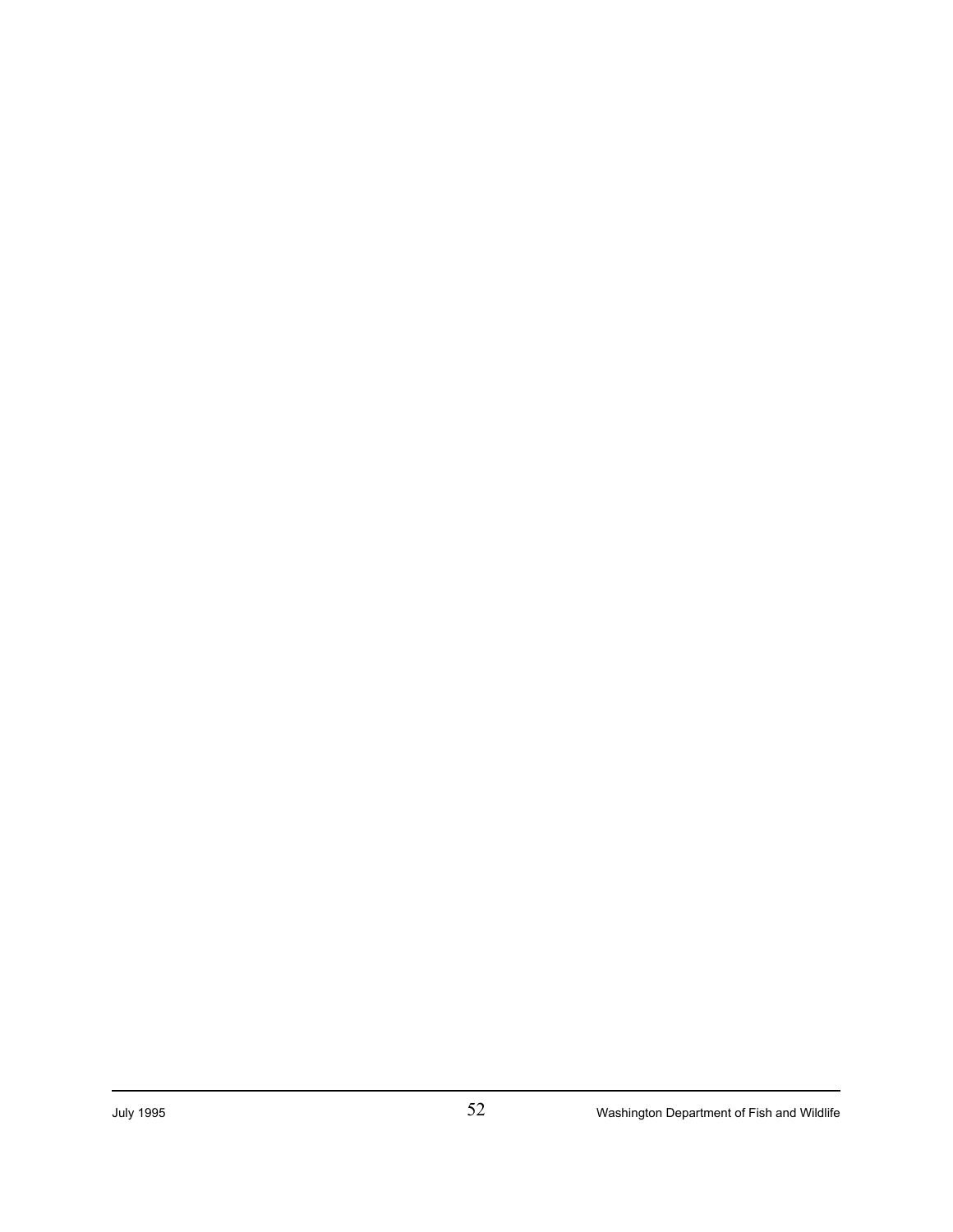#### Appendix A. Washington Administrative Code 232- 12-297. Section 11 addresses Recovery Plans.

#### **WAC 232-12-297 Endangered, threatened, and sensitive wildlife species classification.**

#### PURPOSE

1.1 The purpose of this rule is to identify and classify native wildlife species that have need of protection and/or management to ensure their survival as free-ranging populations in Washington and to define the process by which listing, management, recovery, and delisting of a species can be achieved. These rules are established to ensure that consistent procedures and criteria are followed when classifying wildlife as endangered, or the protected wildlife subcategories threatened or sensitive.

#### **DEFINITIONS**

For purposes of this rule, the following definitions apply:

- 2.1 "Classify" and all derivatives means to list or delist wildlife species to or from endangered, or to or from the protected wildlife subcategories threatened or sensitive.
- 2.2 "List" and all derivatives means to change the classification status of a wildlife species to endangered, threatened, or sensitive.
- 2.3 "Delist" and its derivatives means to change the classification of endangered, threatened, or sensitive species to a classification other than endangered, threatened, or sensitive.
- 2.4 "Endangered" means any wildlife species native to the state of Washington that is seriously threatened with extinction throughout all or a significant portion of its range within the state.
- 2.5 "Threatened" means any wildlife species native to the state of Washington that is likely to become an endangered species within the forseeable future throughout a significant portion of its range within the state without cooperative management or removal of threats.
- 2.6 "Sensitive" means any wildlife species native to the state of Washington that is vulnerable or declining and is likely to become endangered or threatened in a significant portion of its range within the state without cooperative management or removal of threats.
- 2.7 "Species" means any group of animals classified as a species or subspecies as commonly accepted by the scientific community.
- 2.8 "Native" means any wildlife species naturally occurring in Washington for purposes of breeding, resting, or foraging, excluding introduced species not found historically in this state.
- 2.9 "Significant portion of its range" means that portion of a species' range likely to be essential to the long term survival of the population in Washington.

#### LISTING CRITERIA

3.1 The commission shall list a wildlife species as endangered, threatened, or sensitive solely on the basis of the biological status of the species being considered, based on the preponderance of scientific data available, except as noted in section 3.4.

- 3.2 If a species is listed as endangered or threatened under the federal Endangered Species Act, the agency will recommend to the commission that it be listed as endangered or threatened as specified in section 9.1. If listed, the agency will proceed with development of a recovery plan pursuant to section 11.1.
- 3.3 Species may be listed as endangered, threatened, or sensitive only when populations are in danger of failing, declining, or are vulnerable, due to factors including but not restricted to limited numbers, disease, predation, exploitation, or habitat loss or change, pursuant to section 7.1.
- 3.4 Where a species of the class Insecta, based on substantial evidence, is determined to present an unreasonable risk to public health, the commission may make the determination that the species need not be listed as endangered, threatened, or sensitive.

#### DELISTING CRITERIA

- 4.1 The commission shall delist a wildlife species from endangered, threatened, or sensitive solely on the basis of the biological status of the species being considered, based on the preponderance of scientific data available.
- 4.2 A species may be delisted from endangered, threatened, or sensitive only when populations are no longer in danger of failing, declining, are no longer vulnerable, pursuant to section 3.3, or meet recovery plan goals, and when it no longer meets the definitions in sections 2.4, 2.5, or 2.6.

#### INITIATION OF LISTING PROCESS

- 5.1 Any one of the following events may initiate the listing process.
	- 5.1.1 The agency determines that a species population may be in danger of failing, declining, or vulnerable, pursuant to section 3.3.
	- 5.1.2 A petition is received at the agency from an interested person. The petition should be addressed to the director. It should set forth specific evidence and scientific data which shows that the species may be failing, declining, or vulnerable, pursuant to section 3.3. Within 60 days, the agency shall either deny the petition, stating the reasons, or initiate the classification process.
	- 5.1.3 An emergency, as defined by the Administrative Procedure Act, chapter 34.05 RCW. The listing of any species previously classified under emergency rule shall be governed by the provisions of this section.
	- 5.1.4 The commission requests the agency review a species of concern.
- 5.2 Upon initiation of the listing process the agency shall publish a public notice in the Washington Register, and notify those parties who have expressed their interest to the department,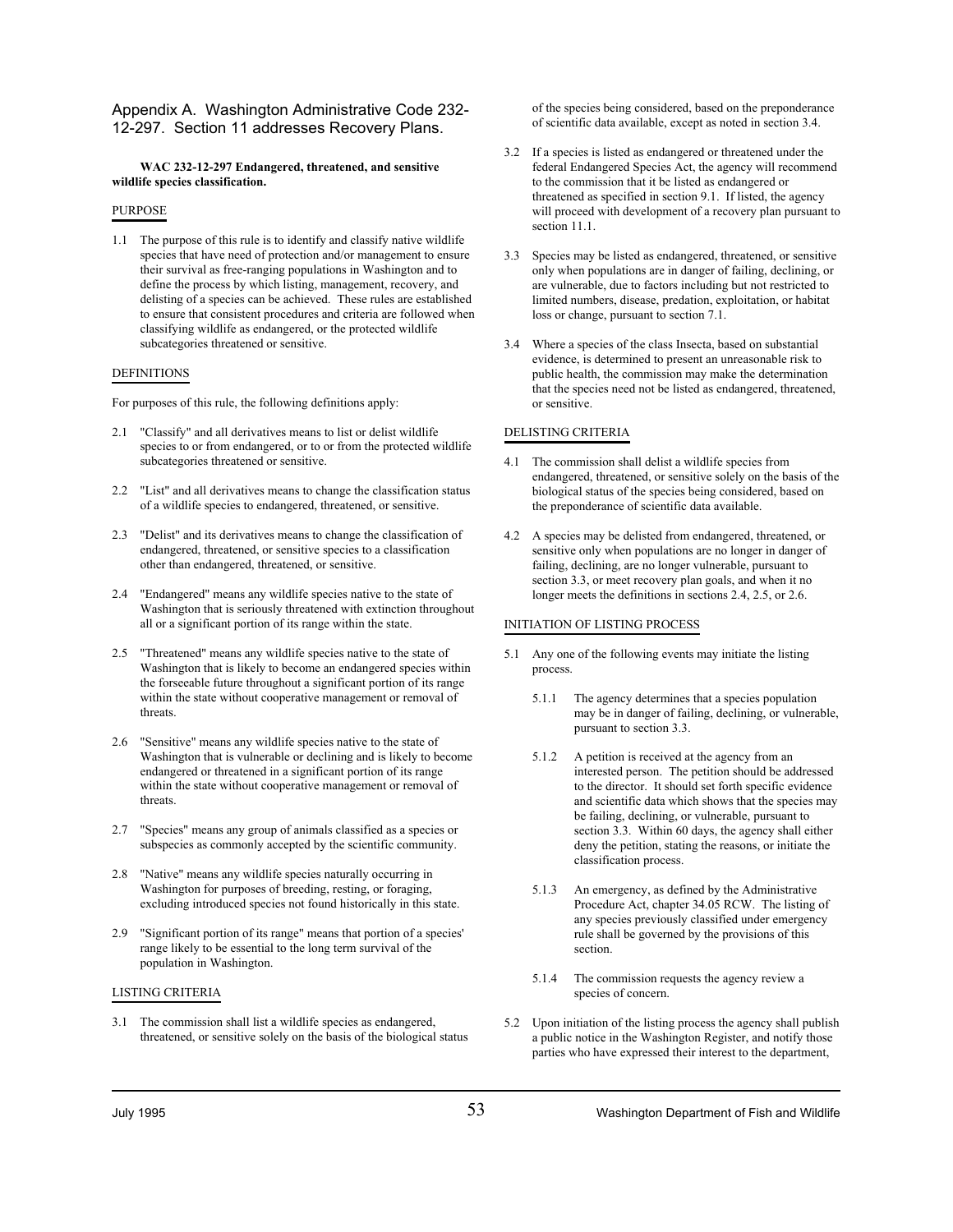- 6.1 Any one of the following events may initiate the delisting process: 8.1.1 The agency shall allow at least 90 days for public
	- 6.1.1 The agency determines that a species population may no
	- 6.1.2 The agency receives a petition from an interested person. set forth specific evidence and scientific data which shows vulnerable, pursuant to section 3.3. Within 60 days, the shall complete a final status report and classification agency shall either deny the petition, stating the reasons, recommendation. SEPA documents will be prepared or initiate the delisting process. necessary, for the final agency recommendation for
	- 6.1.3 The commission requests the agency review a species of presented to the commission for action. The final species
- 6.2 Upon initiation of the delisting process the agency shall publish a 30 days prior to the commission meeting. public notice in the Washington Register, and notify those parties who have expressed their interest to the department, announcing 9.2 Notice of the proposed commission action will be published the initiation of the delisting process and calling for scientific at least 30 days prior to the commission meeting. information relevant to the species status report under consideration pursuant to section 7.1. PERIODIC SPECIES STATUS REVIEW

#### SPECIES STATUS REVIEW AND AGENCY RECOMMENDATIONS 10.1 The agency shall conduct a review of each endangered,

- 7.1 Except in an emergency under 5.1.3 above, prior to making a years after the date of its listing. This review shall include an classification recommendation to the commission, the agency shall update of the species status report to determine whether the prepare a preliminary species status report. The report will include a review of information relevant to the species' status in deserves reclassification. Washington and address factors affecting its status, including those given under section 3.3. The status report shall be reviewed 10.1.1 The agency shall notify any parties who have by the public and scientific community. The status report will expressed their interest to the department of the include, but not be limited to an analysis of:<br>
periodic status review. This notice shall occur a
	- 7.1.1 Historic, current, and future species population trends. required by section 10.1.
	- 7.1.2 Natural history, including ecological relationships (e.g., 10.2 The status of all delisted species shall be reviewed at least food habits, home range, habitat selection patterns). once, five years following the date of delisting.
	-
	- 7.1.4 Population demographics (e.g., survival and mortality shall report its findings to the commission at a commission term sustainability. least 30 days prior to presenting the findings to the
	- 7.1.5 Historic and current species management activities.
- 7.2 Except in an emergency under 5.1.3 above, the agency shall suggests that classification of a species should be prepare recommendations for species classification, based upon changed from its present state, the agency shall scientific data contained in the status report. Documents shall be initiate classification procedures provided for in prepared to determine the environmental consequences of adopting these rules starting with section 5.1. the recommendations pursuant to requirements of the State Environmental Policy Act (SEPA). 10.3.2 If the agency determines that conditions have not
- 7.3 For the purpose of delisting, the status report will include a review the species should remain unchanged, the agency of recovery plan goals. shall recommend to the commission that the species

#### PUBLIC REVIEW status.

- announcing the initiation of the classification process and calling 8.1 Except in an emergency under 5.1.3 above, prior to making a for scientific information relevant to the species status report recommendation to the commission, the agency shall provide under consideration pursuant to section 7.1. and opportunity for interested parties to submit new scientific INITIATION OF DELISTING PROCESS recommendation, and any SEPA findings. data relevant to the status report, classification
	- comment.
	- longer be in danger of failing, declining, or vulnerable, 8.1.2 The agency will hold at least one public meeting in pursuant to section 3.3. each of its administrative regions during the public each of its administrative regions during the public review period.

#### FINAL RECOMMENDATIONS AND COMMISSION ACTION

- that the species may no longer be failing, declining, or 9.1 After the close of the public comment period, the agency recommendation. SEPA documents will be prepared, as concern. status report, agency classification recommendation, and classification. The classification recommendation will be SEPA documents will be made available to the public at least
	-

- threatened, or sensitive wildlife species at least every five
	- periodic status review. This notice shall occur at least one year prior to end of the five year period
- 
- 7.1.3 Historic and current habitat trends. 10.3 The department shall evaluate the necessity of changing the rates, reproductive success) and their relationship to long meeting. The agency shall notify the public of its findings at classification of the species being reviewed. The agency commission.
	- 10.3.1 If the agency determines that new information
	- changed significantly and that the classification of being reviewed shall retain its present classification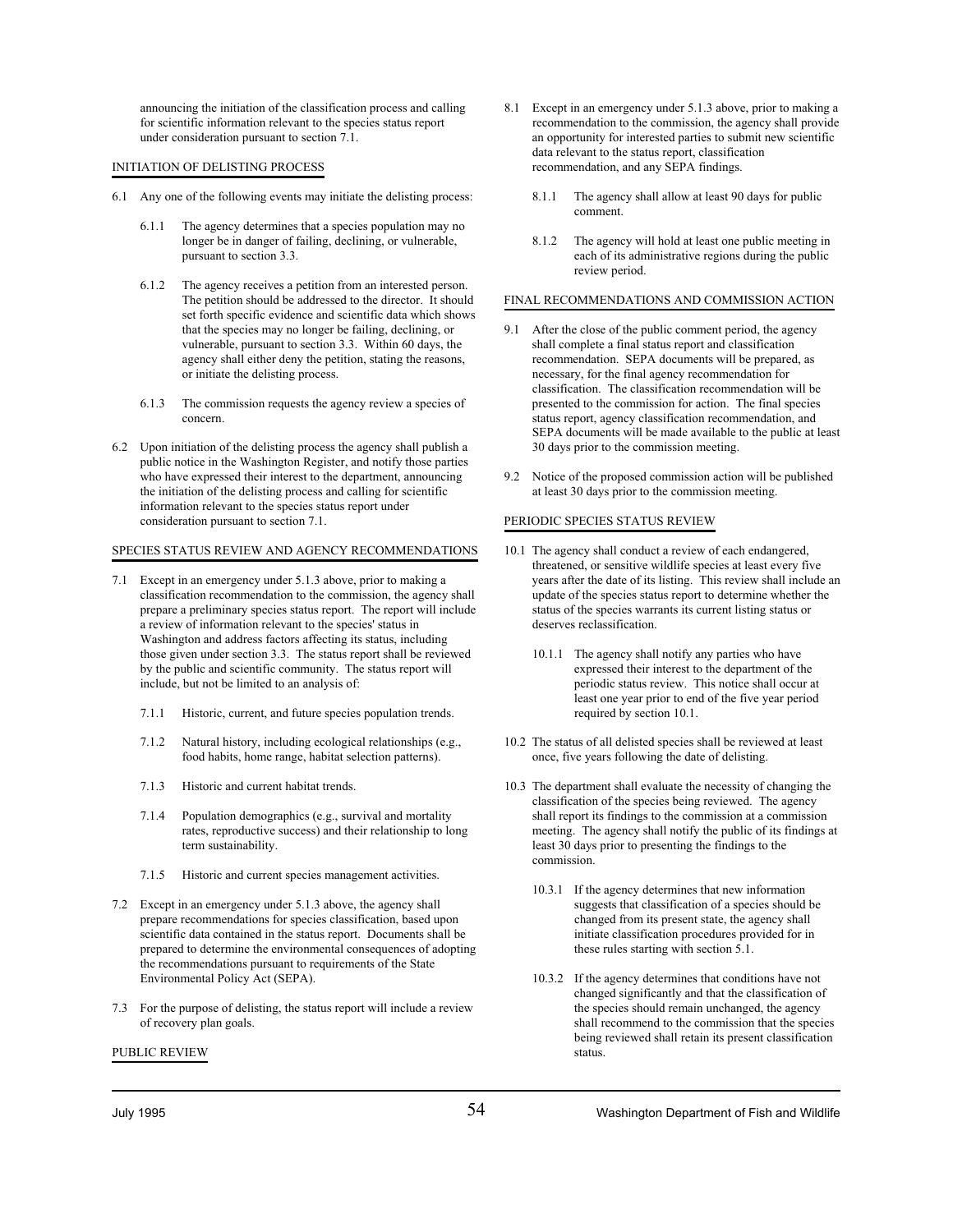10.4 Nothing in these rules shall be construed to automatically delist a CLASSIFICATION PROCEDURES REVIEW species without formal commission action.

- 11.1 The agency shall write a recovery plan for species listed as endangered or threatened. The agency will write a management 12.1.1 Monitor the progress of the development of recovery plan for species listed as sensitive. Recovery and management and management plans and status reviews, highlight plans shall address the listing criteria described in sections 3.1 and management plans shall address the lis plans shall address the listing criteria described in sections 3.1 and 3.3, and shall include, but are not limited to: department and other interested parties to improve
	- 11.1.1 Target population objectives.
	-
	- 11.1.3 An implementation plan for reaching population objectives which will promote cooperative management AUTHORITY and be sensitive to landowner needs and property rights. The plan shall consider various approaches to meeting recovery objectives including, but not limited to 13.2 Threatened and sensitive species shall be classified as
	-
	- 11.1.5 A species monitoring plan, which requires periodic review filed 5/15/90, effective 6/15/90.] to allow the incorporation of new information into the status report.
- 11.2 Preparation of recovery and management plans will be initiated by the agency within one year after the date of listing.
	- 11.2.1 Recovery and management plans for species listed prior to 1990 or during the five years following the adoption of these rules shall be completed within five years after the date of listing or adoption of these rules, whichever comes later. Development of recovery plans for endangered species will receive higher priority than threatened or sensitive species.
	- 11.2.2 Recovery and management plans for species listed after five years following the adoption of these rules shall be completed within three years after the date of listing.
	- 11.2.3 The agency will publish a notice in the Washington Register and notify any parties who have expressed interest to the department interested parties of the initiation of recovery plan development.
	- 11.2.4 If the deadlines defined in sections 11.2.1 and 11.2.2 are not met the department shall notify the public and report the reasons for missing the deadline and the strategy for completing the plan at a commission meeting. The intent of this section is to recognize current department personnel resources are limiting and that development of recovery plans for some of the species may require significant involvement by interests outside of the department, and therefore take longer to complete.
- 11.3 The agency shall provide an opportunity for interested public to comment on the recovery plan and any SEPA documents.

- RECOVERY AND MANAGEMENT OF LISTED SPECIES representing a broad spectrum of interests, shall meet as 12.1 The agency and an ad hoc public group with members needed to accomplish the following:
	- the effectiveness of these processes.
	- 11.1.2 Criteria for reclassification. The adoption of these rules and report its and report its 12.1.2 Review these classification procedures six years findings to the commission.

- The plan will specify resources needed from and impacts 13.1 The commission has the authority to classify wildlife as to the department, other agencies (including federal, state, endangered under RCW 77.12.020. Species classified as and local), tribes, landowners, and other interest groups. endangered are listed under WAC 232-12-014, as amended.
- regulation, mitigation, acquisition, incentive, and subcategories of protected wildlife. The commission has the compensation mechanisms. authority to classify wildlife as protected under RCW 11.1.4 Public education needs. WAC 232-12-011, as amended. [Statutory Authority: 77.12.020. Species classified as protected are listed under RCW 77.12.020. 90-11-066 (Order 442), § 232-12-297,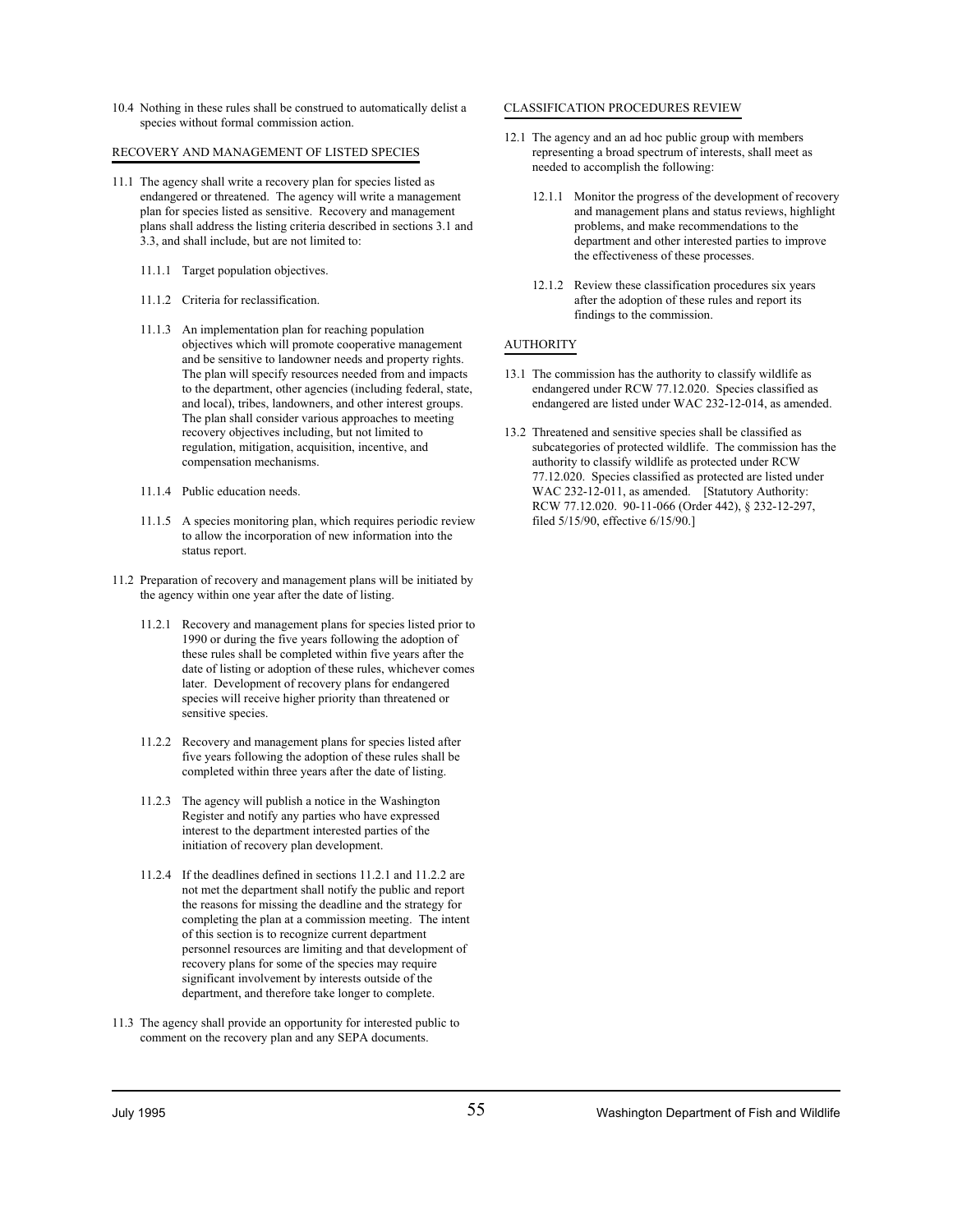Appendix B. Responses to written comments received during Recovery Plan review, organized by plan section.

| Section                                 | Comment<br>Response                                                                                                                                                                                                                                                                            |  |  |
|-----------------------------------------|------------------------------------------------------------------------------------------------------------------------------------------------------------------------------------------------------------------------------------------------------------------------------------------------|--|--|
| <b>Executive Summary</b>                | The Executive Summary of the Plan should state that the pygmy rabbit is still<br>vulnerable to further habitat loss, conversion, and degradation.                                                                                                                                              |  |  |
|                                         | A statement to this effect has been added to the Executive Summary.                                                                                                                                                                                                                            |  |  |
| Part One: Background                    | State regulations require that recovery implementation be sensitive to landowner<br>issues, however, the scientific background should not be unduly influenced by these<br>issues.                                                                                                             |  |  |
|                                         | Agreed.                                                                                                                                                                                                                                                                                        |  |  |
| Geographical Distribution               | Verts and Carroway (1984) is not listed in the references.                                                                                                                                                                                                                                     |  |  |
| North America                           | This citation should have been Weiss and Verts (1984).                                                                                                                                                                                                                                         |  |  |
| Geographical Distribution<br>Washington | Additional prehistoric remains of pygmy rabbits have been identified that date within<br>the past 3,000 years. Two new sites with pymy rabbit remains are in Lincoln County<br>and one is in Adams County.                                                                                     |  |  |
|                                         | This additional support for references to the prehistoric range of the pygmy rabbit in<br>Washington has been added to the plan.                                                                                                                                                               |  |  |
| Natural History<br>Mortality            | The generic statement that weasels are predators of pygmy rabbits should include the<br>parenthetical "Mustela spp." rather than "Mustela frenata."                                                                                                                                            |  |  |
|                                         | The statement was changed to refer to the long-tailed weasel (Mustela frenata), since<br>it is the weasel that inhabits pygmy rabbit range in Washington.                                                                                                                                      |  |  |
| Natural History - Home<br>range         | Why was there no mention of female rabbit home ranges in grazed areas and areas not<br>recently grazed?                                                                                                                                                                                        |  |  |
|                                         | The difference in home range size for adult female pygmy rabbits was not statistically<br>significant between the grazed area and the area not recently grazed. However, these<br>figures have been included along with the statement that the difference is not<br>statistically significant. |  |  |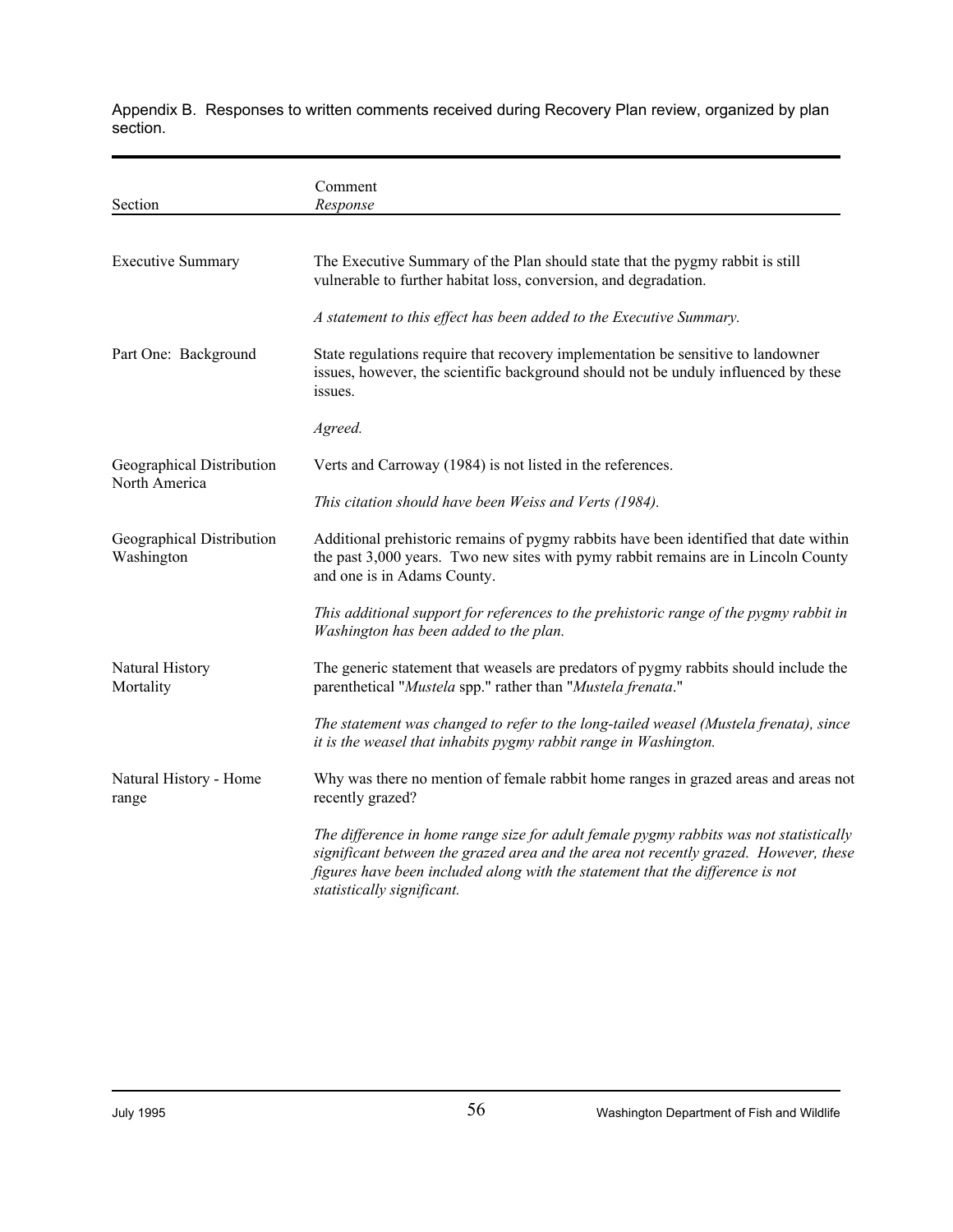| Natural History - Food                               | The fact that food consumption by plant class is similar in grazed and not recently<br>grazed areas indicates that pygmy rabbits are specialists with respect to food selection<br>since current grazing is expected to change grass species cover.                                                                                                                                                                                                                                                                                                                                                                                                       |  |  |  |  |  |
|------------------------------------------------------|-----------------------------------------------------------------------------------------------------------------------------------------------------------------------------------------------------------------------------------------------------------------------------------------------------------------------------------------------------------------------------------------------------------------------------------------------------------------------------------------------------------------------------------------------------------------------------------------------------------------------------------------------------------|--|--|--|--|--|
|                                                      | There is ample evidence of the pygmy rabbit's food preferences and the preference<br>index values from Green and Flinders (1980b) have been added to illustrate this<br>preference for certain grasses during spring and summer. However, the extent to<br>which current grazing has effected the availability of grasses to pygmy rabbits is<br>unknown.                                                                                                                                                                                                                                                                                                 |  |  |  |  |  |
|                                                      | The importance of green rabbitbrush and other shrubs (besides sagebrush) in the diet<br>of pygmy rabbits is unclear in the discussion of food. Some of the stated facts on this<br>subject seem contradictory.                                                                                                                                                                                                                                                                                                                                                                                                                                            |  |  |  |  |  |
|                                                      | Few references indicate that green rabbitbrush has significant importance as a food<br>for pygmy rabbits. However, diet data from Washington which indicate some winter<br>feeding on this shrub have been added.                                                                                                                                                                                                                                                                                                                                                                                                                                         |  |  |  |  |  |
|                                                      | The grass component of the pygmy rabbit's diet has been underemphasized in much of<br>what has been written about Sagebrush Flat. Green and Flinders (1980b) found that<br>bluegrasses and wheatgrass were both eaten preferentially during Spring and Summer.                                                                                                                                                                                                                                                                                                                                                                                            |  |  |  |  |  |
|                                                      | The importance of grasses in the spring and summer diet of pygmy rabbits has been<br>incorporated in this plan, including the preference indices from Green and Flinders<br>(1980b).                                                                                                                                                                                                                                                                                                                                                                                                                                                                      |  |  |  |  |  |
| Habitat Requirements -<br>General                    | Pygmy rabbits inhabit deep, friable soils and shrub cover and shrub height are<br>positively correlated with depth of soil. Sagebrush coverage in stands varies from 5 to<br>26 percent without the influence of past grazing.                                                                                                                                                                                                                                                                                                                                                                                                                            |  |  |  |  |  |
|                                                      | The relationship between soil depth and sagebrush height and cover is well<br>established. Pygmy rabbits do inhabit areas at the upper range of natural sagebrush<br>coverage. During pre-settlement times, areas with heavy sagebrush cover suitable<br>for pygmy rabbits are believed to have been rare. Heavy grazing in the late 1800s<br>and early 1900s reportedly increased sagebrush cover in many areas of eastern<br>Washington.                                                                                                                                                                                                                |  |  |  |  |  |
| Habitat Requirements -<br>Vegetative characteristics | Currently, dense stands of sagebrush are widespread, but pygmy rabbits have not<br>expanded out into many of these areas. It is likely that soil depth and structure are the<br>most important habitat characteristics.                                                                                                                                                                                                                                                                                                                                                                                                                                   |  |  |  |  |  |
|                                                      | Soil depth, microtopography, and sagebrush height and coverage are all important to<br>pygmy rabbits. Weiss and Verts (1984) found that sagebrush cover was the most<br>important of ten variables measured. Nonetheless, all are important. The reasons<br>why pygmy rabbits have not spread into other areas of dense sagebrush may relate to<br>inappropriate soil conditions or to a variety of other factors including, for example,<br>geographic distance and isolation of rabbits from these areas. They are not known to<br>be good dispersers and source populations for colonization have been limited for<br>many decades, perhaps centuries. |  |  |  |  |  |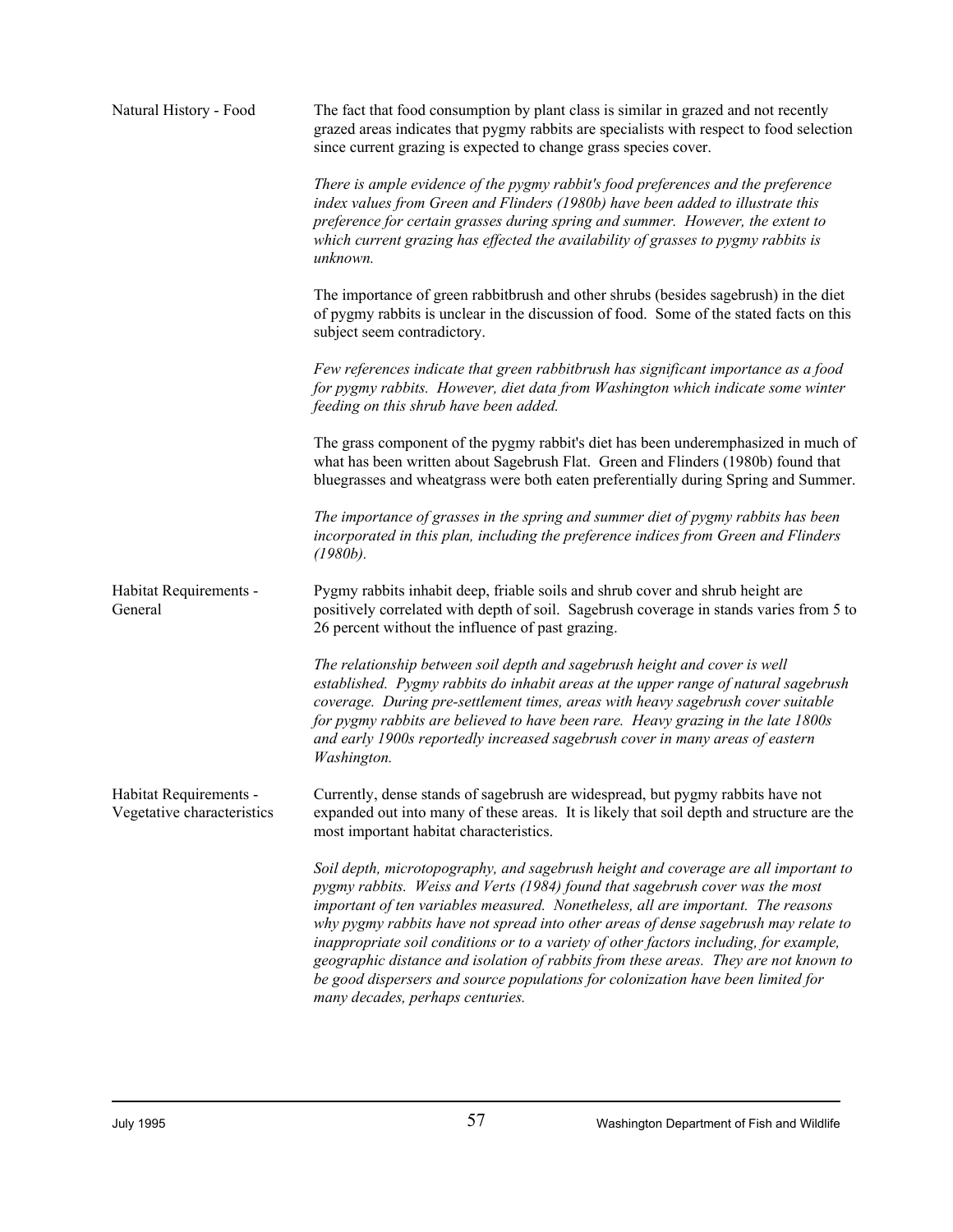Habitat Requirements - In the past, the Nongame Advisory Council considered recommending removing cattle Cattle Grazing from Sagebrush Flat, but were dissuaded by Department of Wildlife concerns over the effect this would have on managing other sites on private land in Douglas County. Now, the Department of Fish and Wildlife leaves out mention of political concerns and, instead, interprets grazing to be beneficial to pygmy rabbits.

> *Sagebrush Flat, by itself, will not provide for the recovery of the pygmy rabbit in Washington. Increasing the amount of pygmy rabbit habitat in the Columbia Basin will not be easy and, without local support, will be nearly impossible. Our strategy will be to work together with local citizens to increase the amount of habitat available for pygmy rabbits. Grazing is an economic use of the land that, if carefully managed, may be compatible with pygmy rabbits. This plan outlines a strategy for monitoring, evaluating, and modifying economic uses of the land so that they remain compatible with pygmy rabbits.*

Conclusions on beneficial impacts of grazing are made without scientific evidence while evidence of the negative impacts of grazing are not mentioned.

*Statements on the potential for both benefit and harm from grazing were included. The scientific evidence for a potential benefit from grazing is not based on research on the effects of grazing on pygmy rabbits. It is based on research on the effects of grazing on the characteristics of shrub-steppe plant communities. Grazing can produce vegetation changes that are detrimental to pygmy rabbit habitat characteristics. However, grazing also can produce heavy sagebrush cover which every pygmy rabbit study acknowledges is important to pygmy rabbits.*

The significantly larger male home size in the grazed area indicates that the rabbits are unable to meet their life needs in a normal size area and that grazing may result in lower rabbit densities, possibly due to competition for food.

*Gahr (1993) found that the larger home range size of adult males in the grazed area was attributable to longer movements for breeding, suggesting the possibility of a lower density of adult females in this area.*

Pygmy rabbits eat considerable amounts of grass in spring and summer. Cattle are directly competing for this food.

*Competition for grasses between pygmy rabbits and cattle during spring and summer is possible.*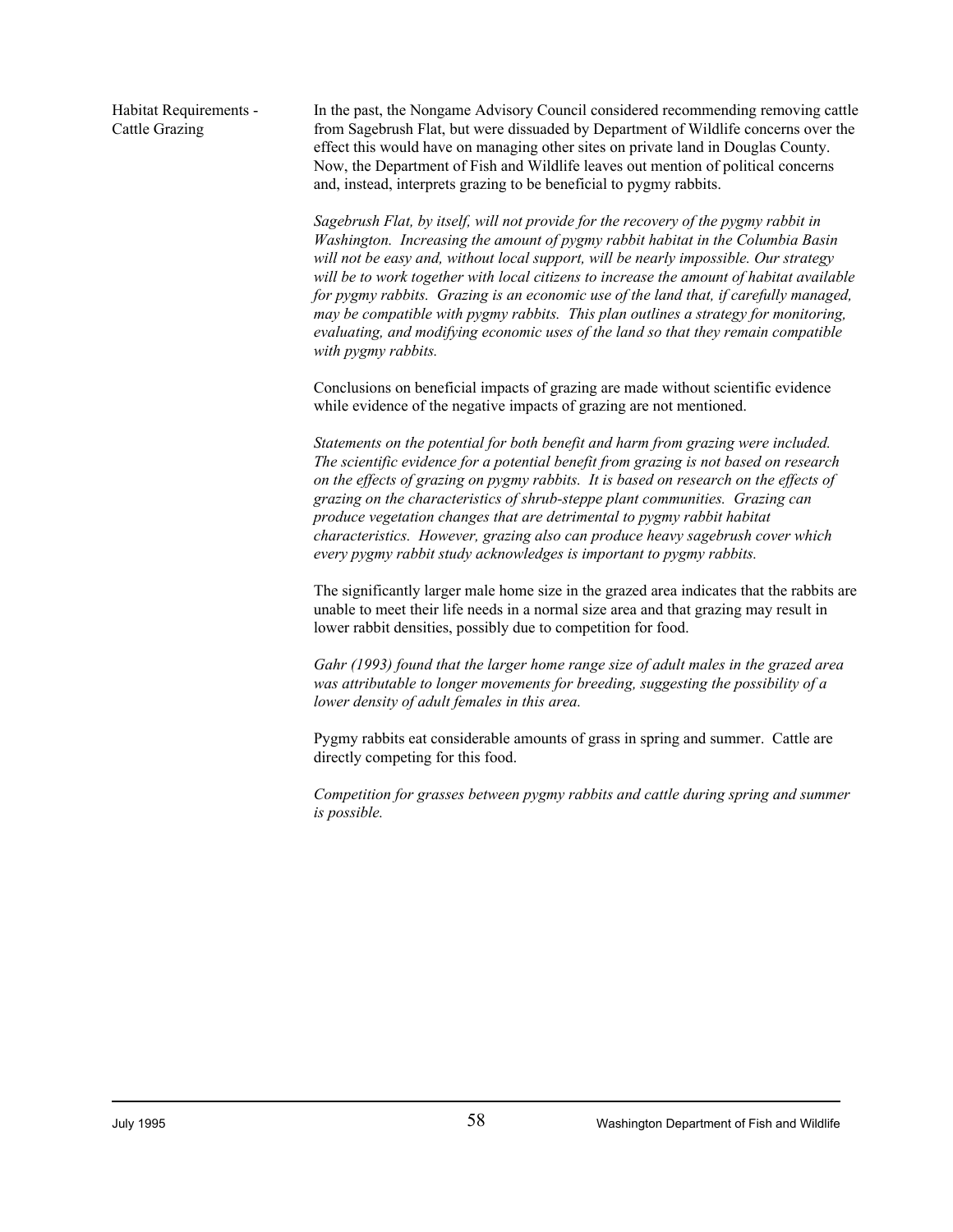The reported shrub cover percentages would be more valuable if it was indicated whether the study areas were undisturbed or grazed.

*Shrub cover percentages in Table 2 come from three studies. Only one of these, Gahr (1993), contained information regarding grazing of the habitat area under study. However, Gahr did not partition shrub cover and height data by grazing history. In all studies, shrub cover and height data at pygmy rabbit burrows and at randomly seclected locations indicated that a range of conditions existed. Information on the grazing histories of each study area would have been useful to a degree. It is, however, important to recognize that the term "grazed" represents a highly variable condition and includes the feeding activities of domestic livestock as well as wildlife. Grazing can involve high densities of grazing animals, year-long duration, species which prefer grasses or species which prefer forbs. Grazing exists as a continuum of variation in all of these categories.*

The one study that discriminates between habitats differentially disturbed is limited to "grazed" and "not recently grazed." What is "recent?"

*The recovery plan has been amended to include additional detail on the grazing history of the areas studied by Gahr (1993). The area not recently grazed has not been used by livestock since at least 1957.*

There is no evidence that pygmy rabbits "select" sites with 28-46% shrub cover in natural situations. Perhaps there were no undisturbed sites available to study.

*Perhaps none of the pygmy rabbit study areas was undisturbed. However, the association of pygmy rabbits with heavy sagebrush cover is frequently described by researchers and there is no support for the suggestion that some other condition would be preferred in an undisturbed environment. The data on shrub cover densities included in Table 2 indicate shrub cover at pygmy rabbit burrows compared with shrub cover at randomly selected points. This is a common way to identify features that appear to be selected by an animal.* 

 Sagebrush density and height are the result of deeper soils and, consequently, increased soil moisture available over a longer period of time. Density of sagebrush may further increase because of lack of competition to the sagebrush seedlings from grasses in overgrazed sites. The statement that overgrazing to increase sagebrush density, followed by removal of cattle, benefits pygmy rabbit habitat, lacks scientific evidence. Other factors (i.e. soft, deep, moist soils, topography), and return of grasses upon cessation of overgrazing, are probably more important than increased density of sagebrush alone. If density of sagebrush were the primary limiting factor for this species, it would now be widespread throughout much of the remaining shrub-steppe.

*Sagebrush density and height can increase with soil depth. Research on the effects of grazing on sagebrush-dominated plant communities indicates that sagebrush cover increases in response to grazing. It remains to be determined whether grazinginduced increases in sagebrush cover could provide habitat that would be used by pygmy rabbits.*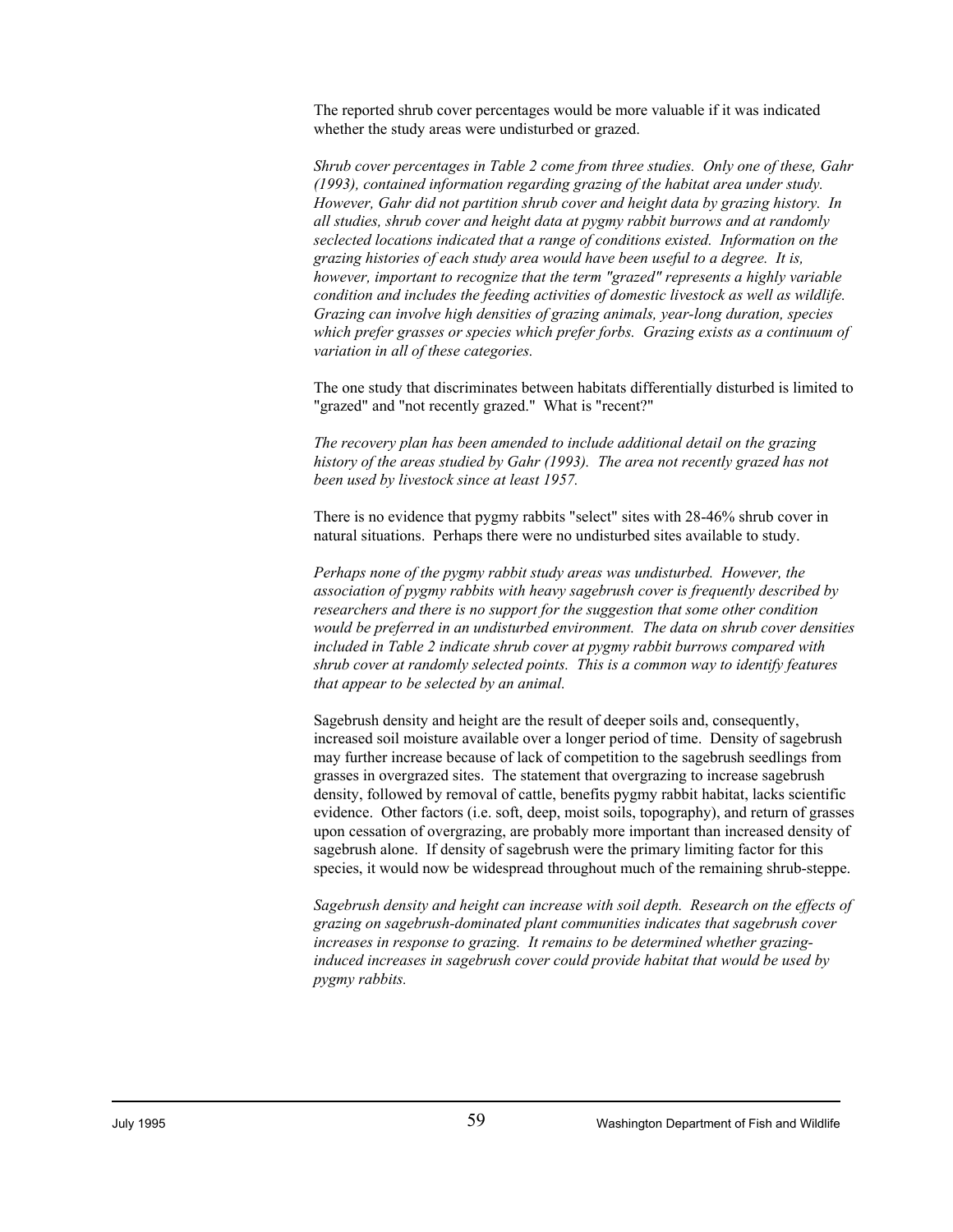Historically, pygmy rabbits probably inhabited areas at the natural upper range of sagebrush density (20-26%). Higher densities, as a result of grazing, are not necessarily more optimal. Pygmy rabbits survived for thousands of years without the densities of sagebrush that have resulted from livestock grazing in recent times.

*Aboriginal landscapes offered a much greater extent of contiguous sagebrushdominated area. Suitable habitat was likely not common but existed in a quantity and distribution that allowed pygmy rabbits to persist. With the loss of much of this habitat and the isolation of suitable habitat patches by roads, croplands, and other features, there is a greater likelihood that pygmy rabbit populations will not survive in the suitable habitat still available to them. On the isolated patches of shrub-steppe that remain, it is important to consider enhancements, where possible, to maximize pygmy rabbit habitat values. Grazing may be a means to enhance portions of these parcels by increasing sagebrush cover. As stated above, it remains to be determined whether grazing-induced increases in sagebrush cover results in new or improved habitat for pygmy rabbits.* 

Within areas of dense sagebrush, understory structure is the deciding factor in use by rabbits. Areas where branches have been broken off by cattle foraging for grasses and forbs are not used by rabbits.

*This observation may be true. Research of this feature of pygmy rabbit habitat has never been published so it is difficult to evaluate. The effects of cattle on understory structure and the association of pygmy rabbits with different understory structure conditions are good directions for research inquiry. These research tasks are identified in the recovery plan.*

There is evidence that grazing can harm pygmy rabbit habitat and no evidence that it can benefit habitat. Sagebrush density is not, as the plan suggests, the primary determinant of suitable habitat and to increase sagebrush density above the ambient level would require a grazing level that would result in heavy competition between cattle and rabbits, destruction of sagebrush understory structure and probable collapse of rabbit burrows.

*Persuasive evidence indicating that all forms of grazing are incompatible with pygmy rabbits has not been produced or cited. Most of the pygmy rabbit research conducted to date indicates that sagebrush cover is an important determinant of suitable habitat. Weiss and Verts found that sagebrush cover was the most important of ten variables evaluated. It is not possible, based on existing research, to state that grazing which produces increased sagebrush cover also destroys understory structure and rabbit burrows and results in competition between cattle and pygmy rabbits for grasses.*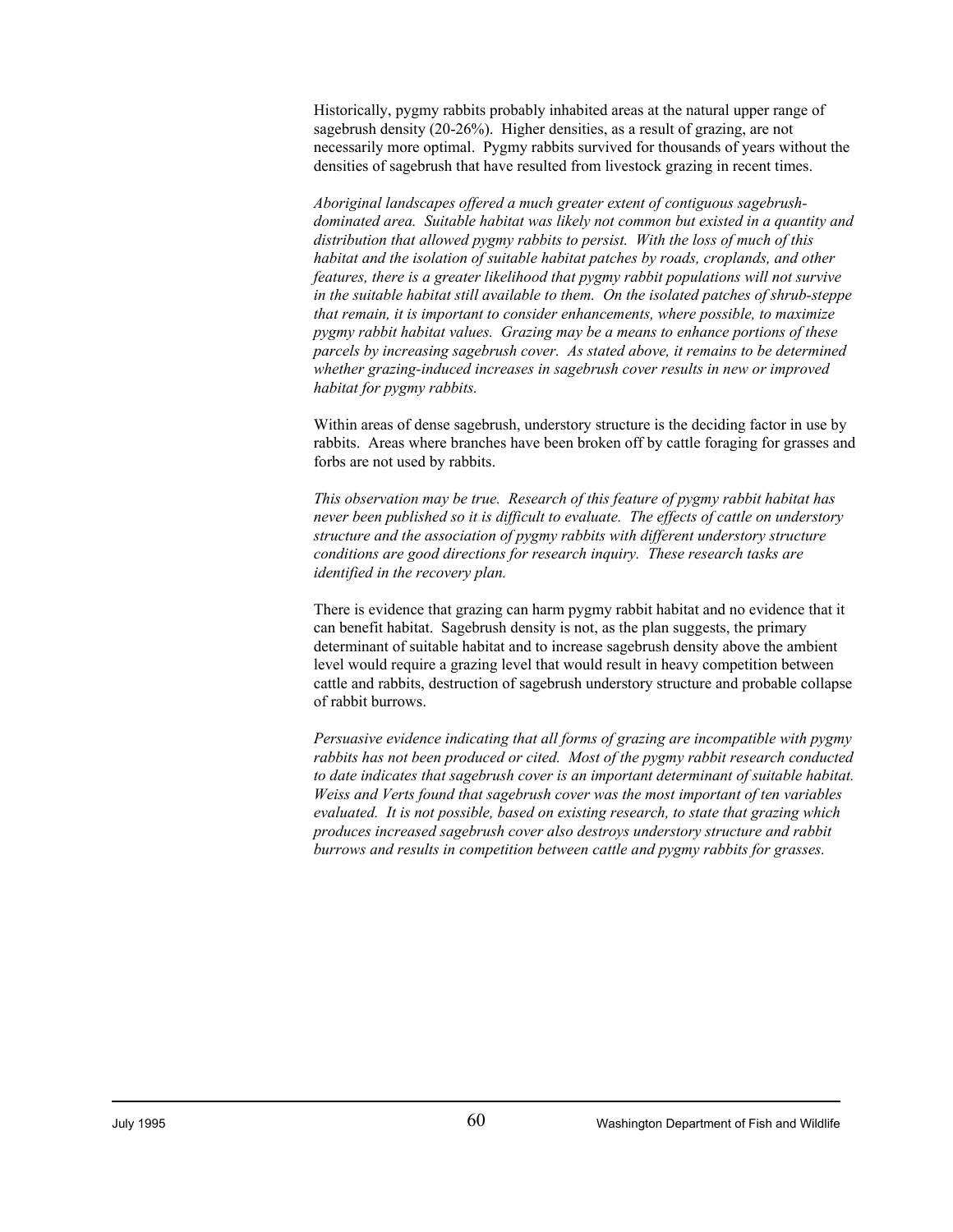The range-wide decline of the pygmy rabbit, even where habitat has not been converted to agriculture, suggests that livestock and rabbits are not compatible.

*Very little is known about the range-wide decline of the pygmy rabbit. The many land uses which eliminate pygmy rabbit habitat and isolate pygmy rabbit populations are probably sufficient, by themselves, to produce a range-wide decline. Evidence of decline in areas not converted to agriculture is limited to observations of population declines occurring during the course of research on the rabbits. This has occurred repeatedly and the researchers have not offered explanations. It has occurred in areas being grazed as well as on the INEL site in Idaho which was not grazed. The possible explanations for these population declines are numerous and largely speculative.*

Two references, Buechner (1953) and Maughn and Poelker (1976), relate pygmy rabbit declines to agriculture and habitat destruction. Did the studies address grazing? Is there information on soil compaction, particularly in moist areas?

*Buechner described changes in the Columbia Basin and noted that "truck crops and wheat are completely replacing nearly all of the zerophytic (sic) vegetation." He went on to predict that the pygmy rabbit, sage grouse, sage thrasher, and jack rabbits would disappear entirely in response to a shift in vegetation to "one characterized by cultivated crops, hedgerows and windbreaks, and new relations in weed populations." Maughn and Poelker compiled an annotated list of species in need of special management consideration. Their brief statement on the pygmy rabbit included the statement that "they are declining because of destruction of sagebrush areas."* 

Grazing could be responsible for the pygmy rabbit's continued existence in Douglas County. Some of the areas with colonies have been grazed for over 100 years.

*The long span of time during which pygmy rabbits have co-existed with grazing suggests that grazing is not wholly destructive of pygmy rabbits or their habitat. However, in areas that have been grazed for centuries, there are likely ways to manage grazing so that conditions for pygmy rabbits improve. The development of strategies to manage grazing in consideration of pygmy rabbits is a strong recommendation of this plan.*

Any conclusions concerning the effect of grazing on pygmy rabbits based on Gahr (1993) are inappropriate. The "grazed" and "ungrazed" portions of her study area were not comparable in size or other habitat features and the duration of the study was insufficient.

*Gahr's research provided a first glimpse of some characteristics of a pygmy rabbit habitat area divided by a fence which has separated a relatively continuously grazed area from an area not grazed since 1957. Comparisons of rabbit density, home range, and habitat use between these areas have been useful. The need for carefully designed research on the effects of grazing on pygmy rabbits is identified as a task in the plan.*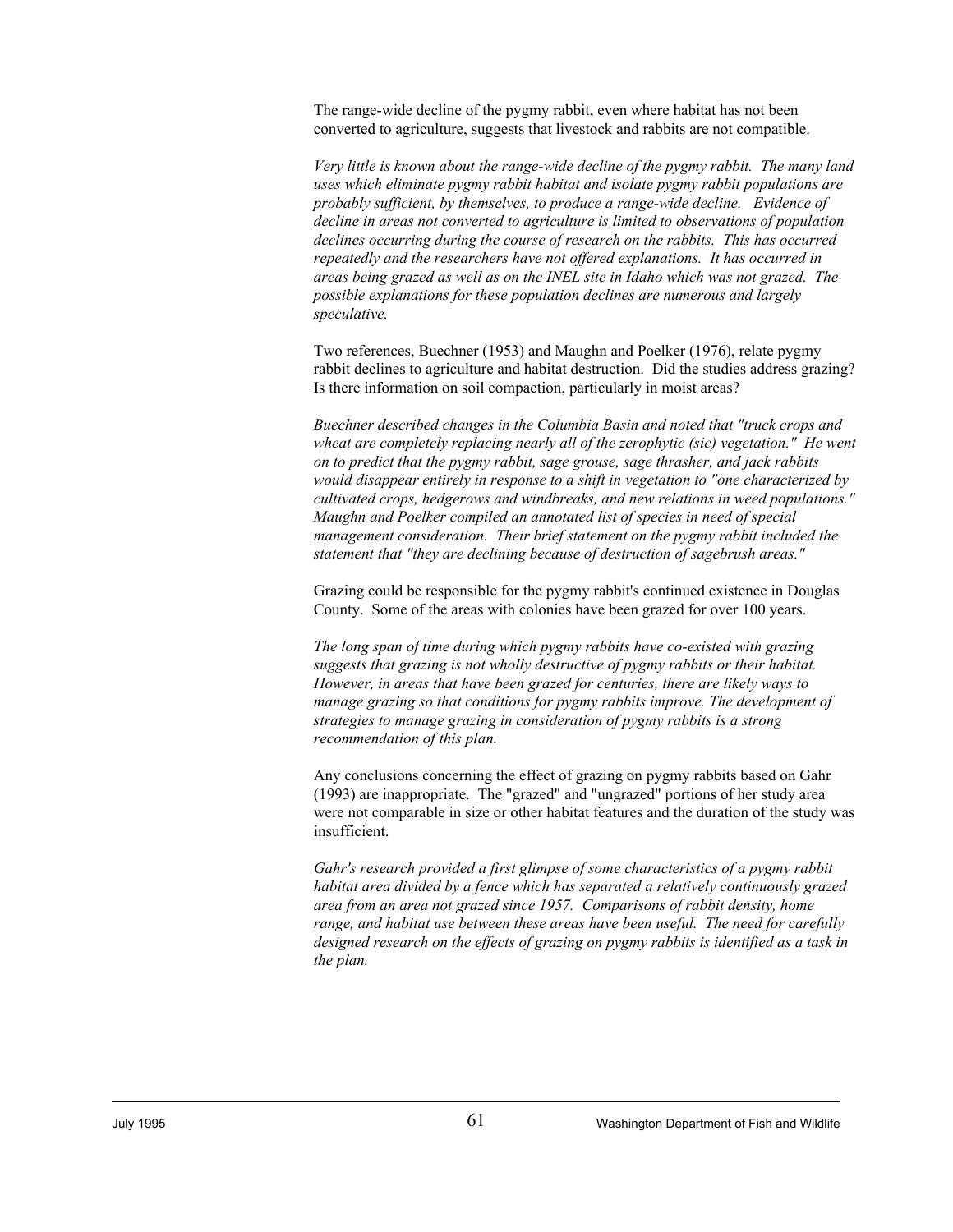The plan is inadequate for failing to identify the detrimental effects of grazing on pygmy rabbit populations.

*The plan made use of infomation derived from objective, scientific research. In this body of information, evidence of detrimental, neutral, or beneficial effects of grazing on pygmy rabbits is lacking. The plan addresses this lack of information and recommends research to investigate this relationship.*

In the Recovery section of the plan, grazing is mentioned only as a land use that should be kept compatible with pygmy rabbits. Where is the evidence that it is the least bit compatible?

*The primary evidence for compatibility is the coexistence of pygmy rabbits with grazing. At Sagebrush Flat, grazing by cattle and horses has occurred at varying intensities for roughly a century. Pygmy rabbits have been known to occur here since 1949. There is a long history of grazing in areas that are currently inhabited by pygmy rabbits. In most cases, grazing in these areas has been managed without any consideration for pygmy rabbit habitat.* 

The assumption that grazing and pygmy rabbits are compatible because they currently coexist is seriously flawed. The pygmy rabbit populations in these areas are at very low levels.

*Pygmy rabbits in Washington exist in what are, essentially, islands of habitat. There are limitations to the number of rabbits each island can support. Within these islands, it is not known whether or not pygmy rabbit densities are unusually low. Comparisons to populations in other parts of the species' range provide limited insight. Washington is at the margin of the species' range and densities may be naturally limited.* 

Pygmy rabbits evolved without large herbivores like livestock. Where the rabbits are now, sagebrush is already present. Livestock have no beneficial effects and they consume forage that the rabbits need. They break sagebrush stems that provide rabbit cover and they compact soil around sagebrush plants that could damage the roots.

*There is ample documentation of the existence of large herbivores throughout the Great Basin range of the pygmy rabbit. At times during the past 10,000 years many species, including bison and antelope, were more abundant than at any time during the past several centuries. Livestock grazing frequently increases sagebrush cover, a key component of pygmy rabbit habitat. Grazing intensity can be controlled to limit damage to shrubs and compaction of soil.*

Improper grazing management can damage habitat. A Wyoming study found pygmy rabbits using the densest sagebrush habitat available. Often these dense patches have considerable dead branches and twigs. Such structure is frequently eliminated by heavy cattle use.

*Grazing is not compatible with pygmy rabbit habitat requirements when cattle use is intense enough to destroy the density and structure of sagebrush.*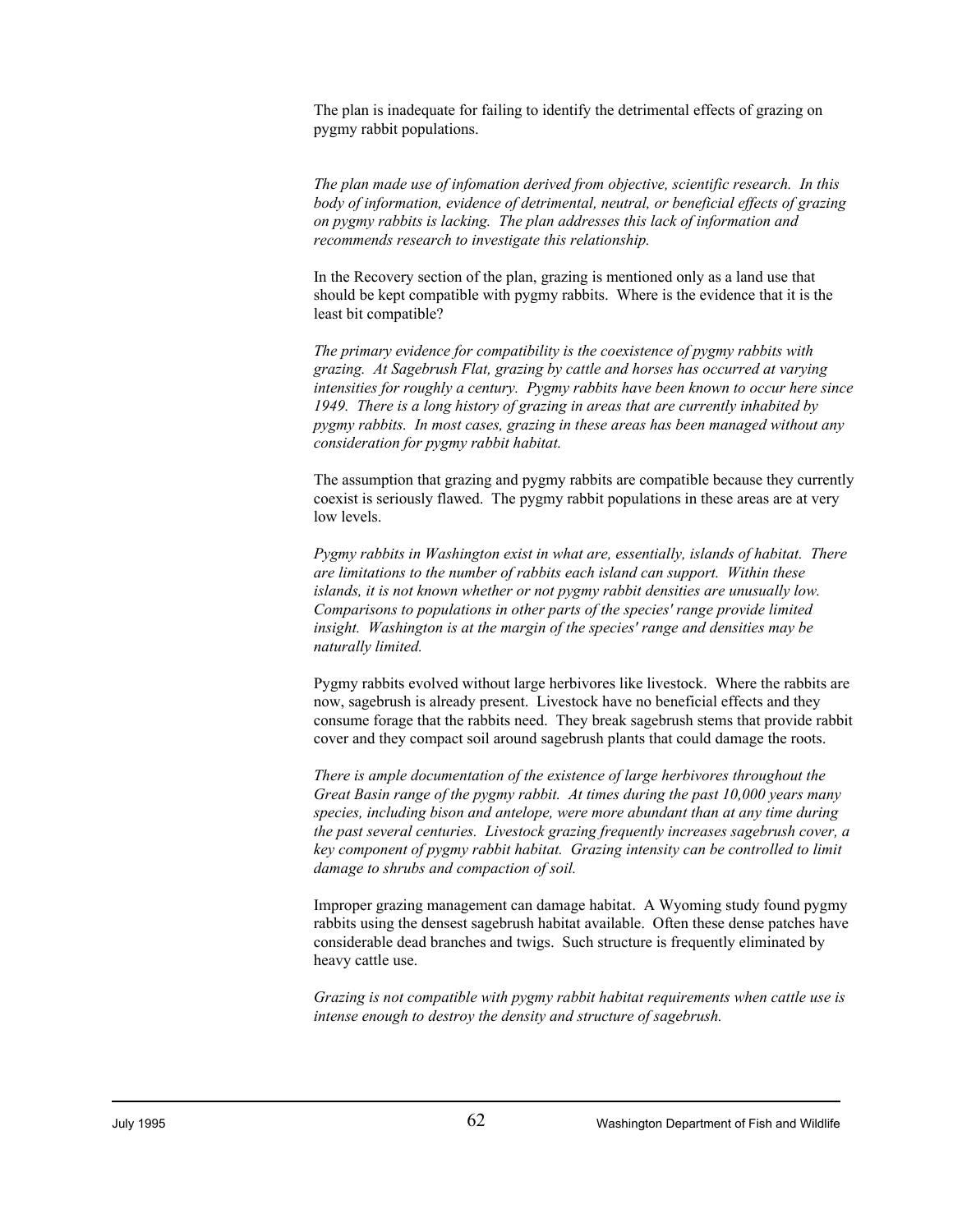| The kind of grazing which would favor sagebrush and promote high sagebrush            |
|---------------------------------------------------------------------------------------|
| densities is abusive grazing which would drastically reduce grass cover, an important |
| component of the pygmy rabbit's spring and summer diet.                               |

*The relationship between grazing intensity and the development of increased sagebrush cover conditions is not well established. Lower intensity grazing may also produce heavy sagebrush cover.*

Sagebrush Flat is a disturbed system that supports an apparently viable population of pygmy rabbits. There are no pristine situations left in Washington for the species. The species does not exist here in violation of the ecological parameters that molded it evolutionarily. It finds those ecological requirements present at Sagebrush Flat, but in a situation that has been and continues to be degraded by grazing.

*Grazing at Sagebrush Flat has a long history and the plant community at this location is not pristine. However, the range condition is good and there is no evidence that conditions are being degraded. Existing plans call for further improving the range condition.* 

In view of the lack of a scientific basis for arguing that cattle grazing benefits pygmy rabbits, and given the assessment that cows are causing soil compaction, burrow destruction, reduced density of large perennial grasses, and proliferation of exotic plants, the rabbits would benefit from termination of livestock grazing on Sagebrush Flat.

*Benefits to pygmy rabbits from cattle grazing are not easily demonstrated and neither are detrimental effects. The factors mentioned have not been demonstrated to be significant to pygmy rabbits at Sagebrush Flat. It is the recommendation of this plan that grazing should be managed to ensure no impact from the factors mentioned. Grazing management which is responsive to the results of surveys of vegetation and pygmy rabbit population conditions should achieve this goal.*

Population Dynamics Marked population fluctuations can result from factors other than population cycles and, since such cycles have not been shown to exist in pygmy rabbits, it is inappropriate to link them in the same sentence.

*This section has been changed.*

The mention of population cycles is irrelevent to pygmy rabbits. Wilde (1978) found that pygmy rabbit biology precludes such increase/crash cycles. Changes in pygmy rabbit numbers should be referred to as population fluctuations.

*Pygmy rabbit population fluctuations have been noted by many of the researchers studying the rabbits. Animals that exhibit wide population fluctuations are more vulnerable to sudden extinction. This is the point of the discussion. Wide variations in population size in pygmy rabbits may not be true cycles.*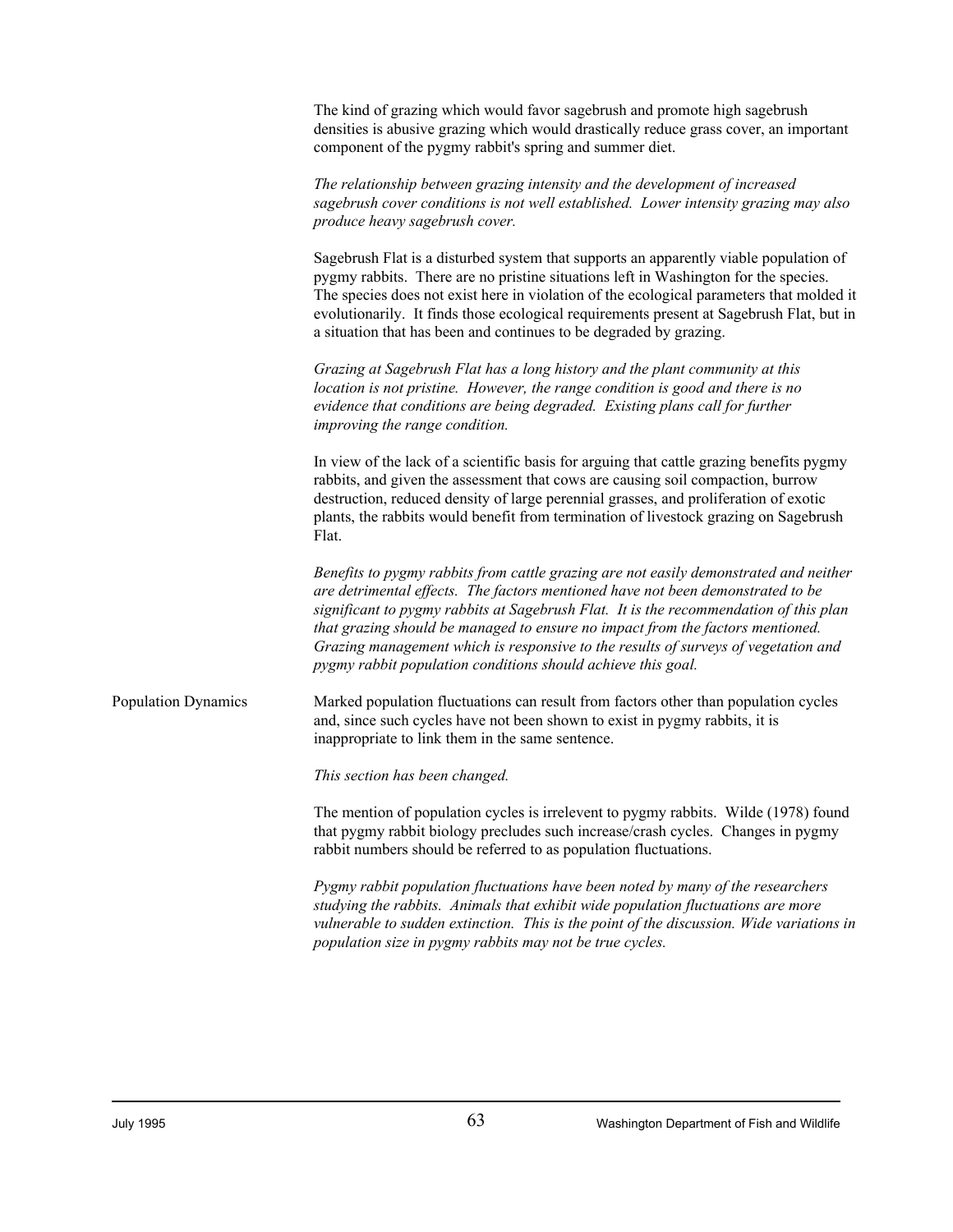A Wyoming study found considerable fluctuations in numbers between 1993 and 1994.

*This observation from the Wyoming study has been added to this section.*

Habitat Status - Past The plan reports a pre-settlement sagebrush cover of about 10%. This suggests an even distribution of big sagebrush across the landscape. More likely, there were occasional dense clumps associated with deep, moist soils and this explains the patchy distribution of pygmy rabbits speculated in the recovery plan.

> *The fact that pre-settlement sagebrush cover averaged 10% does not suggest an even distribution of big sagebrush across the landscape. It does, however, suggest that areas with sagebrush cover consistent with pygmy rabbit habitat requirements were relatively uncommon.*

The literature does not support the suggestions in the recovery plan that the pygmy rabbit is an opportunist that inhabited disturbed sites in the sagebrush landscape during aboriginal times.

*Unfortunately, the literature on pygmy rabbits contains very little on aboriginal habitat conditions. The statement in the recovery plan that pygmy rabbits are opportunists refers to the most reasonable interpretation of the means by which pygmy rabbits survived in an environment where their preferred habitat occurred only rarely and in a patchy distribution. A dynamic pattern of local extinction and colonization of new habitats is most consistent with current metapopulation theory. This theory applies well to species which inhabit patchily distributed habitats. The role of disturbance in creating new pygmy rabbit habitat due to the invasive and opportunistic capabilities of sagebrush is theory rather than established fact.*

Daubenmire (1970) describes the original big sagebrush plant community to have included, especially on moist sandy loams, sagebrush exceeding 2 meters in height and 2 decimeters in diameter. There is no justification for the notion that anthropogenic disturbance was, or is, necessary to the creation or maintenance of habitat.

*The fact that deep, moisture retaining soils contribute to the development of large sagebrush shrubs has been noted in this plan. Disturbance is another factor known to contribute to the development of heavy sagebrush cover. Even in aboriginal times, when humans were less important in the development of plant community characteristics, environmental conditions were not static. Disturbances of a variety of types, including those associated with frost heaves and the wallows of ungulates, were no doubt present. To ignore the potential contribution of these disturbances to the dynamics of pygmy rabbit habitat creation and loss would be to misrepresent the environment that existed during the evolution of the pygmy rabbit.*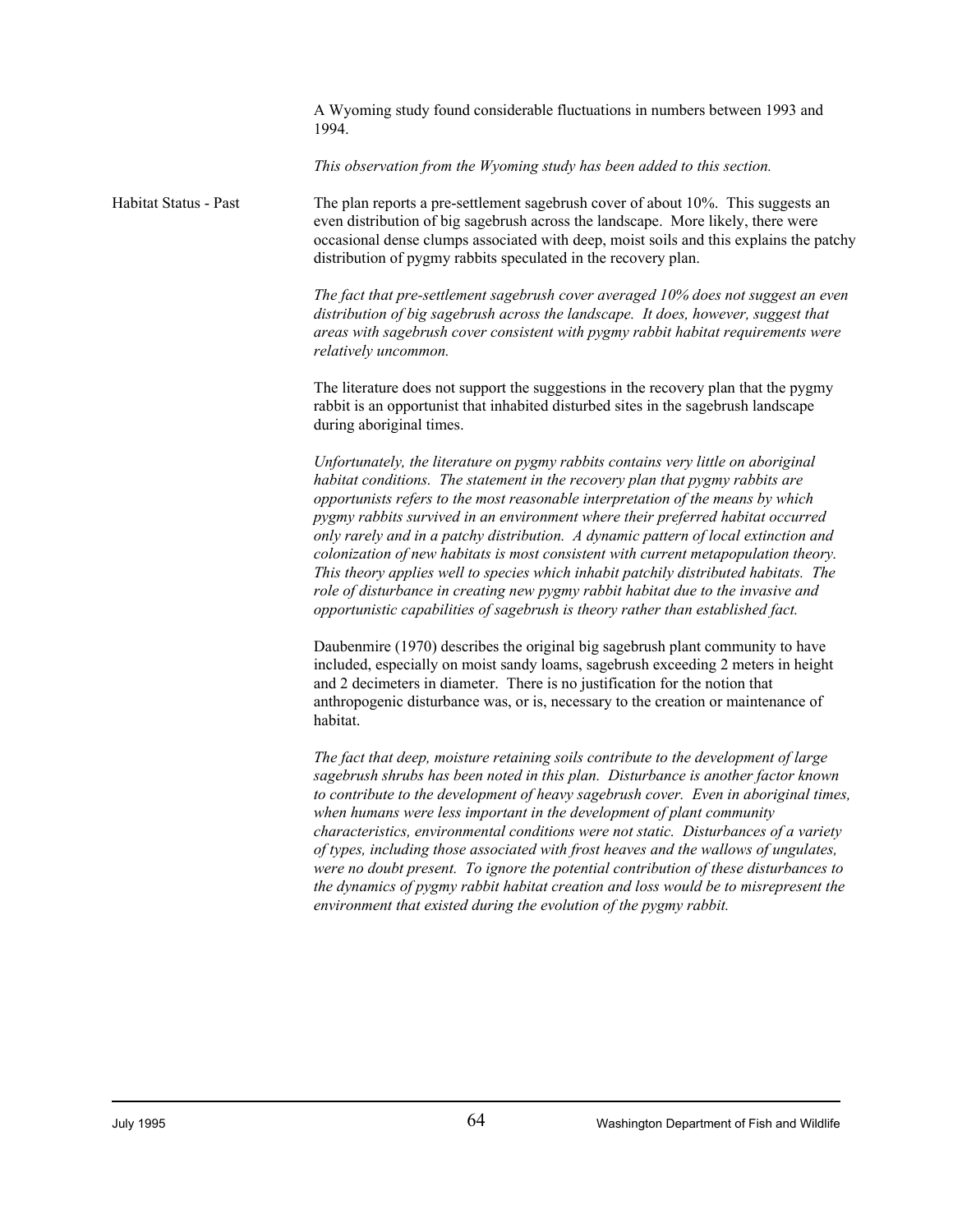|                                                            | Daubenmire (1970) indicates that the evolution of ecotypes of steppe plants in<br>Washington was not influenced by any significant ungulate pressure. In Washington,<br>a respite from excessive animal use produces no recovery of native grasses. Each<br>period of overuse by domestic animals reduces the density of large perennial grasses<br>to a lower level than the preceding and alien species claim the relinquished territory.                                                                                                                                                                                                                                                                                                              |
|------------------------------------------------------------|----------------------------------------------------------------------------------------------------------------------------------------------------------------------------------------------------------------------------------------------------------------------------------------------------------------------------------------------------------------------------------------------------------------------------------------------------------------------------------------------------------------------------------------------------------------------------------------------------------------------------------------------------------------------------------------------------------------------------------------------------------|
|                                                            | There is no argument on these facts. The vegetation of Washington is not adapted to<br>the kind of relentless grazing pressure that typifies plant communities in the Great<br>Plains. However, Daubenmire also described a period lasting for thousands of years<br>when bison, antelope, and other ungulates were present in the Columbia Basin in<br>good numbers. The grazing pressure exerted on plant communities was probably<br>light relative to cattle grazing over the past century, however, the potential local<br>effects of these grazing ungulates cannot be entirely dismissed. There were thousands<br>of years of pygmy rabbit coexistence with native grazing ungulates in greater<br>abundance than recorded during historic times. |
| Habitat Status - Present                                   | Indicate that Sagebrush Flat is being considered by the Department of Natural<br>Resources for Natural Area Preserve designation.                                                                                                                                                                                                                                                                                                                                                                                                                                                                                                                                                                                                                        |
|                                                            | This has been added to the plan.                                                                                                                                                                                                                                                                                                                                                                                                                                                                                                                                                                                                                                                                                                                         |
|                                                            | The Department of Fish and Wildlife's 36 ha parcel, formerly in wheat, was seeded<br>with sagebrush/bunchgrass/forb mix during November 1994.                                                                                                                                                                                                                                                                                                                                                                                                                                                                                                                                                                                                            |
|                                                            | This has been added to the Background section of the plan.                                                                                                                                                                                                                                                                                                                                                                                                                                                                                                                                                                                                                                                                                               |
|                                                            | How is Bonneville Power Administration (BPA) money being used for conservation<br>agreements, acquisition, and habitat enhancement for pygmy rabbits? How much<br>money is allocated annually for this?                                                                                                                                                                                                                                                                                                                                                                                                                                                                                                                                                  |
|                                                            | The level of involvement of BPA in pygmy rabbit recovery activities is still in an<br>evolutionary phase. Thus far, BPA funds have been used to purchase 130 ha (320 ac)<br>of pygmy rabbit habitat and to back blade the soil and plant native vegetation on 36<br>ha (90 ac) of land that was previously wheat land. It is likely that BPA funds will<br>continue to be important to pygmy rabbit recovery actions. In essence, if funds are<br>available to assist the implementation of this plan, they will be used.                                                                                                                                                                                                                                |
| Factors affecting<br>continued existence -<br>habitat loss | Please provide evidence for the statement that habitat loss is not currently affecting<br>known populations.                                                                                                                                                                                                                                                                                                                                                                                                                                                                                                                                                                                                                                             |
|                                                            | This statement in the plan was made in reference to the five sites with known<br>populations. On these sites, a variety of cooperative efforts have prevented<br>sagebrush removal, mitigated the effects of mining operations, and influenced other<br>activities that would have otherwise harmed pygmy rabbit habitat. Recognition of the<br>need to avoid destruction of pygmy rabbit habitat has been appreciable and no clear<br>instances of habitat loss affecting known populations has been identified.                                                                                                                                                                                                                                        |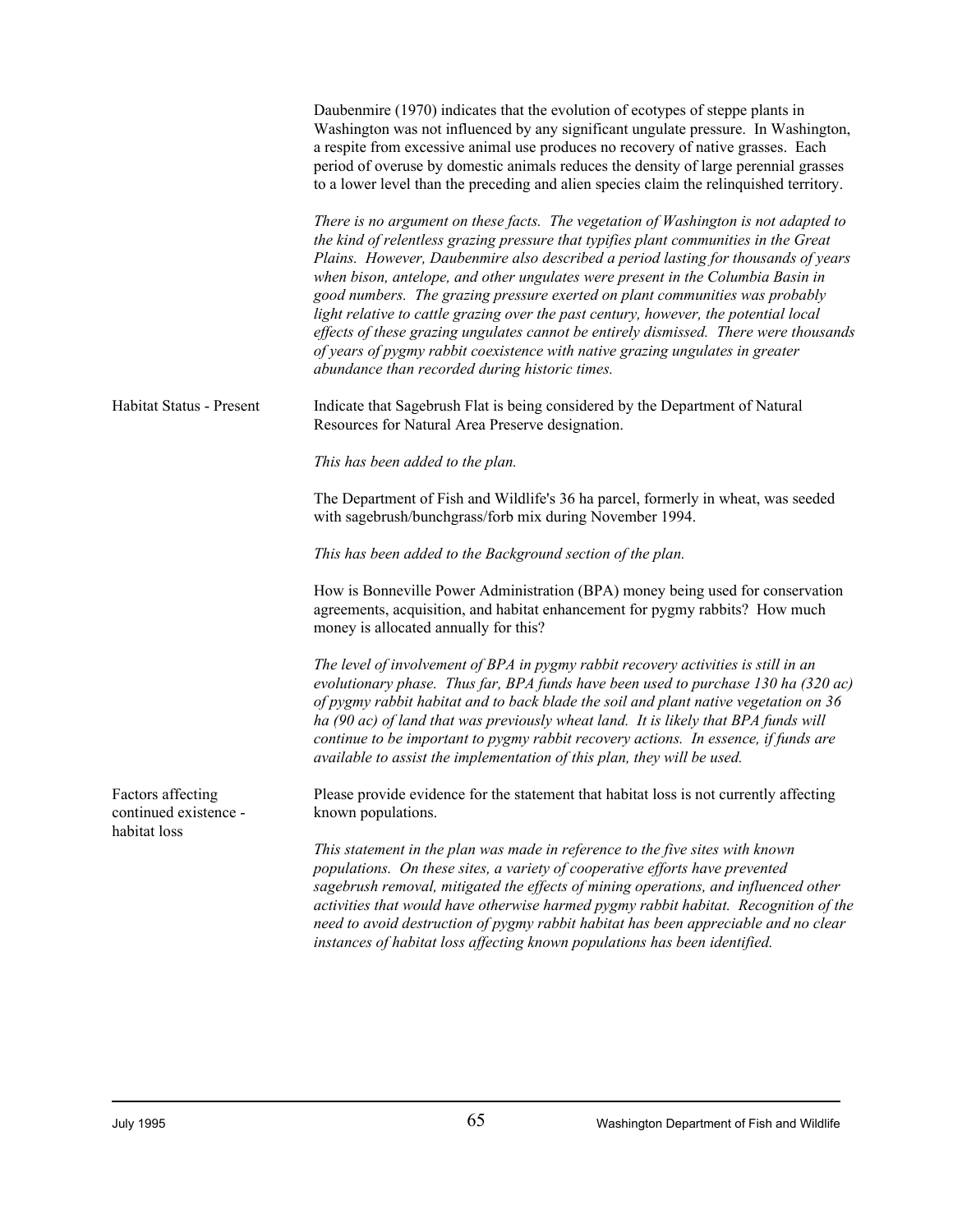| Recovery - General                 | The Plan does not discuss where new pygmy rabbit habitat will be created, the number<br>of acres needed, the distribution of habitat needed, or how habitat can be successfully<br>created. Within the current range of the pygmy rabbit, sites with deep soils that might<br>be suitable for pygmy rabbits are Trust Lands leased for the production of wheat.<br>The creation of an expanded pygmy rabbit habitat area will require an analysis of<br>soils and topography and substantial interaction with current landowners to<br>determine whether habitat creation or enhancement is possible. This will be a time-<br>consuming process and each new step will be determined, in part, by the results of the<br>last step. Similarly, the number of acres needed to achieve recovery goals cannot be<br>estimated without a better understanding of potential carrying capacity.<br>There is no presentation of evidence to indicate that areas of deep soil currently<br>devoted to growing wheat can be converted to habitat for pygmy rabbits and be<br>successful.<br>There is evidence that pygmy rabbit habitat can be created. The Burton Draw pygmy<br>rabbit population is established in a stand of dense sagebrush that invaded a formerly<br>cultivated field. |
|------------------------------------|------------------------------------------------------------------------------------------------------------------------------------------------------------------------------------------------------------------------------------------------------------------------------------------------------------------------------------------------------------------------------------------------------------------------------------------------------------------------------------------------------------------------------------------------------------------------------------------------------------------------------------------------------------------------------------------------------------------------------------------------------------------------------------------------------------------------------------------------------------------------------------------------------------------------------------------------------------------------------------------------------------------------------------------------------------------------------------------------------------------------------------------------------------------------------------------------------------------------------------------------------------------------------------|
| Recovery Objectives -<br>Rationale | Isolated populations of 100 individuals may not be resilient over decades. In a<br>population of 50 breeding pairs, up to one fourth of genetic variability will be lost<br>within 20-30 generations.                                                                                                                                                                                                                                                                                                                                                                                                                                                                                                                                                                                                                                                                                                                                                                                                                                                                                                                                                                                                                                                                              |
|                                    | Such generalities are useful to consider, however, it is unlikely that pygmy rabbits are<br>among the species which exhibit such extreme vulnerability to loss of genetic<br>diversity. Their population structure is best represented by metapopulation concepts,<br>a larger population comprised of many small subpopulations that are isolated from<br>one another for varying periods of time. Isolation of relatively small subpopulations<br>for decades is likely part of the pygmy rabbit's natural dynamic.                                                                                                                                                                                                                                                                                                                                                                                                                                                                                                                                                                                                                                                                                                                                                              |
|                                    | What population size does Soule suggest is necessary for viability of rabbit<br>populations?                                                                                                                                                                                                                                                                                                                                                                                                                                                                                                                                                                                                                                                                                                                                                                                                                                                                                                                                                                                                                                                                                                                                                                                       |
|                                    | In the various books and papers for which Michael Soulè is an editor or author, there<br>are no definitive statements about minimum viable population sizes for rabbits. There<br>are data which indicate that some rabbit populations have gone extinct despite<br>initially large population sizes. The population dynamics of some species make them<br>especially vulnerable to extinction. The wide fluctuations in populations of many<br>rabbit species makes them more vulnerable than many other species with more stable<br>populations. This plan establishes a relatively high population objective because of<br>reported tendencies for pygmy rabbit populations to fluctuate widely.                                                                                                                                                                                                                                                                                                                                                                                                                                                                                                                                                                                |
|                                    | Demographic stochasticity is surely a more significant threat to pygmy rabbits than<br>inbreeding or other effects of the loss of genetic diversity.                                                                                                                                                                                                                                                                                                                                                                                                                                                                                                                                                                                                                                                                                                                                                                                                                                                                                                                                                                                                                                                                                                                               |
|                                    | Yes, and this threat is summarized under "Threats to Continued Existence - Low<br>population" as well as "Recovery Objectives - Rationale."                                                                                                                                                                                                                                                                                                                                                                                                                                                                                                                                                                                                                                                                                                                                                                                                                                                                                                                                                                                                                                                                                                                                        |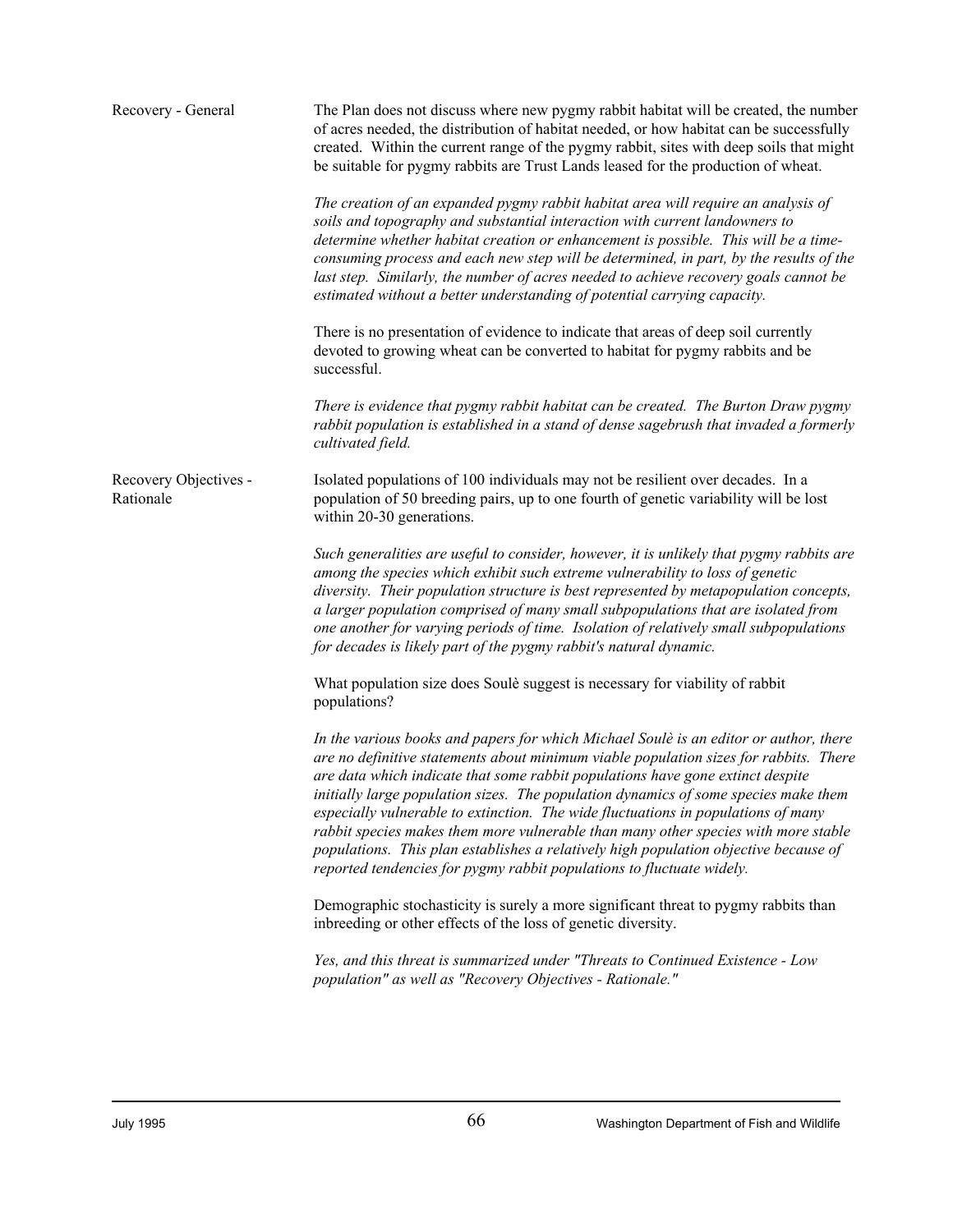| Recovery - Monitor the<br>pygmy rabbit population | Provide evidence supporting the use of burrow surveys as an indication of population<br>trend. Burrow numbers could fluctuate due to factors completely independent of<br>population size.                                                                                                                                                                                                                                                                                                                                                                                                                                                                                                                                                                                                                                                                                                                             |
|---------------------------------------------------|------------------------------------------------------------------------------------------------------------------------------------------------------------------------------------------------------------------------------------------------------------------------------------------------------------------------------------------------------------------------------------------------------------------------------------------------------------------------------------------------------------------------------------------------------------------------------------------------------------------------------------------------------------------------------------------------------------------------------------------------------------------------------------------------------------------------------------------------------------------------------------------------------------------------|
|                                                   | Burrow surveys are being conducted between late fall and early spring, the time<br>period when burrow use is greatest and evidence of burrow use is most easily<br>observed. Burrows are classified according to sign of current or recent use. As a<br>result, burrow survey results provide an indication of animal presence. Certain<br>factors could contribute to making this an imperfect index. Weather or other<br>conditions which make signs of burrow use more or less evident could be a factor.<br>Any change in the mean number of rabbits sharing burrows or variation in the<br>proportion of rabbits that use burrows could affect the accuracy of this index to<br>rabbit numbers. However, at this time, these types of variability are not believed to<br>be great and this is as good a monitoring protocol as exists considering the<br>requirement that our monitoring not put rabbits at risk. |
|                                                   | Provide evidence for using burrow counts as an index to population size. Gahr (1993)<br>found no such correlation.                                                                                                                                                                                                                                                                                                                                                                                                                                                                                                                                                                                                                                                                                                                                                                                                     |
|                                                   | Gahr used an assessment of burrow use to estimate the size of the population at<br>Sagebrush Flat. She determined the average number of shared burrows for use in<br>her population estimate. Therefore, Gahr assumed a direct correlation between<br>number of active burrows and population size.                                                                                                                                                                                                                                                                                                                                                                                                                                                                                                                                                                                                                    |
| Recovery - Protect the<br>pygmy rabbit population | Given the low number of pygmy rabbits and the inability of most hunters to<br>distinguish pygmy rabbits from cottontails, hunting should not be allowed where<br>pygmy rabbits are found.                                                                                                                                                                                                                                                                                                                                                                                                                                                                                                                                                                                                                                                                                                                              |
|                                                   | At this time, there is little hunting of any kind in areas known to be inhabited by<br>pygmy rabbits. The plan recommends that if, in the future, pygmy rabbits are found<br>in areas where rabbit hunting occurs, signs should be posted alerting hunters to the<br>presence of protected pygmy rabbits. Areas could also be closed to rabbit hunting if<br>the risks to pygmy rabbits are determined to be significant. Hunter education and<br>enforcement may be just as effective at preventing pygmy rabbit killings as total<br>hunting closures.                                                                                                                                                                                                                                                                                                                                                               |
|                                                   | Limiting vehicular access will help reduce fire danger and the spread of noxious<br>weeds.                                                                                                                                                                                                                                                                                                                                                                                                                                                                                                                                                                                                                                                                                                                                                                                                                             |
|                                                   | This is recommended.                                                                                                                                                                                                                                                                                                                                                                                                                                                                                                                                                                                                                                                                                                                                                                                                                                                                                                   |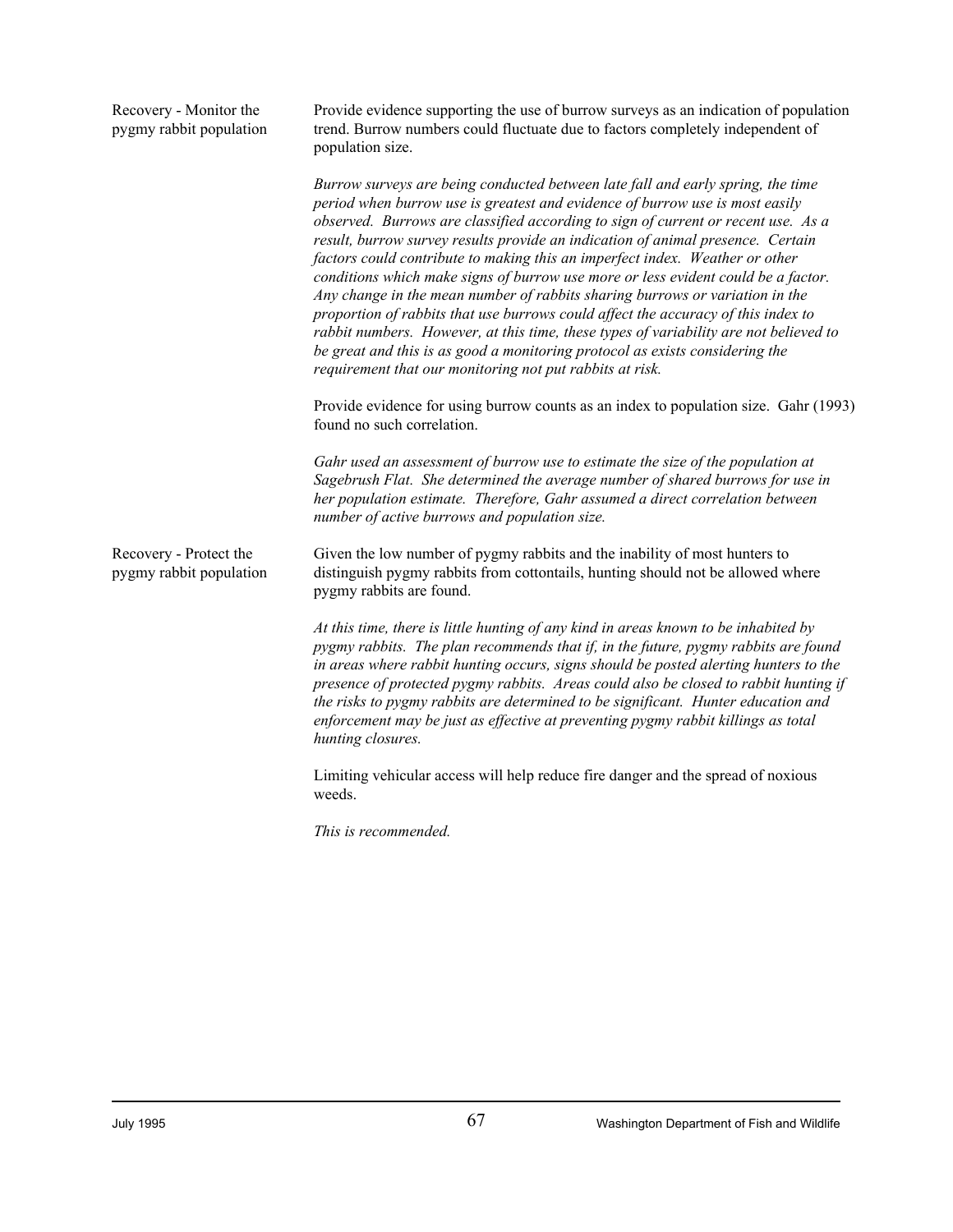It is easiest to look for pygmy rabbits with snow on the ground. The combination of tracks, pellets, and burrows in the snow provide conclusive evidence of pygmy rabbit presence.

*Searches for new populations will be most efficient when timed to coincide with periods of snow cover, Monitoring of existing populations will rely upon complete searches of randomly selected fixed-radius circles marked by pins installed in the ground. These pins are a permanent means to mark a precise location. Surveys of the circles established by these pins are conducted when the ground is snow-free in order to for the pins to be found. However, late fall and early spring survey periods are most desireable because pygmy rabbits are still closely associated with burrows at these times.*

Proper grazing management could help alleviate the threat of fire to pygmy rabbit habitat.

*Grazing at a level which eliminates dry, flammable grasses, twigs and leaf litter is likely not compatible with pygmy rabbit habitat needs. At levels that are compatible with pygmy rabbits, it is unlikely that grazing will appreciably reduce the threat of fire.*

The first step toward recovery should be to protect and eliminate grazing and other threats from the two largest sites.

*The recovery plan identifies strategies to protect the known populations. Grazing, as it currently exists at these two sites, has not been demonstrated to be a threat. A management plan has been developed and will continue to be modified to ensure protection of the largest pygmy rabbit population at Sagebrush Flat.*

Recovery - Manage Sagebrush Flat should be recommended as a Natural Area Preserve. At a minimum, habitat to increase pygmy grazing should not be increased there.

distribution *Sagebrush Flat is under consideration by DNR to be designated as a Natural Area Preserve or to be transferred to WDFW. The recovery plan referred to a Coordinated Resource Management Plan that has been developed to ensure that grazing is compatible. It will be reviewed and updated. There is no plan to increase grazing at Sagebrush Flat.*

> The Corps of Engineers has a 200 acre parcel in Douglas County, upstream of Chief Joseph dam, that is fenced and ungrazed and available for pygmy rabbit recovery, if desired. The site is currently dominated by big sagebrush and antelope bitterbrush.

*Options for use of this area will be considered.*

rabbit abundance and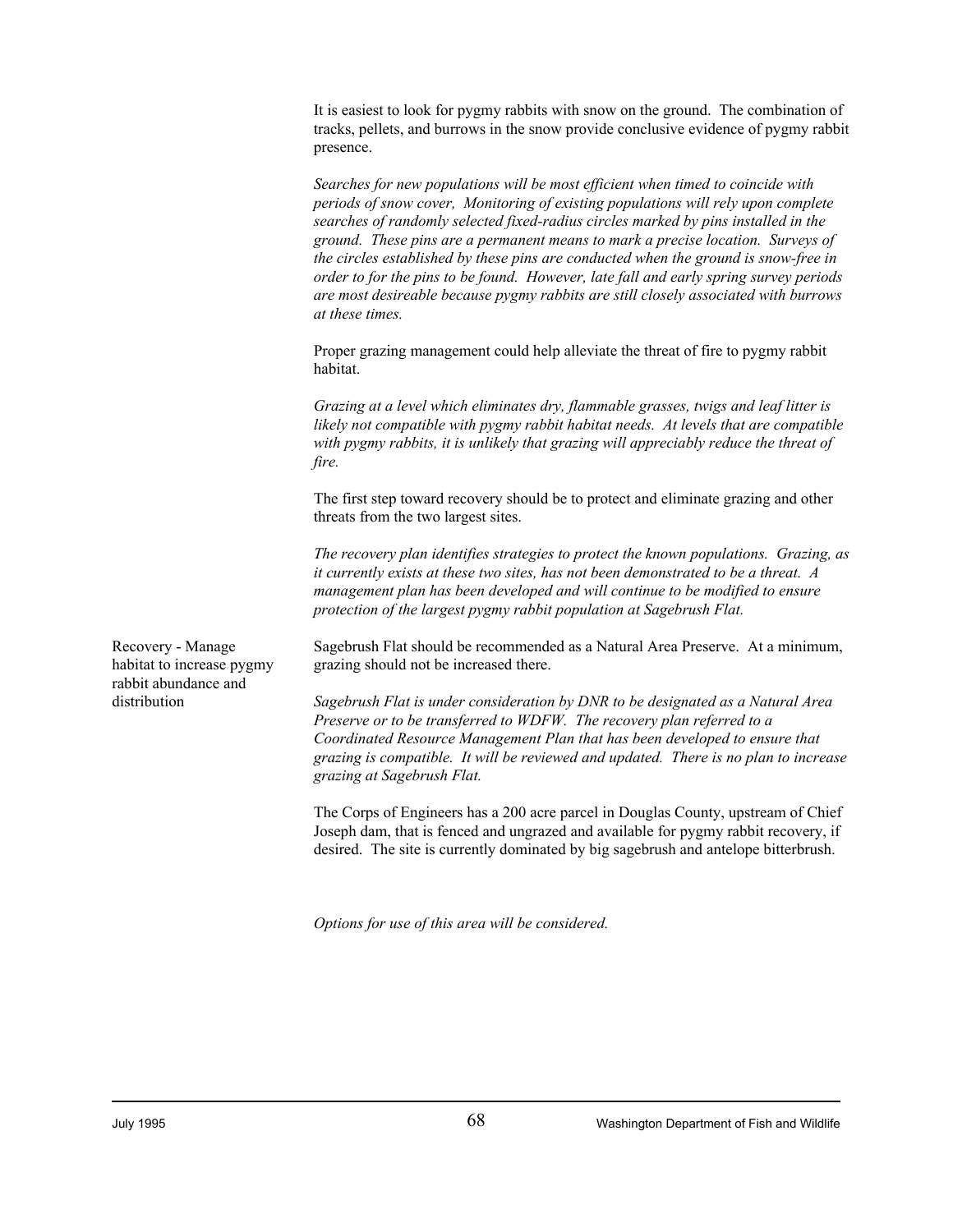|                                                  | Grazing on pygmy rabbit sites should be deferred until recovery goals are met and<br>research provides evidence of compatibility and safe management levels. Any<br>compromises should be limited to a few sites where research and monitoring guide the<br>activity.                                                                                                                                                                                                                                                                                                                            |
|--------------------------------------------------|--------------------------------------------------------------------------------------------------------------------------------------------------------------------------------------------------------------------------------------------------------------------------------------------------------------------------------------------------------------------------------------------------------------------------------------------------------------------------------------------------------------------------------------------------------------------------------------------------|
|                                                  | This recommendation assumes an adverse effect from existing levels of grazing which<br>has not been demonstrated. These areas have been grazed during most of this<br>century. There is little basis for recommending dramatic changes in the land uses<br>that have coexisted with pygmy rabbits for decades. This plan recommends<br>managing grazing in an attempt to improve conditions for pygmy rabbits. Also<br>recommended are monitoring and research tasks that will provide a better<br>understanding of how the changes we implement will effect pygmy rabbits and their<br>habitat. |
|                                                  | The plan makes reference to implementing recovery on "public lands." State Trust<br>Lands should be treated more like private lands because they must be managed to<br>generate economic support to constitutionally created trusts.                                                                                                                                                                                                                                                                                                                                                             |
|                                                  | State Trust Lands are public lands with Trust obligations. They are still more similar<br>to other public lands than they are to private lands. Many types of public land have<br>legal or management mandates that must be accommodated and State Trust Lands<br>are simply a special case of this.                                                                                                                                                                                                                                                                                             |
| Recovery - Establish<br>populations in new areas | Captive-breeding should be among the last techniques considered. Captive-reared<br>animals may not be as fit as wild animals.                                                                                                                                                                                                                                                                                                                                                                                                                                                                    |
|                                                  | Captive-breeding is simply an option, not at this time a preferred option.                                                                                                                                                                                                                                                                                                                                                                                                                                                                                                                       |
|                                                  | Thorough genetic comparisons between Washington pygmy rabbits and pygmy rabbits<br>from other states should be conducted. Washington pygmy rabbits may represent a<br>distinct subspecies. These comparisons are necessary prior to any translocations from<br>out-of-state.                                                                                                                                                                                                                                                                                                                     |
|                                                  | Such genetic comparisons are recommended.                                                                                                                                                                                                                                                                                                                                                                                                                                                                                                                                                        |
|                                                  | Supplementing Washington's pygmy rabbit populations with rabbits from elsewhere<br>should be avoided until all other options have been exhausted.                                                                                                                                                                                                                                                                                                                                                                                                                                                |
|                                                  | Translocations of pygmy rabbits from out-of-state populations is not a preferred<br>approach but may be considered if other options prove unworkable.                                                                                                                                                                                                                                                                                                                                                                                                                                            |
|                                                  | If there are insufficient wild animals for use in reintroductions, a semi-captive setting<br>involving predator exclosures in a natural situation should be attempted.<br>Supplemental feeding could be attempted to enhance reproduction and survival.                                                                                                                                                                                                                                                                                                                                          |
|                                                  | Suggestion noted.                                                                                                                                                                                                                                                                                                                                                                                                                                                                                                                                                                                |
|                                                  |                                                                                                                                                                                                                                                                                                                                                                                                                                                                                                                                                                                                  |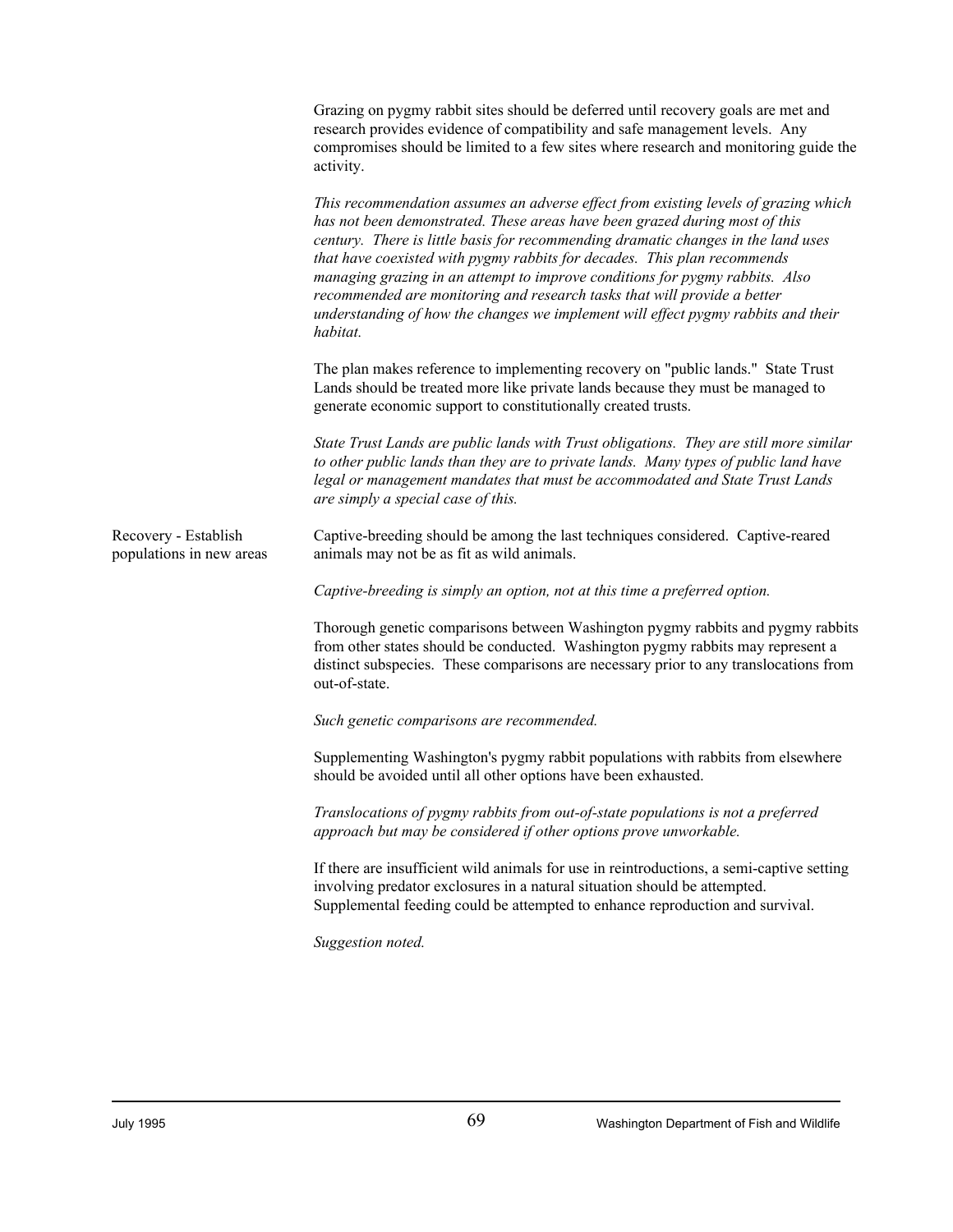The first priority should be to protect and enhance existing sites with pygmy rabbits. Reintroduction may fail since 52% of reintroductions into areas on the periphery of a species' range have failed in the past. Translocations to the core of a species' range have been successful 76% of the time.

*These points are well taken and, generally, consistent with this plan.*

When looking for areas to establish new populations of pygmy rabbits, concentrate on areas of historic sightings.

*We will consider areas of historic sightings, though there are only nine such locations and we consider these nine locations to be broad indicators of the pygmy rabbit's former range in Washington. To avoid limiting the search for suitable habitat too tightly, this plan recommends an initial analysis of the entire shrub-steppe region of eastern Washington. Areas of historic sightings will, however, get special scrutiny.*

landowners

Recovery - Coordinate Soil Conservation Service personnel should be included in recovery implementation and cooperate with public efforts. They have considerable expertise in soils and vegetation and are in regular agencies and other contact with numerous landowners.

> *A recommendation to involve Soil Conservation Service personnel has been added to the plan.*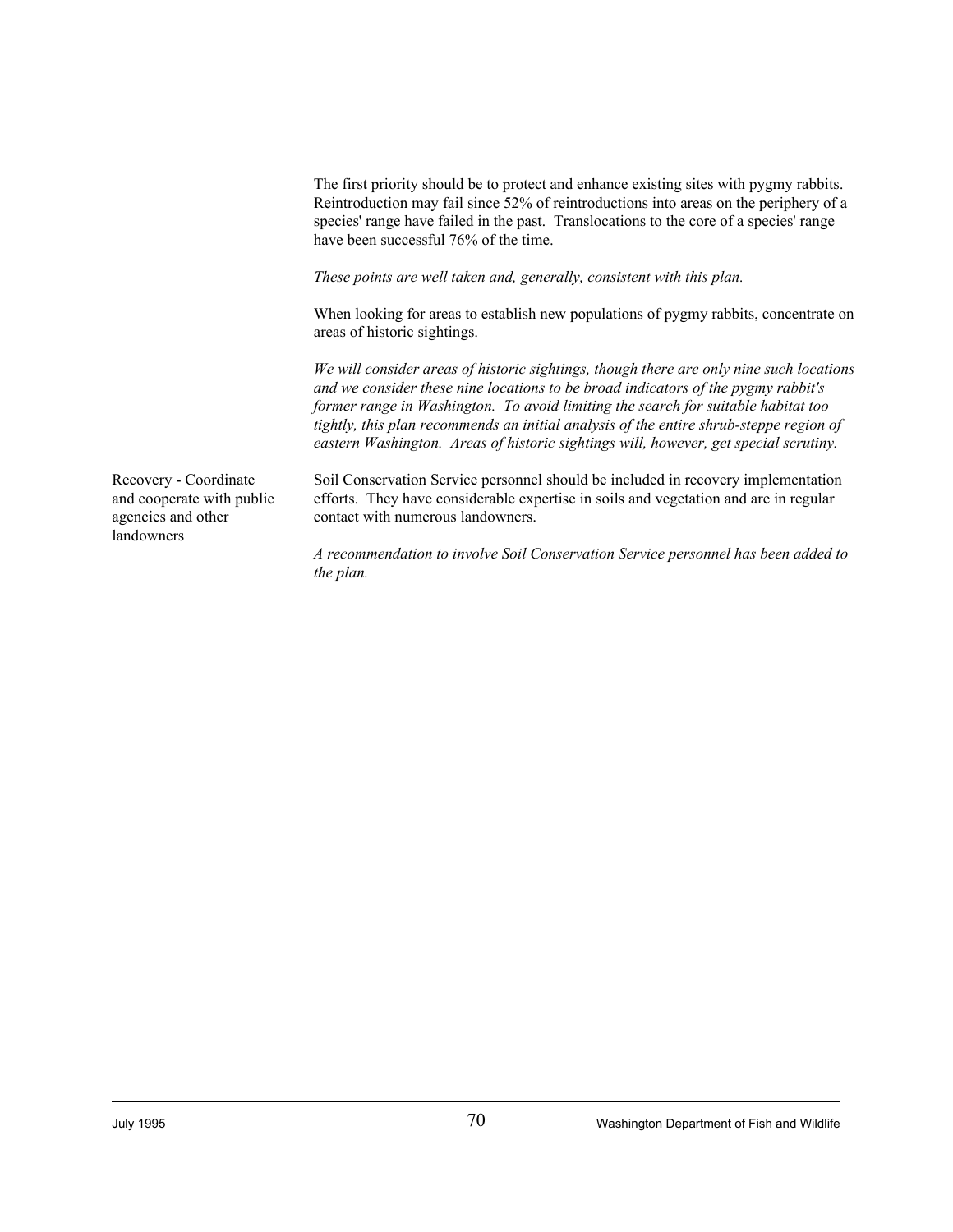The Department has no legal basis for continuing grazing in order to maintain working relationships with eastern Washington grazing interests. The acceptance of grazing, even when described with undefinable qualifications such as "proper management," is a misinterpretation of the biological information base and could lead to extirpation of the pygmy rabbit.

*The Department of Natural Resources controls grazing leases on DNR land. The Washington Department of Fish and Wildlife provides recommendations to the DNR regarding management for the protection of vulnerable species. The WDFW addresses grazing in the recovery plan and notes the potential for grazing to be harmful as well as compatible with pygmy rabbit habitat needs. The suggestion that all grazing is incompatible with pygmy rabbits is not supported by an objective evaluation of available information.The Department has not supported eliminating grazing at Sagebrush Flat under the current Coordinated Resource Management Plan because: 1) there is no evidence it is harmful to pygmy rabbits at this site, and 2) if it is possible to retain carefully managed grazing, it will help long term recovery goals for the rabbit. If there were evidence of adverse impacts to pygmy rabbit populations, the Department would not hesitate to recommend cessation of that activity.* 

Grazing has no place in pygmy rabbit habitat or habitat being managed for eventual occupation by pygmy rabbits. Grazing to increase sagebrush would have undesireable impacts to native perennial grasses which are important to the rabbits in the spring. To achieve a dense sagebrush cover, planting nursery raised seedlings would be preferable.

*The converse to this is the suggestion that failure to graze native perennial grasses will result in increased competition for nutrients, moisture, and growing space and produce a gradual thinning of the sagebrush cover until much of the area is rendered unsuitable for pygmy rabbits. In fact, the means to achieve the best balance of perennial grasses and sagebrush cover are not well known. Grazing management is potentially one way to influence this dynamic. Methods, costs, and success rates for establishing stands of tall, dense sagebrush through planting are unknown.*

The Department of Fish and Wildlife should encourage cooperation for success. All management plans should take into account private property rights.

*A cooperative approach, involving willing citizens, is considered the most likely formula for success in recovering pygmy rabbit populations. This plan will not work without extensive cooperation between government agencies and private citizens. All recovery plans are mandated to "promote cooperative management and be sensitive to landowner needs and property rights." This is provided by WAC 232-12-297 which is Appendix A in this plan.*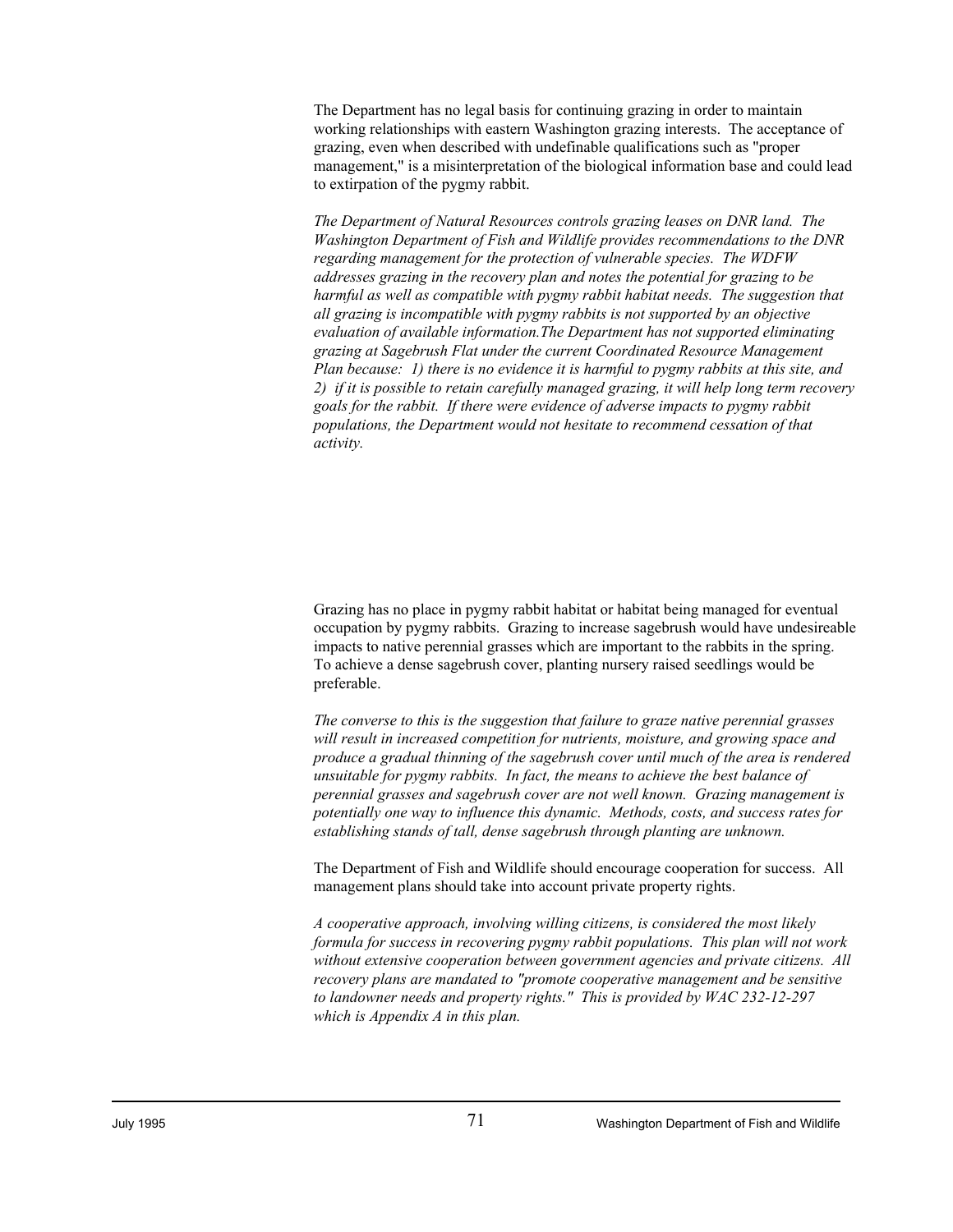If grazing is prohibited at pygmy rabbit sites, there will be a loss of local good will and the benefits of positive local management. There will be losses of local assistance with the control of noxious weeds, range fire prevention, and monitoring of trespassing.

*This plan includes substantial recognition of the need for a cooperative approach to pygmy rabbit recovery and the continuous involvement and education of landowners, lessees, and local citizens. Throughout this process there will be hard choices. We intend to communicate with interested parties so that local citizens will fully understand the basis for decisions that affect their communities. With local involvement in all of the issues, we expect that hard decisions will not result in a loss of local good will because these decisions will be seen as both necessary and reasonable.*

Recovery - Complete If we proceed with burrow surveys without knowing their relationship to population scientific investigations numbers, we should indicate this is the case and proceed with testing the validity of

> *The need to develop techniques to estimate pygmy rabbit population size is indicated in the plan. In the meantime, it is critical to monitor, as best we know how, the condition of the population. It must be done in a way that does not put animals at risk of injury or death. The association of pygmy rabbits with burrows, particularly during winter, is well-established and it is therefore expected that a statistically designed method to estimate the number of active burrows will be meaningful to an understanding of population trend.*

Because an understanding of the relationships between grazing and pygmy rabbit habitat is important to recovery and is equally important to developing a cooperative relationship with landowners and agricultural interests, the plan should outline a strategy of scientific study to gain this understanding.

*A study of the relationship between grazing and pygmy rabbits is now identified as needed research. Like all research identified as important to recovery strategies, the details of this study should be developed separate from this plan.*

Studies of proper grazing management should be conducted. Sound habitat management prescriptions should be developed as knowledge is gained.

*To be useful to pygmy rabbit recovery, a study of the relationships between grazing and pygmy rabbits should consider a variety of grazing intensities and seasonal durations.*

that will benefit the the method. recovery effort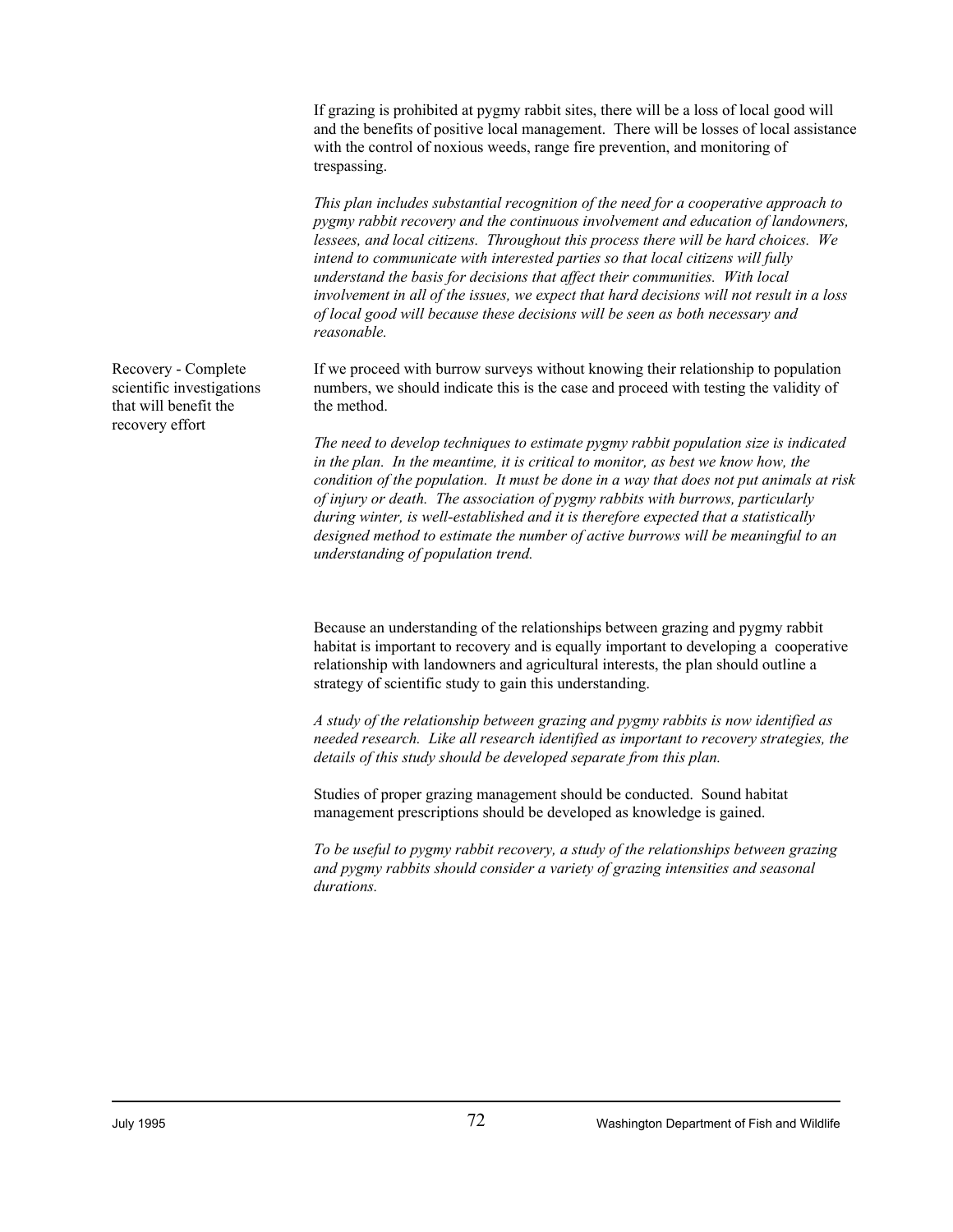The value of corridors needs to be studied before any substantial investment is made in acquiring lands to develop them.

*Observations of pygmy rabbits indicate use of long, narrow corridors when there is sagebrush cover present. These observations, by themselves, are sufficient to justify initial corridor development between suitable habitat patches. Recovery activities will include substantial monitoring of lands where habitat enhancements are attempted so there will be opportunities to learn what works and what doesn't and adapt accordingly.*

Studies of habitat requirements need to be conducted in concert with the development of reliable monitoring methods. Habitat conditions which will support populations over the long term should be identified.

*Habitat conditions in areas inhabited by pygmy rabbits are better studied than many other aspects of the species' biology. Nevertheless, the activities outlined in this plan include substantial tracking of both population and habitat conditions in pygmy rabbit areas.*

A thorough understanding of population trends and habitat requirements is needed before you can determine the amount of habitat needed for recovery and before habitat enhancement or restoration can be successfully undertaken.

*There is adequate information for beginning habitat restoration activities. The habitat that pygmy rabbits occupy has been studied in areas throughout the range of the species and the habitat is remarkably similar in all areas. In addition, there are sites like Burton Draw where pygmy rabbits are known to have colonized sagebrush regrowth on an old agricultural field. There is little doubt that we can create pygmy rabbit habitat.* 

*The amount of habitat needed for recovery is a matter of considerable uncertainty. Until a reliable means to estimate pygmy rabbit population size is developed, there is little reason to try to estimate this quantity.*